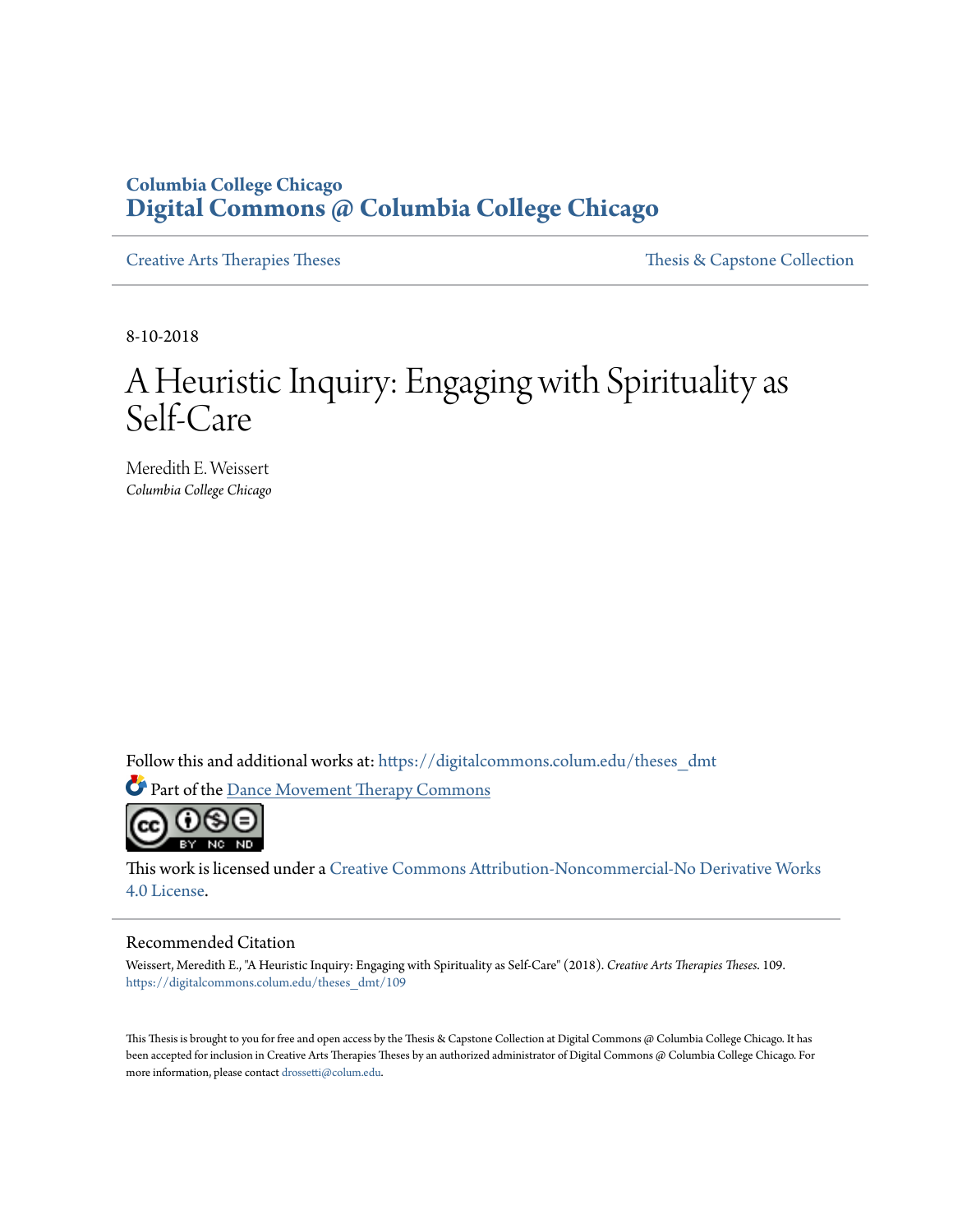## A HEURISTIC INQUIRY: ENGAGING WITH SPIRITUALITY AS SELF-CARE

Meredith E. Weissert

# Thesis submitted to the faculty of Columbia College Chicago

In partial fulfillment of the requirements for

Master of Arts in

Dance/Movement Therapy and Counseling

Department of Creative Arts Therapies

August 2018

Committee:

Susan Imus, MA, BC-DMT, LCPC, GL-CMA Chair, Dance/Movement Therapy and Counseling

Laura Downey, EdD, BC-DMT, LPC, GL-CMA Research Coordinator

Jessica Young, MA, BC-DMT, LCPC, GL-CMA Thesis Advisor

Kim Rothwell, BC-DMT, LCPC, CADC, GL-CMA Reader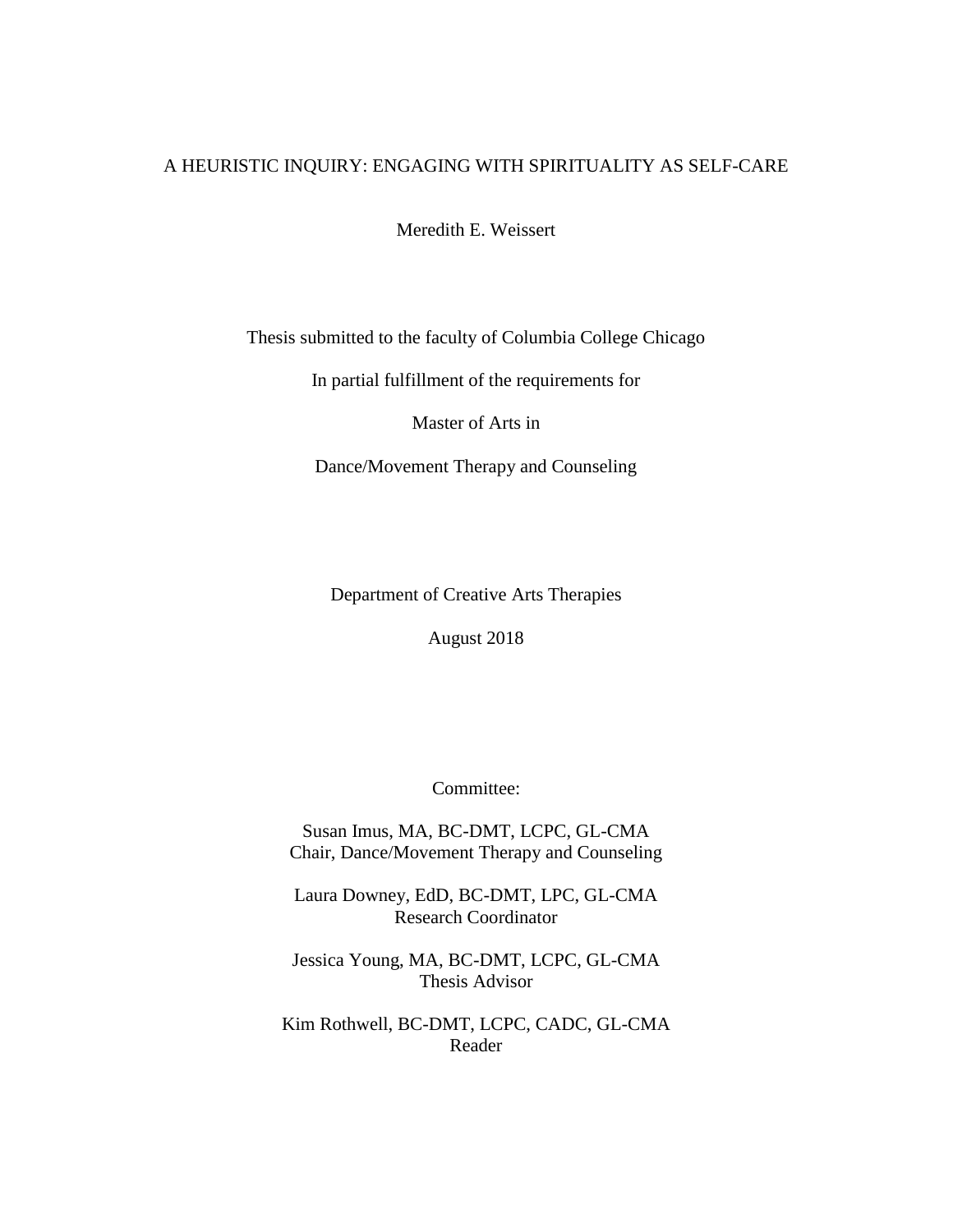#### **Absract**

This heuristic inquiry explored effective self-care practices, specifically engaging with spirituality, for emerging dance/movement therapists. Guided by a pragmatic paradigm and heuristic methodology, I was the only researcher and participant and I engaged in meditation within nature as a spiritual practice. Data collection methods included completing a semistructured self-interview after each spiritual practice, creating embodied experiences of spirituality as self-care and filming them, and recording themes from this footage in relation to Laban's body, effort, shape, and space categories (Moore, 2014). Moustakas' (1990) data analysis method and creative synthesis were used. Findings revealed that engaging in spiritual self-care fostered increased internal and external awareness, as well as heightened senses. It also contributed to positive physical, mental, and emotional changes, as well as promoting a spiritual relationship between myself and my higher power. Implications from these findings revealed that engaging with spirituality may promote authentic presence and increased self-awareness; facilitate positive physical, mental, and emotional changes; offer personal meaning-making; and nurture relationship with one's higher power.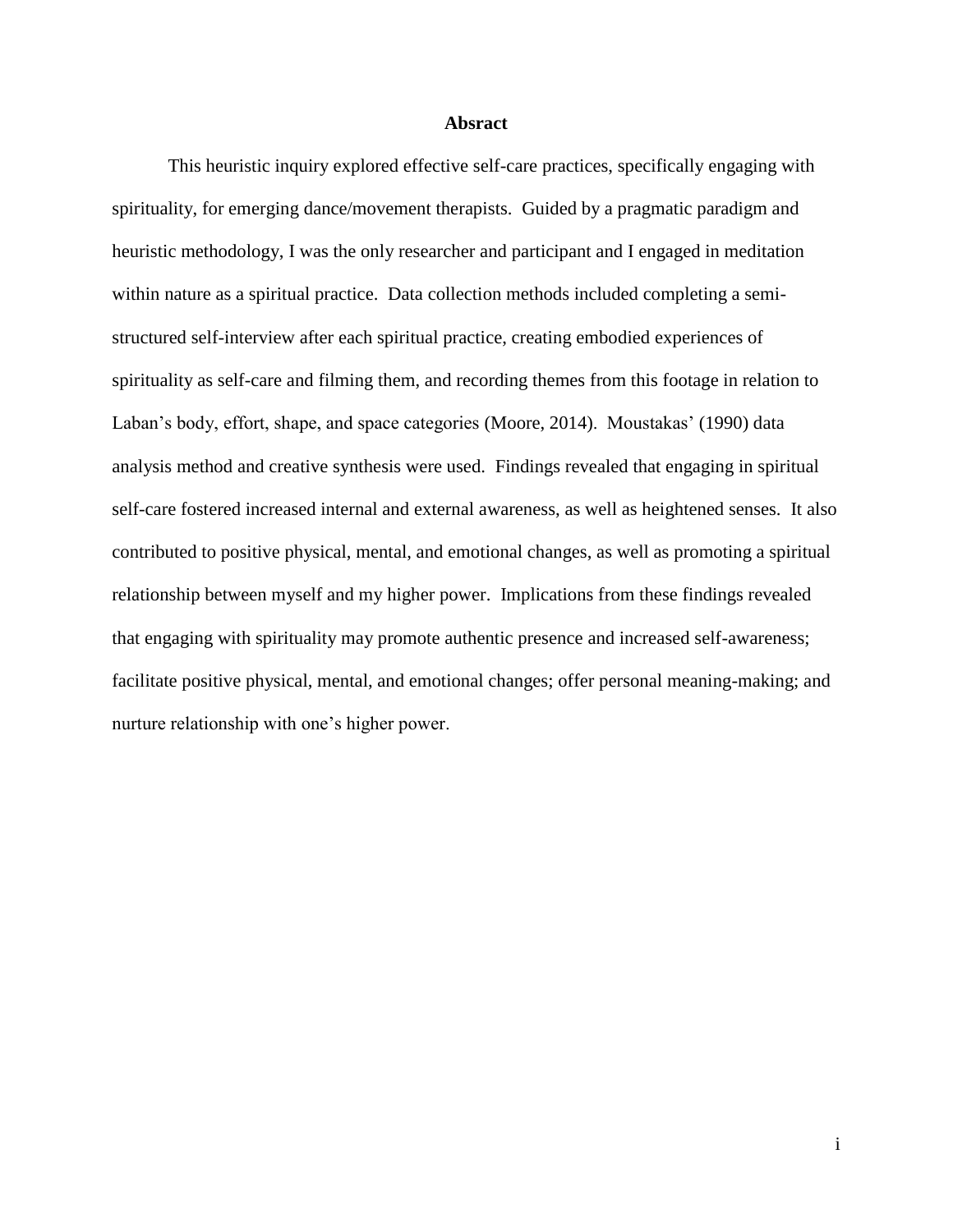## **Acknowledgements**

To the thesis committee members, thank you for not only accepting this heuristic research as valid, but supporting me every step of the way. I feel honored to have worked with and learned from all of you over the past two and a half years.

To Laura, my research coordinator, thank you for inspiring me to pursue a research topic that only felt deeply personal at first, but helping me to realize the value in this research in relation to other emerging dance/movement therapists. Thank you for grounding me in moments of stress, doubt, and frustration amidst this journey.

To Jessica, my thesis advisor, thank you for sharing your knowledge and expertise with me throughout this process. Your openness, guidance, and encouragement along the way were greatly appreciated.

To Kim, my reader, thank you for approaching my research with genuine curiosity. Inspired by your work, I am honored that you graciously shared your own perspective and ideas about my research with me.

To Bethany, thank you for providing your skills as an editor. Your attention to detail brought greater clarity and organization to my research.

To the beautiful humans that were my resonance panel members, thank you for sharing your insights, personal wisdom, time, and energy with me. Your contributions to my research have been of the utmost importance to me and without you, this would not have been possible.

And above all, thank you to my parents—the most unconditionally loving and supportive people who I would never have gotten through this process without. Your words of encouragement and patience with me along the way are what kept me going. There were times I did not believe in myself but knowing, hearing, and feeling that both of you did sustained me. Words truly are inadequate in expressing my deep gratitude and appreciation for the best life-cheerleaders I could imagine.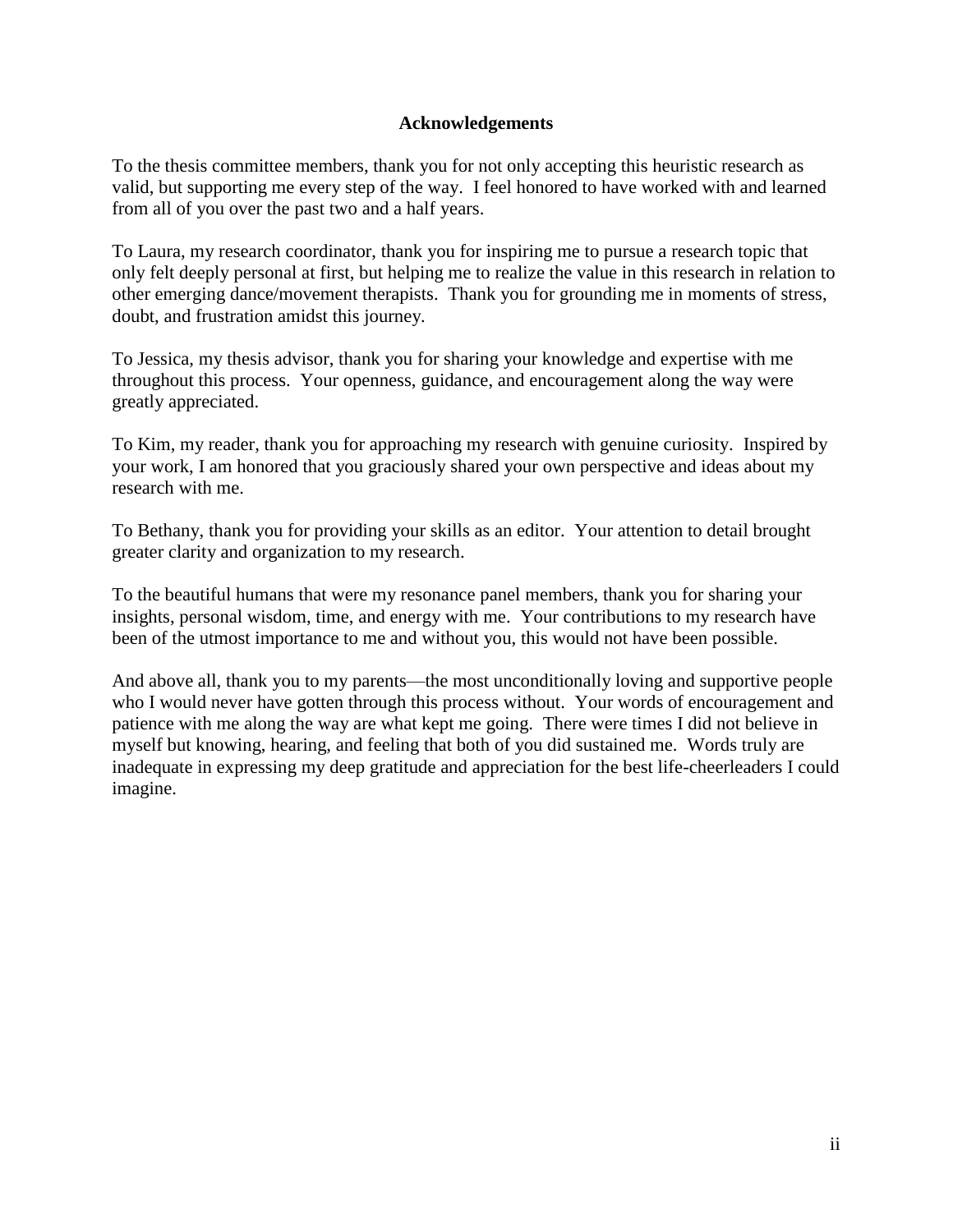# **Table of Contents**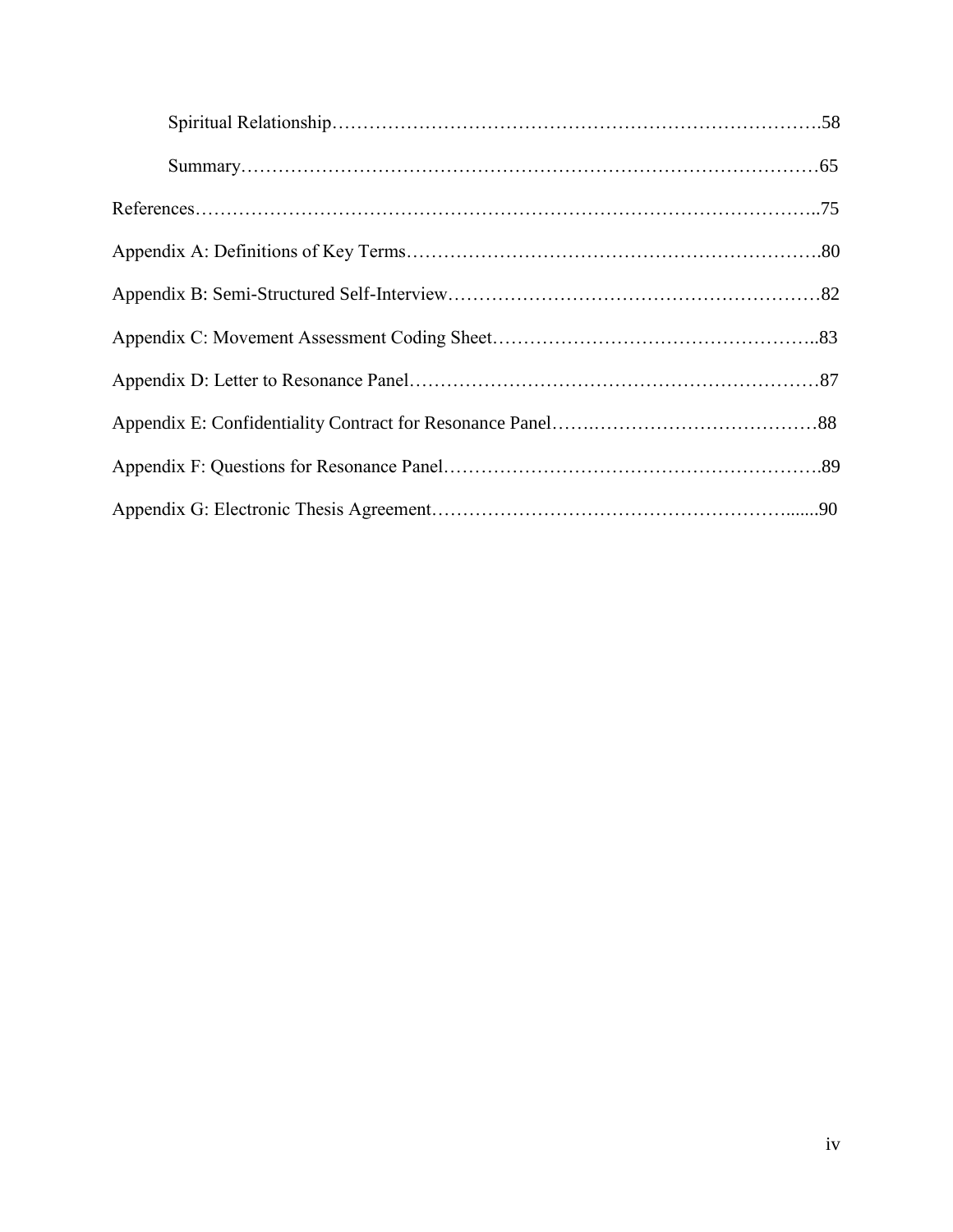#### **Introduction**

As an *emerging dance/movement therapist* (see Appendix A), I have developed continuous curiosity around the connection between the body, mind, and spirit, particularly in relation to my own *self-care* (see Appendix A). After completing a field placement last summer as part of graduate training, I noticed the increased need for adequate self-care as I began to feel the profound effects that this field of work has on clinicians. I was exhausted, stressed, and often left my field placement feeling overwhelmed with the experiences I took in each day. Knowing that the intensity of my next clinical internship throughout the following two semesters would only increase, I began to reflect on how I had not taken care of myself, both within and outside of the fieldwork. Psychologists Roach and Young (2007) listed reasons for why this is a common occurrence amongst clinicians. They stated that despite the fact that clinicians emphasize self-care in their work with clients, effective tools and knowledge of self-care for clinicians themselves have, for too long, been inadequate and vague (Roach & Young, 2007).

After a long and tiring summer field placement ended, I retreated to the mountains of Colorado to indulge in the rejuvenating effects of *meditation* (see Appendix A) and spending time in nature. I was immersed in crisp mountain air, lush landscapes with flora greener than I had ever seen, refreshing waterfalls trickling down into cool, clear streams, and an endless sky with millions of stars. I spent days exploring the mystery of nature engulfing me and allowed myself time to meditate and reflect on all that surrounded me. I was in constant awe at the beauty and size of nature. It was the act of meditating within it that allowed me to comprehend the vastness of it, understanding for the first time just how small I was in the world as well as the significance of the physical space that my corporeal body took up. These engagements in meditation and time in nature had significant effects on me in the ways I entered into relationship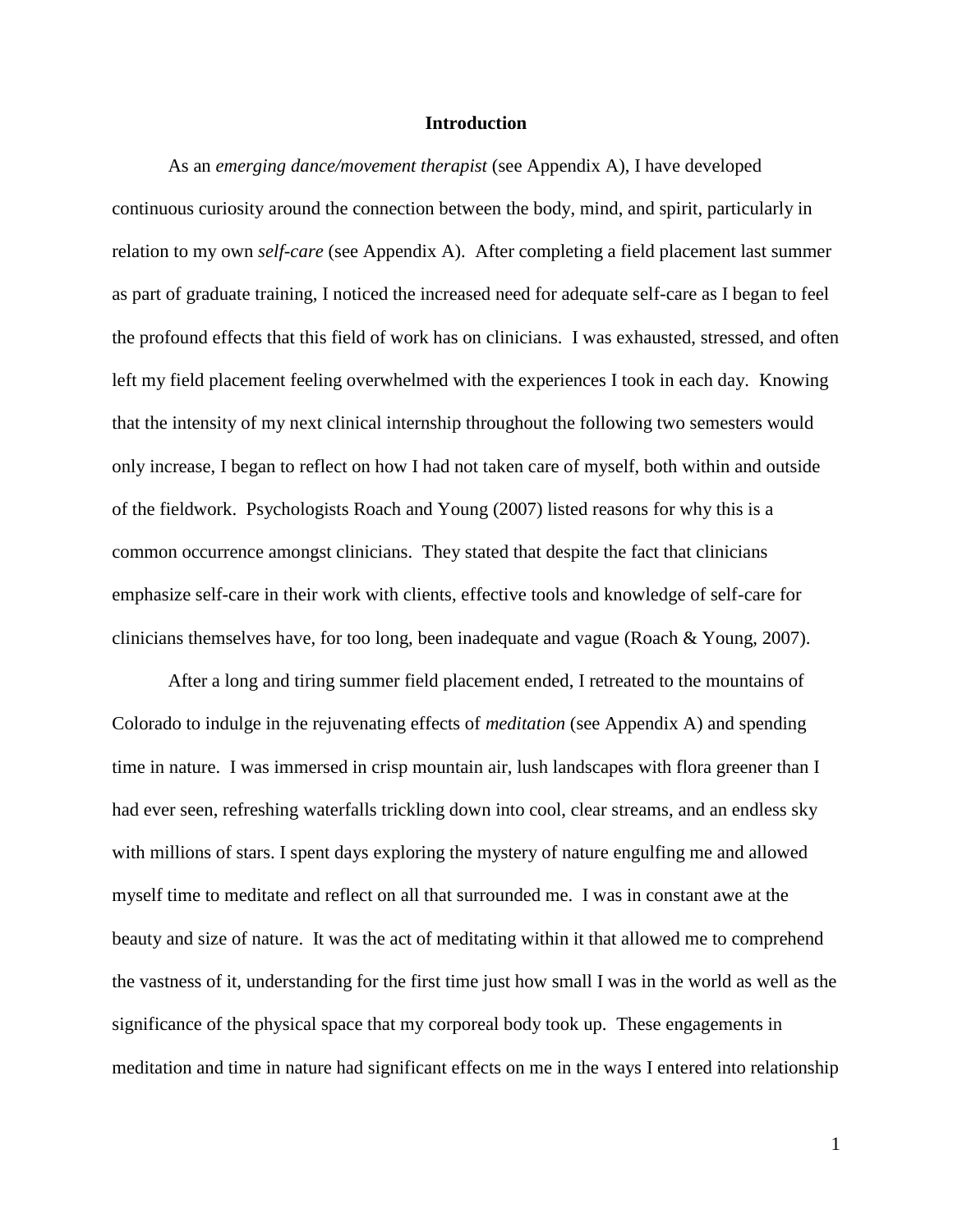with my *spirituality* (see Appendix A). It was here that the seed of inspiration for this research was planted.

Over the last year of coursework and a clinical internship at an inpatient psychiatric hospital, many graduate peers and I continued to struggle with effective self-care. In a field that emphasizes the body/mind/spirit connection, I realized that historically, the majority of my own self-care had tended predominantly to my body and mind. As an emerging clinician in the field, I felt that a lack of connection to my spirituality was creating a large gap in the effectiveness of my overall self-care practices. Having experienced a religious upbringing, the idea of spirituality had always resonated with me more than structured religion. Although engaging with spirituality had never been a regular practice in my life, two personal and known truths to me, which became increasingly apparent during my time in the mountains of Colorado, were that meditation and time in nature were some of the few ways I had ever been able to connect to my spirituality in the past. While I did not fully understand spirituality, I was aware that meditation and time in nature allowed me to connect with something higher and more powerful than myself, which I had not yet been able to find elsewhere. I had never considered these as practices of self-care and had never combined meditation with spending time in nature. I became curious about merging these two practices of spirituality to potentially fill the void in my current self-care repertoire. I truly had no idea what to expect from this heuristic research when I began, but this was a risk I was willing to take, and one that I am eternally grateful for trusting in my gut to pursue.

This research explored engaging with spirituality as an effective form of self-care for emerging *dance/movement therapy* (see Appendix A) clinicians. Utilizing both a pragmatic paradigm and a dance/movement therapy lens, the objective of this study was to gain an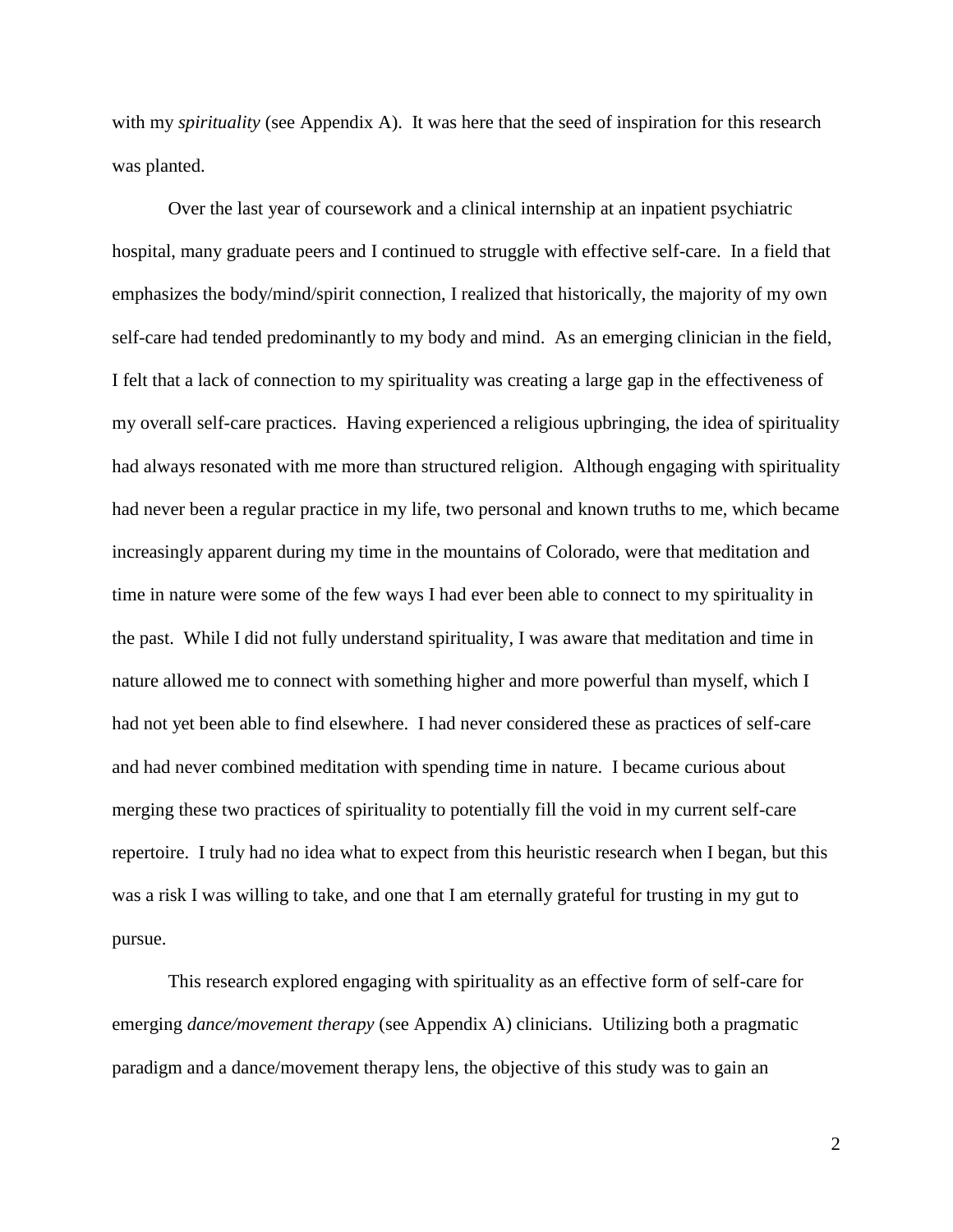understanding of the essence of spirituality and self-care, as well as the relationship between the two. The ultimate goal was to discover ways to increase the effectiveness of self-care practices within the population of emerging dance/movement therapists. I conducted a heuristic self-study with the intention of finding results that were applicable to other emerging dance/movement therapists in the field. In this thesis, *heuristic*, derived from the Greek word *heuriskein*, meaning "to discover" or "to find," refers to a research methodology that explores the nature of a phenomenon while fostering self-growth and self-awareness (Moustakas, 1990). The current variance in operationalized definitions of spirituality and self-care as well as a lack of clarity about the relationship between the two phenomena demonstrated a need for more research. In addition to forming my own operationalized definitions of these two terms, my research has highlighted how one of dance/movement therapy's basic principles—the connection of the body, mind, and spirit—can support more than our work with clients, but also how we care for ourselves as clinicians (Levy, 2005).

My research was informed by the work of Alma Hawkins, a founder of the field of dance/movement therapy. Due to the heuristic nature of this research, Hawkins' theoretical framework as a dance/movement therapist did not necessarily guide my own process, but rather informed my understanding of both dance/movement therapy and engaging with spirituality as creative processes. First, her creative approach was geared towards higher functioning individuals and therefore could be applied to the self-care of dance/movement therapists (Leventhal, 1984). Hawkins was also interested in movement as a creative process, believing that concepts such as internal sensing, connection to various levels of consciousness, imagery, and tapping into one's own authentic movement paved way for creativity as well as healing to occur (Levy, 2005). She further emphasized that the process of creativity specifically included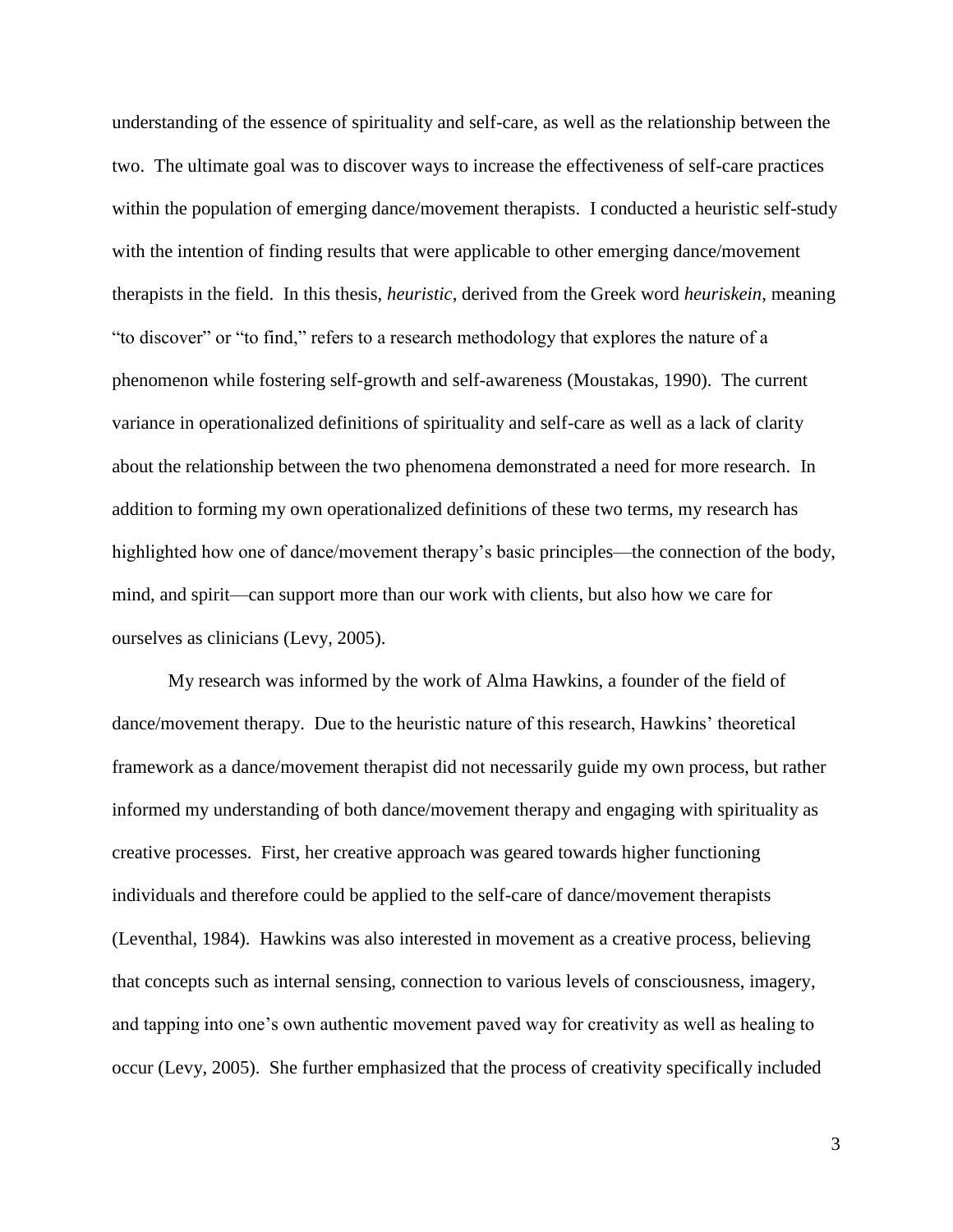sensing, feeling, imaging, transforming, and forming—with an ongoing flow and interplay between these phases (Hawkins, 1991).

These phases are reminiscent of my own practice of engaging in spiritual self-care throughout this research. My spiritual process enabled me to become increasingly aware of my senses and inner sensations, feelings, and thoughts in a way that enabled new images and ideas to emerge in my consciousness, creating meaning and transforming my personal and professional self in the process. Through these creative and spiritual processes in my research, I became a new person, approaching the world with enhanced curiosity, wonder, and awe-infused understanding. Accordingly, Hawkins believed that human beings seek out creative experiences, not only for personal integration and enrichment, but because they bring clarity and harmony to one's experiences with the world around them (Hawkins, 1972). It is this idea of the creative process bringing meaning to that which is previously meaningless that resonates with my current understanding of spirituality.

The notion of dance/movement therapy and spirituality as creative processes is further reflected in my own approach to this heuristic research. My hope was that by conducting a heuristic inquiry, the following research questions would be answered: As an emerging dance/movement therapy clinician, how can engaging with spirituality be used as an effective practice of self-care? Additional research questions included: How is spirituality defined? How is self-care defined? How do I embody spirituality as self-care through movement? To guide my research, I have operationally defined spirituality as a transcendent, subjective, and contextual meaning-making experience that results through connection with an individual's higher power. In addition, I have operationally defined self-care as an active and intentional process of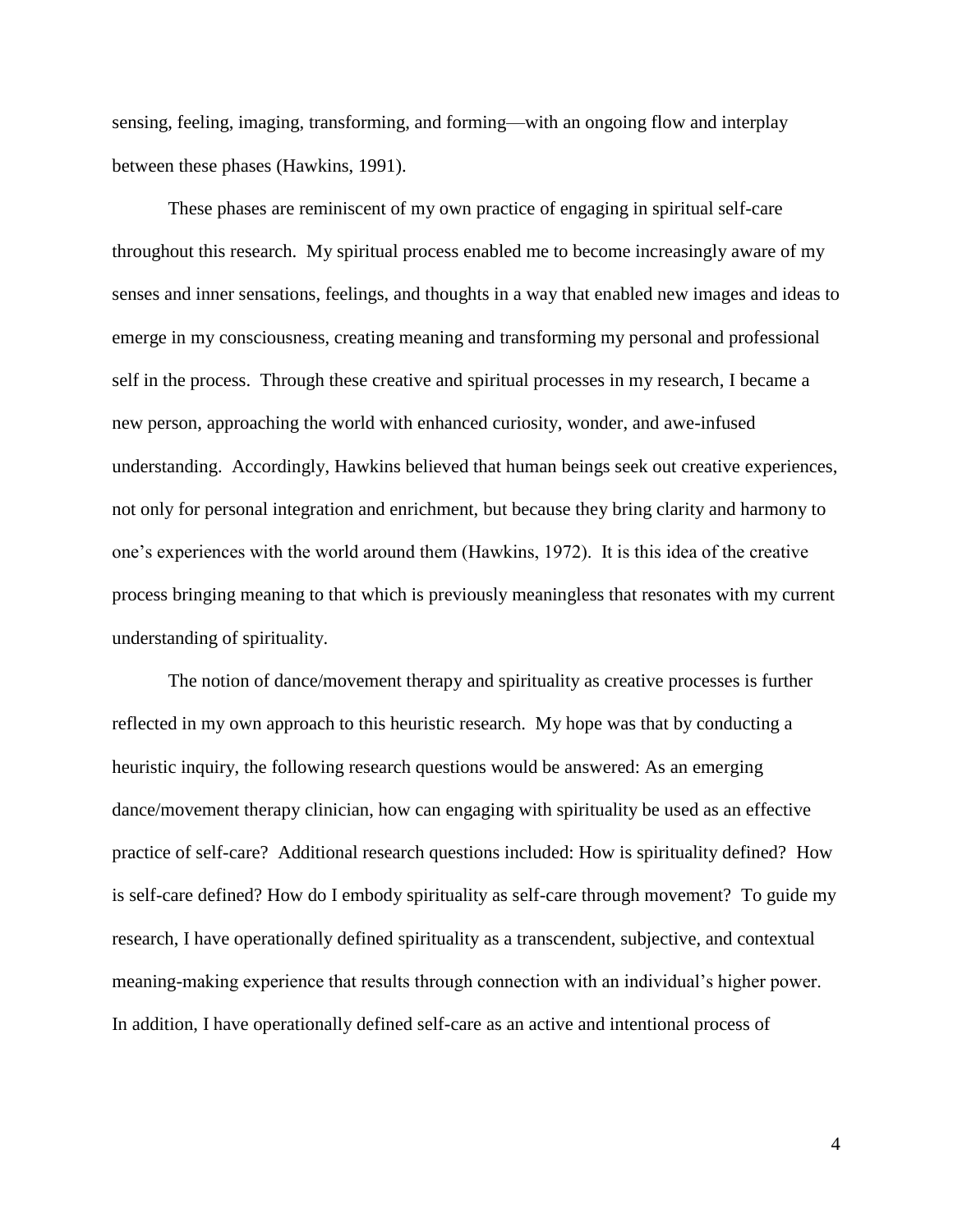engaging in daily practices that attend to the whole person in the most nurturing ways possible, not only to prevent impairment or distress but to promote long-term wellness.

The value of this research is aimed at developing dance/movement therapy clinicians who may also be struggling to find effective self-care practices at this point in their career and beyond. By doing so, I hope to normalize the developmental process of becoming a dance/movement therapist. Stokes' master's thesis on counselor identity development defined an emerging dance/movement therapist as, "an individual who has received a substantial amount of the necessary formal training in DMT and is beginning to make the transition from novice to professional" (Stokes, 2013, p. 2). Orlinsky, R**Ø**nnestad, and Ambühl (2005) clarify that the developmental transition period from novice to professional therapist typically occurs within two years of beginning professional work. Graduate dance/movement therapy students are required to complete a clinical internship as part of their training. Therefore, for this research I have defined an emerging dance/movement therapist as an individual who is a current student, intern, or professional in their first two years of clinical dance/movement therapy work.

While there is a great deal of literature on spirituality as well as self-care, a lack of literature exists discussing the relationship between the two phenomena, particularly in relationship to emerging dance/movement therapists. The following literature review focuses on the ways in which spirituality and self-care are currently defined, in addition to reviewing literature pertaining to spirituality as a form of clinician self-care. Much of the literature described bringing spirituality into clinical practice with clients, as opposed to how and why clinicians might bring spirituality into their own practices of self-care. Additional literature was reviewed pertaining to the connection between dance/movement therapy, meditation, and a relationship to nature.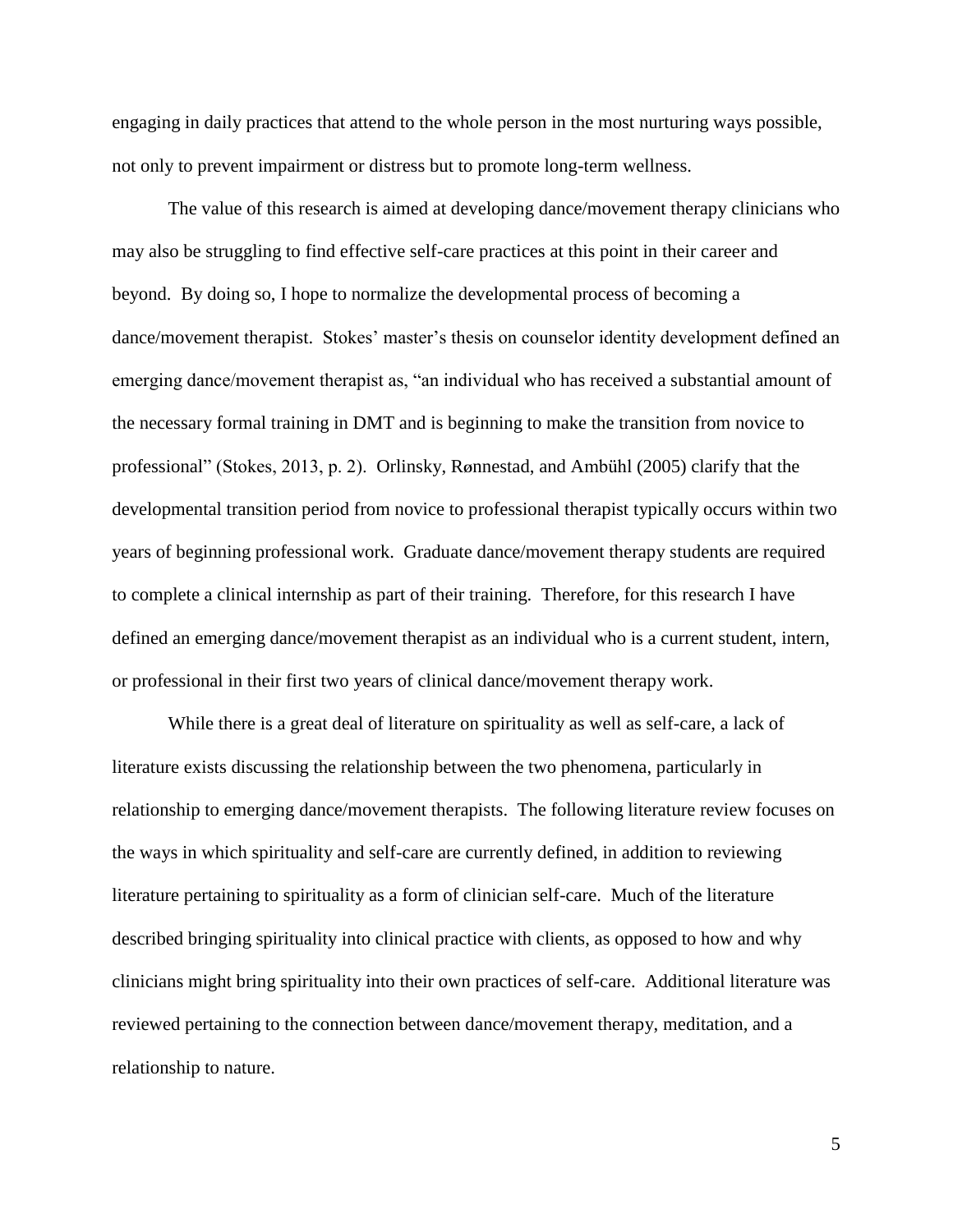#### **Literature Review**

#### **Introduction**

Theologian William Dorman (2016) discussed how common it is today for health care professionals to see health as encompassing body, mind, and spirit and yet, the topic of spirituality is rarely discussed. This literature review will focus on the current literature pertaining to spirituality, self-care, and spirituality as a practice of self-care. Topics of meditation and nature as they relate to spirituality and dance/movement therapy will also be covered. This literature review attempts to define the terms of spirituality and self-care, while providing a glimpse into the increasingly prevalent literature that discusses spirituality specifically as a practice of self-care. The literature that attempts to define and describe spirituality is vast, with a wide range of different ideas and perspectives, making it difficult to operationalize. A great deal of literature uses the terms spirituality and religion interchangeably. For the sake of this literature review, they will first be approached and defined as two separate terms, unless otherwise specified.

#### **Spirituality**

The word spirituality is derived from the Latin *spiritus*, meaning "breath of life" (Norcross & Guy, 2008). With a large variance in the understanding of spirituality, it can be difficult to operationalize the term and experiences of such a phenomenon, but similarities appear in literature describing spirituality. Spirituality can be defined as a transcendent, meaning-making experience in relation to oneself, others, and the universe (Gall et al., 2005). Thomas Moore (1991), a psychotherapist and spiritual writer, described spirituality as a life in which people reach for higher consciousness, awareness, breath of vision, inspiration, sense of meaning, and the highest values. Additionally, spirituality can be described as the act of being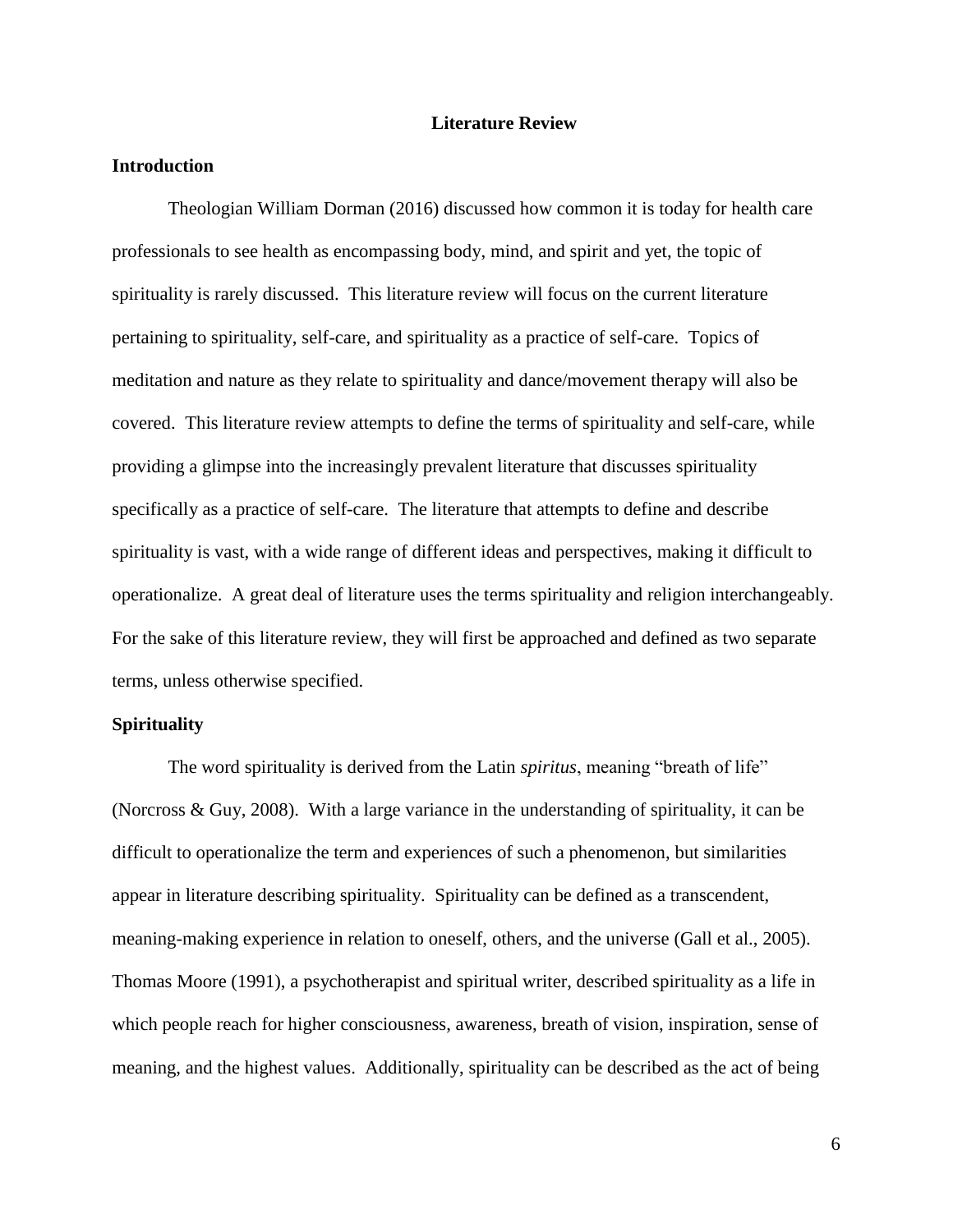attentive to that which is sacred through connection to a belief, power greater than oneself, religious models, or to nature (Plante, 2009). The theme of connection to something higher or more powerful was prevalent in literature pertaining to spirituality. The experience of spirituality appears to reference relation or connection with this higher, more powerful being, described as the joining with a Supreme Being or transcendent force (Norcross & Guy, 2008), an experience of the Transcendent Source of Life (Dorman, 2016), or an expression of greater divine energy (Myss, 1996). Rothwell's master's thesis about spirituality within dance/movement therapy concluded that "spirituality is a phenomenon that references the transcendent and embodied spirit and emerges from a person's experience within a particular context" (Rothwell, 2006, p. 13).

Existential theorists like Victor Frankl and Irvin Yalom have also discussed spirituality as it relates to the fields of psychology and counseling (Elisaon, Lepore, Samide, & Williams, 2010). They discussed how existentialism emphasizes spirituality as a phenomenon by which humans can transcend the physical body in connection to a higher power to create new meaning (Eliason et al., 2010). Developing this idea further, existential-humanistic theorists began to focus on helping individuals find positive new meanings of their world and their existence through an increased awareness of and connection to spirituality, as it can enhance more than an individuals' thoughts and self-awareness, but their bodies' functioning as well (Ivey, D'Andrea, & Ivey, 2012). While humans all have a physical body and experience universal emotional and psychological crises, some argue that when it comes to spiritual health, there are no differences amongst people (Myss, 1996). Gold (2013) discussed how spirituality incorporates nine themes that are universal to the human experience: virtue, attention to hope, sacred ground, facing oneself, compassion, polarities, love, meaning, and transcendence. Others discuss spirituality as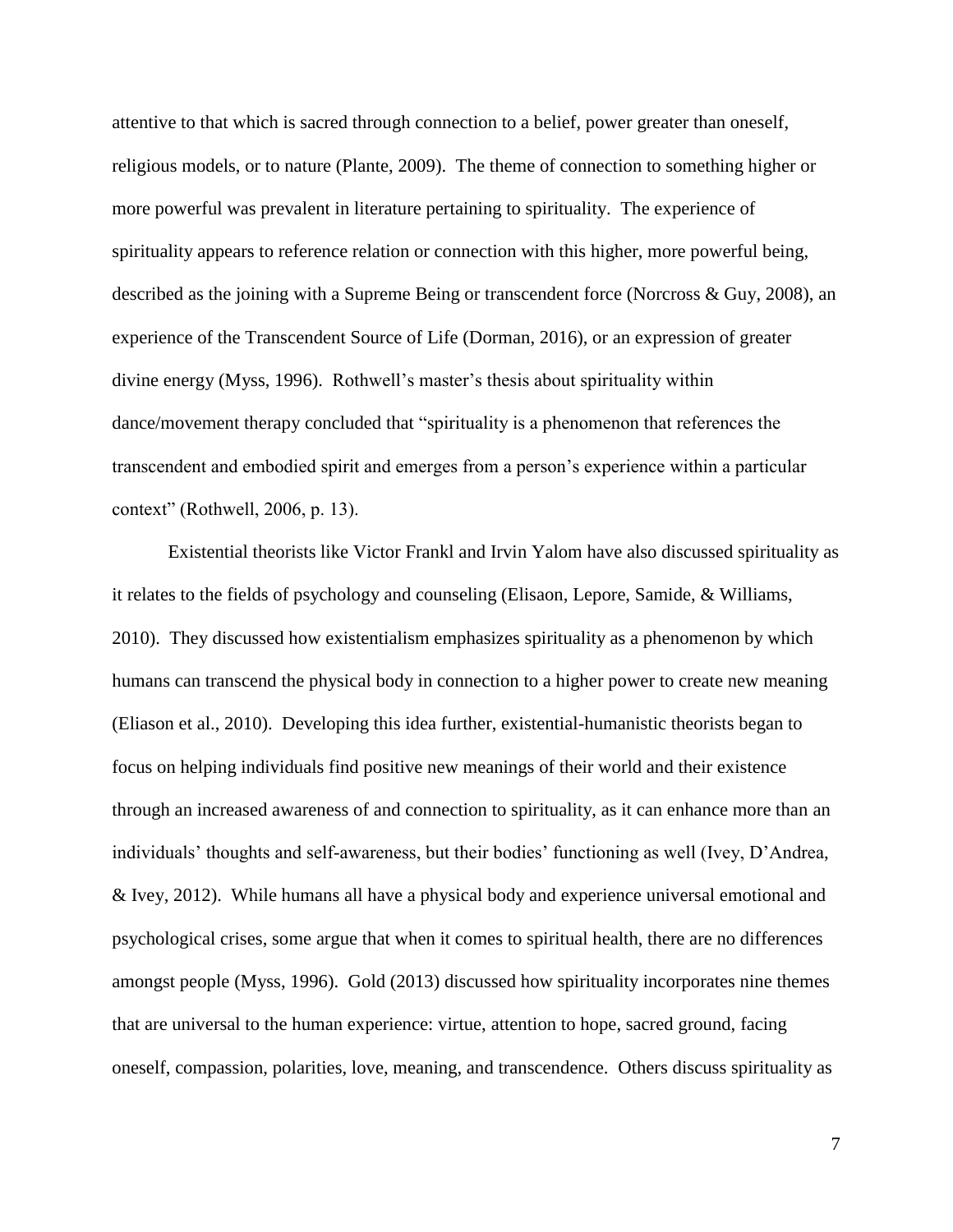a deeply personal and intrinsic phenomenon with more internal beliefs (Rose, Westerfeld, & Ansley, 2001).

Despite different views on spirituality, the literature conveys that spiritual seekers, laypeople, and clinicians alike are currently trying to infuse their daily lives with a heightened consciousness of spirituality. A clear sense of one's own spirituality does not emerge fully formed without effort; instead it is something that requires intention and attention (Moore, 1992). Such conscious living is a request for personal authority in defining one's own spiritual experience, one that requires practice over time (Myss, 1996). It is an ongoing and active reflective process. Myss (1996) added how spiritual maturation includes not only developing the ability to interpret the deeper messages of sacred texts, but learning to read the spiritual language of the body. This refers to the concept in which that which drains an individual's spirit also drains the body, and that which fuels an individual's spirit fuels the body (Myss, 1996). As one becomes more conscious of the impact and relationship between one's internal thoughts and attitudes upon one's physical body, as well as one's experience of the external world, one's capacity to experience spirituality appears to increase.

Literature on spirituality discusses its inherent relationship to healing (Myss, 1996; Plante, 2009). Healing occurs when an individual regains a sense of wholeness, thus promoting health and growth of the body, mind, and spirit (Levy, 2005). Literature also discusses healing as the experience in which one's spirit has released pain, fears, or negative thoughts and ideas towards oneself or others (Plante, 2009; Rose et al., 2001). This kind of spiritual release and healing can occur even though one's body may be ill or sick, which is perhaps why our human spiritual needs share so many similarities (Myss, 1996). As individuals realize the limitations of the physical body, which also relates to mental and emotional health, spirituality appears to serve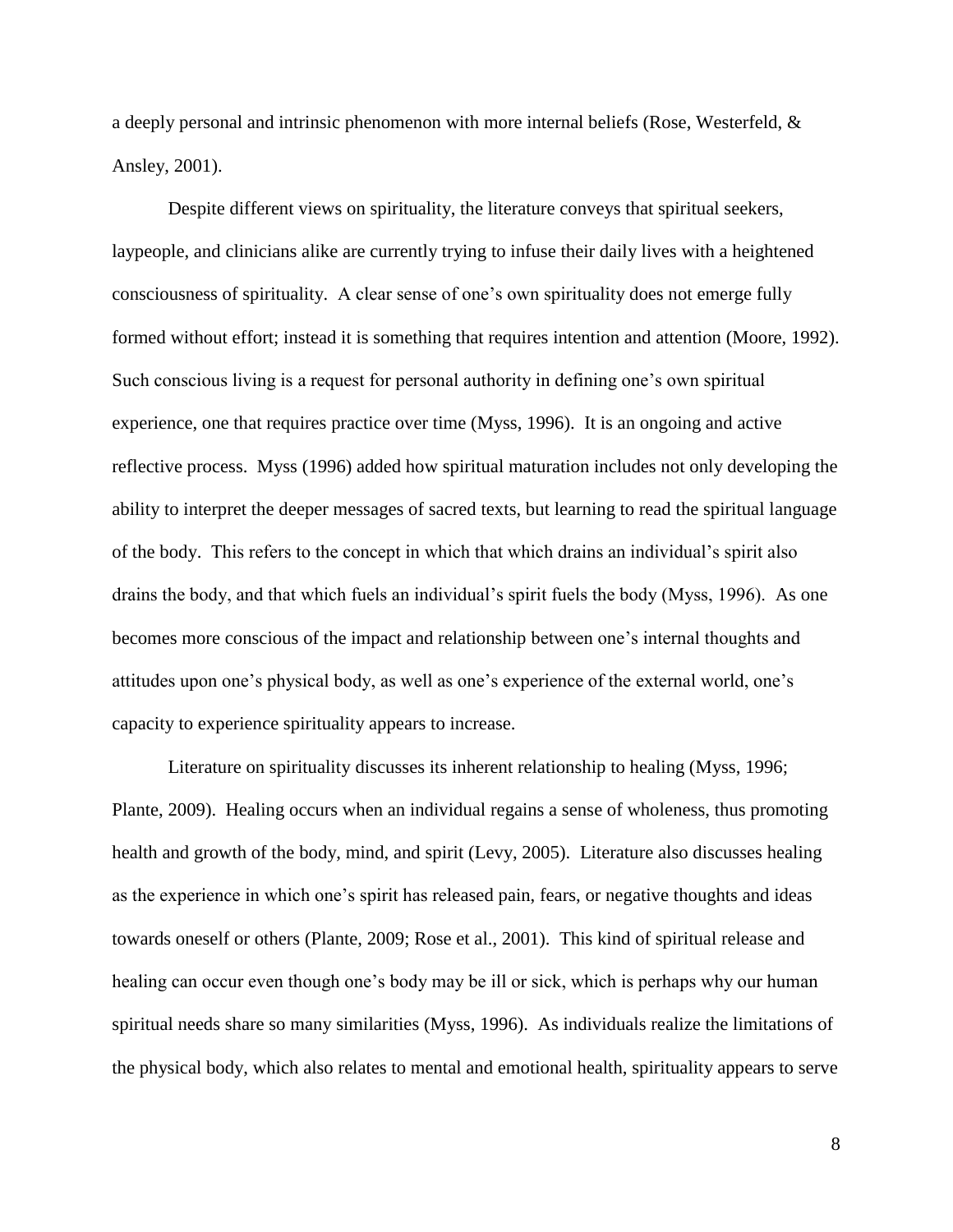as a healing force for many. It is also discussed that renewing a sense of spirituality and mission can be healing in the ways it is serves as a resource for managing and coping with stress or distress (Norcross & Guy, 2008). Spirituality appears to be healing in that it provides fuel for our bodies and minds in order to repair or re-pattern, grow, and thrive, both in relation to self and the world at large. This fuel paves the way for greater meaning-making and fulfillment in life (Ivey et al., 2012) to occur by providing an individual with greater awareness of a world that acknowledges a higher power and a sense of purpose. Norcross and Guy (2008) raised a questionable assumption which is that the calling to be a clinician almost always involves a spiritual mission of some sort. Further research and literature is needed in regards to spirituality as a healing tool or process for both patient and clinician, as well as the distinctions between them.

While Plante (2009) discussed spirituality regarding self-care, the term "religiousspiritual" was strictly used, seeming to downplay the significant and important differences in how people understand and engage in religion and/or spirituality. However, Plante (2009) clarified how several people view themselves as spiritual but do not necessarily identify with any religion or church community. Spirituality may be embedded within religious practice, but it can also be found through a connection with a higher power, to nature, or to the sacredness of life (Plante, 2009). Much in the same way previous literature described spirituality as healing, Plante (2009) reported religious-spiritual experiences to be healing: those who engage in religiousspiritual activities have better mental health functioning than those who do not, and increased sense of well-being, resilience to stress, perceived social support, and coping. Despite Plante's (2009) lack of distinction between religion and spirituality, the connection to a higher power still evidently contributes to healing, recovery, and growth.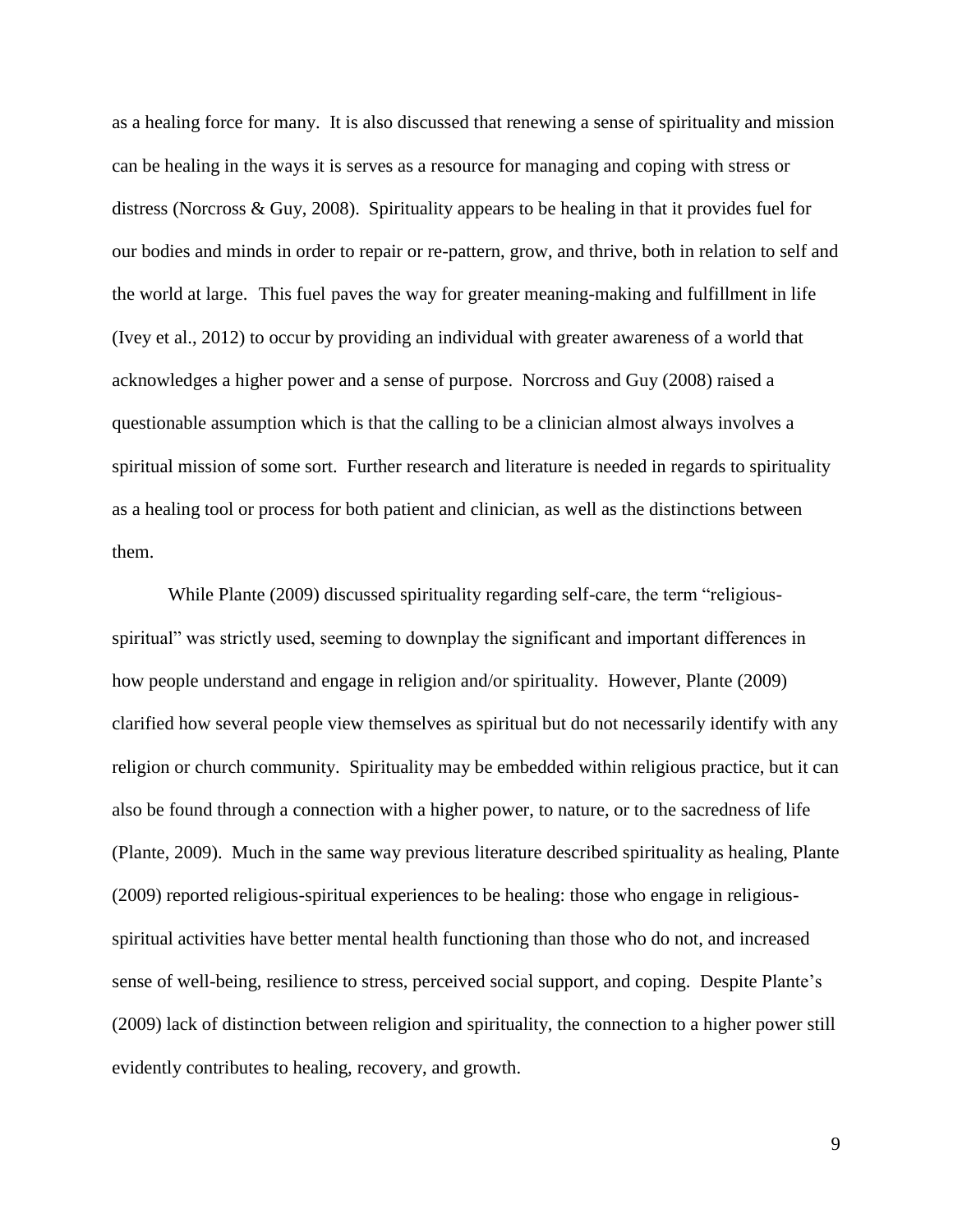**Spirituality and religion***.* While spirituality seems to always have a home within the realm of religion, religion is not always a part of spirituality. Spirituality may be a more subjective, transcendental meaning-making experience, compared to religion, which is a fixed system of ideas or ideological commitment (Dorman, 2016). Spirituality is a more individual or intrinsic phenomenon, whereas religion refers to a social or more extrinsic phenomenon, emphasizing more organized aspects of faith, including community practices and beliefs (Hall, Dixon, & Mauzey, 2004; Rothwell, 2006). Discussed by Plante (2009), religion is an organizational structure within a community of traditions that generally includes sacred scriptures or religious writings, an articulated doctrine or belief structure that describes the faith community's values and beliefs, and an identified leader or ideal to model after. Moore (1992) described how a more formal religion can be powerful and influential in the establishment of values and principles, but that because religion cannot be neutral, it is always lying on the cusp between the demonic and the divine.

Moore (1992) described that an aspect of modern life is a loss of formal religious practice in many people's lives, which is not only a threat to spirituality, but it deprives humans of valuable symbolic and reflective experience. Moore (1992) added how making every day sacred through small but significant ways is a kind of spirituality and without it, religion may become so far removed from the human situation so as to feel irrelevant. Moore (1992) mentioned how our culture is in need of spiritual reflection and involvement that does not advocate a particular tradition, but instead nurtures the human soul's need for spiritual guidance. According to Plante (2009), most Americans are religious, spiritual, or both because their beliefs help give their lives purpose and meaning. In one study, Gold (2013) found that 60% of Americans claim affiliation with formal religious traditions, whereas  $15{\text -}20\%$  of Americans describe themselves as spiritual.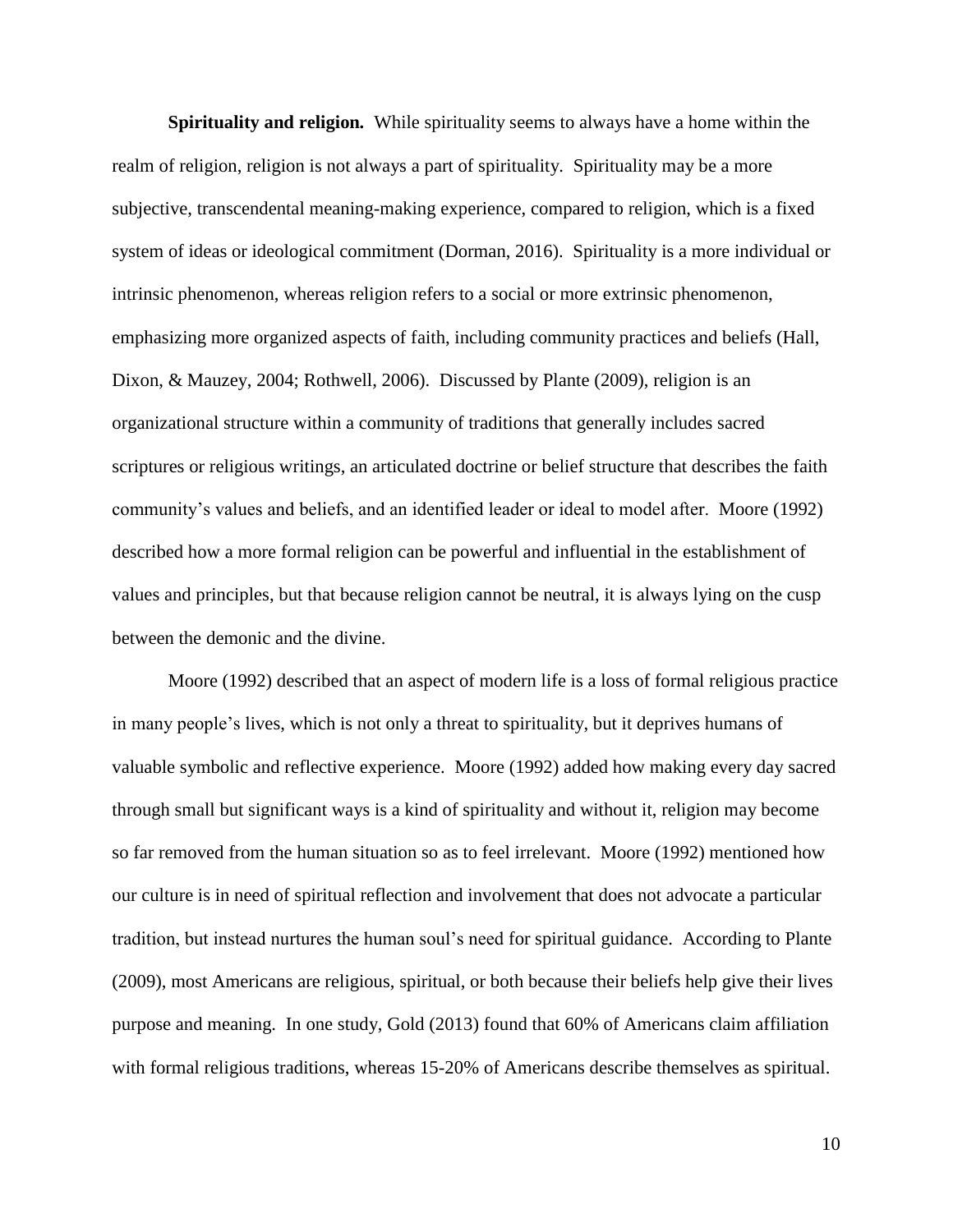With respect to clinicians specifically, Norcross and Guy (2008) reviewed a study of roughly 1,000 psychotherapists from around the world. The study revealed that 51% described themselves engaging in some form of personal spirituality, 27% described themselves engaging in some pattern of religious spirituality, and only 21% described engaging in a pattern of secular morality (Norcross & Guy, 2008). However, other literature describes many psychotherapists choosing not to engage in religion or spiritualty, indicating that how religion and spirituality are defined will determine our understanding of these phenomena (Dorman, 2016). Norcross and Guy (2008) referenced that regardless of definition, both religious and spiritual experience help humans to rediscover or reawaken the awe of human existence.

**Religion and spirituality in clinical practice***.* The literature noted the importance of being mindful of bringing these concepts into clinical practice (Moore, 1992; Norcross & Guy 2008; Plante, 2009). Historically, the empirical science of psychology has included very little room for discussion of religion or spirituality and clinicians who may want to integrate their religious traditions, rituals, and spirituality into their clinical work are discouraged from doing so (Plante, 2009). Yet, as modern psychology and counseling begin to incorporate more recognition of the importance of acknowledging religious and spiritual factors, both as a clinician and in working with clients, it is becoming increasingly common to find religious professionals who are also training in psychology and social sciences (Moore, 1992). This indicates a new awareness that religion, soul, and the world are profoundly implicated in one another (Moore, 1992). Whether or not clinicians engage in religion or spirituality as practices of self-care in their own professional and personal lives, they must be culturally competent of the diverse religious and spiritual traditions and needs of their clients (American Counseling Association, 2014). Furthermore, religious multicultural competence training protects clients from religious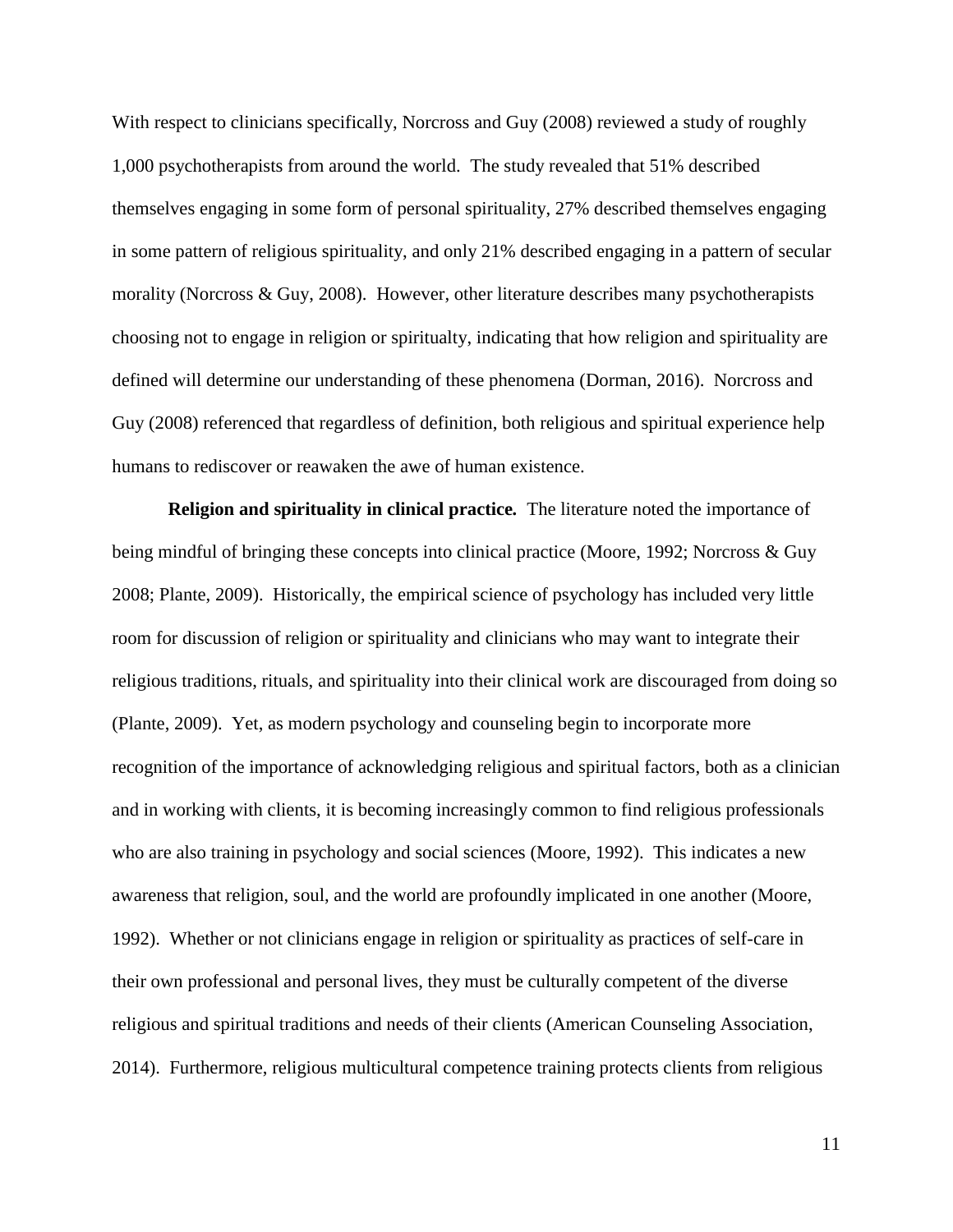or spiritual dilemmas that may arise from unclear boundaries between a clinician's own practices and those they incorporate in their clinical work (Richardson & Molinaro, 1996). In the context of therapy, the boundaries between religious or spiritual practices present a need for further development and clarity within the field.

**Ritual.** In examining the relationship between spirituality and religion, a common theme of the importance of ritual arose within both spiritual and religious experiences. The three types of ritual that emerged in the literature include religious ritual, spiritual ritual, and movement ritual. Moore (1992) discussed that religious rituals maintain the world's holiness. For example, going to church or temple is participation in religious ritual (Moore, 1992). Much different than the more formal religious rituals, Rothwell (2006) explored examples of spiritual rituals that helped to bring meaning to clinicians' work, including praying in movement, listening to music, creating art, breathing, mindfulness, or lighting candles. Lastly, the presence of movement rituals emerged in the literature. Browne (1990) explored how people may gain a sense of spiritual wholeness through sacred movement rituals, such as one dancing one's own personal and meaningful gestures. Despite the type of religious, spiritual, or movement ritual, Moore (1992) emphasized that they can become mundane, meaningless, and without intention. Often people get caught up in rituals that have no intention, thus losing their meaning and feeling like more of a routine rather than ritual (Moore, 1992).

**Spirituality and dance/movement therapy.** The field of dance/movement therapy stresses the empirically-based notion that the body, mind, and spirit are not only connected, but that change in one affects change in the others in a reciprocal fashion (Levy, 2005). Due to the current trend of acknowledging health and wellness through a holistic lens, there is now more recognition of spirituality than there has been historically in this profession, both in terms of the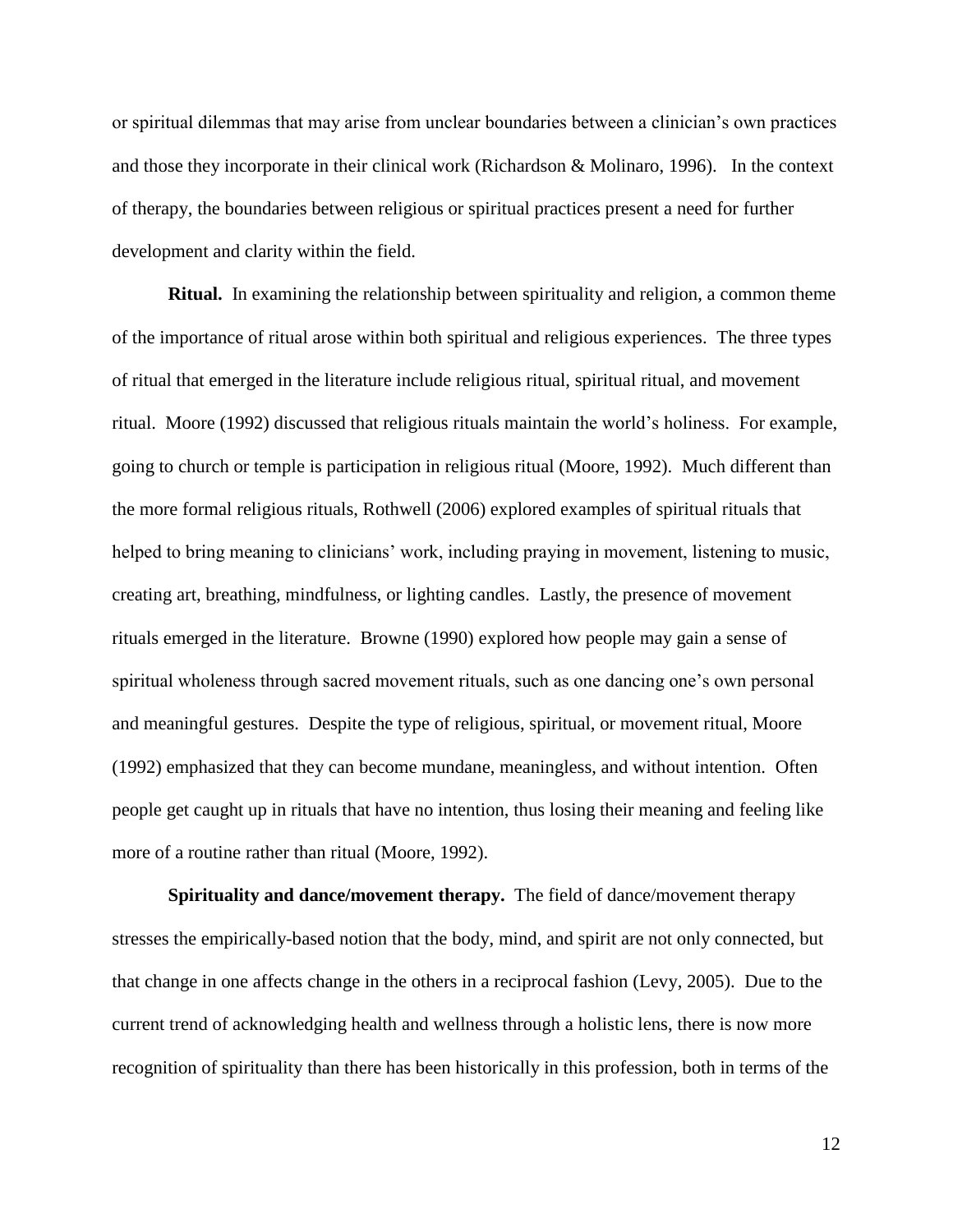work dance/movement therapists do as well as how they care for themselves (Levy, 2005; Rothwell, 2006). Boas (1971) claimed that dance itself is the expression of the human spirit. Dance can even be considered a discipline that combines both the body and mind and by engaging in dance, it has been shown to allow individuals to access the spirit within these bodymind practices (Ravelin, Kylma, & Korhonen, 2006). In Bellamy's (2015) master's thesis, which examines the relationship between spirituality and embodiment, Bellamy determined that spirituality can be accessed through movement and dance. Furthermore, dance/movement therapy can actively support individuals in accessing this interpersonal and intrapersonal experience of engaging with spirituality (Berrol, 2006). Rothwell's (2006) master's thesis examined the integration of spirit into clinical dance/movement therapy practice. Rothwell (2006) found that her co-researchers experienced spirituality emerge within their dance/movement therapy sessions through five primary ways: cosmology, environment, embodied spirit, process, and therapeutic relationship. Rothwell's (2006) research provides a resource for other dance/movement therapists while highlighting the ethical limits of bringing spiritual or religious beliefs into clinical practice.

Other literature addressed the creative nature of dance/movement therapy, which is reminiscent of what literature reveals about spirituality (Boas, 1971; Broadbent, 2004). Boas (1971) believed that a creative approach to movement is inherently therapeutic and healing. Additionally, dance has the intrinsic ability to move the human body while revealing the innermost thoughts, feelings, and spirit of the mover (Levy, 2005). These innermost experiences of the mover can translate into creativity by allowing for engagement with one's senses, emotions, and non-verbal communication processes; thus, evoking feelings that transcend the experiences of everyday life by giving deeper meaning and connection to the self and to the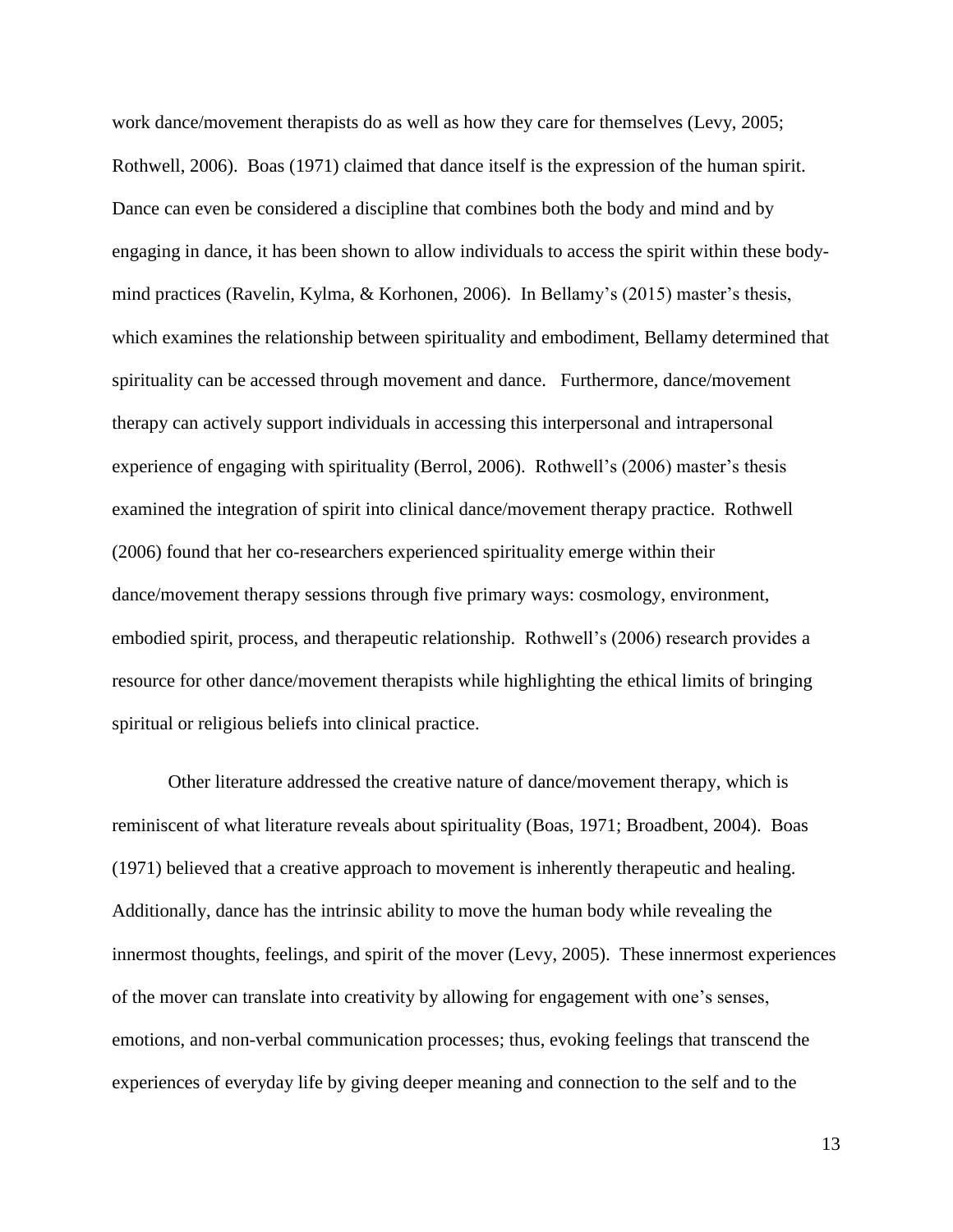universe (Broadbent, 2004). Alma Hawkins believed that if one's movement and creative process is truly based on inner sensing, healing will occur (Levy, 2005). Hawkins is one of many dance/movement therapists who have incorporated the practice of Authentic Movement into their theoretical framework (Levy, 2005). This spiritual process emerged from dance/movement therapy as a mindful meditation practice allowing an individual to release the impulses of the body to guide movement in the presence of a witness (Adler, 2003). Hawkins believed that through the practice of Authentic Movement, an individual could experience wholeness by learning to listen to their *inner voice* (Hawkins, 1991). Hawkins stated, "when one discovers that inner spirit and the inner voice is free to make its own unique statement, then something magical happens to the creator" (Hawkins, 1991, p. 115). The magic arises in the ways Authentic Movement provides space for spiritual relationship through a process of inner sensing and inner listening in relationship to self and to the external world (Adler, 2003). A review of literature indicates that both movement and spirituality are creative processes that allow one to access deeper parts of themselves through inner sensing and meaning-making while also fostering connection to the world at large. This suggests that engaging with the processes of movement and spirituality may be key aspects in the self-care of dance/movement therapists.

#### **Self-Care**

Self-care proved to be as equally challenging a concept to put into practice as spirituality. Even historical figures in the field of counseling, such as Carl Rogers, have described having difficulty managing self-care, stating, "I have always been better at caring for and looking after others than I have in caring for myself" (Rogers, 1995, p. 80). Similar to the way spiritual practice is discussed in the literature, self-care is often depicted as an active and intentional experience (Orlinsky, Rønnestad, & Ambühl, 2005). Self-care is making the choice to build a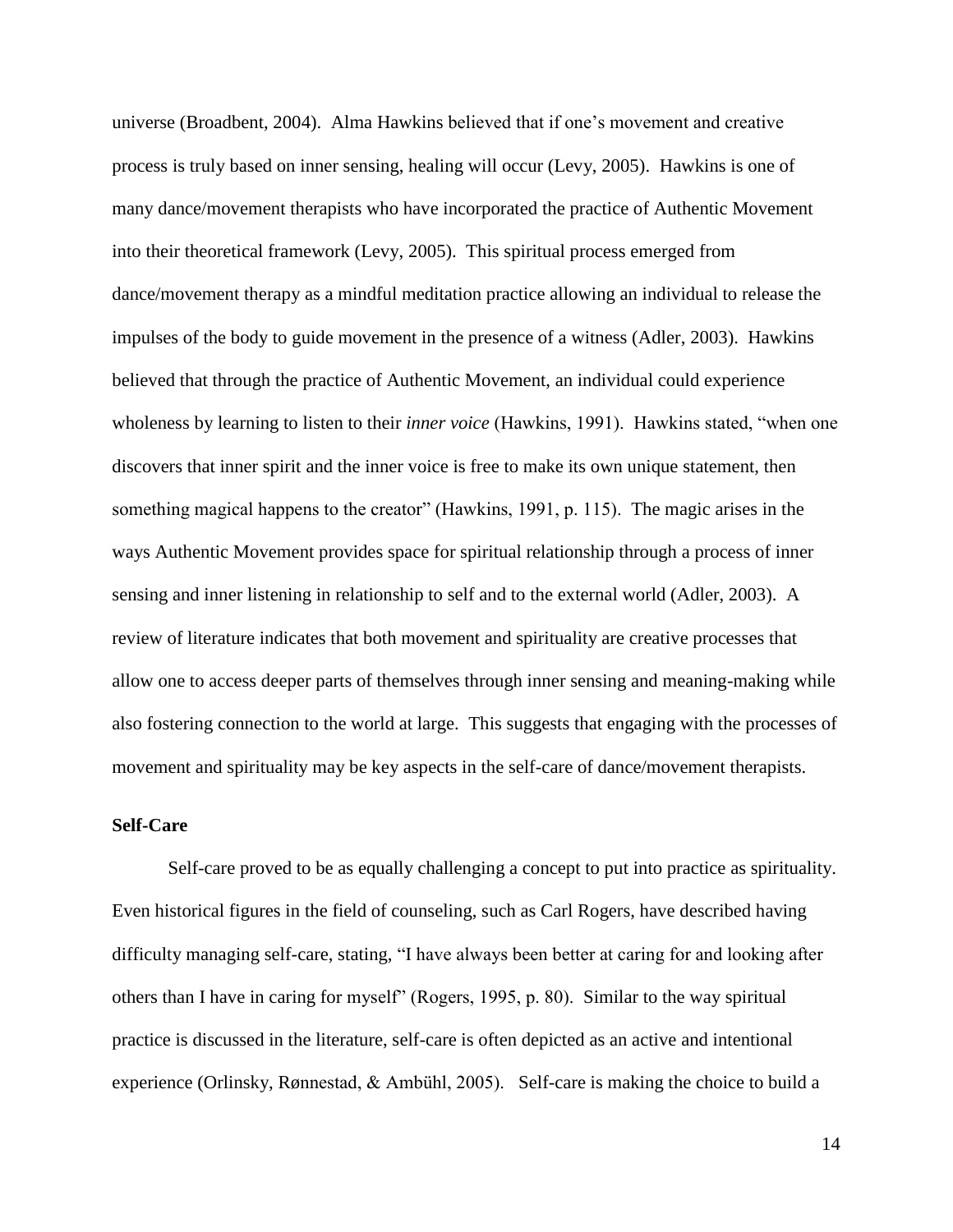life that an individual does not need to regularly escape from, which may require making decisions that veer away from what people want to do in favor of self-care decisions they do not necessarily want to do (Weist, 2017). For example, many individuals strongly dislike exercising after a long day at work but find that after the exercise, they feel much better (Weist, 2017). Self-care should not be something individuals resort to because they are so exhausted and need some relief from self-imposed internal pressure (Wiest, 2017). It is also not just a series of acts to take care of oneself. Self-care is an exploration of new strategies of everyday coping that support an individual in balancing personal, occupational, and spiritual activities to promote refreshed energy, healing, and increased wellness (Collins, 2005).

Norcross and Guy (2008) discussed self-care as an experience of minding the body, nurturing relationships, and setting boundaries. Providing specific examples, they mentioned self-care in a clinical setting versus self-care at home, including vital breaks, relaxation, humor, and get-togethers, or letting go of the burden of one's professional self through days off, vacations, leisurely diversions, solitude, personal retreats, play, and meditation (Norcross & Guy, 2008). Other literature identified aspects of clinician self-care to include maintaining a balanced client load, engaging in regular supervision, processing emotional challenges that arise from the work, having a supportive work environment, having a source of social support, the ability to maintain family connection, and a sense of spirituality (Williams, Richardson, Moore, Gambrel, & Keeling, 2010). Wiest (2017) added that having to regularly indulge in consumer self-care, such as acts that individuals might consider "treating" themselves, like indulging in a decadent dessert or buying fancy bath oils to enjoy, results when individuals are disconnected from actual self-care, which has very little to do with treating oneself but more to do with nurturing oneself and making choices for long-term wellness. It appears that effective self-care is actively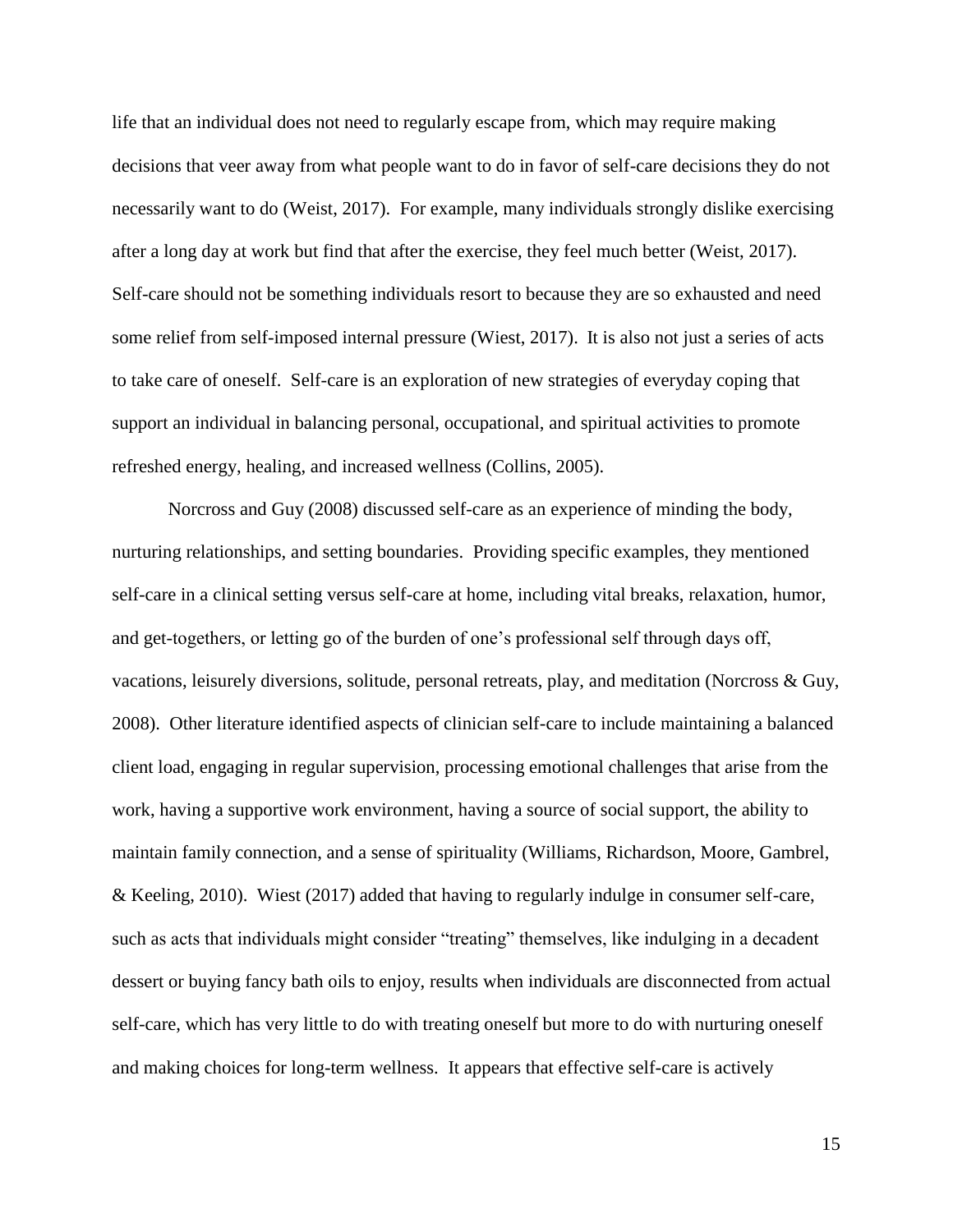choosing a lifestyle that allows one to care for themselves daily in the most nurturing, compassionate, and effective ways possible, with multiple references including attending to one's spirituality as an essential component.

The counseling profession appears to have shifted from simply identifying and responding to clinician stress and impairment to promoting clinician wellness (Cummins, Massey, & Jones 2007). The American Counseling Association (2014), while not directly referencing the phenomenon as self-care, mentioned that clinicians should monitor themselves for indications of their own impairment from any physical, mental, or emotional problems that arise from their work. Additionally, when problems such as these arise in the clinician's awareness, it is recommended that they refrain from providing professional services when such impairment may have the potential of bringing more harm to a client or others than benefits. It is also recommended that clinicians seek assistance for help with any of these problems as they may arise (American Counseling Association, 2014). Clinician stress and impairment may affect the ways in which therapists interact with clients, decreasing their effectiveness. Furthermore, if necessary, clinicians should actively choose to limit, suspend, or terminate their professional responsibilities until they can safely resume their work (American Counseling Association, 2014).

Orlinsky et al. (2005) described what may lead to ineffective self-care, including wishful thinking and self-blame for focusing on not being able to change, instead of continuing to actively engage in the process despite its ups and downs. They also described the dangers of not practicing self-care, in that overly stressful clinical work may lead to what they refer to as the main source of a clinician's *experienced depletion* (Orlinsky et al., 2005). The main source of this depletion is difficulties with clients that are not constructively managed, often leading to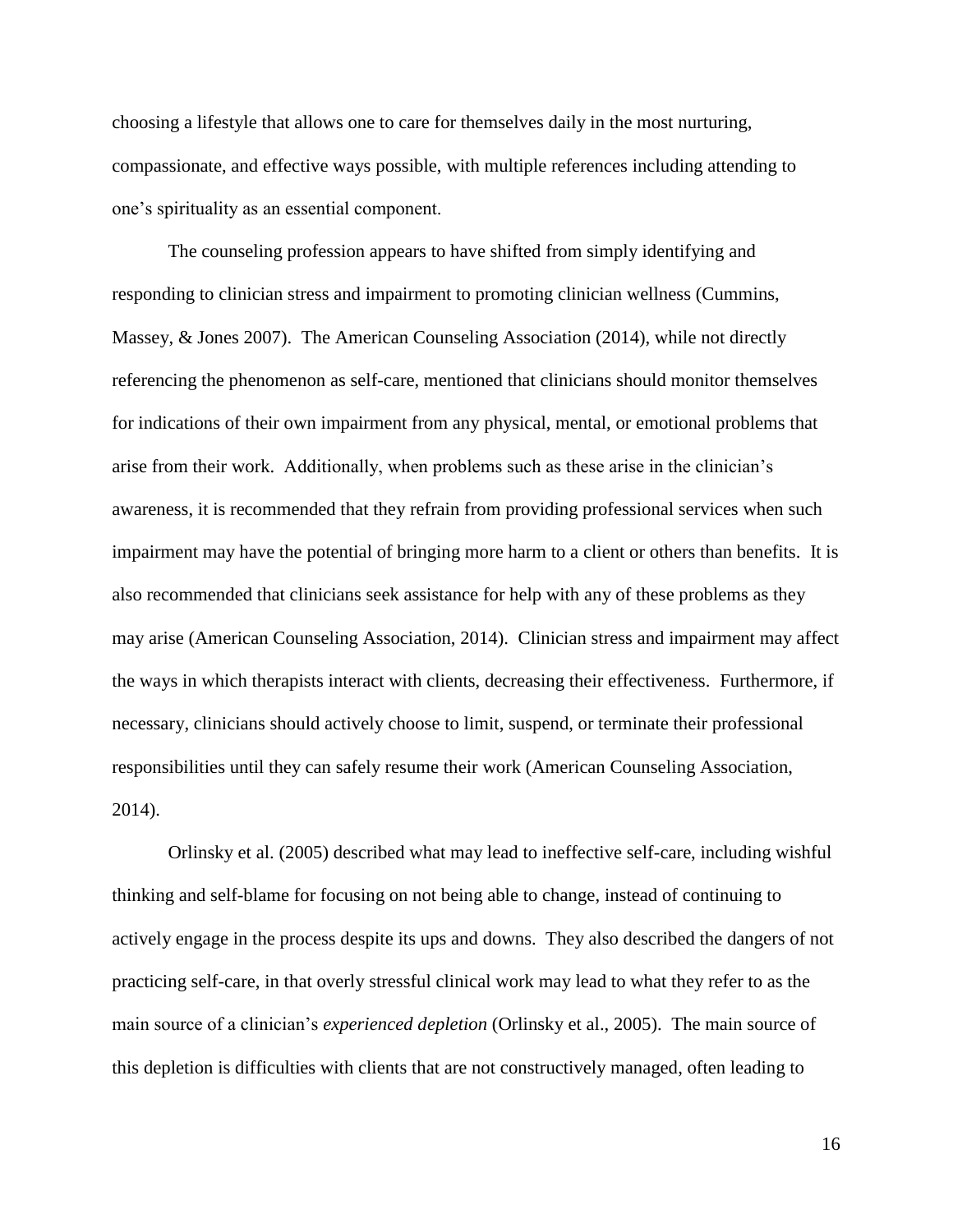feelings of stress or anxiety in the clinicians (Orlinsky et al., 2005). Clinicians' depletion may also lead to a sense of dissatisfaction or loss of hope in their work (Orlinsky et al., 2005; Plante, 2009). Within the discussion of clinician depletion emerged the notion that it can lead to detrimental clinical *burnout* (see Appendix A).

**Burnout.** Striving to prevent burnout is a more pathological and less effective strategy than cultivating self-care (Norcross & Guy, 2008). Burnout has been defined in a variety of ways throughout literature but there appears to be a common link to emotional depletion. Norcross and Guy (2008) elaborated that burnout is both physical and emotional exhaustion, involving the development of negative self-concept, negative job attitudes, and loss of concern and feelings for clients. The probability of burnout is reliably associated with identifiable risk factors such as clinician characteristics like a high desire for positive feedback, patient characteristics like those who are extremely violent or aggressive, and job requirements like inadequate supervision or high job stress (Norcross & Guy, 2008). However, clinicians who are strongly motivated to develop as effective therapists and who feel supported in the work setting will be less prone to burnout and stress (Orlinsky et al., 2005). Additionally, Orlinsky et al. (2005) suggested this burnout can be lessened by a clinician's use of professional resources such as self-care, formal supervision, or personal therapy.

Tools like the Burnout subscale can be used by clinicians to assess feelings of hopelessness, stress, and frustration associated with feelings of being ineffective or unsatisfied in the workplace or with clients (Cummins et al., 2007). According to Norcross and Guy (2008), research indicates that at any given time, approximately 2-6% of psychotherapists are experiencing burnout while approximately 32% of psychotherapists are experiencing symptoms of burnout significant enough to interfere with clinical work. Unfortunately, Norcross and Guy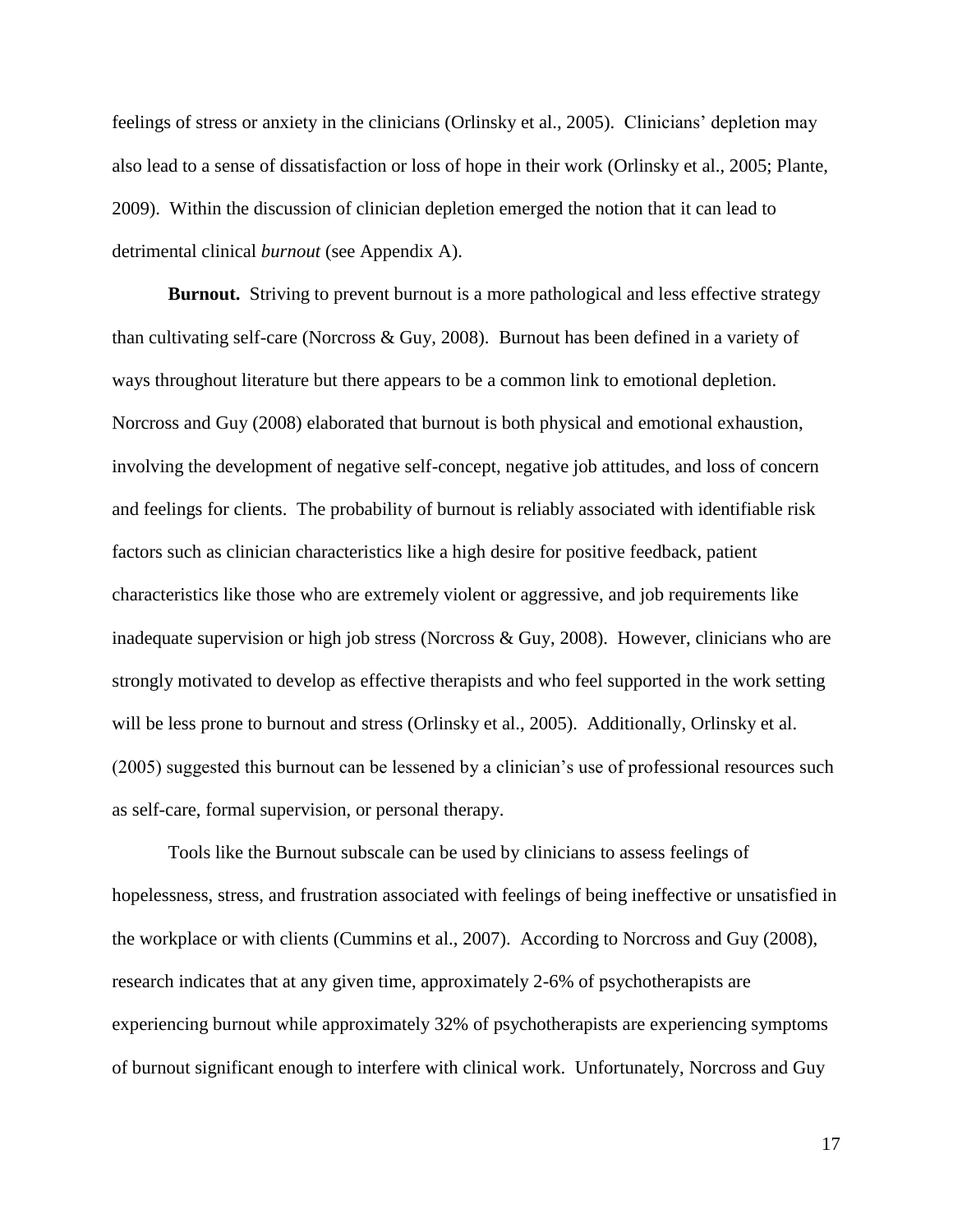do not specify what type of psychotherapists these studies reference and due to the date of these studies, it is unclear whether these numbers are still accurate. Additionally, their definition of self-care is broad and they do not specify the reliability or validity of these results. They also mention what they refer to as *underchallenged* burnout, when a clinician is not faced with work overload, but rather unstimulating work that fails to provide sufficient rewards (Norcross & Guy, 2008). It appears that creating a lifestyle in which a clinician actively and intentionally engages in self-care can be an essential component in allowing clinicians to promote wellness, prevent burnout, and be fully present in the healing process with clients.

**Self-care for emerging dance/movement therapists**. In the last two decades, there has been a theoretical and practical shift in the approach to clinician self-care (Skovholt & Rønnestad, 2003). Psychologists Roach and Young (2007) listed reasons for this, including how, despite the fact that clinicians emphasize self-care in their work with clients, effective tools and knowledge of self-care for clinicians themselves have been insufficient. In Chapman's (2013) master's thesis on the wellness and self-efficacy of dance/movement therapy interns, she discussed the taxing nature of working in a clinical setting. Interns and emerging clinicians may experience more self-doubt and distress than seasoned professionals, so it is especially important to actively attend to self-care and address the challenges associated with clinician development (Chapman, 2013). Additionally, individuals who are just starting their clinical work tend to experience more prominent feelings of anxiety and vulnerability as well as lower self-efficacy in relation to their work (Skovholt & Rønnestad, 2003).

Even within a field that frequently discusses self-care, the current literature and resources available to emerging clinicians for maintaining their own wellness is limited and often neglected (Roach & Young, 2007). Terrell's (2016) master's thesis also noted the lack of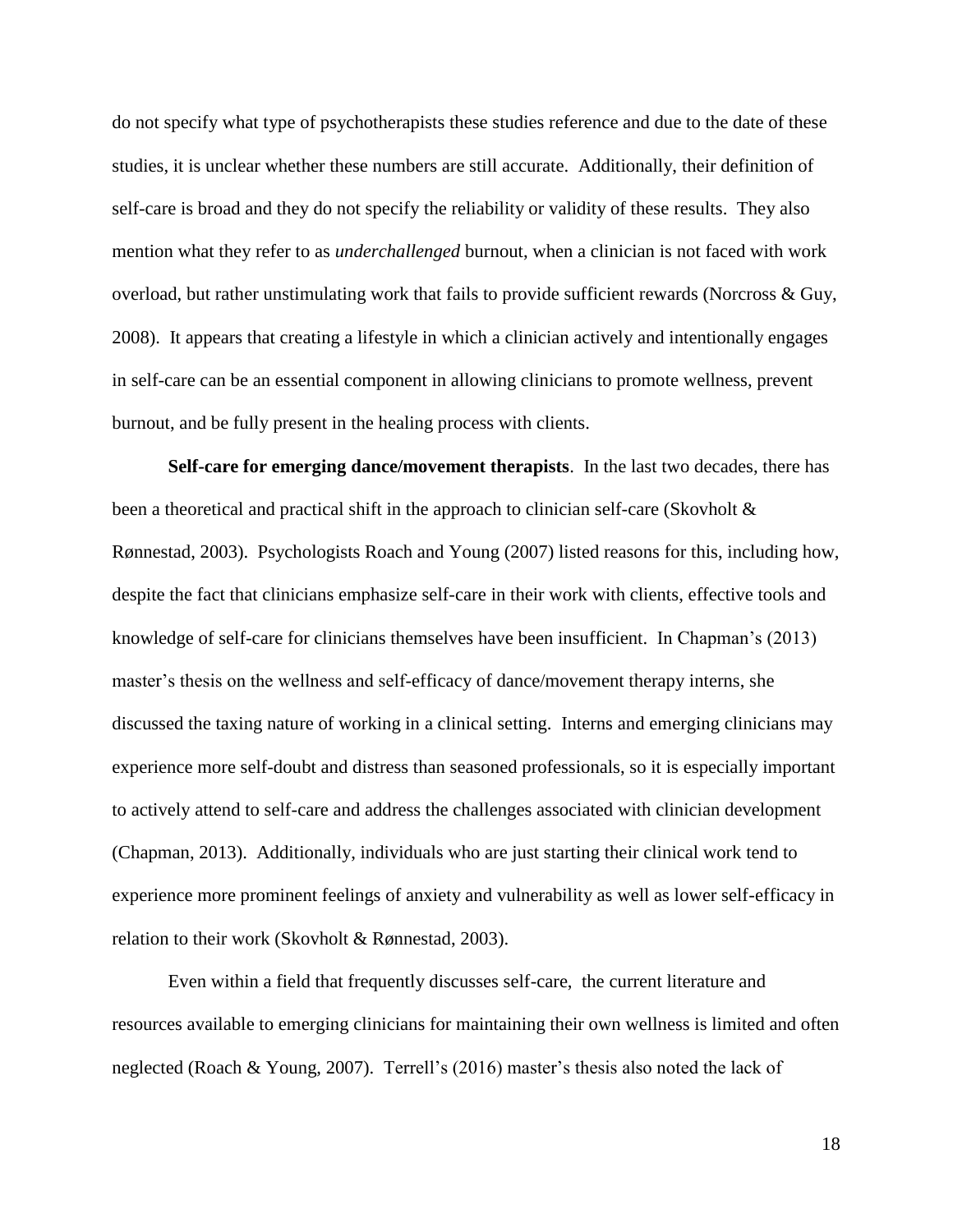research pertaining to the self-care of emerging clinicians. Terrell (2016) revealed five facets of self-care that could serve emerging clinicians, specifically dance/movement therapy student interns, and created a toolbox of self-care practices for each type of self-care. Terrell (2016) listed both professional and personal self-care, with additional domains of personal self-care including physical, emotional, psychological, relational, and spiritual. By actively engaging in these types of holistic personal and professional self-care practices, emerging clinicians may increase their ability to become a healthy, self-efficacious therapist (Blazek, 2010). Chapman (2013) also revealed that doing so will decrease burnout and low self-efficacy while promoting health, wellness, and confidence in emerging clinicians. Literature pertaining to effective selfcare for emerging clinicians, specifically dance/movement therapists, is currently scarce and demonstrates a need for further research.

#### **Spirituality as Self-Care**

In practicing self-care, many therapists believe it is essential to tap into spirituality, because it can help to renew and replenish psychotherapists, both internally as well as in relation to how they feel about their work (Norcross & Guy, 2008). In fact, Collins (2005) claimed that self-care is a spiritual act in and of itself in the ways it requires a certain level of self-awareness to reflect on oneself, including one's desires, strengths, and weaknesses. More clinicians are viewing spirituality as an important element in self-care, and seeing self-care as both a spiritual activity and an ethical obligation in their clinical work (Dombo & Gray, 2013). Norcross and Guy (2008) discussed how spirituality can be an invaluable source of strength and meaning for the psychotherapist and how it can enhance a clinician's self-care practice through several ways: clinicians can be renewed through engaging in a process of healing with clients; clinicians can recognize that they join with a Supreme Being or transcendent force that enables personal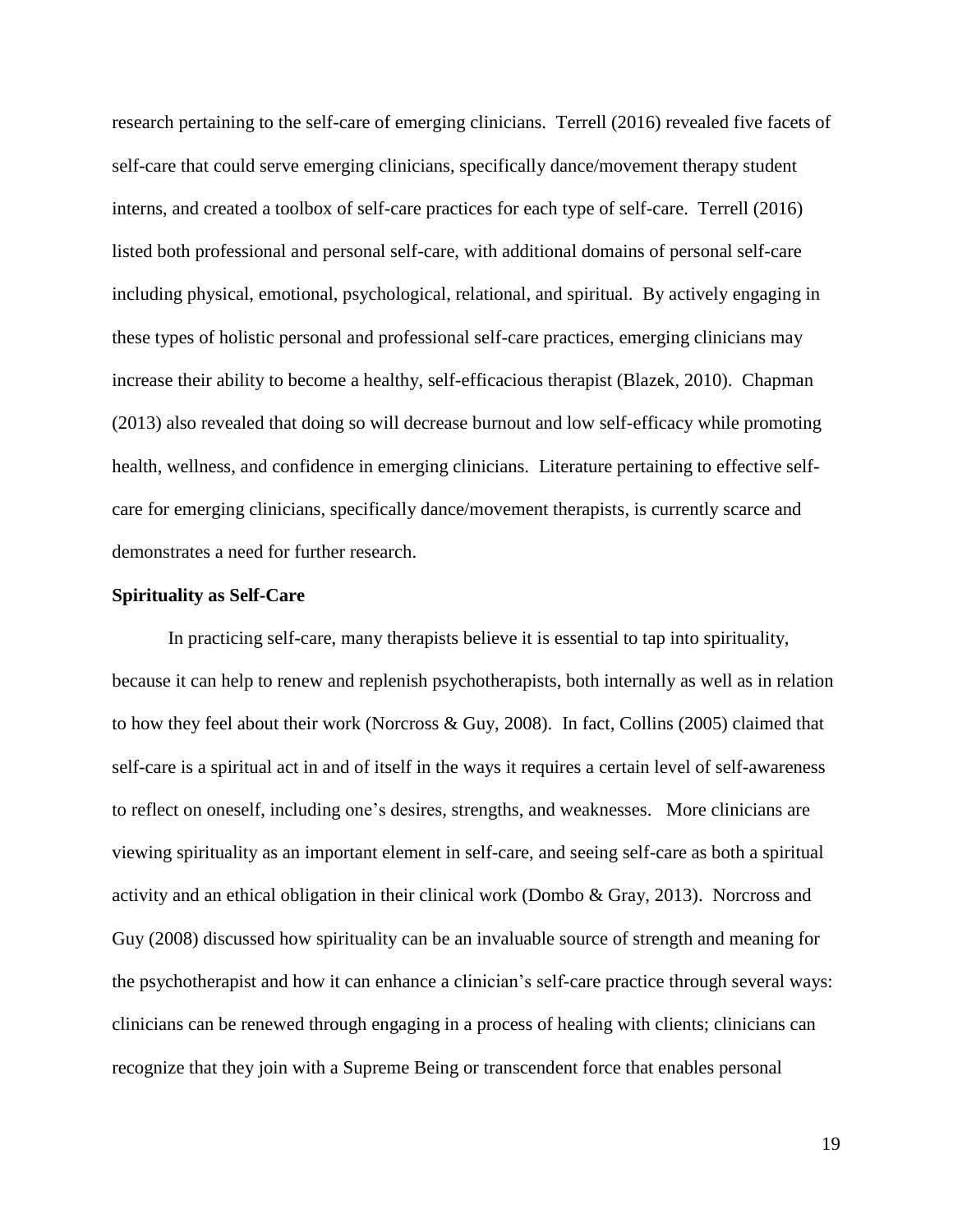growth; and clinicians can accept that they are aids in healing, but are not the source responsible for it.

The literature presented several tools to support wellness that helped clarify spirituality as a crucial component of self-care. Cummins, Massey, and Jones (2007) discussed the Wheel of Wellness as a key aspect in promoting healthy functioning in individuals, and applied it to clinicians. The concept of wellness references a holistic approach to self-care which encompasses all aspects of the self (Myers, Sweeney, & Witmer, 2000). Myers and Sweeney (2004) revealed that wellness attends to all of the five selves— creative, coping, social, physical, and essential (Myers & Sweeney, 2004). The essential self relates to one's existential inclinations towards finding meaning, purpose, and hope throughout life (Smith-Adcock , Thompson, & Wolf, 2012). This also happens to be where an individual's sense of spirituality forms. With spirituality at the core of the Wheel of Wellness, it is believed to be the most important characteristic of healthy individuals (Smith-Adcock et al., 2012). Additionally, this three-dimensional model suggests a dynamic interaction between the individual and a variety of life forces such as family and community, referencing the need for balance in self-care that is found throughout the literature (Cummins et al., 2007).

Dombo and Gray (2013) also offered a self-care model for clinicians, addressing ways they can support themselves and their work through spiritual self-care. Dombo and Gray (2013) created this model in the service of improving the effectiveness of clinicians' work with clients in addition to their experience of and feelings associated with the work clinicians do. They categorized self-care interventions at the macro-organizational level, mezzo-team level, and the micro-individual clinician level. Their focus was on the micro level by offering specific ideas for personal spiritual clinician self-care within the categories of rest-taking, spiritual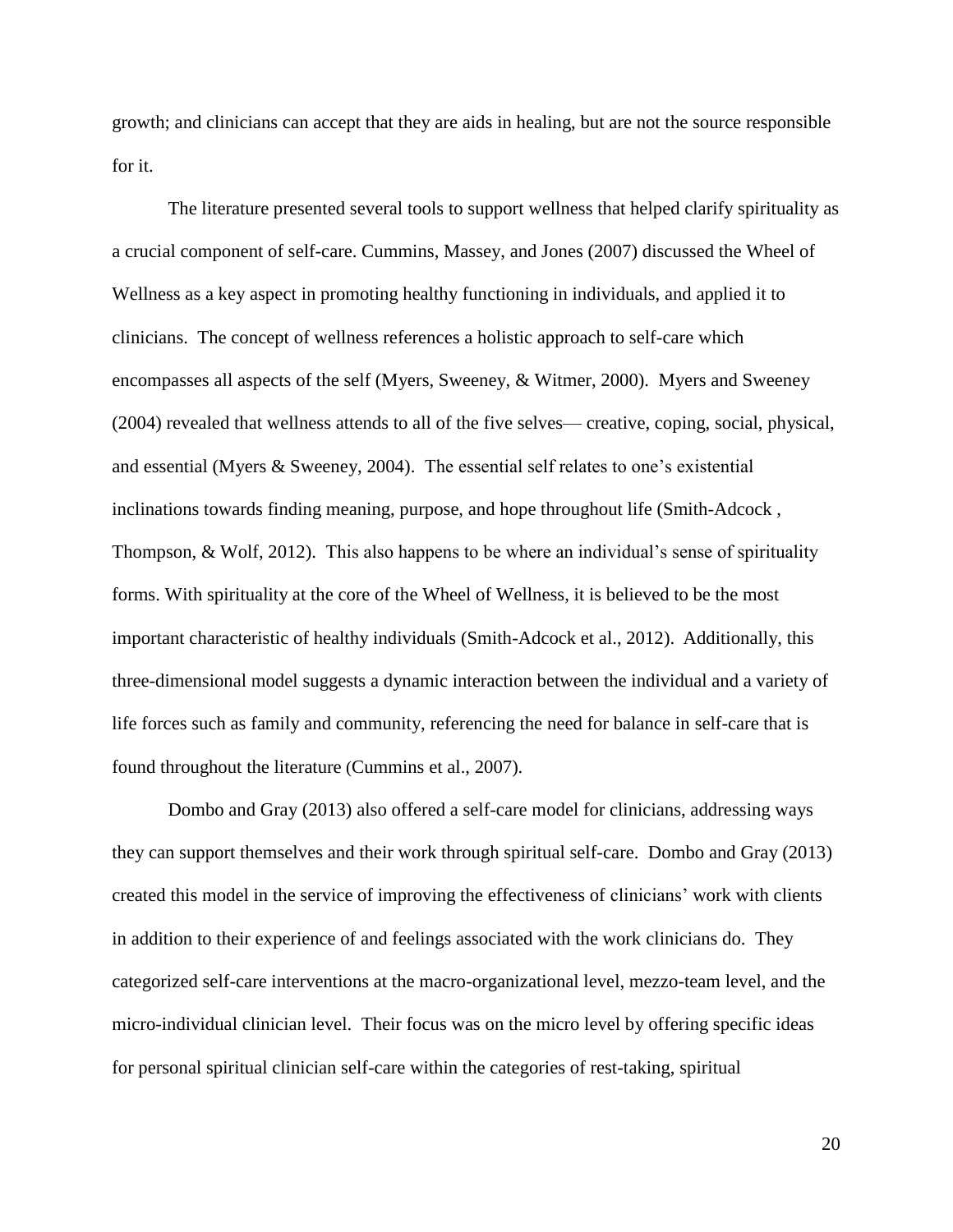collaboration, professional spiritual support, spiritual cleansing, and maintenance of one's own spiritual practice. They suggested practices such as attending spiritual or religious services, prayer, meditation, spending time in nature, or anything that helps the clinician to find meaning beyond self, meaning in relationships, and meaning in clinical practice. While their research focused on social workers, their conclusions can be applied to all clinicians due to the ways in which spiritual self-care practices are discussed as a way to re-connect to the meaning of the clinical work and clinicians' satisfaction. Their work provides a unique and portable spiritual practice of meditation and rituals as a means to alleviate the stress of clinical workers involved in the healing process.

Much in the same way that Dombo and Gray (2013) provided specific tools for engaging in spiritually based self-care, Collins (2005) described several spiritual practices as proactive means to foster support, protection, healing, and guidance of an individual. Collins (2005) included spiritual practices like finding sacred silence by focusing less time looking outward and more time looking inward, as well as the practice of expressing spiritual essence through meditation, ritual, or worship while promoting one's connection to a higher power. The last spiritual practice of self-care that Collins (2005) illustrated was embracing stewardship. Stewardship implies that there is a power larger and greater than one's human existence that provides guidance, meaning, and purpose for individuals (Collins, 2005).

Dorman (2016) also provided clinicians with spiritual and self-care resources to help them experience long, resilient, and satisfying careers as healers. Dorman (2016) provided a broad view of spirituality, and frequently related it to Christian ideas. However, Dorman's description of spirituality references the basic human experience of wonder and awe, grounded in the sensing or experience of something higher, and therefore his narrative could be a compelling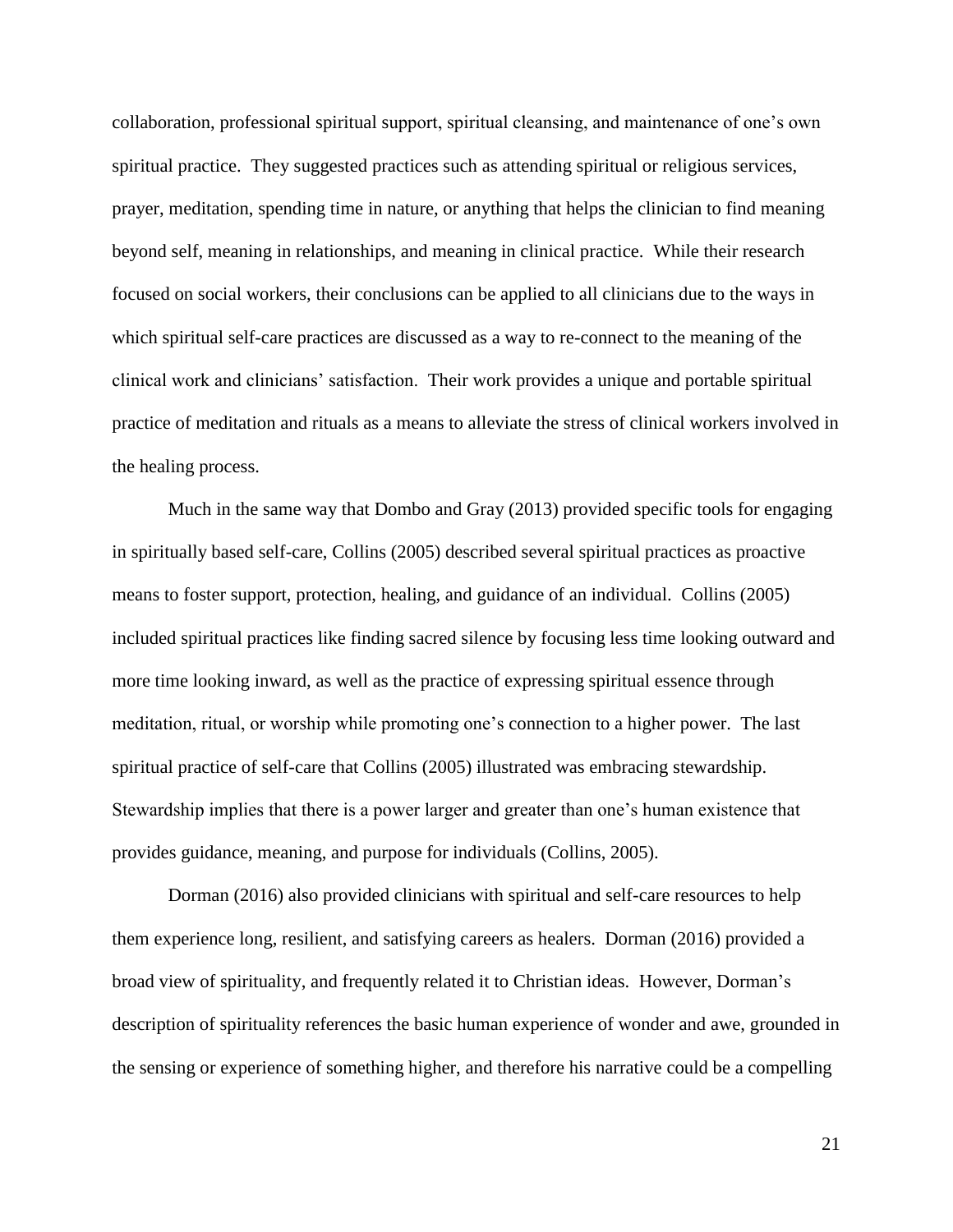guide for all clinicians, regardless of religious or spiritual practice, or lack of. Other literature provided creative self-care strategies that clinicians can employ to prevent burnout, including engaging in spirituality (Williams et al., 2010). Williams, Richardson, Moore, Gambrel, and Keeling (2010) found that these self-care strategies allowed clinicians to increase their ability to manage stress and anxiety as well as enhanced their abilities to take care of themselves through meditation or time in nature, for example. However, their study did not clearly distinguish between what benefits were associated with engaging in which type of creative practice of selfcare discussed, making it difficult to define how exactly spirituality can be effectively used as a practice of self-care. Regardless, the literature addressed a common theme of the need for balance in spiritual self-care practices.

#### **Meditation as Spiritual Practice**

As this literature review has revealed thus far, there are countless references to meditation as an option of spiritual practice and self-care (Collins, 2015; Dombo & Gray, 2013; Williams et al., 2010). Meditation, derived from the Sanskrit word *dhyana*, refers to the practice of meditating, which means "attention to or contemplation" (Ladeia, Lima, & Sampaio, 2017). In Eastern medicine, meditation is seen as an ancient but still highly prevalent practice, whereas Western medicine has more recently recognized it as a complementary but important part of holistic health (Ladeia et al., 2017). Meditation has the power to harvest connection between an individual's body, mind, and spirit, while fostering balance, higher consciousness, relaxation, and self-control (Ladeia et al., 2017).

There are many different forms of meditation, with literature appearing to refer primarily to three sub categories: meditation with an emphasis on concentration, or the need for sustained attention such as focusing on an object or the breath (Cardoso, de Souza, & Camano, 2004);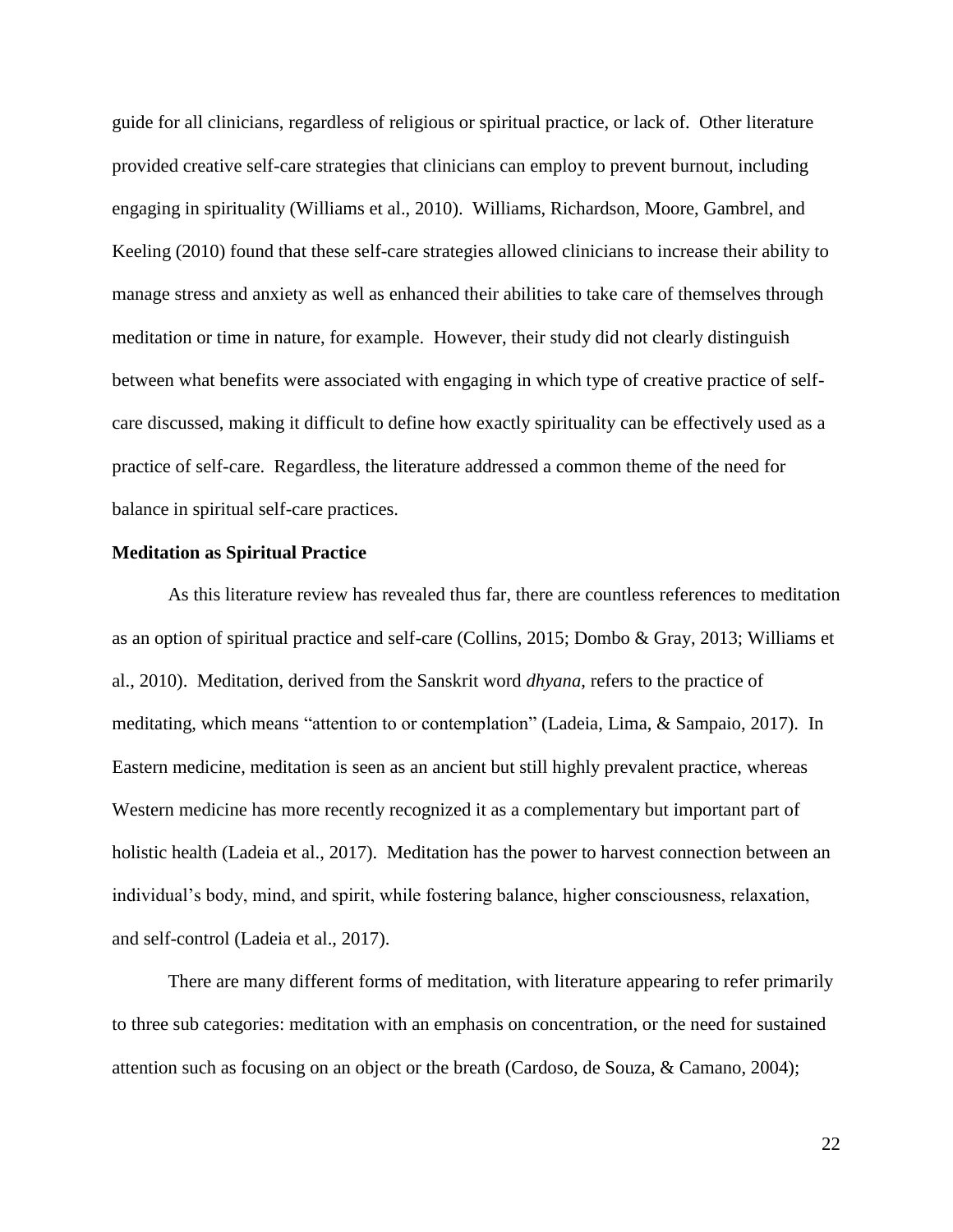meditation with an emphasis on mindfulness in which individuals expand their perception and understanding of contents that emerge within the mind and body (Cardoso et al., 2004); and meditation with an emphasis on contemplation or transcendence, which integrates the two previously mentioned types while stimulating both the capacity to focus internally and to open oneself to the universe at large (Lutz, Slagter, Dunne, & Davidson, 2008; Pargament & Wachholtz, 2005). Focusing on contemplative and transcendent mediation in this heuristic inquiry, individuals may approach this practice differently but share a shift in using the body and mind to acknowledge and connect to the vastness of the world and an individual's place within it (Pargament & Wachholtz, 2005).

#### **Meditation and Dance/Movement Therapy**

Reminiscent of contemplative or transcendent meditation, the practice of Authentic Movement that emerged from dance/movement therapy involves a similar process of intentional attention to expand one's understanding of the body and mind through inner sensing and inner listening (Adler, 2003). Through the increased awareness, expanded consciousness, and meaning-making that both meditation and movement practices like Authentic Movement promote (Hawkins, 1991), spiritual relationship, healing, and change may occur. As previously mentioned, meditation can also facilitate connection between the body, mind and spirit, similar to dance/movement therapy (Ladeia et al., 2017; Levy, 2005). A great deal of research has been done regarding the physiological effects that meditating can have on individuals, with literature even stating that meditation creates structural alterations in the brain (Lazar, Kerr, & Wasserman, 2005). It has also been revealed that the following changes may occur during the practice of meditation: slower heart rate, slower respiration, reduction in blood lactate, variations in EEG frequency, reduced electrical conductivity of the skin, and a reduction in body temperature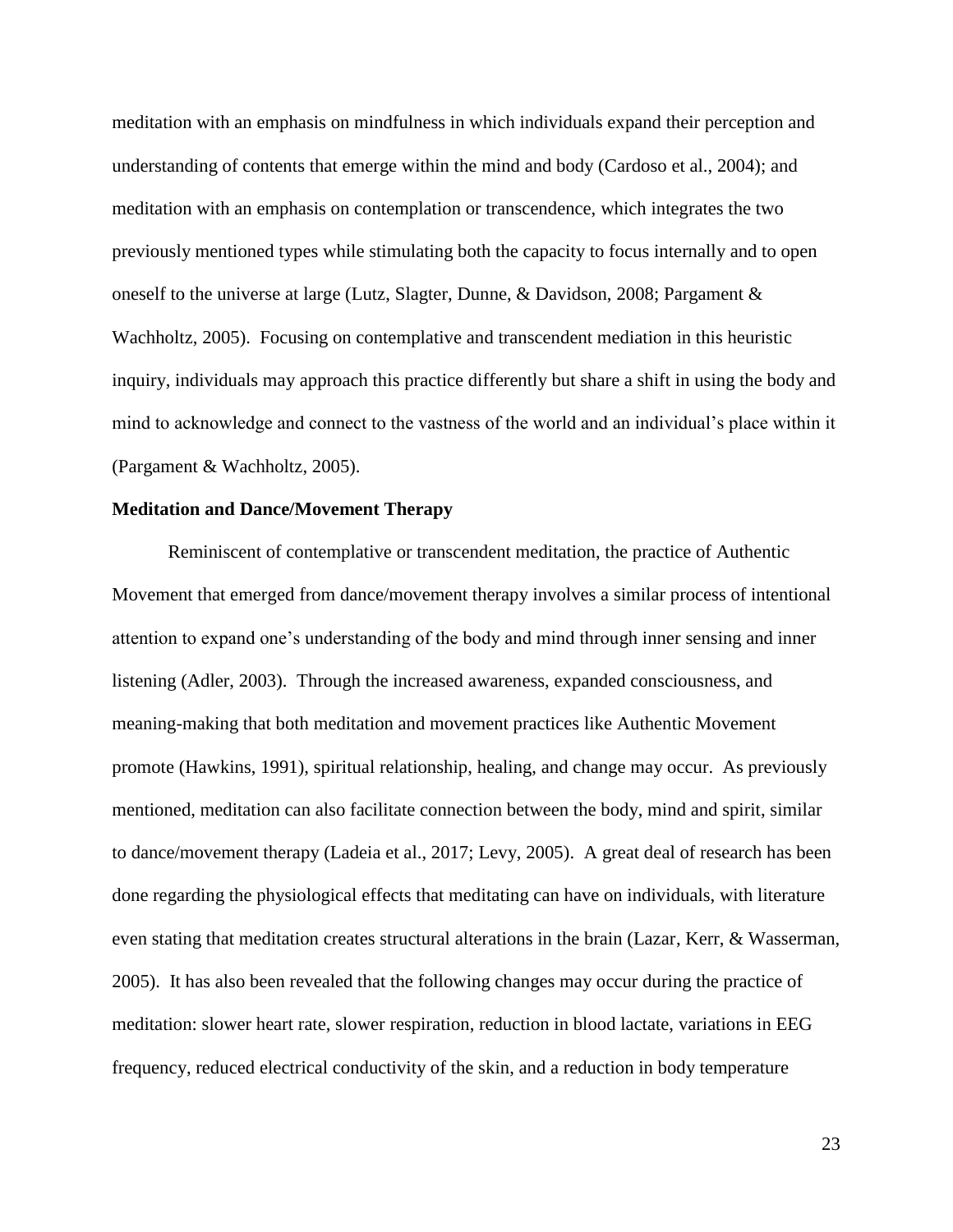(Ladeia et al., 2017). For these reasons, it appears that meditation becomes a self-regulating tool for the body, giving an individual more control over their physiological processes and responses. Acting on these autonomic processes can allow an individual to achieve relaxation and calmness as well as reduce stress and anxiety in the body (Ladeia et al., 2017). If meditation can actively produce shifts in the physical body through regulation of one's psychological processes, it appears that this practice supports the premise of dance/movement therapy in that it will also result in reciprocal shifts in the mind and spirit. This research aims to explore how certain situations and settings, particularly being in nature, can support the shifts that meditation is able to provide the body, mind, and spirit.

#### **Dance/Movement Therapy and Nature**

Literature discussing the relationship between dance/movement therapy and the connection to nature is limited. The field of *ecopsychology* (see Appendix A) is referenced, which is a psychotherapy claiming an essential and vital relationship between humans and nature (Buzzell & Chalquist, 2009). In Diaz's (2016) master's thesis, focusing on the relationship between dance/movement therapy and ecopsychology, she discussed the relationship between our interactions with the natural world as they relate to our psychological well-being. Her research even stated that increased attention to nature can support the self-care of dance/movement therapists (Diaz, 2016). Not only do humans' interactions with nature directly affect their bodies and minds, but they project unconscious needs, such as the human desires for connection, inner peace, or wonder and awe (Roszak, Gomes, & Kramer, 2005). Diaz (2016) believed that in addition to using movement to support individuals in understanding these unconscious needs, fostering a connection with nature could also potentially offer a safe space, if not the ultimate space, for healing to occur within ourselves as clinicians and within our clients. Tellmann's (1999) master's thesis, reviewing an ecopsychological approach to dance/movement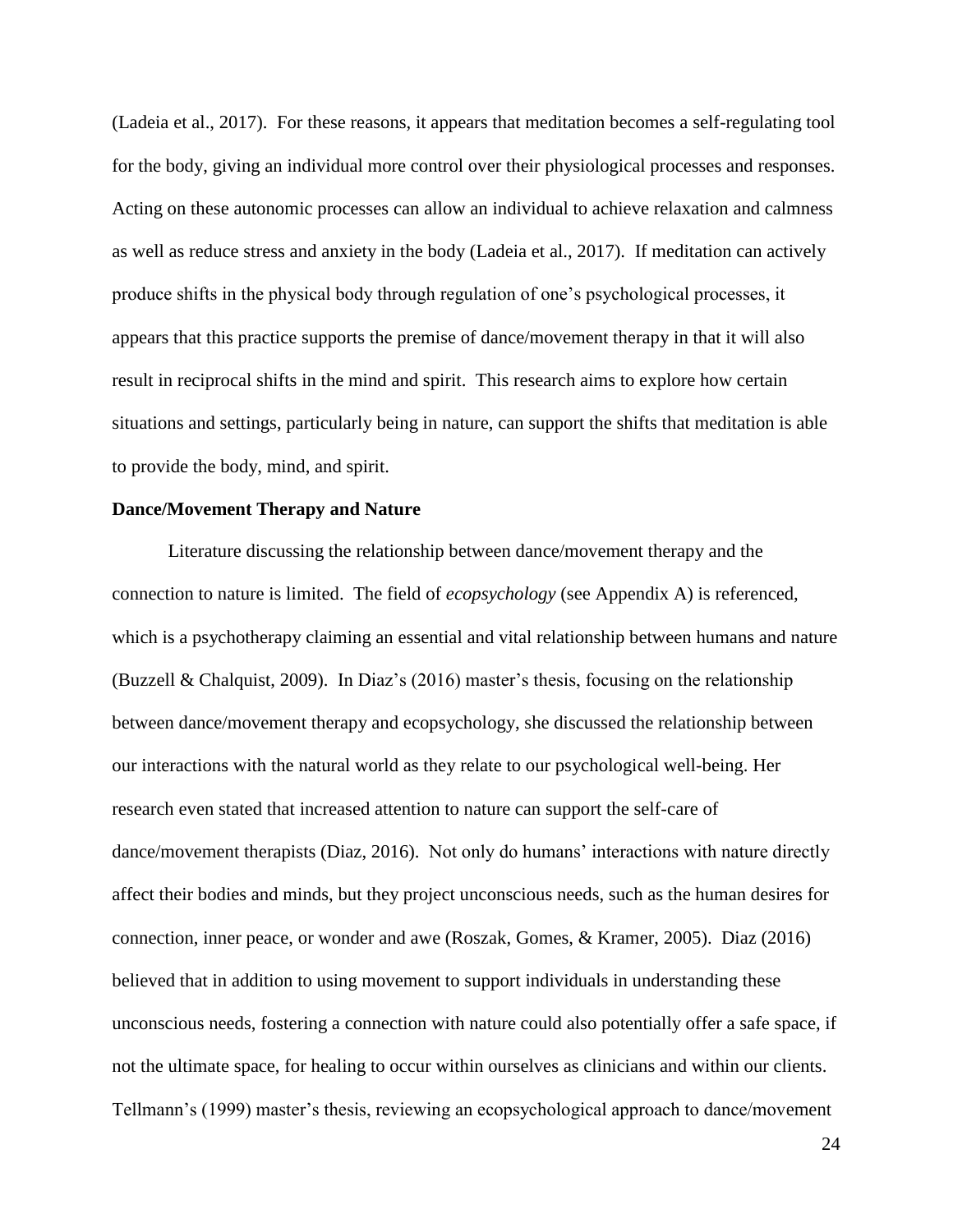therapy, takes this implication further, stating that utilizing imagery from nature and movement in a therapeutic context can support individuals in integrating their internal and external realities of how they exist in the world. Sobol (2011) further emphasized that the body and the earth need one another and exist in a dependent relationship. In summary, similar to movement, a connection to nature supports and facilitates a deeper understanding of one's own internal experience as well as one's place in the world at large.

### **Conclusion**

With spirituality and self-care being subjective topics, a strength of the literature is that many researchers bring concreteness to these concepts, allowing clinicians to create working definitions of both spirituality and self-care that are understandable and applicable to their own lives. For example, the literature reviewed provided tools, ideas, and specific interventions for clinicians to engage in both spirituality and/or self-care. The specific spiritual practice of meditation was referenced repeatedly as an effective form of self-care for many clinicians. Another shared theme among the literature was that spiritual self-care provides necessary recuperation and rejuvenation for clinicians to be effective and satisfied in their work, regardless of whether or not the self-care was approached through a particular religious lens. The literature conveys that spirituality involves intentional and internal meaning-making experiences in relation to one's self, others, or the world, which results in connection to a higher power as identified by the individual within a particular context. Literature also reveals that self-care requires a lifestyle rather than a series of daily acts to satiate immediate needs. It involves purposeful and preventative acts of daily nurturing and connection that replenish the individual's body, mind, and spirit.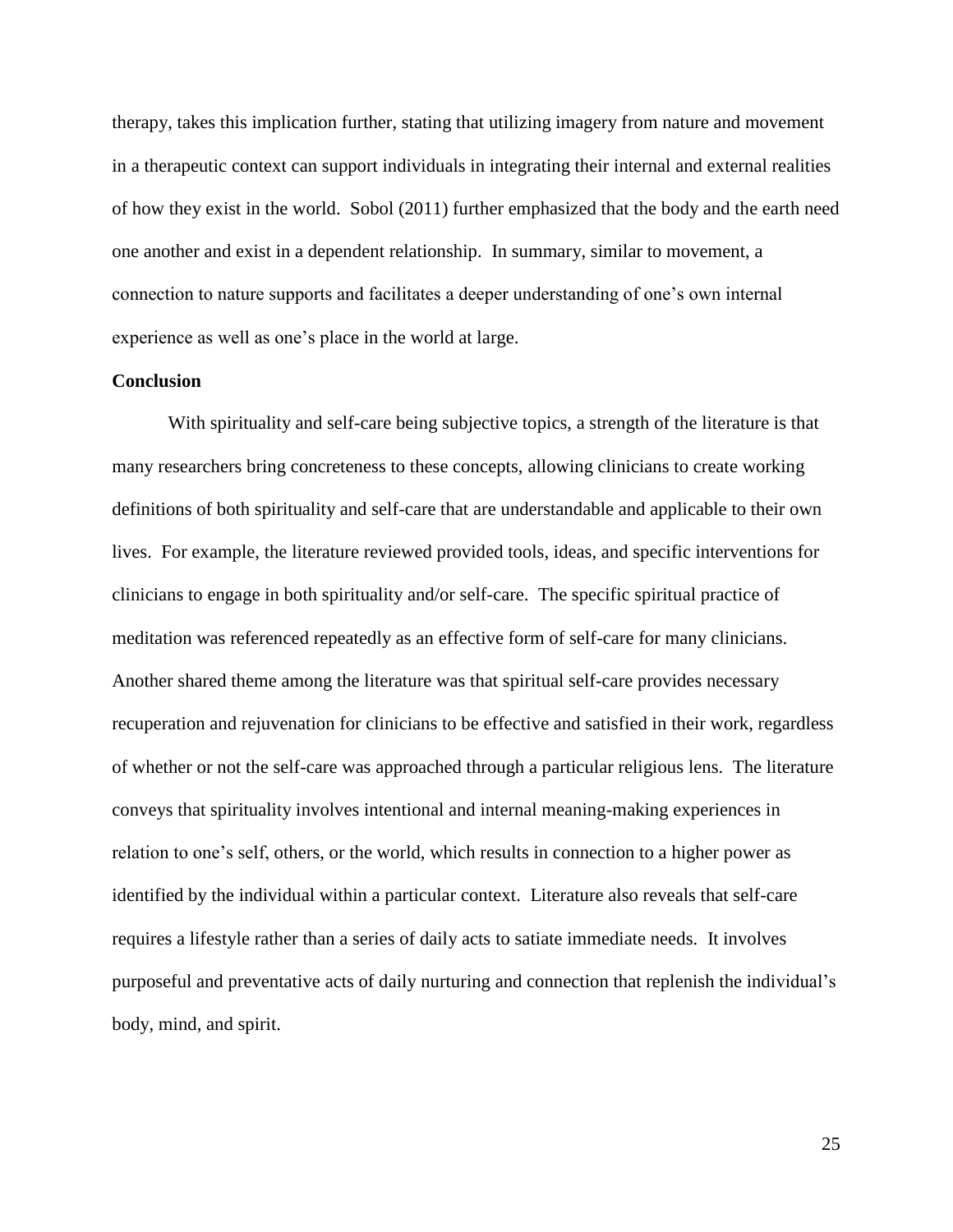With vast literature on spirituality and self-care, a current limitation is the gap in research regarding engaging in spirituality as a practice of clinician self-care. Norcross and Guy (2008) discussed how outside of formal training, psychotherapists generally must learn on their own to integrate their experience of spirituality or religion into their lives—something rarely documented in professional literature. Despite Plante (2009) having discussed how in recent years the integration of spirituality, religion, psychology, and science has become more legitimized, both publicly and professionally, a gap in the literature continues to exist in relating these topics specifically to that of clinician self-care. Lastly, nothing but positive benefits are outlined in the literature integrating spirituality and self-care. This necessitates additional research on potential negative effects of engaging with spirituality as a form of clinician selfcare.

This much is clear from the research: Clinicians engaging in spiritual practices as a form of self-care have increased effectiveness with clients and higher levels of professional and personal satisfaction. This research aims to bring more clarity to the experience of engaging in spirituality as a practice of self-care, specifically as a dance/movement therapist whose work emphasizes the integration of the body, mind, and spirit. Through this heuristic inquiry, the phenomena of spiritual self-care will be researched through meditation and spending time in nature. Research questions included the following: As an emerging dance/movement therapy clinician, how can engaging with spirituality be used as an effective practice of self-care? How is spirituality defined? How is self-care defined? How do I embody spirituality as self-care through movement?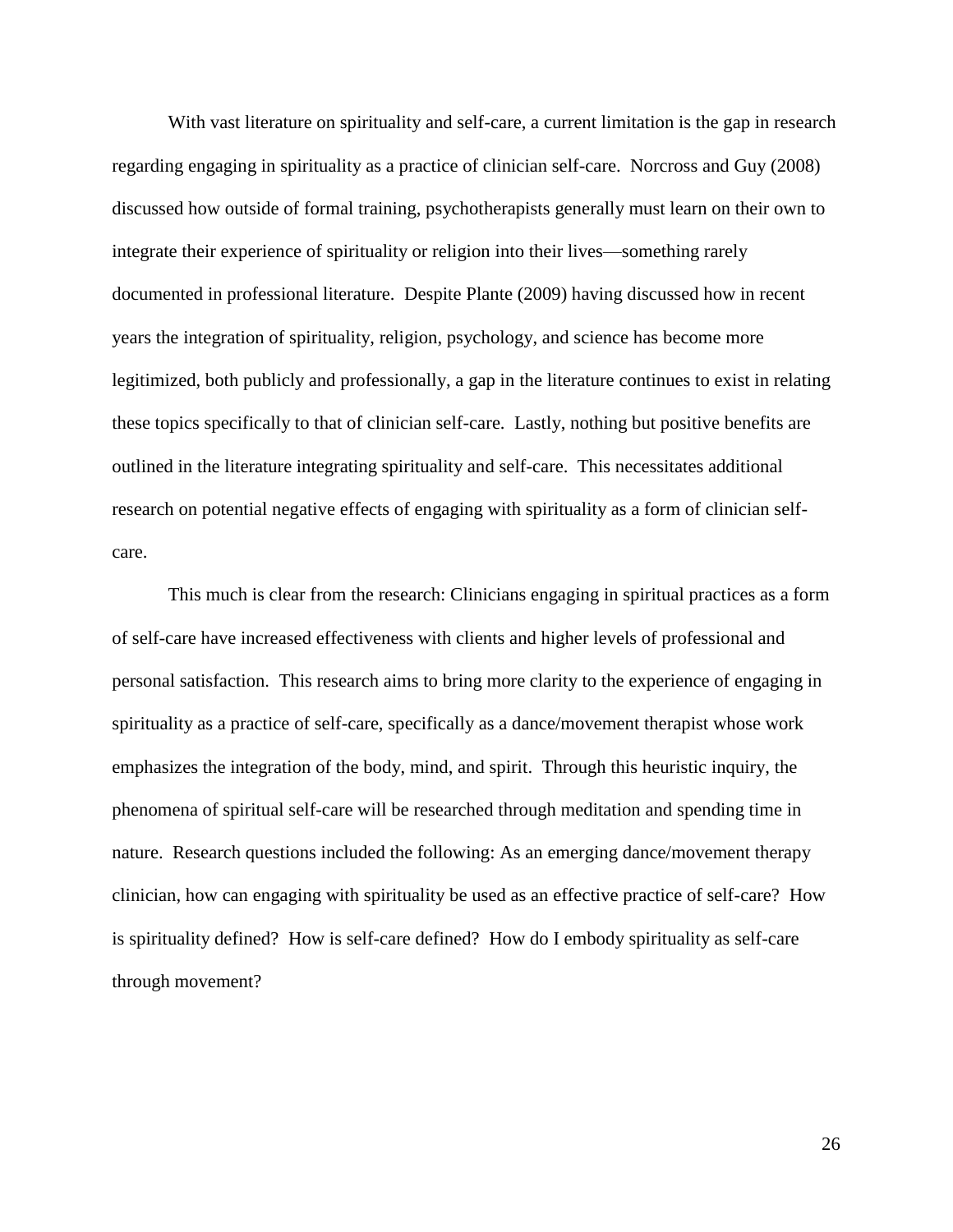#### **Methods**

This study was guided by a pragmatic research paradigm. Within this framework, an emphasis on the outcomes and practical applications of research are valued over the antecedent conditions, which resonated with my intent of finding results that would be readily applicable to other emerging dance/movement therapists (Creswell, 2013). Additionally, this paradigm emphasizes the freedom of choice in research that is available to individual researchers, be it choosing a variety of quantitative or qualitative data collection methods, or using several approaches to analyzing data (Creswell, 2013). This aligned with my initial reason for engaging in the research because I sought freedom in how I designed and executed my research study. Due to the personal nature of this research and its guiding questions, this paradigm also supported the essence and meanings of my own human existence. Through my lived experience of engaging in spiritual self-care, this paradigm allowed me to explore and describe such experiences that occurred throughout my research in a way that suited me, as the researcher. Lastly, in relation to axiology, this framework supports my own values as both the researcher and primary participant in that it values the unique experience of each individual. In this selfstudy, being guided by a framework that supported my values and intended research process was mandatory.

#### **Methodology**

In this heuristic research study, I acted as both the primary researcher as well as the only participant. For this reason, there was no recruitment process. As a dance/movement therapy graduate student and intern, and someone whose connection to spirituality had dwindled over the past several years, this self-study was intended to support my own exploration of self-care and spirituality as an emerging clinician. I conducted this research within the city of Chicago, where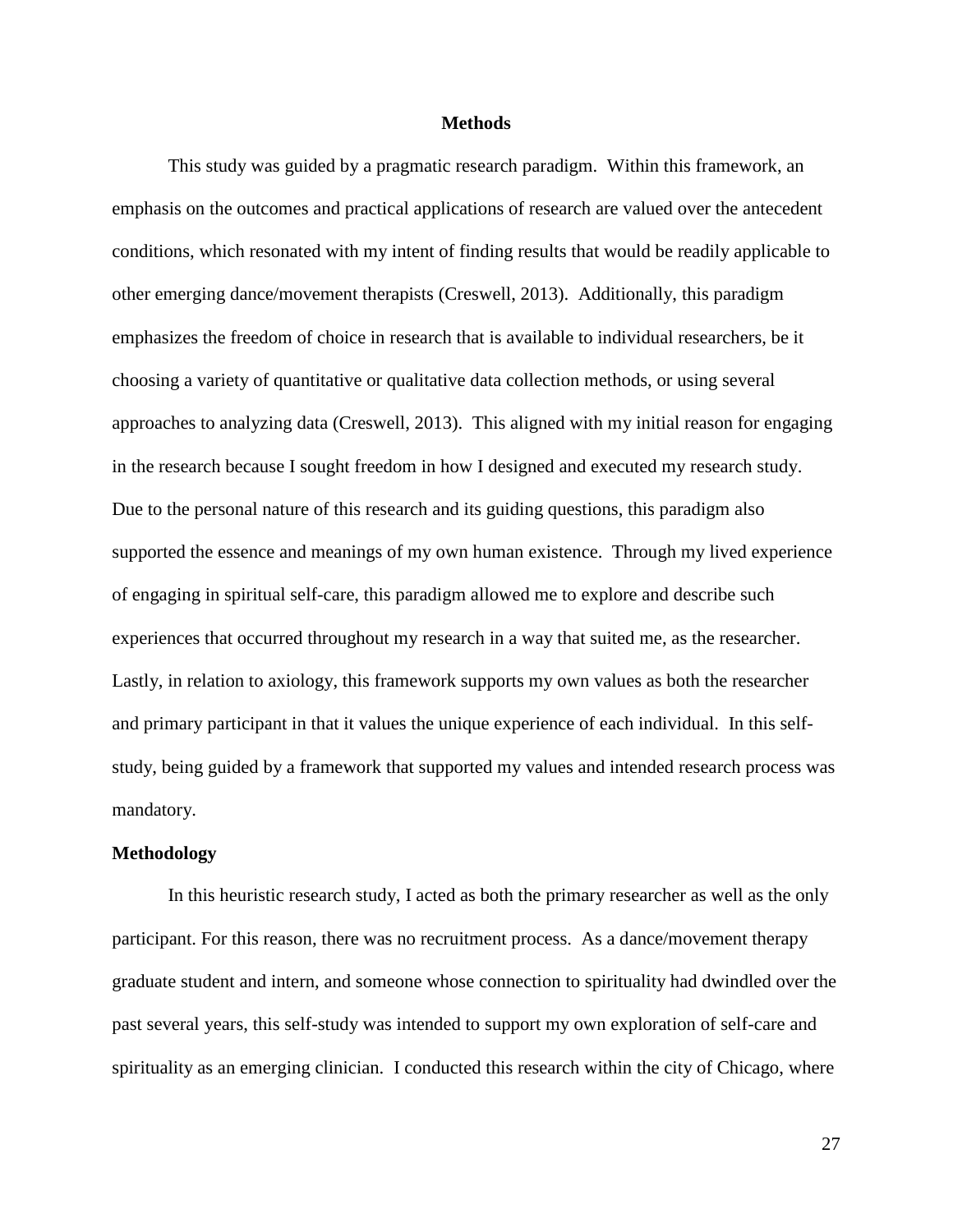I attended graduate school and currently live. I chose four different nature settings within the city to engage in meditation. These included three parks and a space along the lakefront. I was familiar with these settings ahead of time and knew that I could feel fully emerged in nature while meditating in each one. Following each meditation in nature, I also embodied my experience of spirituality as self-care through movement within my home. I analyzed and interpreted this data within my own home as well.

I used the methodology of Moustakas' heuristic inquiry to guide this self-study. I was guided by my primary research question: As an emerging dance/movement therapy clinician, how can engaging with spirituality be used as an effective practice of self-care? There were several secondary research questions: How is spirituality defined? How is self-care defined? How do I embody spirituality as self-care through movement? I determined that participating in the six stages of heuristic inquiry would best support my initial research question in an attempt to collect and analyze data to deepen my understanding of how spirituality can be an effective practice of self-care for developing dance/movement therapists. I initially reflected on and became curious about my primary research question through what Moustakas refers to as the symbolic growth experience, or the "sudden, dramatic shift in perception, belief, or understanding that alters one's frame of reference or world view," that resulted from my time spent in the mountains of Colorado (Moustakas, 1990, p. 99). In addition to supporting the nature of my research questions, Moustakas' (1990) heuristic inquiry is suited for qualitative methods and data collection, allowing for the richest body of information and meaning-making to occur through self-exploration, discovery, and analysis. Quantitative methods would not have comprehensively captured the results, given the experiential, relational, and creative nature of both spirituality and dance/movement therapy, in which results can often not be depicted or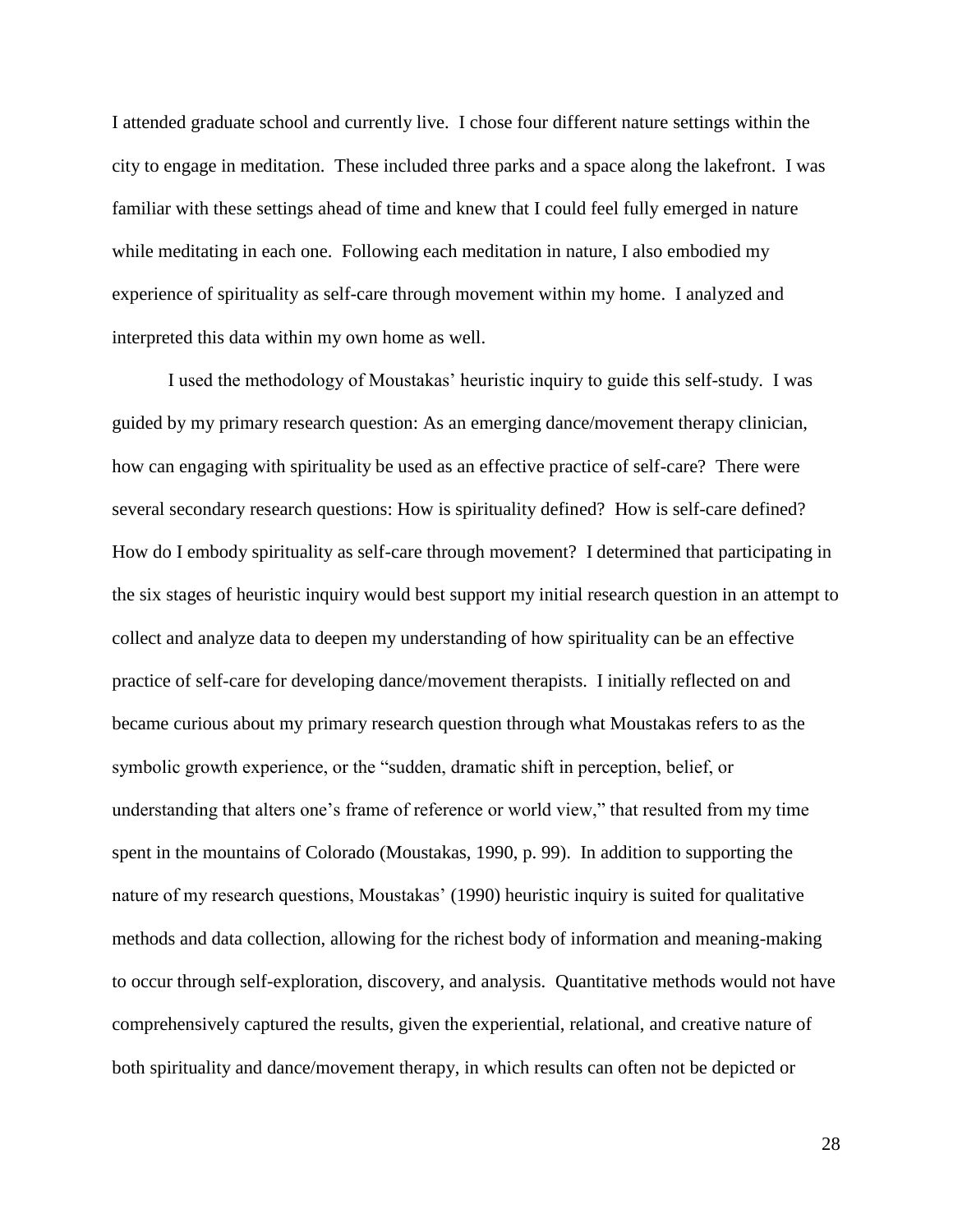measured quantitatively. The stages of my heuristic inquiry included: initial engagement, immersion, incubation, illumination, explication, and creative synthesis.

**Initial engagement.** Moustakas' (1990) first step in heuristic inquiry requires a researcher to engage in self-dialogue through the development of an intense or compelling passion towards a particular area of interest. In the period between my field placement and clinical internship for my graduate program, I noticed a significant need for more substantial self-care—that which tended not just to my body and mind, but to all aspects of myself, including my spiritual self. When I spent time in the mountains of Colorado between these clinical experiences, I connected with my spirituality in ways different than I had in the past. The intersection of having previously reflected on a current lack of my own spiritual self-care and having felt the impacts of spiritual self-care in Colorado sparked my initial interest in this research. At this point in my process, I engaged in "inner receptiveness," described as "a willingness to enter fully into the theme, and to discover from within the spectrum of life experiences that will clarify and expand knowledge of the topic and illuminate terms of the question" (Moustakas, 1990, p. 27). My research questions became a central point of focus and attention within my consciousness at all times.

**Immersion.** I spent almost nine months in the immersion stage of my research. Since the summer before my last year of graduate coursework and internship, my research questions began to creep into every day of my existence, as both a human being and as an emerging dance/movement therapist throughout my internship in a psychiatric hospital. I reflected on the phenomena of spirituality and self-care, and continuously wondered how I could merge these two concepts within my own life and professional identity, as I embarked on a journey of tremendous challenge and growth during my internship. I was able to "come to intimate terms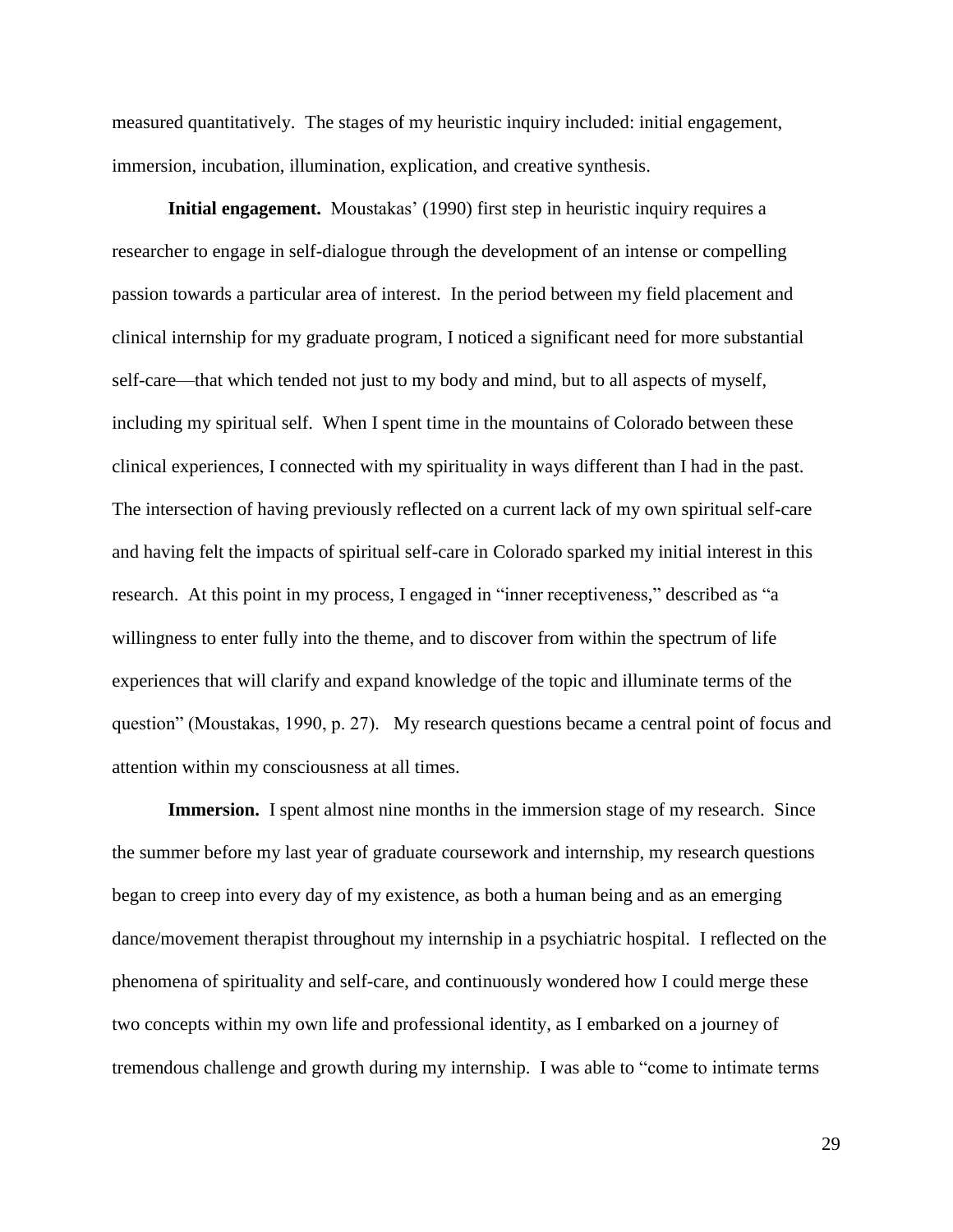with the question—to live it and grow in knowledge and understanding of it," particularly as I began my data collection (Moustakas, 1990, p. 28).

**Incubation.** Having spent the entirety of my last year of graduate school immersed in my research questions and data collection, both through coursework as well as in my personal and professional experiences, it felt necessary to step away for two weeks upon completing my data collection during my last stretch of graduate coursework and internship. My body and mind were swirling with information, and in order to make sense of my data, see the bigger picture, and glean implications, I needed to remove myself from the process. During this time, although I was not directly engaged with the research, growth was still taking place, as my whole being was absorbing the effects of my research and self-exploration that occurred through data collection (Moustakas, 1990). Allowing myself to incubate away from the conscious reflection of my research thus far enabled "the inner works of the tacit dimension and intuition to continue to clarify and extend understanding on levels outside of the immediate awareness" (Moustakas, 1990, p. 29).

**Illumination.** During what was an exciting phase in my own process, the results and application of my research emerged and became fruitful. The research took on meaning and value, both for me as a human and professional, and I observed how it might offer insight or solutions to other emerging dance/movement therapists in their search for effective self-care. My illumination period added new dimensions of knowledge to my research as I began to make connections between themes that emerged in my data through Moustakas' data analysis method. These themes enabled me to form "new awareness, a modification of an old understanding, a synthesis of fragmented knowledge, [and] an altogether new discovery or something that has been present for some time yet beyond immediate awareness" (Moustakas, 1990, p. 30).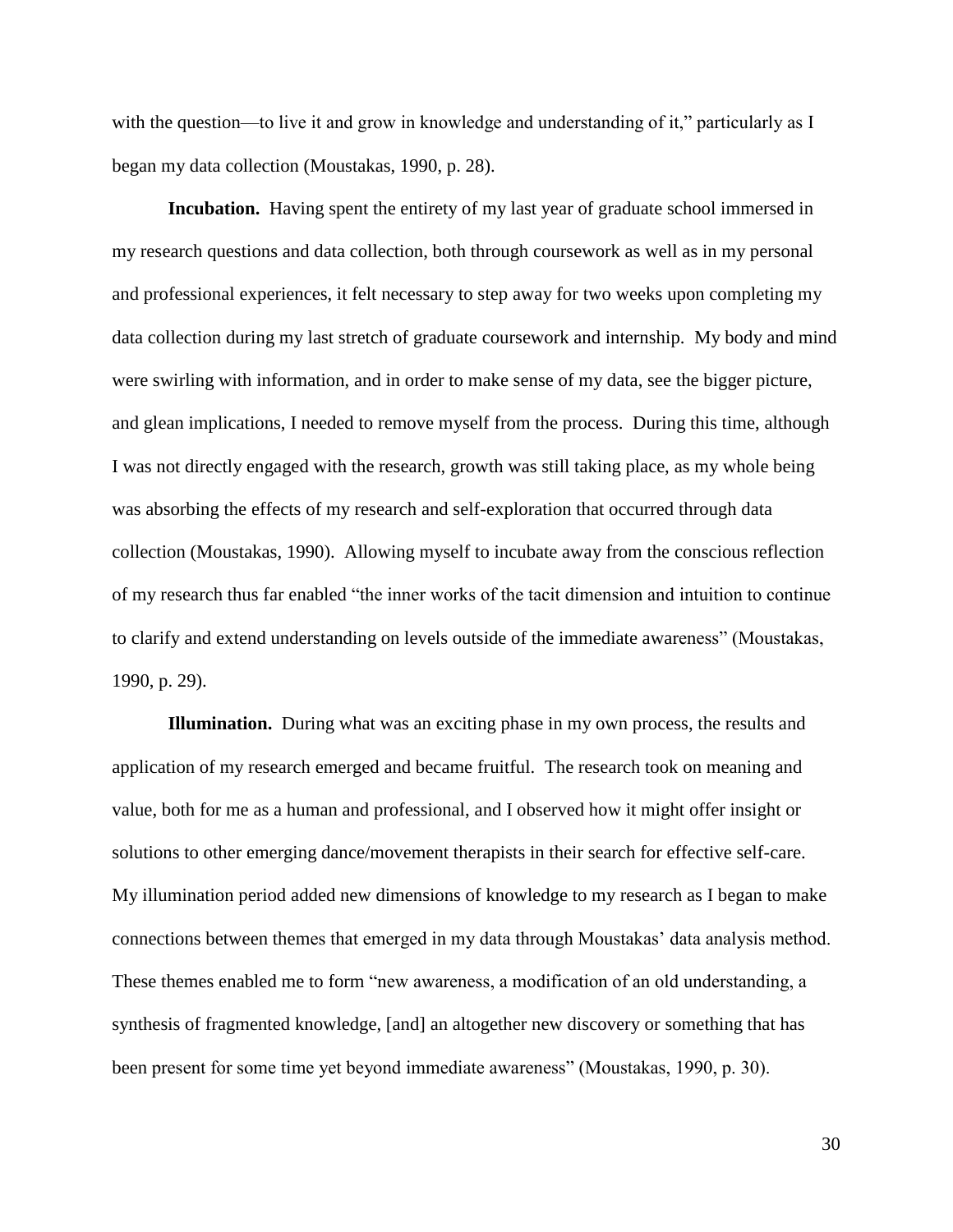Although I wish I had allowed for more time in the illumination phase, I found the time that I did have was of great personal value.

**Explication.** Similar to the illumination stage of heuristic research, but providing more detail, this stage allowed me to more fully examine and understand that which was awakened in my consciousness through data collection and analysis. Due to my chosen methodology, it was also during this stage that I was required to reflect on my own biases as they related to my personal frame of reference and experiences within which certain phenomena were explored through this research. This stage requires that "researchers attend to their own awarenesses, feelings, thoughts, beliefs, and judgements as a prelude to the understanding that is derived from conversations and dialogues with others" (Moustakas, 1990, p. 31). For these reasons, I included two validation strategies as part of my research process- clarification of researcher bias as well as inviting a resonance panel to engage with my data. By using these tools to validate my qualitative data, I could develop a more concrete and comprehensive understanding of the results and implications this research yielded.

**Creative synthesis.** This is the final stage of heuristic research, which invites researchers into a process following the mastery of the questions, knowledge, and themes that have emerged from the data collection and analysis. After moving beyond the major concepts and themes that emerged from this data, I engaged in creative synthesis to choreograph a movement piece that was reflective of not only my process, but the product of this research. Having "mastered knowledge of the material that illuminates and explicates the question[s]," I was able to synthesize this information and through a creative and artistic process, bring to life the results of my research through my preferred mode of creativity—dance (Moustakas, 1990, p. 33). This movement piece was performed at Columbia College Chicago's Department of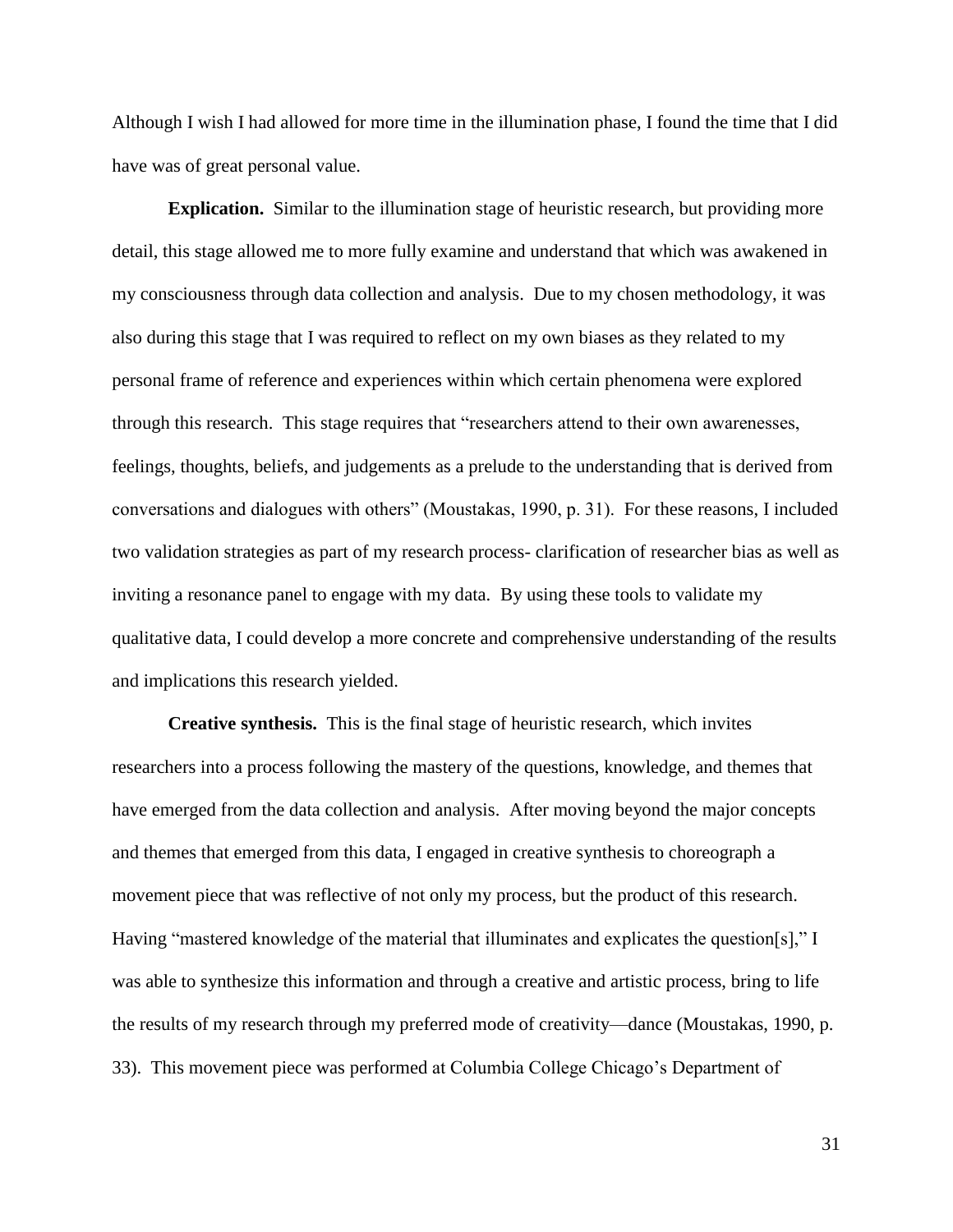Creative Arts Therapies Student/Faculty Dance Concert in front of an audience of family, friends, and colleagues.

## **Data Collection**

During the immersion phase of this heuristic inquiry, I used two qualitative data collection methods to inform my research study. My chosen spiritual practice of self-care consisted of meditating within nature. I engaged in this spiritual practice for at least one hour, two times per week for the duration of three weeks. Immediately following my engagement with each spiritual practice, I completed my primary mode of data collection in the form of a semistructured self-interview using embodied writing (see Appendix B). My data collection method of embodied writing, a vividly descriptive writing style encompassing all sensory modalities (Anderson, 2001), included handwritten reflections that were then transcribed onto my computer in order to bring clarity and organization to my own data analysis process. This semi-structured self-interview focused on reflections regarding shifts in my mental, physical, and emotional states through engaging with spirituality as well as how these shifts contributed to the effectiveness of my self-care.

Following the completion of each semi-structured self-interview, I used an iPad to film myself embodying my experiences of spirituality as self-care through movement for my second method of data collection. After each recording, I uploaded the videos to a private YouTube channel so that I could eventually share the videos with my resonance panel. Initially, I intended to film these experiences immediately following my completion of each spiritual practice and semi-structured self-interview. However, I found that embodying my experience of spirituality as self-care served as another effective form of self-care in and of itself. For this reason, my last four embodiments were completed the day after each meditation and corresponding semi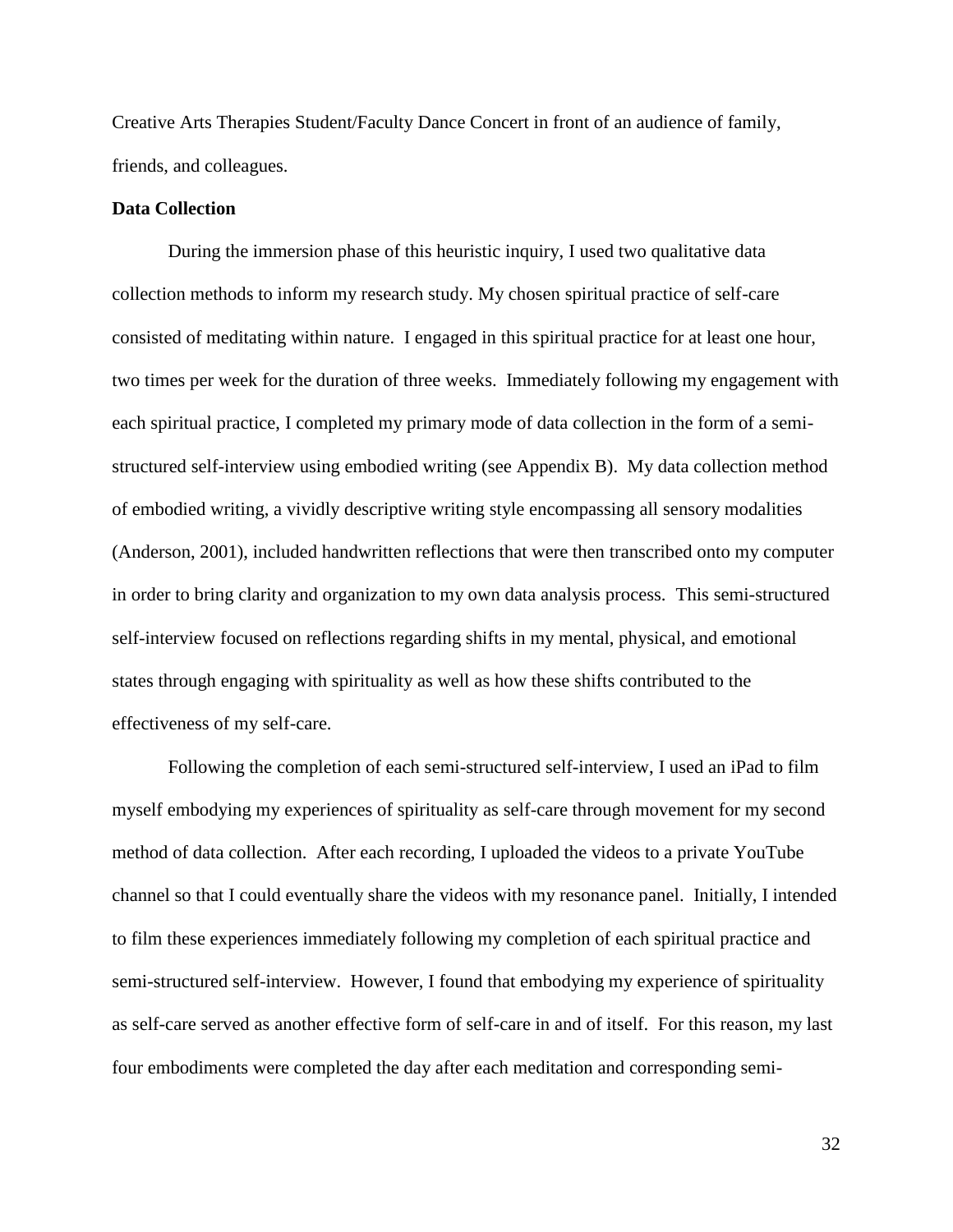structured self-interview. I then assessed the video footage, focusing on two criteria: overlapping movement themes that had also emerged in my embodied writing; and general descriptions of movement through the lens of Laban's body, effort, shape, and space categories on a Movement Assessment Coding Sheet (see Appendix C). Laban's taxonomy of human movement is a way to look at, analyze, and describe movement through certain lenses (Moore, 2014). I chose to use Laban's taxonomy to describe my movement due to my previous experience and familiarity using it. This system of describing movement enables individuals to, "study and work with some extremely elusive phenomena in tangible ways" (Moore, 2014, p.21). I was presented a challenge in engaging in a process of self-witnessing while completing a Movement Assessment Coding Sheet, but simultaneously holding within myself the meaning of my movement as I saw it unfold from the external perspective of an iPad. All of this data was then described and added to a final section in each semi-structured self-interview so that all of my data from each data collection session was in one place (see Appendix B).

#### **Data Analysis**

Having used Moustakas' six stages of heuristic inquiry to engage in this research, it felt appropriate to use his data analysis method. This method embraces the values, beliefs, processes, methods, and interpretations that I, as the primary researcher and participant, generated in response to my initial research questions (Moustakas, 1990). Furthermore, in the context of a heuristic inquiry, it was important to use a data analysis method that allowed for flexibility in making sense of and interpreting my own data, as the research was of a personal nature. This data analysis method allowed me to avoid any imposed implications or interpretations that a less subjective or more structured analysis method may have generated.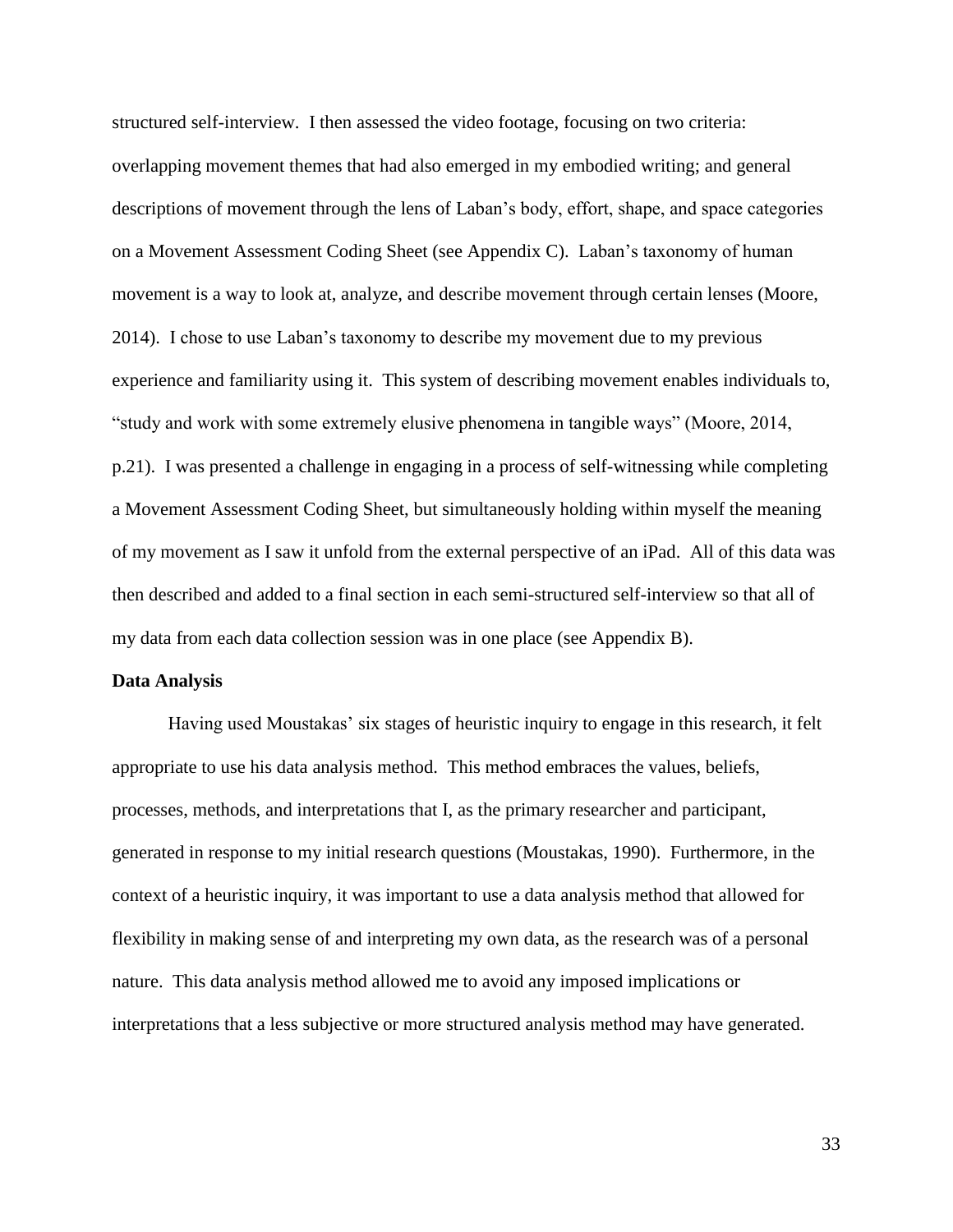After data collection, I began my analysis by reading through each of my six semistructured self-interviews two times. As I read them, themes organically emerged in my consciousness and I then allowed several days to remove myself from the data and reflect on the themes. Upon returning to my data, I underlined and highlighted the observed themes. I chose to focus on 14 themes that were described in all six of my semi-structured self-interviews, eliminating those that only appeared once or twice throughout my data collection. All 14 of these themes emerged in my movement as well, in addition to four new themes. I narrowed my focus to the 14 overlapping themes.

From there, I created a new document including all of my themes in two charts, listing the 14 themes from my semi-structured interview data in a separate space from the same 14 themes that emerged throughout my movement assessment data. This allowed me to insert corresponding supporting evidence into each chart for further analysis and clarification. I revisited my initial six semi-structured self-interviews once more, choosing phrases and sentences that I felt supported and further described the 14 themes as I understood them. I also re-watched the video footage of my embodied experience of spirituality as self-care and wrote down the numeric times of movement examples that supported each of the 14 themes. I further analyzed my data with my research professor, who served as a research consultant during this time. With a fresh set of eyes, I perceived that all 14 themes fit into three primary themes that addressed my main research question.

I returned to my raw data once more, searching for themes that I had missed during my initial analysis as well as looking for further examples to support those themes I had already identified. I did not find anything that felt substantial enough to add to my already existing data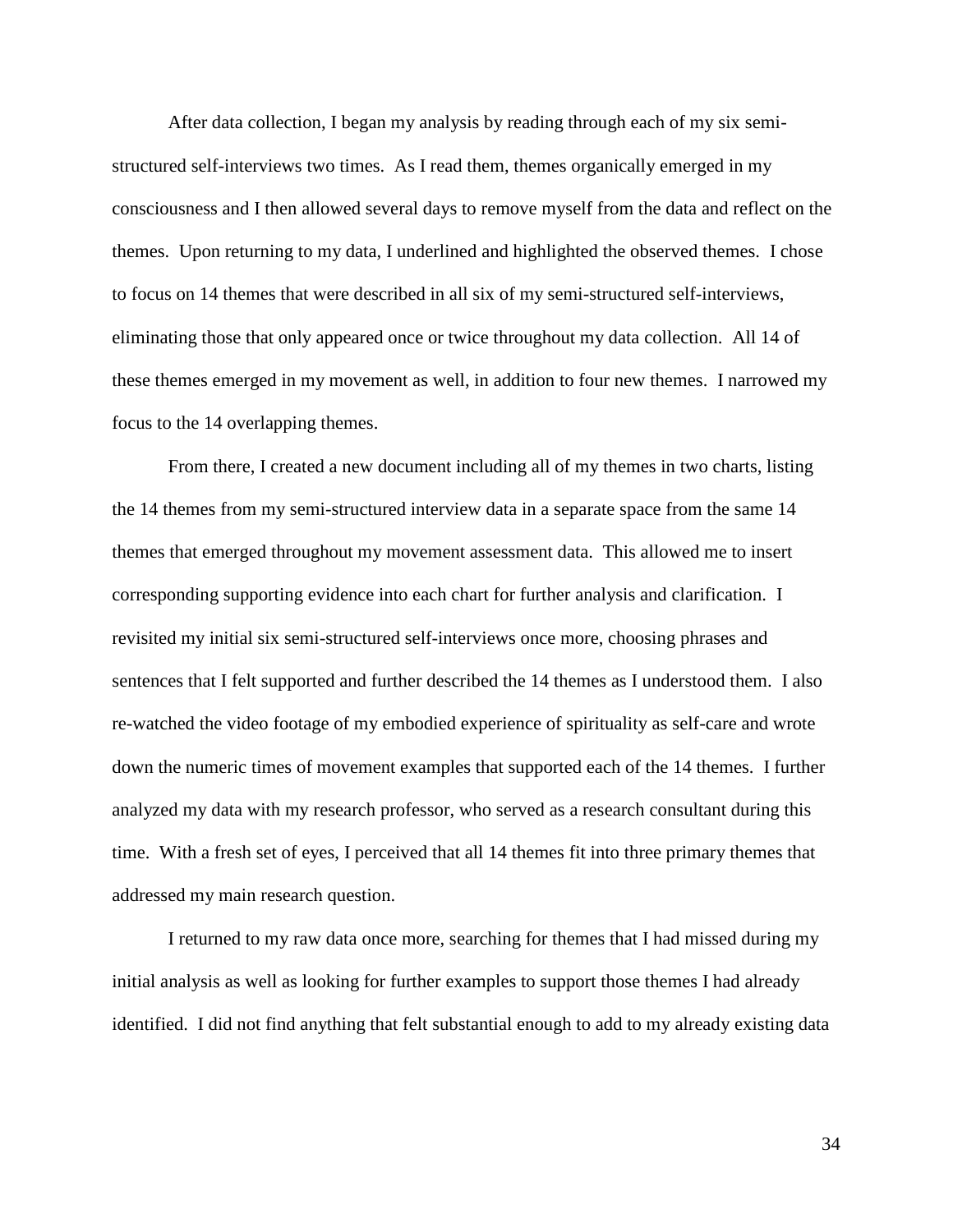analysis. From there, due to the heuristic and qualitative nature of my research, I organized a resonance panel to validate my data analysis.

The final step of Moustakas' (1990) data analysis method is the development of a creative synthesis of one's research experience. Moustakas intentionally described this part of data analysis as relatively open-ended to capitalize on and support each individual's experience within the research process. This requires researchers to tap into "imaginative and contemplative sources of knowledge and insight in synthesizing the experience, in presenting the discovery of essences-peaks and valleys, highlights and horizons" (p. 52). Ultimately, it supports the feelings, knowledge, and passion of the researcher through a creative modality, typically in the form of a narrative, poem, work of art, or movement piece. In my own process and in addition to a traditional thesis format, I choreographed and performed a movement piece as my creative synthesis. After revisiting video footage of my embodied experiences of spirituality as self-care, I recreated movements that I had observed. I also incorporated movement phrases symbolic of several of the 14 themes that emerged through data collection. I used these movements to choreograph my piece and then I set it to music. I presented and performed my findings with an audience of peers, mentors, family, and friends upon completion of data analysis in Columbia College Chicago's Department of Creative Arts Therapies Student/Faculty Dance Concert.

## **Validation Strategies**

Due to qualitative data collection methods, I used a resonance panel as well as the clarification of researcher bias as validation strategies in my research. To utilize a resonance panel, I separately approached three graduate peers in-person to inquire if they would be interested in contributing to my data analysis. They were also all emerging dance/movement therapists and interns, enabling me to discuss my findings with individuals who have experience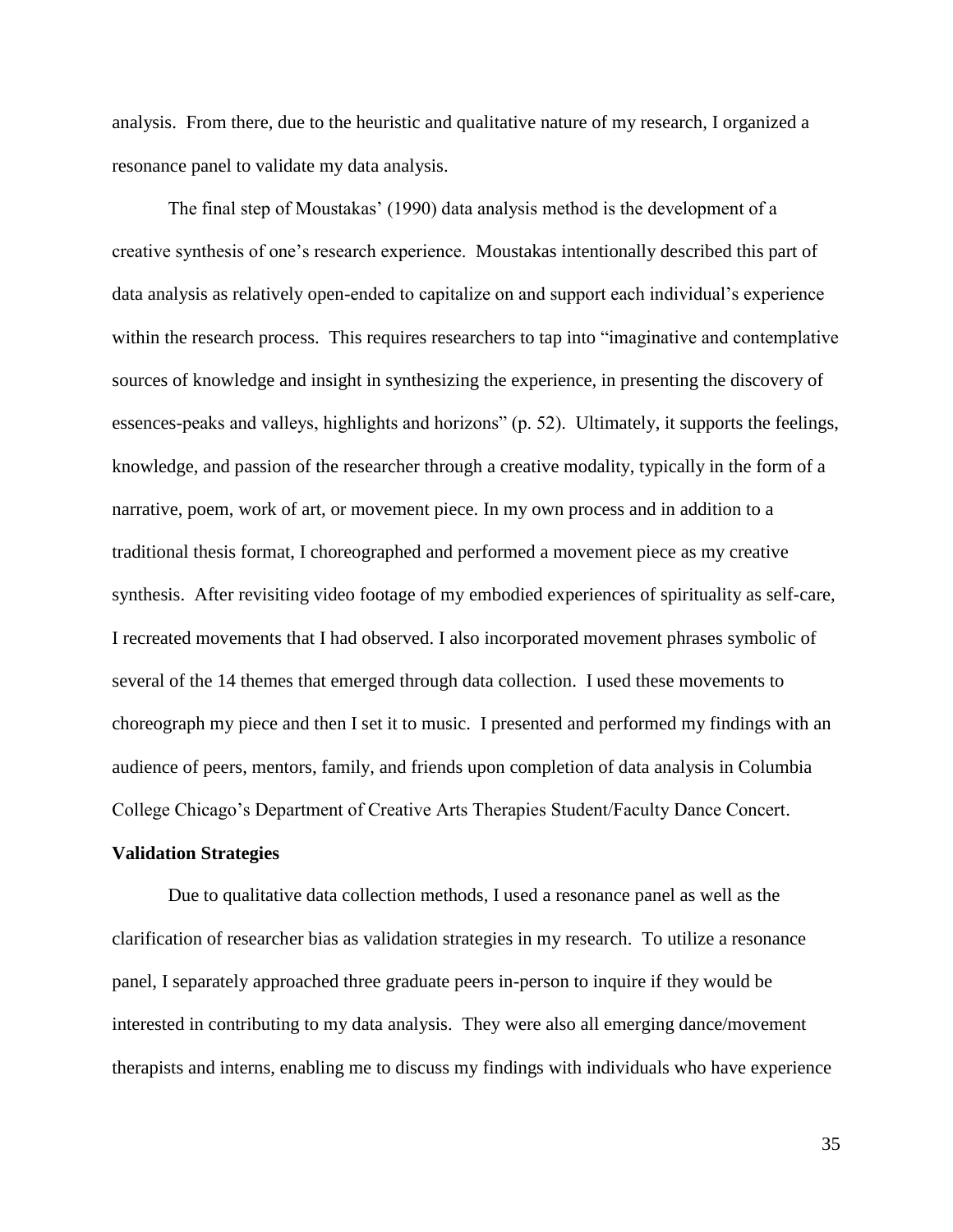relating to my research of spirituality as a form of self-care. These individuals, who were neither collaborators nor participants in my study, examined my results in relation to their own lived experiences of these phenomena to help to illuminate, support, challenge, and validate my results and biases. In my initial conversation with each individual panel member which occurred during the immersion phase of my heuristic inquiry, I shared my research questions, methodology, data collection and analysis methods, and a general description of where I was in my research process as themes and meanings had begun to emerge. This is also when I obtained letters of agreement (see Appendix D) and confidentiality agreements (see Appendix E) from each resonance panel member.

I engaged with each of my three panelists once more, this time to present my full set of data collection and analysis to them. I shared with them the charts of all 14 themes broken up into three broader themes, with supporting examples in two forms: embodied writing from my semi-structured self-interviews; and numeric times from the video footage of movement examples that corresponded to themes from my embodiments. I then asked my resonance panel to engage with my data while considering six guiding questions (see Appendix F).

It was also necessary to clarify researcher bias to understand how my own lived experience may have affected the results and interpretation of my research. I focused on defining my cultural characteristics, such as: I am female; I was raised Catholic; I have been a dancer my entire life; I have always lived in Chicago; and that I am a graduate student in Columbia College Chicago's Dance/Movement Therapy and Counseling program. Additionally, I considered my own body knowledge/body prejudice (Gantz, 2014) as an emerging clinician in relation to this research, noting that my own cultural factors influence the ways in which I experienced and made sense of my spiritual self-care practice of meditating in nature. I had to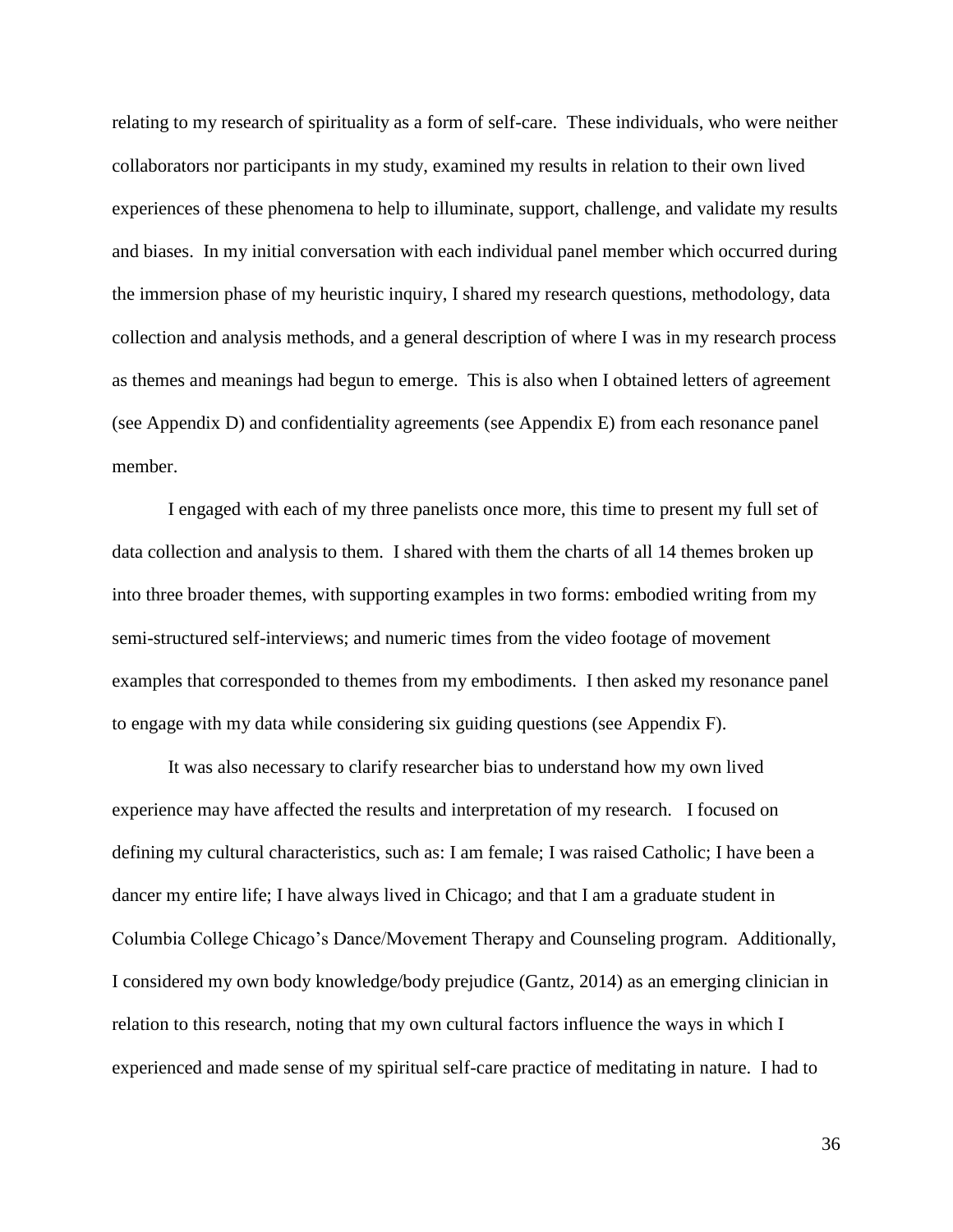consider the ways in which I not only engaged in this research process, but also the ways in which cultural factors such as these influenced my interpretation and analysis of my own data. Having resonance panel members who were themselves not a part of the data collection and analysis process further illuminated such biases. However, in this particular research, there was technically no unbiased self because my lived experience, including my unique cultural factors, are the breath and life of this heuristic research. Utilizing a resonance panel as a validation strategy to illuminate and clarify researcher bias is further explained in the following chapter.

## **Ethical Considerations**

As the primary researcher and participant, the ethical considerations for this heuristic inquiry were limited. Due to the pragmatic and heuristic nature of this research, the issues of personal safety and confidentiality arose. In considering the ethics principle of non-maleficence, I chose to take certain measures to ensure my own safety and minimal risks during data collection. This included choosing a place within nature that I was familiar with and felt safe in to meditate, already understanding the susceptible state that meditation can have on its participants while engaging in an often internally-focused practice in public. Additionally, due to the internal and vulnerable state that my data collection required, I informed someone exactly where and when I planned to engage in my chosen spiritual practice as well as checking in with that person before and after each session of data collection.

In regards to my own confidentiality and the ethics principle of respect for persons, my hope has always been to share my personal experiences and findings so that they may benefit other emerging dance/movement therapists. However, it was up to my discretion to determine what I did and did not include from my personal experiences of engaging with spirituality as a form of self-care within my data collection and analysis to ensure minimal risk of compromising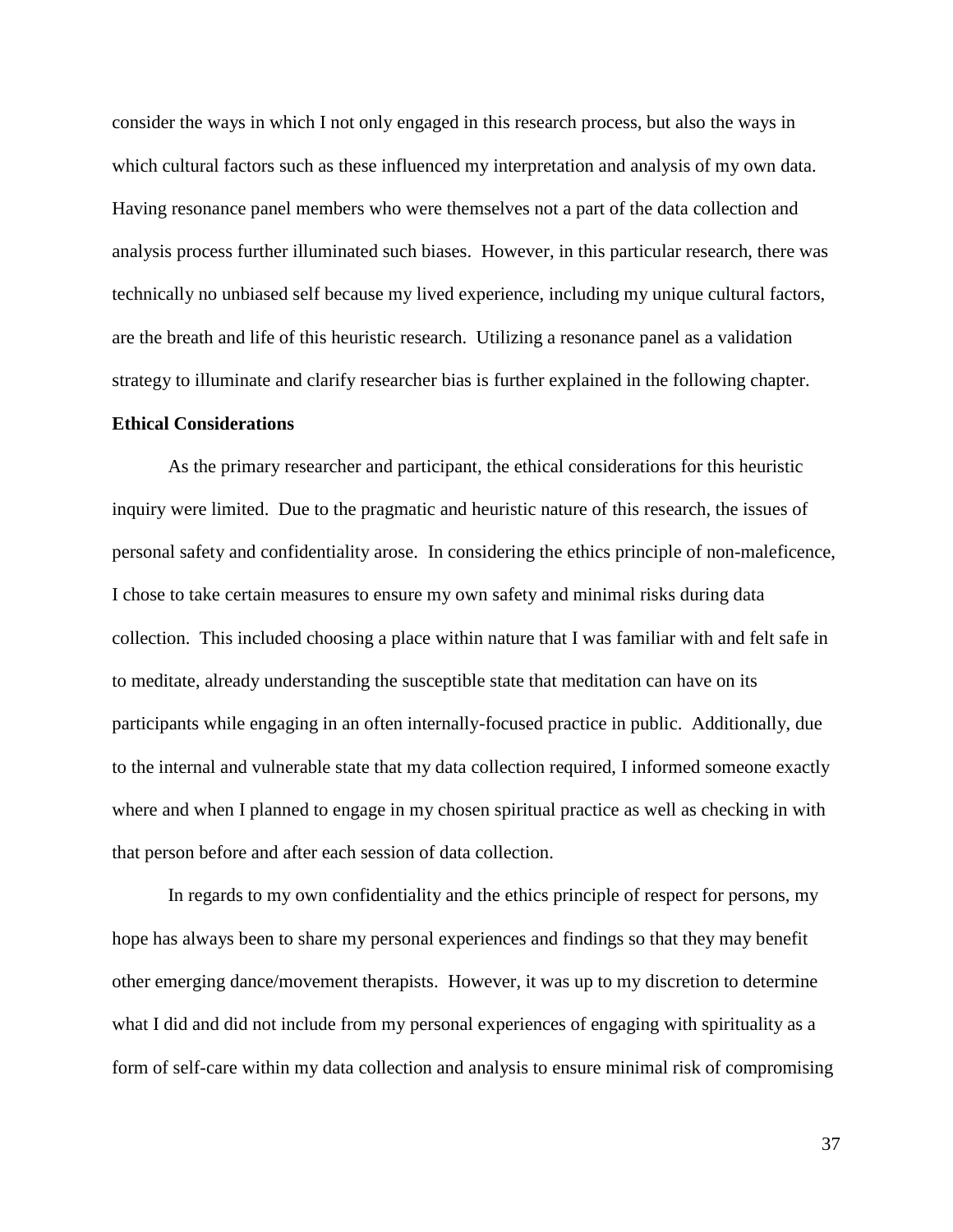aspects of my confidentiality or safety as they relate to this research. I will discard all aspects of my raw data collection within one year of submitting my thesis so as to protect myself.

In reference to my resonance panel, I provided each member with a confidentiality contract (see Appendix E). This contract outlined that no identifying factors of the individuals would be disclosed in my written thesis. Additionally, it stated that members of my resonance panel would not disclose the identity of one another.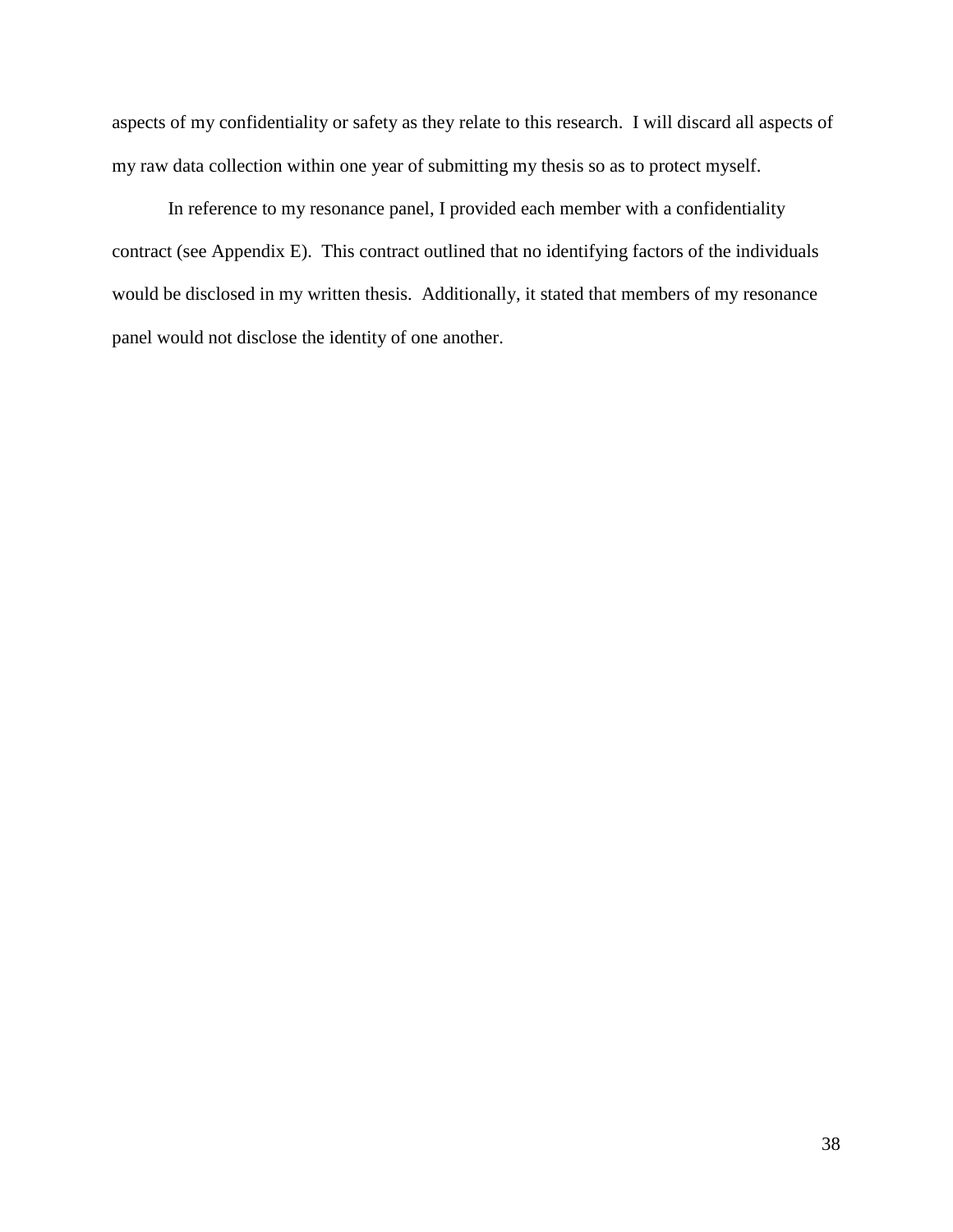## **Results and Discussion**

This research focused on exploring the effectiveness of engaging with spirituality as a form of self-care for emerging clinicians. My own heuristic inquiry included semi-structured self-interviews with embodied writing following each mediation session in nature, as well as a review of existing literature and a resonance panel. These elements allowed me to address my primary research question and two of my secondary questions: As an emerging dance/movement therapy clinician, how can engaging with spirituality be used as an effective practice of selfcare? How is spirituality defined? How is self-care defined? Filming myself embodying my experiences of spirituality as self-care through movement, coding this movement, and creatively synthesizing it addressed my last question: How do I embody spirituality as self-care through movement? The relationship between my semi-structured self-interviews with embodied writing and my filmed embodied experiences of spirituality as self-care reinforced one another. As an emerging dance/movement therapist who sees and interprets the world through movement, embodying my experience of spirituality as self-care brought a deeper, somatic understanding of the themes that emerged from meditating in nature. This was valuable information to help further understand the personal and professional implications of this research study as well as its applications to the field of dance/movement therapy.

After reviewing data from both meditating in nature and embodying my experience of spirituality as self-care, 14 themes emerged, the vast majority appearing throughout all six data collection sessions. Upon further review, these 14 themes were then regrouped into three primary themes for organization and clarity: increased awareness, positive changes, and spiritual relationship. Within the theme of increased awareness, the subthemes of heightened senses as well as internal and external awareness emerged. Subthemes of positive physical, emotional, and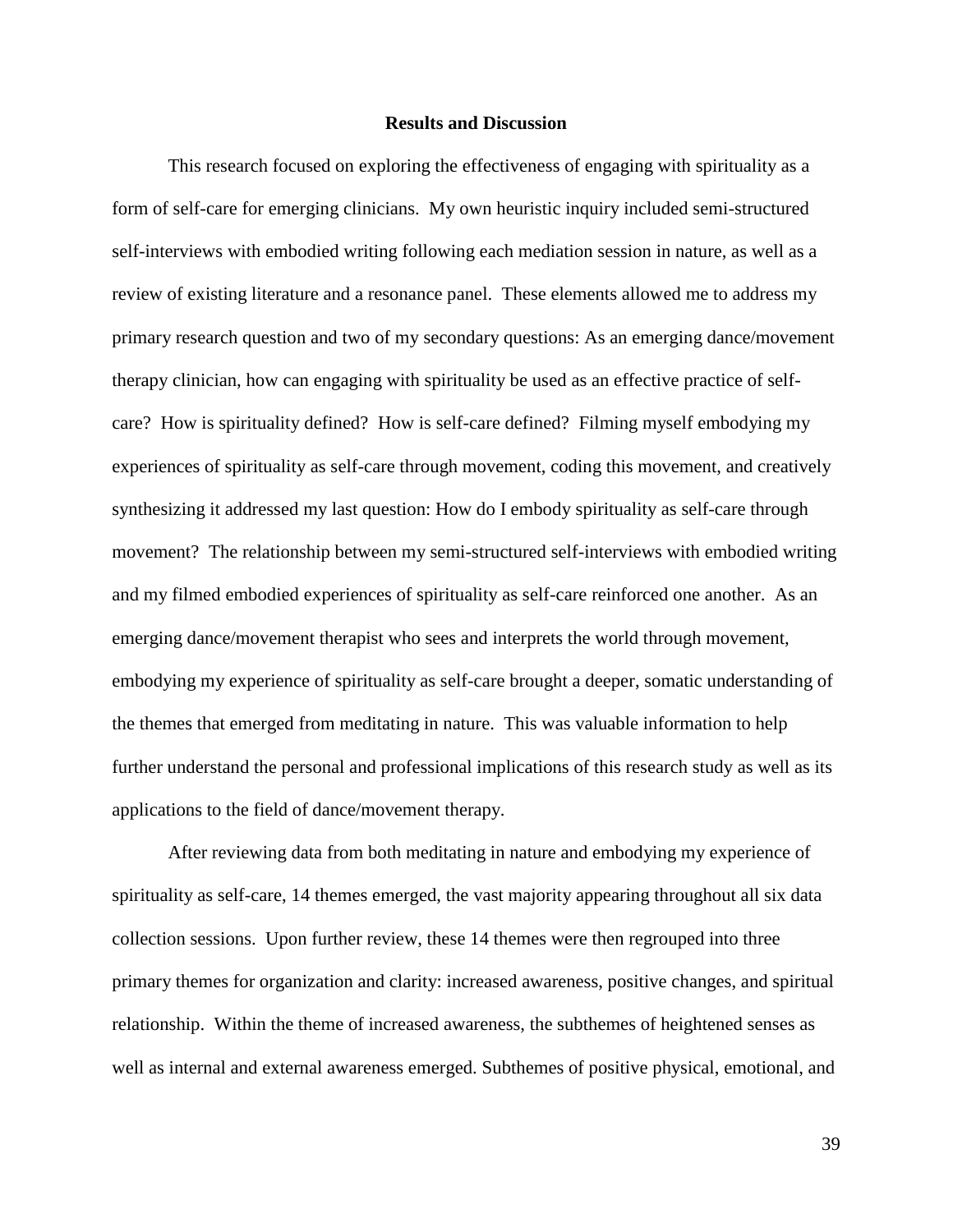mental changes arose from the primary theme of positive changes. Within the subtheme of physical changes, additional themes of breath, free flow, stability/mobility, recuperation, and grounding appeared. Lastly, within the theme of spiritual relationship, subthemes of peace, meaning-making, imagery, timelessness, and use of my heart chakra materialized. Included in this discussion of my findings are examples from my semi-structured self-interviews that reveal how each theme emerged and was experienced during this study. The results from this study are summarized in Table 1.

#### Table 1

*Themes*

| <b>Primary Theme</b>   | Subthemes             |
|------------------------|-----------------------|
| Increased awareness    | Heightened senses     |
|                        | Internal and external |
| Positive changes       | Physical              |
|                        | <b>Breath</b>         |
|                        | Free flow             |
|                        | Stability/Mobility    |
|                        | Recuperation          |
|                        | Grounding             |
|                        | Emotional             |
|                        | Mental                |
| Spiritual relationship | Peace                 |
|                        | Meaning-making        |
|                        | Imagery               |
|                        | Timelessness          |
|                        | Heart chakra          |

# **Increased Awareness**

Therapy is often viewed as a process of change (Levy, 2005). In therapy, this change can be brought about by increased awareness of self, others, and the larger world. In dance/movement therapy practice, the awareness of self frequently involves body awareness. Engaging with spirituality and my higher power, through a body-mind lens supported heightened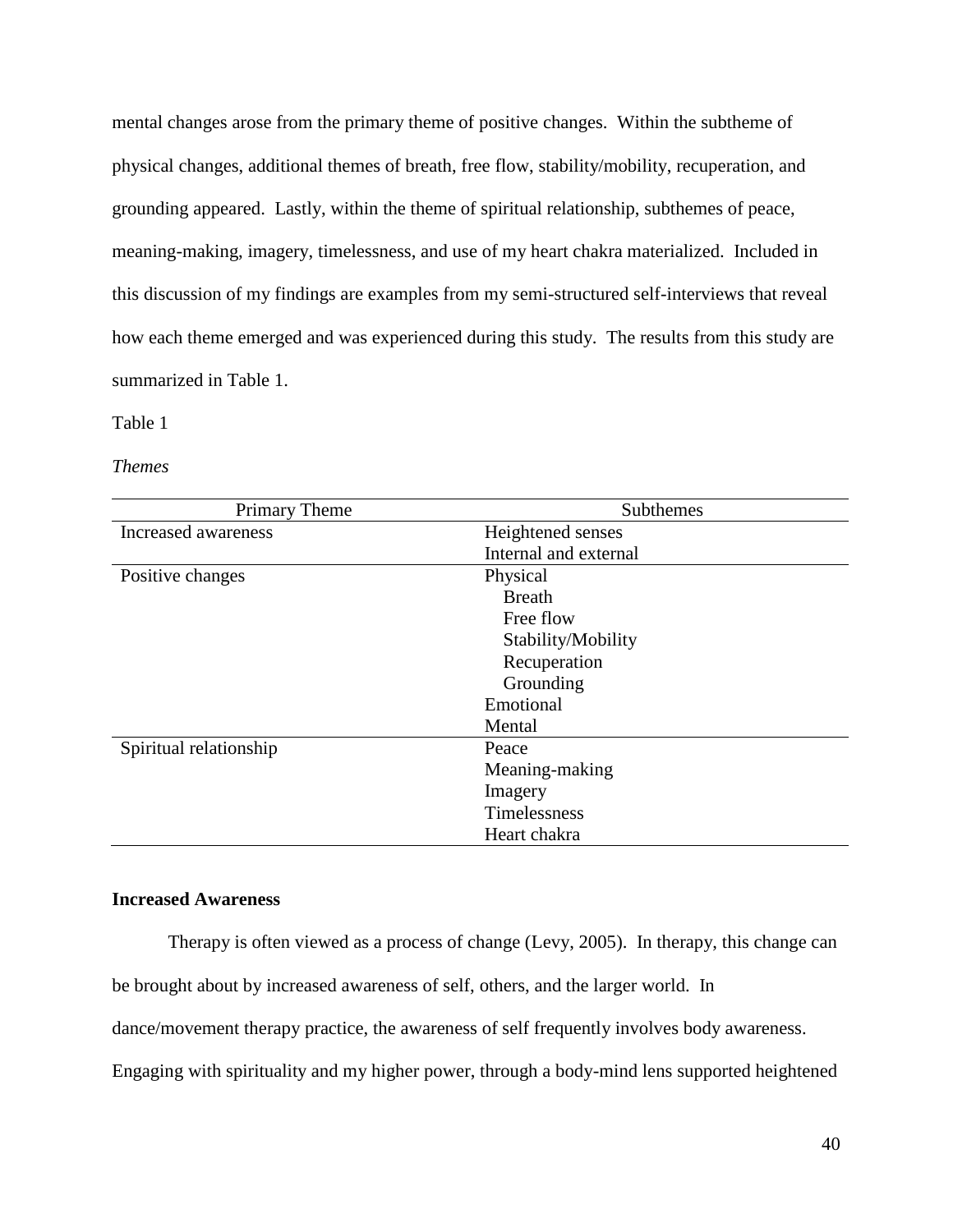senses; thus, increasing awareness of my own internal world as well as the world around me. Noticing aspects of myself, nature, and my higher power that were not previously in my awareness enriched my overall experience and effectiveness of this practice of self-care. Hawkins (1991) described this in relation to the creative process, sharing that becoming more aware of ourselves and the world around us enables us to make more connections, form new relationships, and greatly enhance the creative process. During this study, the benefit of increasing awareness contributed tremendously to the meaning-making that occurred through this creative and spiritual journey.

**Heightened senses**. Having spent a great deal of time meditating in nature while conducting this research, I found that this way of connecting with my spirituality led to the heightening of all five of my senses—touch, taste, smell, sight, and sound. Connecting to all five senses allowed me to feel more present with myself as well as the world around me as I noticed things that I had not before, even though they had always been present. In one of my semistructured self-interviews following meditation in nature I wrote the following:

I consciously allowed myself to take in my surroundings—indulging in the sights, sounds, and smells that engulfed me. I noticed details I hadn't before—the sweet whistling of birds in the trees, the sounds of children playing in the distance, the wind whispering between my hair and the back of my neck, the hundreds of baby buds sprouting from the bare and seemingly lonely tree branches, the gnarled and worn tree

bark, the earthy smell of dirt beneath my feet, and the crispness of the air on my cheeks. As I began to perceive aspects and details of the environment through my senses, I developed a greater curiosity and appreciation for them. As this curiosity and appreciation grew, my emotional state changed as well, discussed in detail later.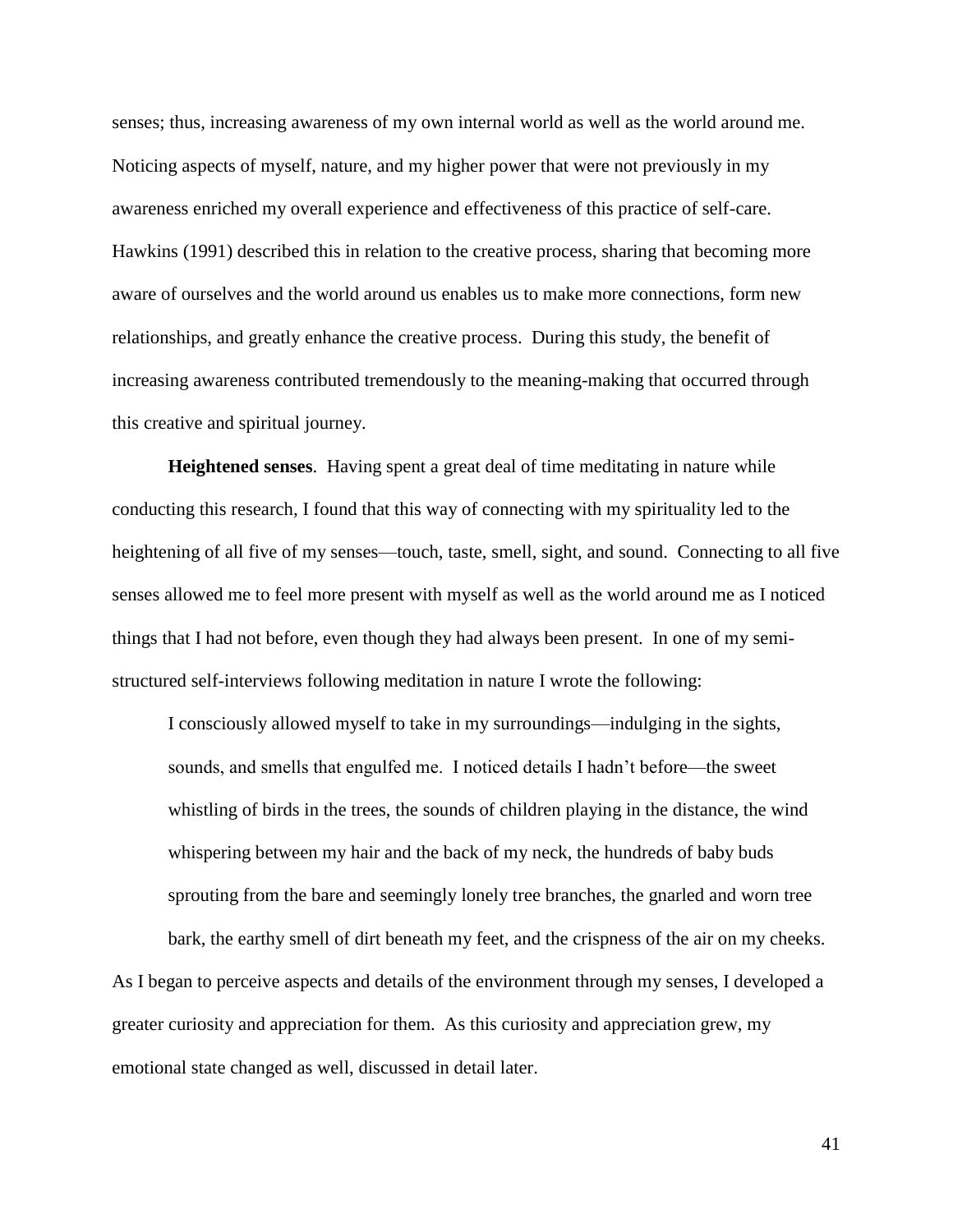**Internal and external**. The increased awareness that came forth through connecting with my spirituality involved both internal and external awareness. Becoming more aware of the external world through engaging with all five senses fostered a genuine relationship to the nature around me. It was through this relationship to nature that I was able to connect with my spirituality. Plante (2009) revealed that spirituality is an act during which one is attentive to that which is sacred to an individual—be it religion, a higher power, or nature. In my research, being attentive to my heightened senses and increased internal and external awareness enabled connection with my higher power in the nature surrounding me. I also learned that as my connection to nature and spirituality emerged through external awareness of nature, I became more acutely aware of what was happening internally. I was more aware of thoughts, feelings, sensations, and tensions that existed within my body while meditating in nature. This was an important finding, as I had not previously reflected on the powerful experience of being attuned simultaneously to both my internal and external worlds. An increased awareness of one led to increased awareness of the other, and vice versa, which allowed for a more profound connection with my spirituality. For example, after one of my spiritual practices I wrote the following:

I felt simultaneously present with myself and with the world around me. I became increasingly aware of the movement of the world around me as my physical body softened and became still. I felt juxtaposition between the busy world around me and the internal peace that settled in my body.

I described another experience of this internal and external awareness:

I was very much aware of the city around me but as I felt the sun on my skin, the city seemed to fade further and further away and the distance between my body and the sun grew closer. As I laid on the grass with the sun consuming me, I was in awe while still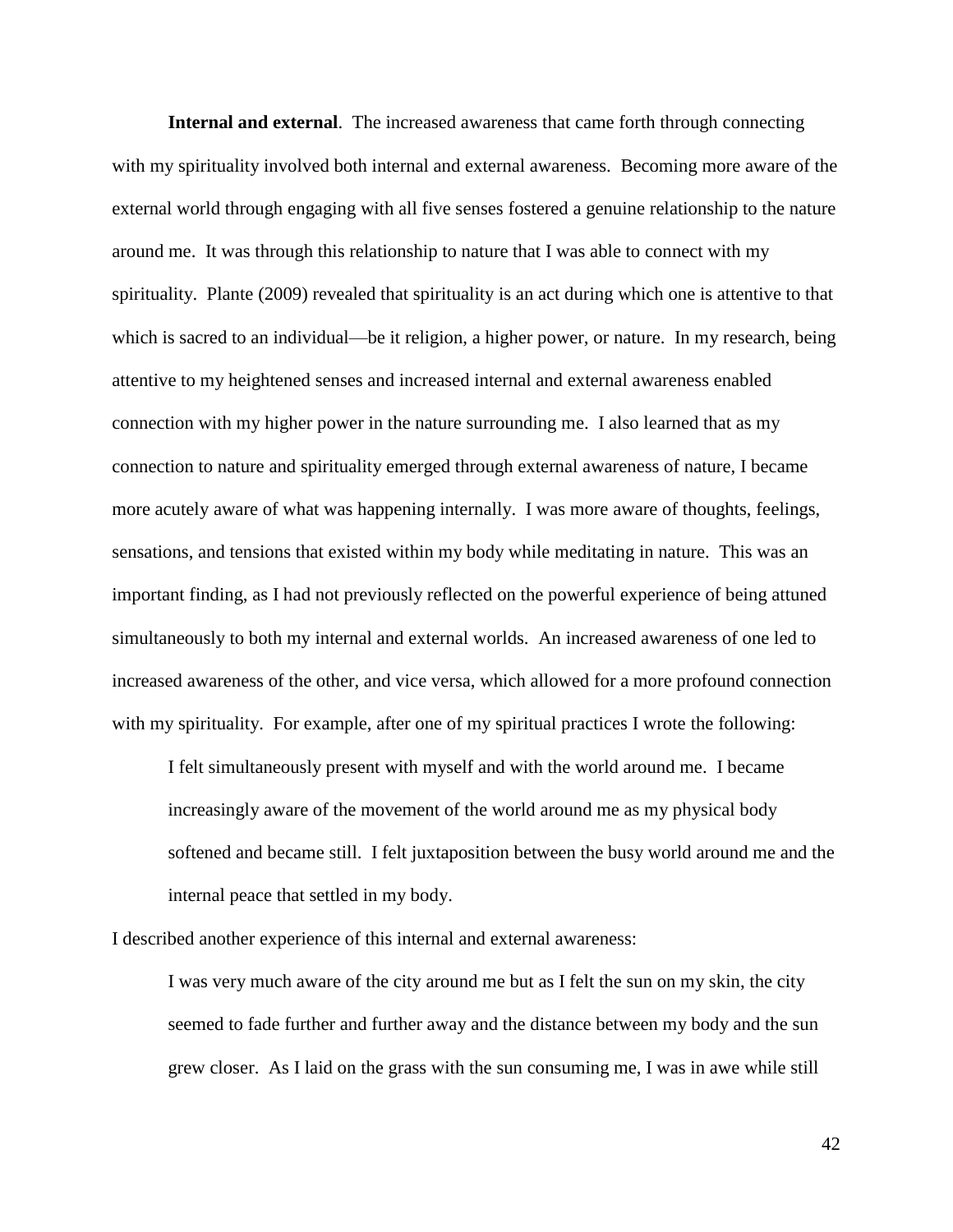fully aware of my breath, acknowledging that without the sun, I would not be able to breathe, to live, to exist in that moment.

Heightened senses and an increased awareness of my internal and external worlds were key contributors to feeling authentically present in the moment with myself, my surroundings, and with my higher power. After choreographing my creative synthesis of my embodied experience of spirituality as self-care, I discovered that head-tail connectivity was prevalent. Head-tail is the third of six human developmental movement patterns (Hackney, 1998). The head-tail connectivity allows an individual to sense themselves with internal support while giving attention to the outer world (Hackney, 1998), or as this movement piece allowed me to do, give attention to my spiritual relationship during the performance through increased awareness. This emerged through a great deal of my choreography involving successive movement moving from either head or tail through my spine. Hackney (1998) stated that because "your spine is related to Core Support, checking in with your Head-Tail and Core Support can easily put you in touch with yourself, particularly when supported by grounding and breath" (Hackney, 1998, p. 108). Not only was I attuned to and present with myself during the performance of this creative synthesis, due to the embodiment of these movements and a fluid head-tail connection, but I also present with spirit.

Literature discussed the concept of presence as essential to dance/movement therapy practices. Rothwell's (2006) thesis indicated that spirituality can greatly impact the quality of a dance/movement therapist's awareness and presence. In therapy in general, presence is often at the core of what informs a therapeutic relationship between client and therapist (Schneider, 2015). Schneider (2015) described presence as a dynamic mix of openness, engagement, expressiveness, and support. Within the context of dance/movement therapy, presence is a key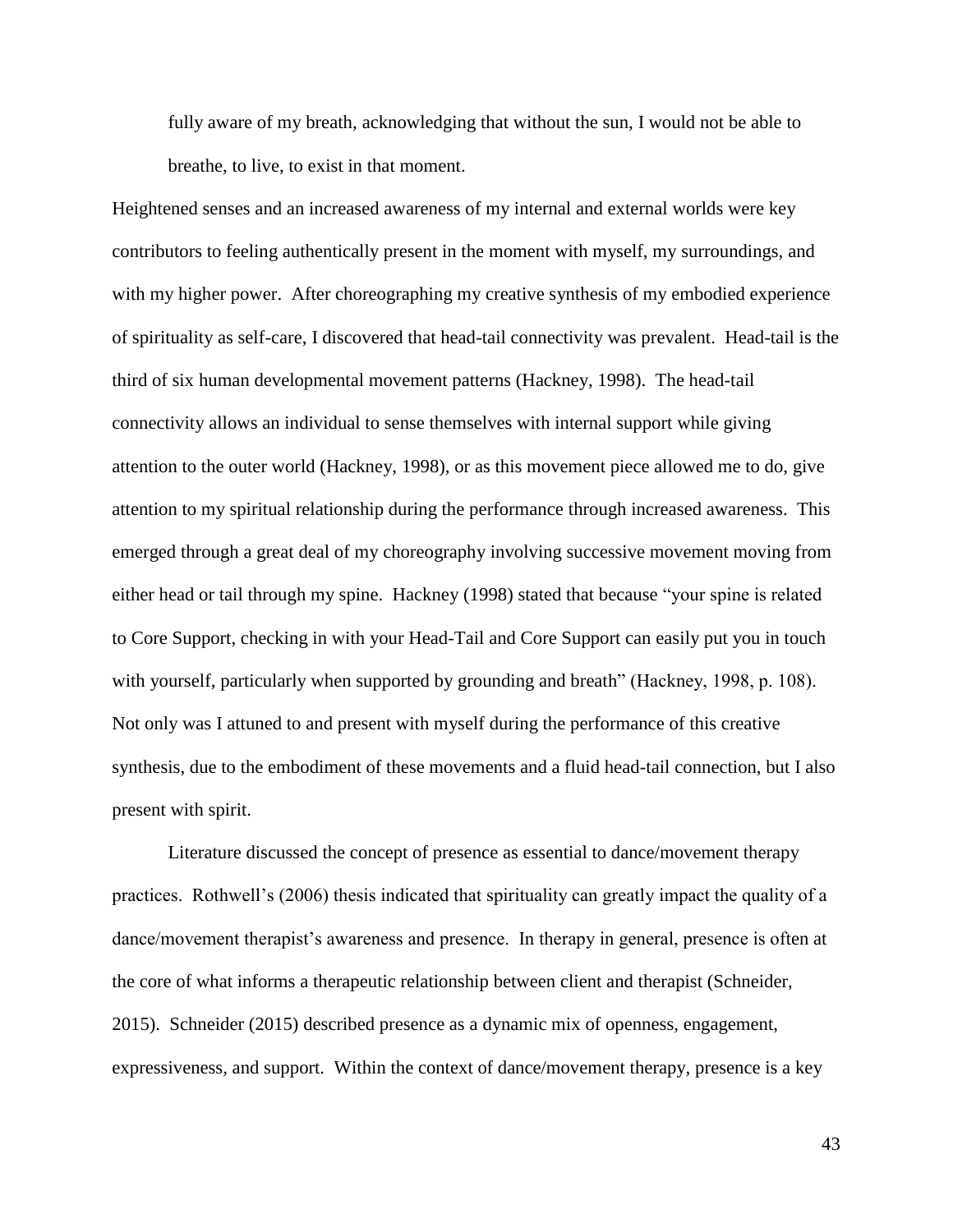component of the therapeutic relationship. In the field, this is also known as the therapeutic movement relationship—a crucial part of dance/movement therapy and its foundations (Young, 2017). Young's (2017) phenomenological study defined the therapeutic movement relationship as, "a shared presence of body, mind, and spirit between the dance/movement therapist and client where healing occurs within the safe containment of a creative collaboration" (Young, 2017, p. 104). If engaging with spirituality as a practice of self-care fostered important shifts in my ability to be present with myself and my higher power, thus contributing to my own change and growth, this could benefit other emerging dance/movement therapists who are in the process of understanding and experiencing authentic presence. Spiritual self-care practices may support emerging clinicians' abilities to be effectively present with themselves and with a client's body, mind, and spirit in the therapeutic process. One resonance panel member elaborated on the importance of this implication, sharing that engaging in spiritual self-care prior to a session to heighten one's senses as a dance/movement therapist, could increase the breadth and depth of awareness of a client in the therapeutic movement relationship, thus allowing a clinician to be more present and to better attune to a client.

Through discussion with my panelists, we concluded that engaging in spiritual self-care could be used to help a clinician prepare for a session as well as serve as a protective factor against clinician burnout through the ways it promoted internal and external awareness. This increased awareness could also protect from burnout by enabling clinicians to sense burnout long before it happens. Norcross and Guy (2008) referenced spirituality as a protective factor as well, stating that increasing a clinician's protective factors is more effective than simply striving to prevent burnout. For emerging dance/movement therapists who may struggle to simultaneously focus on the external experience of their client and their own internal experience, as my panelists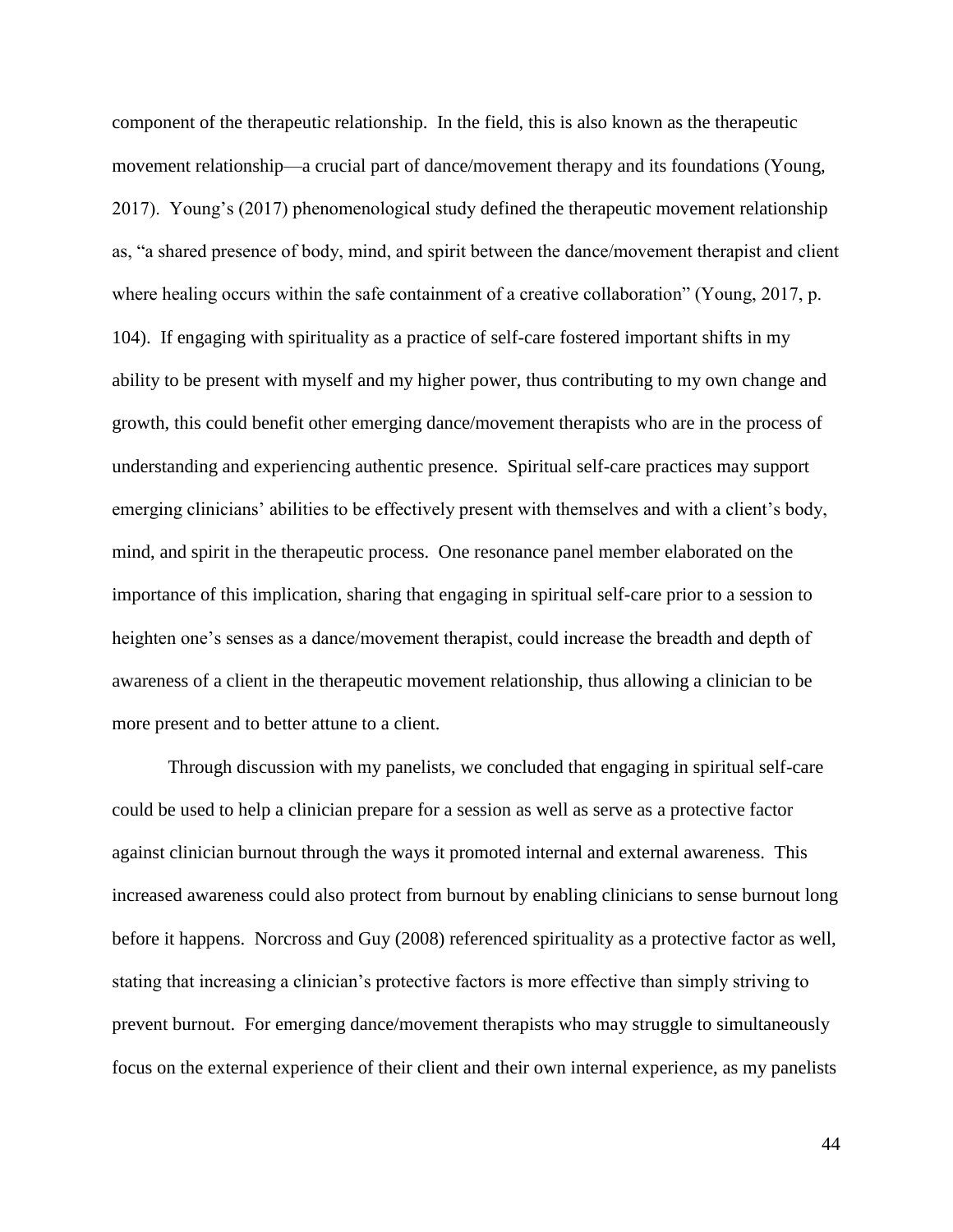and I had, engaging in spiritual self-care before or after a session may support emerging clinicians. By nurturing increased awareness of the self, the environment, and the complex relationship between the two, spiritual self-care is an important protective factor for emerging clinicians.

Literature reported that meditation is derived from the Sanskrit word *dhyana*, referring to the practice of meditating which means "attention to or contemplation" (Ladeia et al., 2017). This supports the notion that meditation in nature is an effective spiritual self-care practice by promoting attentiveness through heightened senses as well as awareness, both internally and externally. Consequently this spiritual self-care practice protects emerging clinicians by decreasing burnout and promoting self-efficacy, health, wellness, and confidence in emerging clinicians (Chapman, 2013).

## **Positive Changes**

Dance/movement therapy and spirituality both involve creative processes, and it appears that both are processes of creating changes or shifts. As I experienced increased awareness, I also noticed significant internal changes during and after each spiritual practice of meditation in nature. These changes pertained to my physical, emotional, and mental states. After analyzing both methods of data collection, I came across a difficult situation while sharing my data with my resonance panel. While most of the physical changes could be observed in my embodied experience of spirituality as self-care through movement, many mental or emotional shifts were hidden due to their internally experienced nature. For example, while embodying my experiences of spirituality as self-care, I noticed many of the same emotional and mental changes that I had experienced while meditating in nature. I was then able to indicate that in the "General Information" section of my Movement Assessment Coding Sheet (see Appendix C). As the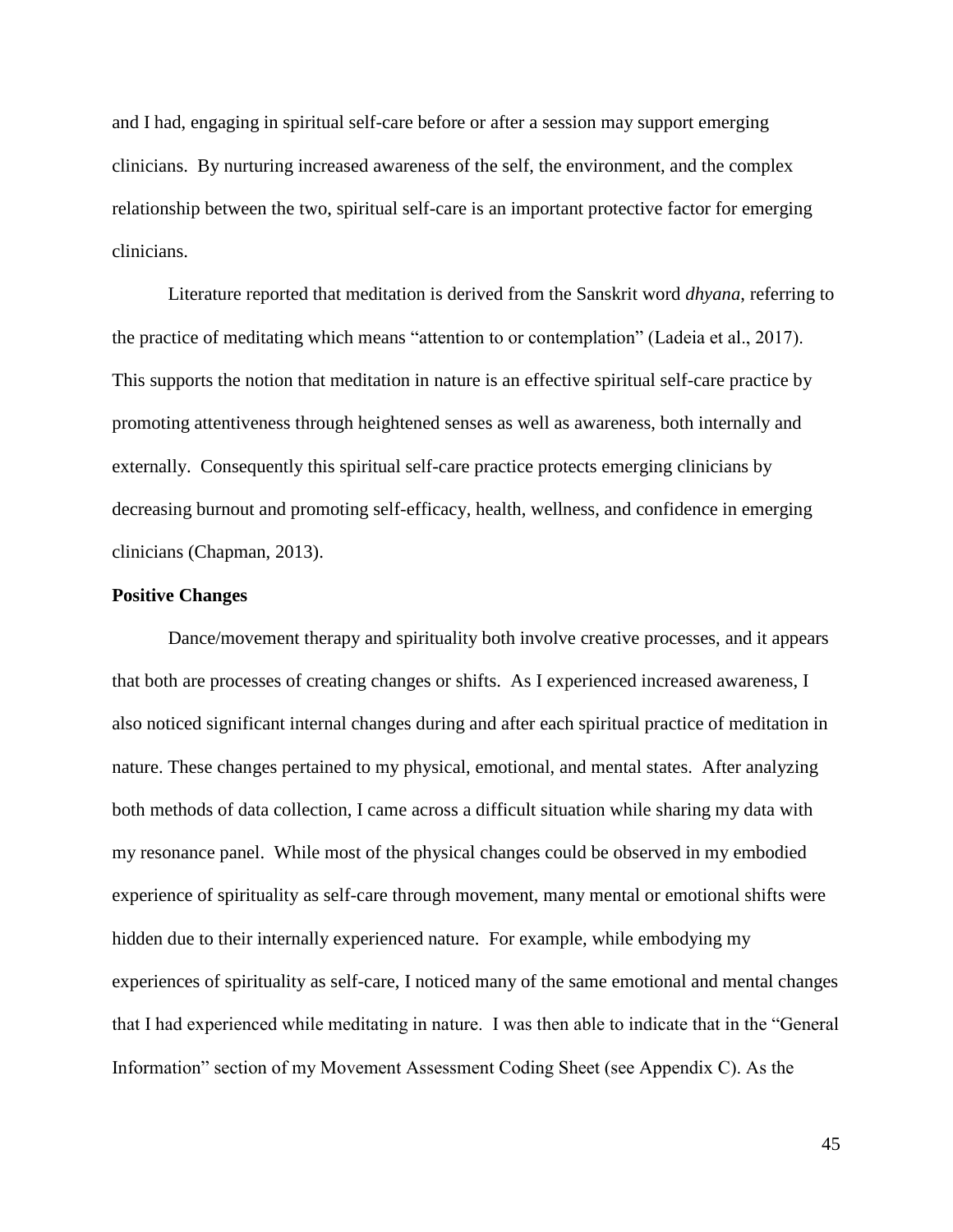primary researcher and participant, I felt that my Movement Assessment Coding Sheet helped clarify and organize exactly what these changes were that occurred through this research. However, when sharing clips of video footage to support each theme, such as mental and emotional changes that I was aware of through self-witnessing, I expressed to my resonance panel that while all of the themes were evident in my semi-structured self-interviews, not all of them would be as explicitly visible for validation in my embodied experience of them through movement.

**Physical.** Prior to each spiritual practice of meditating in nature, followed by embodying that experience through movement, I spent time reflecting on how I felt before engaging with spirituality as self-care. Before beginning each of my six spiritual practices, there were similarities of tension in my neck and shoulders, bound flow throughout my body, rigid use of breath initiated from high in my chest, a sense of accelerating time, and the feeling that my body was trying to accomplish too many things and be in too many places at once. Through the use of semi-structured self-interviews with embodied writing, and my filmed and embodied experience of spirituality as self-care, I was able to further reflect on the positive changes that occurred from engaging with spirituality.

*Breath.* Throughout two years of graduate coursework, learning to re-pattern my breath was one of the most significant changes that occurred during a time of tremendous personal and professional development. Prior to my graduate training, I had developed a rigid and shallow breath pattern that was initiated high up in my lungs. It took me two years to learn to breathe differently—more expansive, fulfilling, grounding, and calming. This type of breath felt more effective to me. However, as I began my clinical field placement and internship, I found that one of the first symptoms of stress was to revert to ineffective breathing. In my last semester of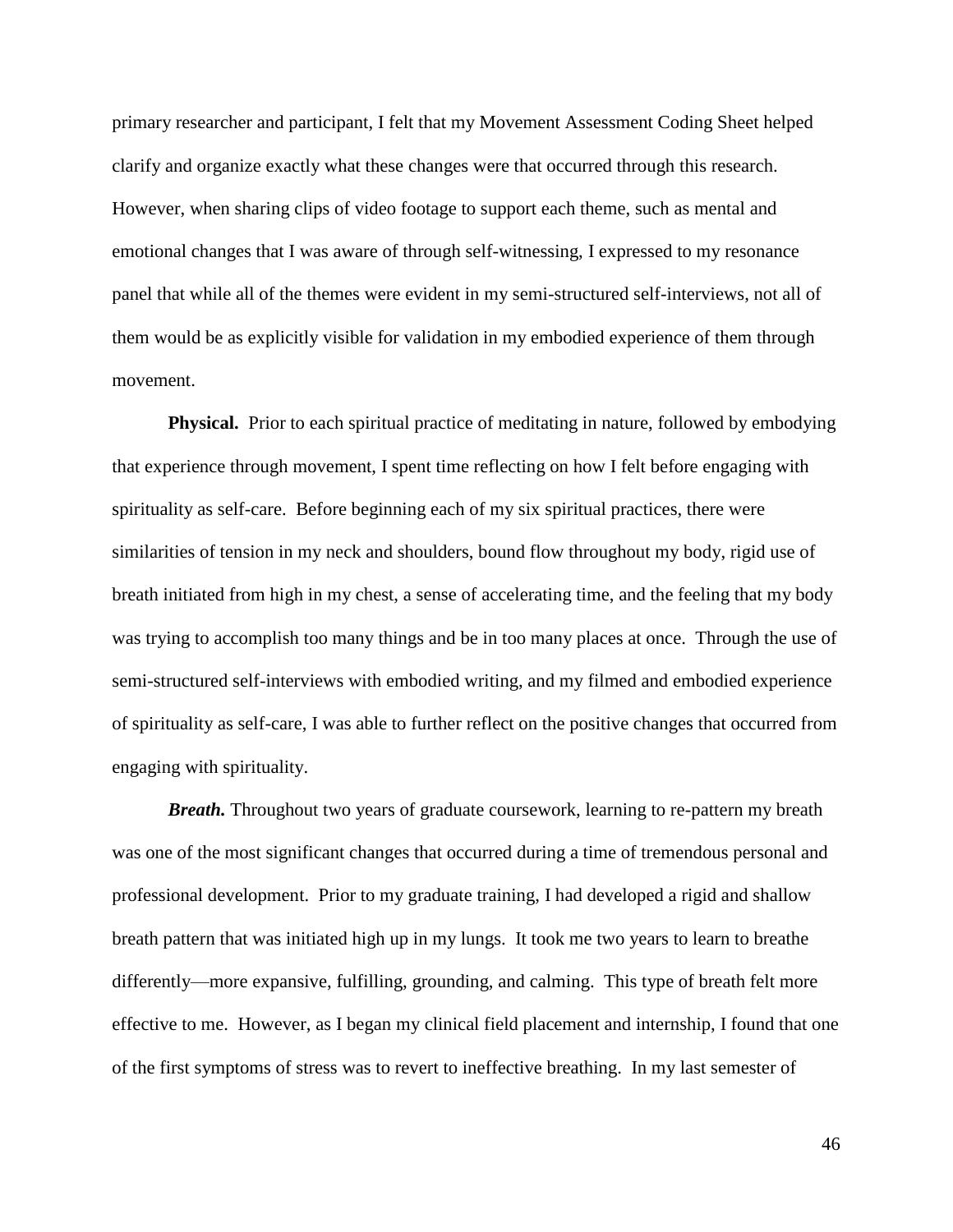graduate coursework and internship, while participating in this research, I often noticed my old breath pattern upon checking-in prior to each spiritual practice. I found that as I began to engage with spirituality, not only was I able to find the fulfilling breath I re-patterned myself to utilize by bringing my full attention to it, but I had an easier time unconsciously maintaining it throughout the rest of my day. One day, after engaging in my spiritual practice and then embodying my experience of such through movement, I noted:

My breath became slow, long, expansive, grounding, as I concentrated on it and began to feel its recuperative and calming effects as it traveled to every crevice in my body on each inhale.

Literature further supported breath as a restorative self-care practice. According to Hackney (1998), breath influences every aspect of life and movement. As one of the most basic physiological processes necessary to life, breath enlivens human beings and supports change in their movement by providing the baseline for flow to occur (Hackney, 1998). I experienced this in my spiritual self-care practice in the ways that breath contributed to more relaxed physiological responses as well as provided a sense of ease and free flow throughout my body as I connected with spirituality. Through meditating in nature as my spiritual practice, I experienced additional physiological changes such a slower heart rate and reduction in body temperature (Ladeia et al., 2017). This spiritual self-care of meditating in nature ultimately enabled self-regulation to occur, proving its effectiveness as self-care.

Spirituality itself is derived from the Latin *spiritus*, meaning "breath of life" (Norcross & Guy, 2008). By engaging with spirituality and subsequently promoting more effective breath, this self-care practice proved beneficial. Hackney (1998) stated that this conscious cultivation of breath is "recognized in many cultures to be an important part of attuning to a spiritual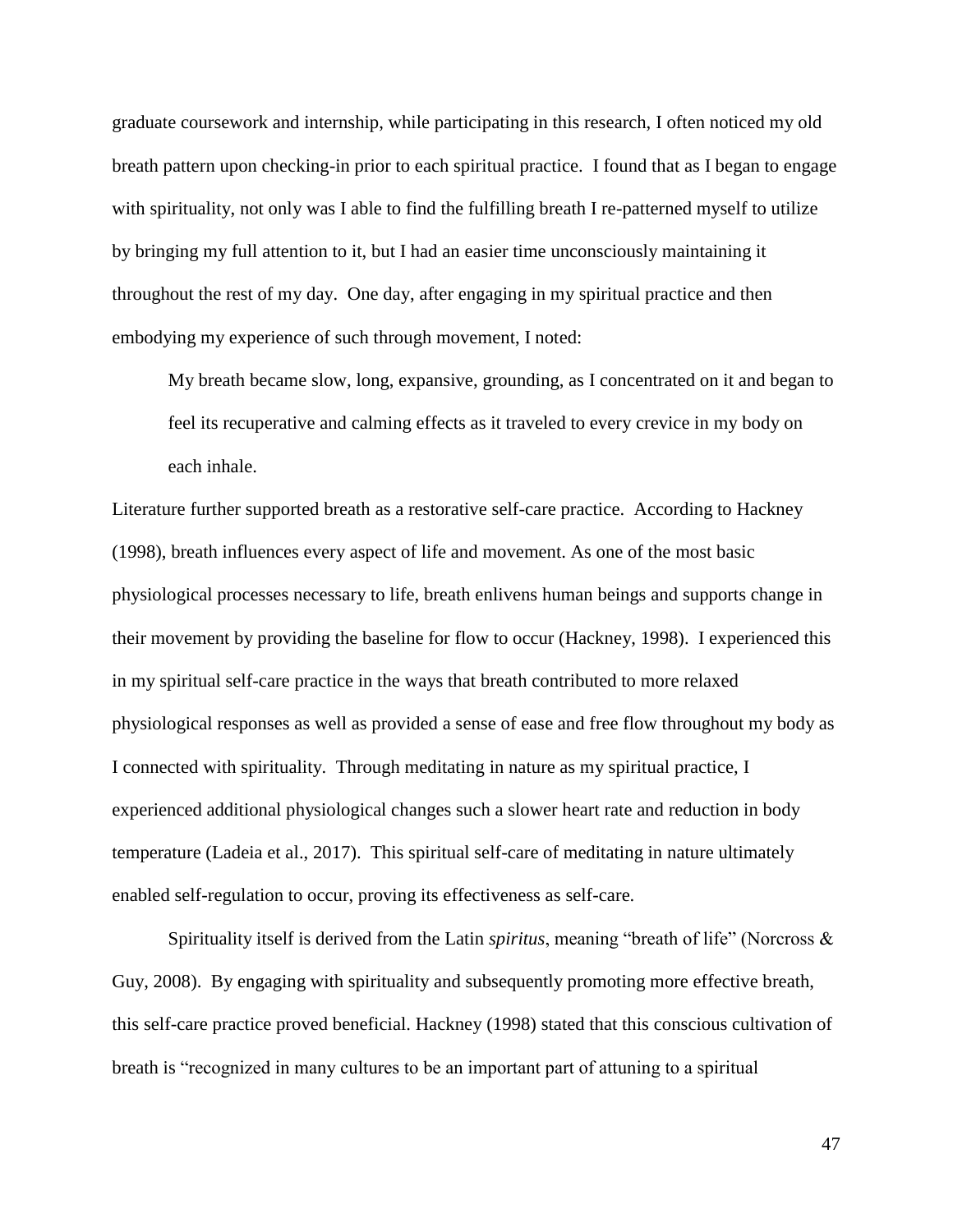connection between the individual and the universe" (Hackney, 1998, p. 52). I chose to engage in what literature refers to as contemplative or transcendent meditation (Lutz et al., 2008; Pargament & Wachholtz, 2005), integrating a form of meditation focused on expanding perception (Cardoso et at., 2004) with a form focused on concentration (Cardoso et al., 2004). Contemplative or transcendent meditation stimulates both the capacity to focus internally and to open oneself to the universe at large (Lutz et al., 2008; Pargament & Wachholtz, 2005). By bringing attention and awareness to my breath through meditation, I cultivated connection within myself and with my higher power. I also found this to be true as I engaged in creative synthesis.

Through creative synthesis, I fully understood how I embody spirituality as self-care through movement. In addition to head-tail connection, one of the themes that emerged in my movement was the active and intentional focus on breath; I found that using expansive and grounding breath to support my movement enlivened it (Moore, 2014). This type of breath enabled me to effectively navigate a large amount of space while taking large breaths into my lungs and releasing them, thus supporting the constant expanding and shrinking of my movement while providing the initiation of each movement phrase (Hackney, 1998). While performing my choreographed movement piece, this breath also increased my internal awareness of self in relation to my external world and became the intention of each movement phrase as well (Hackney, 1998). Utilizing breath support brought forth another common movement theme in the performance of my creative synthesis: core-distal connection. Following breath, core-distal is the second of six fundamental patterns of developmental movement (Hackney, 1998). Having embodied my experiences of spirituality, I found that breath enabled energy to move freely from my core throughout my distal limbs (Hackney, 1998), much like I experienced through the free flow in my body during meditation. I embodied this experience during my performance, in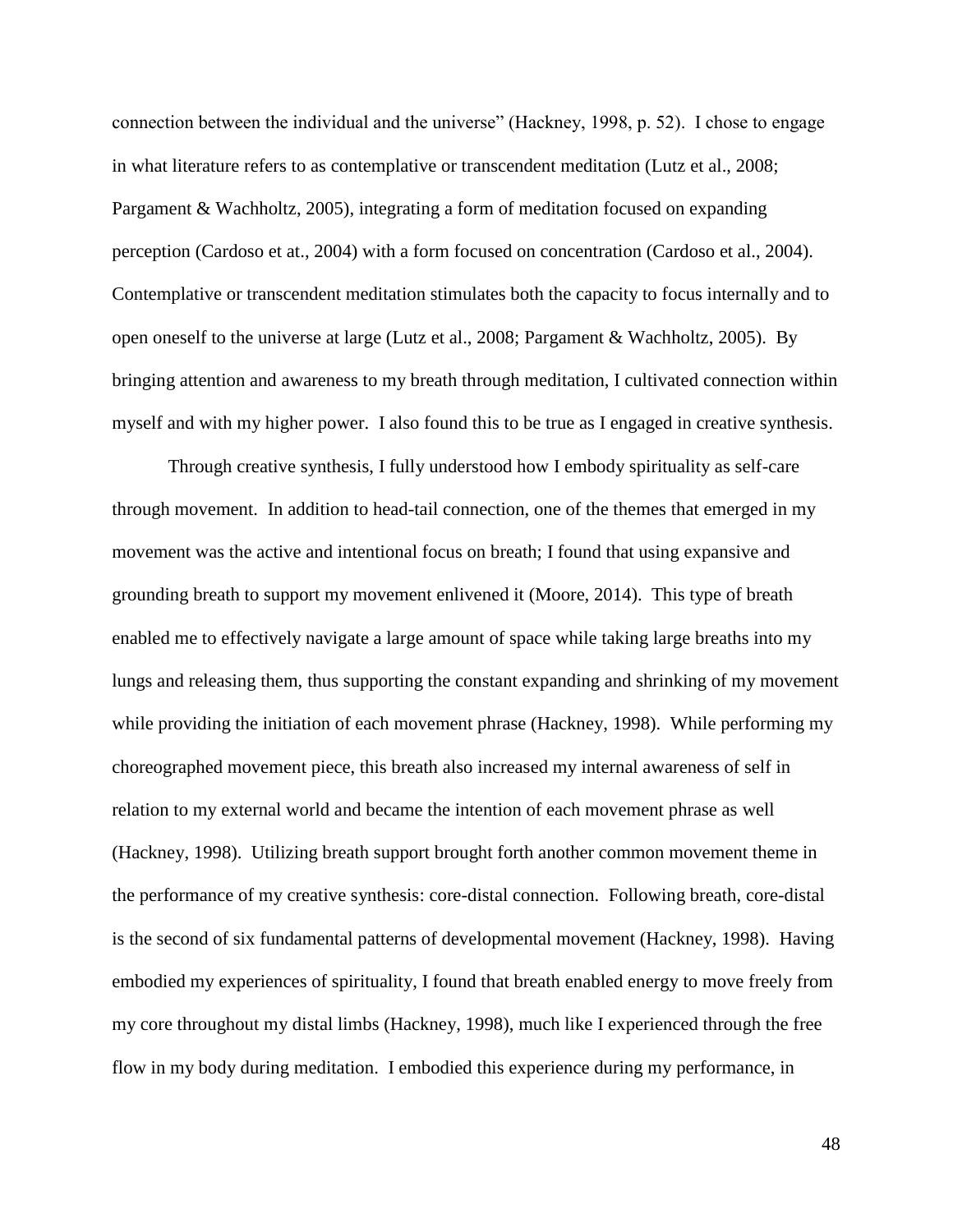which core-distal movement supported by breath allowed me to feel connected not only to self, but to spirit. These movement choices revealed the ways in which breath is not only a fundamental component of how I engage in relationship with spirituality, but also how I embody spirituality as self-care. As my use of calming breath increased and became an active part of my relationship with spirituality, so too did my use of free flow.

*Free flow.* As a lifelong mover and emerging dance/movement therapist who has studied Laban Movement Analysis since undergraduate training, free flow has always been the prominent and preferred effort quality in my movement repertoire with respect to Laban's effort category. Flow is associated with the emotional content of the mover (Hackney, 1998), which is why I was not surprised that as my natural tendency towards free flow declined in the beginning of internship, so too did my emotional state. However, I found that not engaging in adequate self-care both within and outside of my fieldwork led to a tendency to move through every day with more bound flow. Over weeks at my internship, this bound flow led to overall increased tension and stress throughout my body, particularly in my neck and shoulders, my gut, and my legs. However, connecting with my spirituality through an intentional practice supported an increase in free flow. For example, after engaging in meditation in nature I noted:

As fresh energy flowed freely throughout my body, there was not a moment of binding, and any residual traces of stress, anxiety, and tension were gone. I noticed subtle, freeing flow travel up my spine and out through the top of my head, releasing rigidity accumulated throughout the day. All that was left was a warm glow radiating from my core and flowing out through my distal ends.

Accessing free flow is a necessary component of my self-care regime, but I was unaware of this until I conducted this research. The concept of free flow is echoed in Myss's (1996) description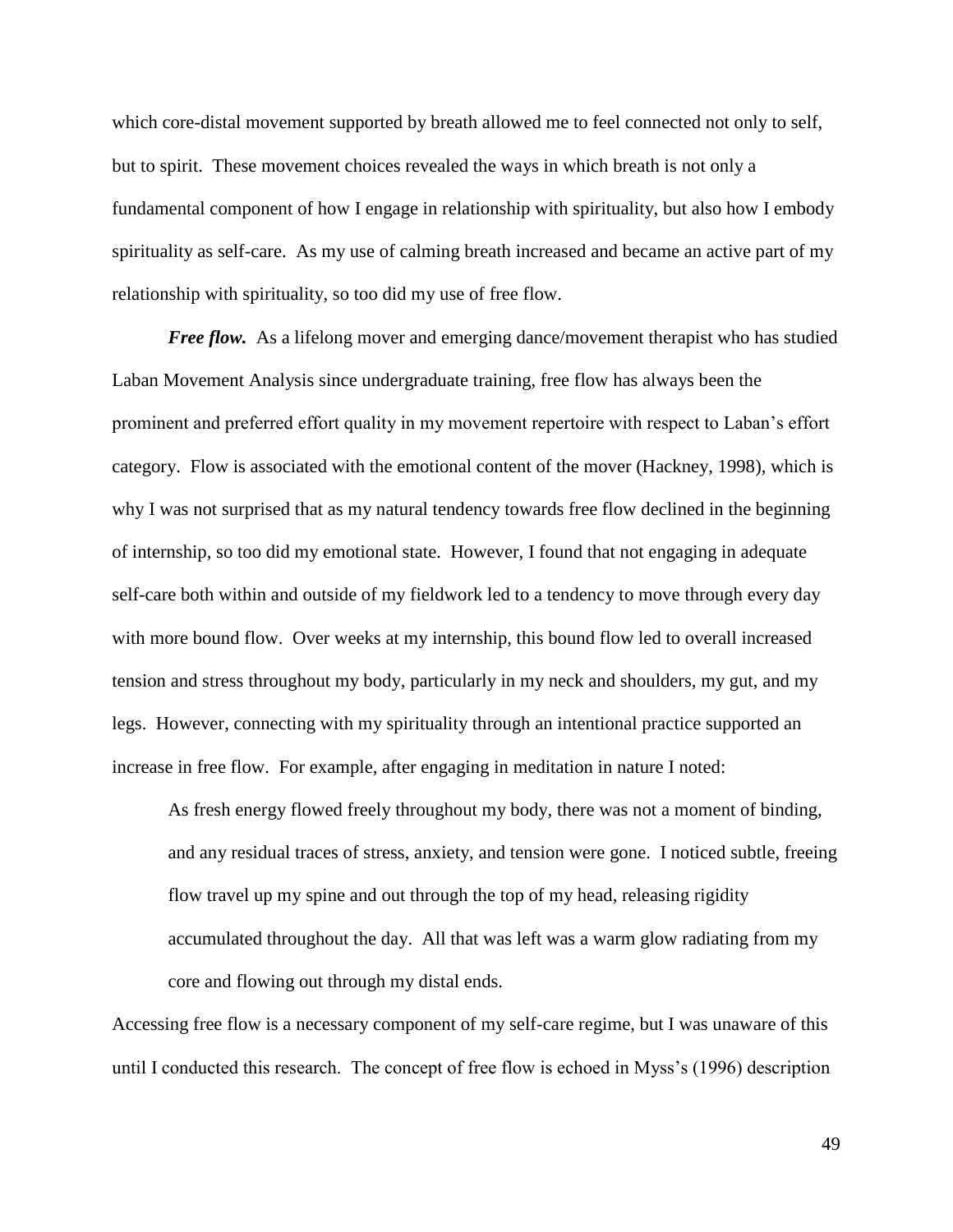of spirituality, which stated that spirituality is an ongoing process. Specifically, it requires an openness to meaning-making as well as a continuous exchange of information between the body and spirit (Myss, 1996), as I experienced in the free flow that emerged during my spiritual selfcare. Additionally, free flow is associated with qualities such as indulging, easy-going, relaxed, and freeing (Moore, 2014). By connecting with spirituality, it promoted free flow and feelings of being relaxed and peaceful, which served as effective and necessary self-care amidst the hustle of my everyday life.

This theme was reinforced through my creative synthesis, as free flow became one of the dominant movement qualities in my embodiment of spirituality as self-care. While performing a movement piece to represent my experiences, I found that moving with free flow evoked similar feelings as it had during my experiences of it while engaging with spirituality, such as peace, relaxation, and freedom. This strengthened my finding that incorporating more free flow into my everyday life, through means such as spiritual relationship, could serve to benefit my self-care repertoire.

*Stability/mobility.* Similar to the juxtaposition of simultaneous internal and external awareness, my body experienced both stability and mobility while engaging with spirituality. I felt that while certain parts of my body were stable, resulting in feeling grounded and supported by the earth, other parts of my body felt mobile, resulting in subtle activation and energy that was directed towards my higher power. To be aware of the way my corporeal body was physically connected to the earth while also connected with spirit was a powerful force for me to observe in my own body. For example, one day after engaging in my spiritual practice, I wrote:

I felt myself stable and grounded into the earth with energy rooting downwards as I simultaneously noticed a lifting sensation, very subtle and sequentially, happening in my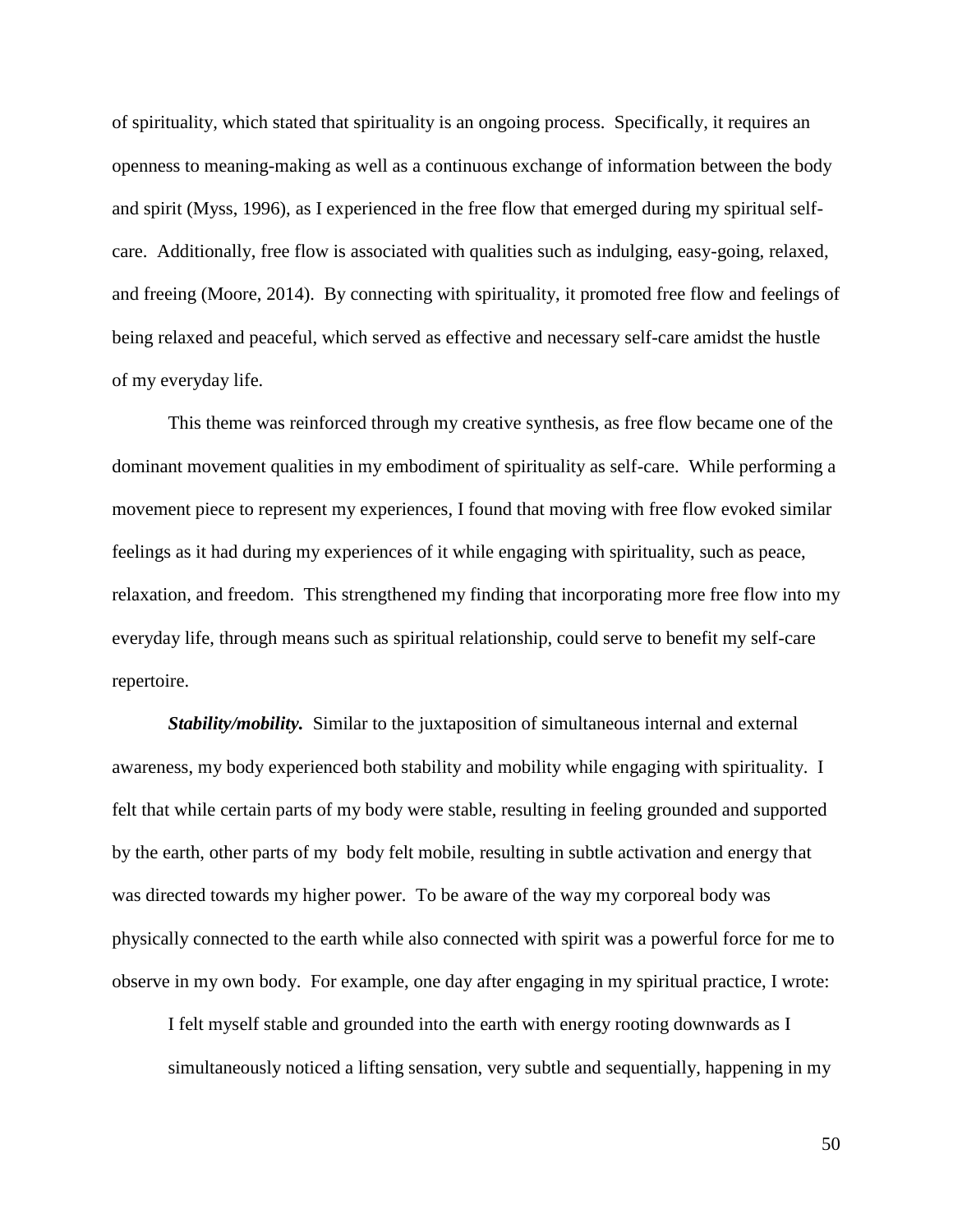spine as my sternum lifted and tilted up towards the infinite sky, taking in the energy from my higher power.

I also experienced stability/mobility in the sense that while my body was relatively still, I was very much aware of the movement happening internally in my body—the micro shifts of my muscles and bones, my abdomen expanding and contracting with each breath, my heart beating. Literature discusses the concept of stability/mobility as a continuous and interactive process to produce effective movement (Hackney, 1998). Hackney (1998) stated that through the application of stability/mobility, effective movement provides a sense of security in the individual through grounding as well as a sense of freedom in moving with ease and greater possibilities. Engaging with spirituality allowed for effective movement to occur in that my movement, no matter how subtle, came with greater feelings of ease, inner peace, grounding, relaxation, and calmness. As someone whose mind and body were constantly mobilizing, finding this source of stability and stillness from within in relationship to my higher power was a major benefit of this spiritual self-care. During creative synthesis, I experienced similar feelings of grounding, ease, and security. This embodiment of spiritual self-care also allowed me to move with greater movement possibilities and ease through implementation of stability/mobility (Hackney, 1998). Promoting a wider range of movement possibilities through which one can move with greater ease is yet another benefit of spiritual self-care.

*Recuperation.* Connecting with spirituality was a source of recuperation and was one of the most significant findings related to the effectiveness of this form of self-care. As a full-time graduate student managing coursework, relationships, the nuances of everyday life, and particularly my fieldwork, I felt exhausted and depleted—mentally, physically, and emotionally. All day, every day I was exerting energy and not providing myself with adequate time to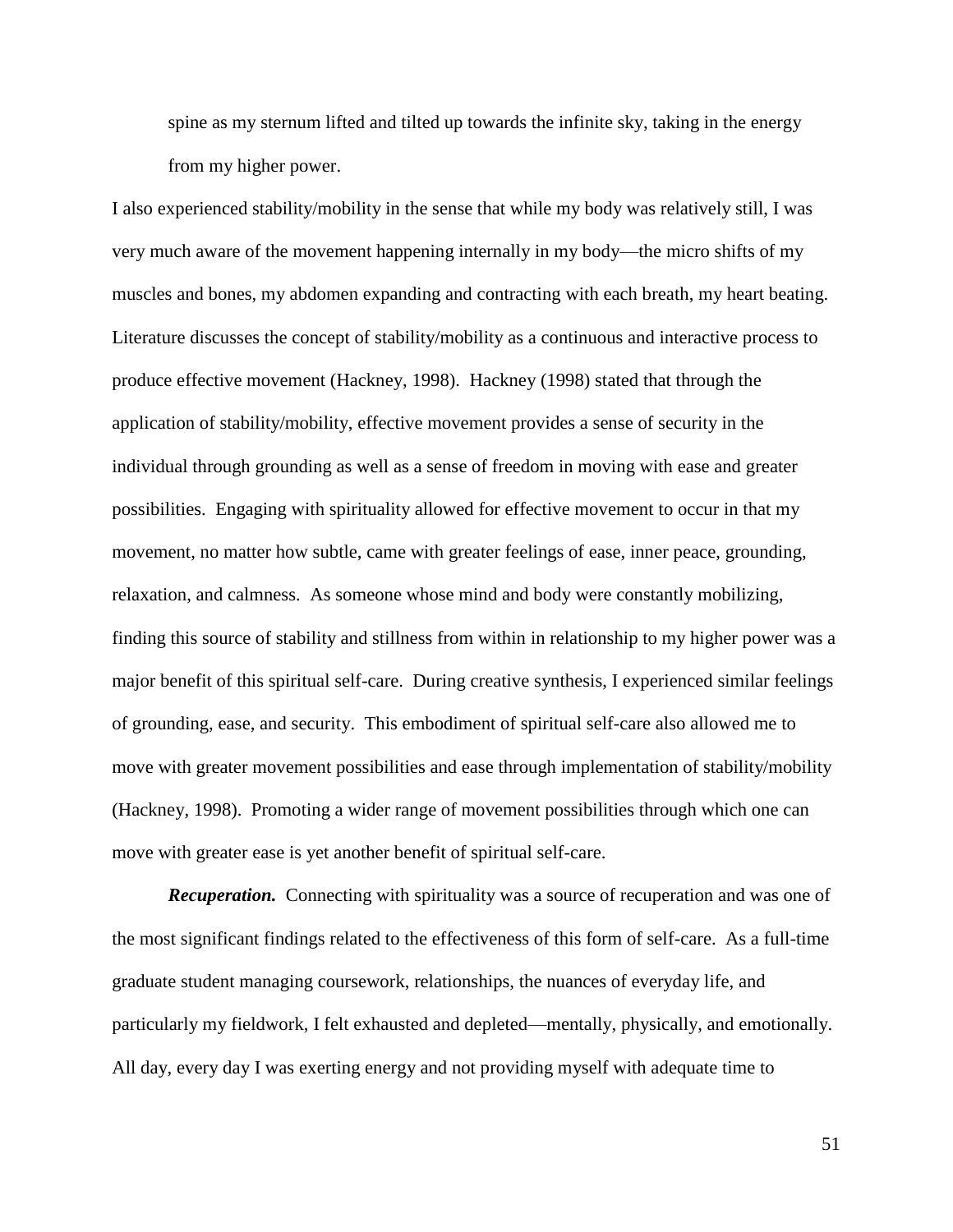recuperate. But this recuperation is necessary, as it is what allows the body to replenish and revitalize itself (Hackney, 1998). Constantly exerting and not allowing myself time to recuperate, I especially noticed the effects at my internship when I began to have trouble feeling present with both myself and my clients while in the work. Orlinsky et al. (2005) discussed the dangers of not finding time to recuperate amidst clinical work, stating that it may lead to clinician depletion and ultimately, burnout. Without adequate recuperation and self-care, clinicians may experience feelings of stress or anxiety and a sense of dissatisfaction or loss of hope in their work (Orlinsky et al., 2005; Plante, 2009). Having had similar experiences as these while at internship before conducting this research, this was a key awareness in what led me to this heuristic research in the first place. Spiritual self-care revealed itself as an effective form of recuperation. For example, I wrote that:

I noticed much-needed softening and relaxing in my chest, my gut, and my legs. The weight of feeling bogged down by stress not only dissolved into the earth and the waves rolling before me, but evaporated up into the clouds. My whole body felt lighter and refreshed and when I stood up after meditating, it felt like I was standing up with a new body.

In addition to the physical shifts it provided, this self-care practice provided my body with feelings of release, nurturance, comfort, calmness, and revitalization—feelings that I, personally, associated with recuperation in this study. Norcross and Guy (2008) supported this by discussing self-care as an experience of nurturing and minding the body. The spiritual self-care practice of meditating in nature was effective self-care in that it allowed for recuperation and feelings of nurturance and comfort through connection with my higher power.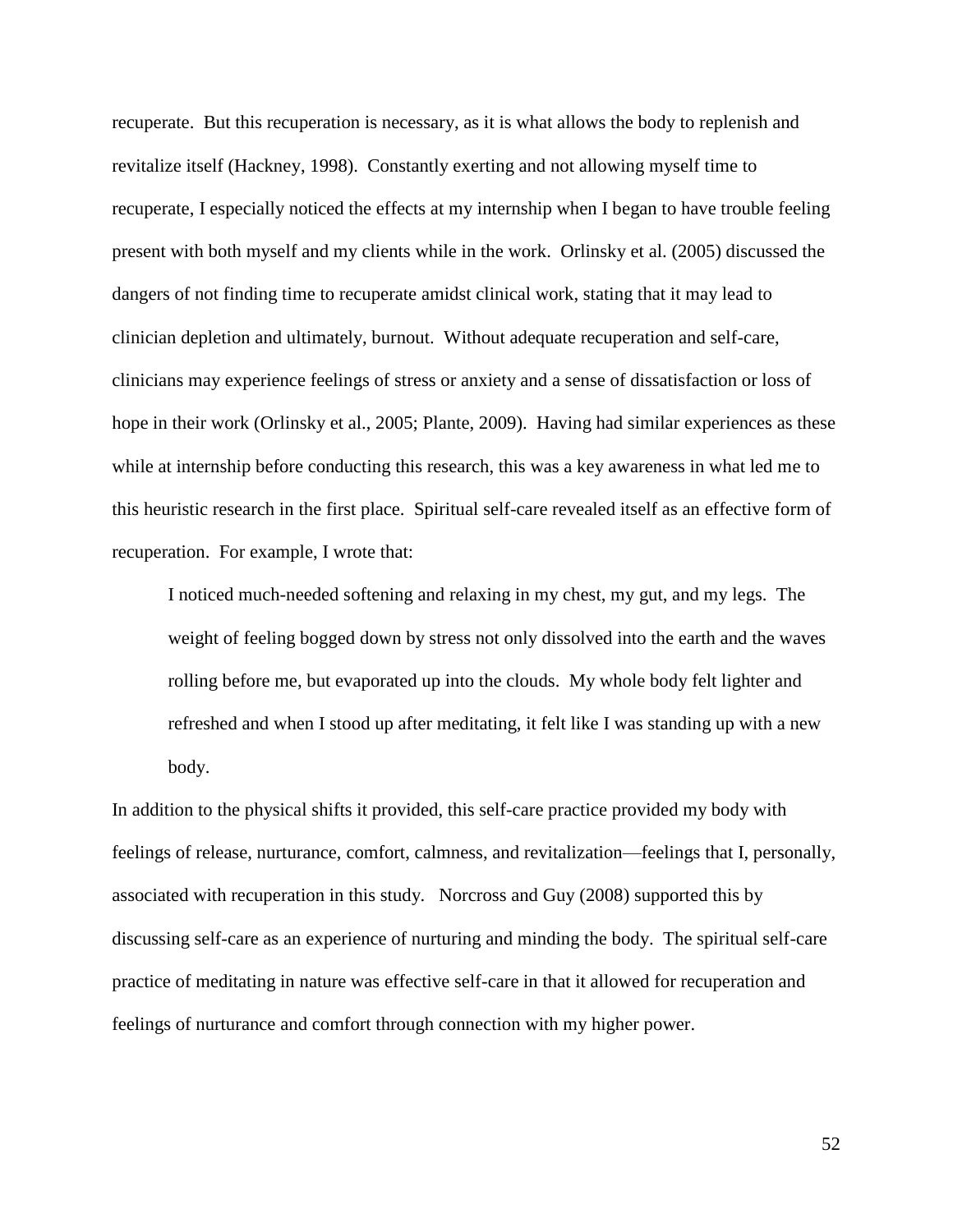While my choreographed movement piece was representative of my embodied experiences of spirituality as self-care, I found that the entire act of creative synthesis, in addition to the actual performance of my piece, were recuperative. I have historically considered dance and movement to be aspects of my physical self-care because of the recuperative effects they have on my physical body. With Boas (1971) having stated that that dance is the expression of spirit, I realized this may be why my creative synthesis and performance was also recuperative. Embodying spirituality as self-care through movement felt like one of the most authentic, organic parts of this research process because the act of dancing in and of itself fostered and expressed spiritual connection. Creative synthesis promoted similar feelings of release and revitalization that engaging with spirituality as self-care had on me.

*Grounding.* After noticing that a lack of adequate self-care was contributing to what I experienced as significant and negative physical changes—such as a tight and short use of breath, a feeling of constant exertion, and increased bound flow—I felt a lack of grounding in my personal and professional life. Hackney (1998) proposed that in a general sense, being grounded refers to the fact that someone has a stable sense of self in relation to the world, which requires an embodied relationship with the earth. When my self-care was lacking, it felt as though my body were detached from my mind and that was my brain were somewhere in space. With this disconnection, I did not, in any sense, feel grounded. But as I engaged in my spiritual practice in nature, the grounding I experienced through a literal connection to the earth continued to serve me throughout the day, even after meditating. For example, I wrote:

I found myself very aware of every part of my body's physical connection to the earth. I felt roots growing from my sits bones and palms as they pressed firmly but gently into the dirt of the earth. It felt as though I was literally grounded into the earth and with energy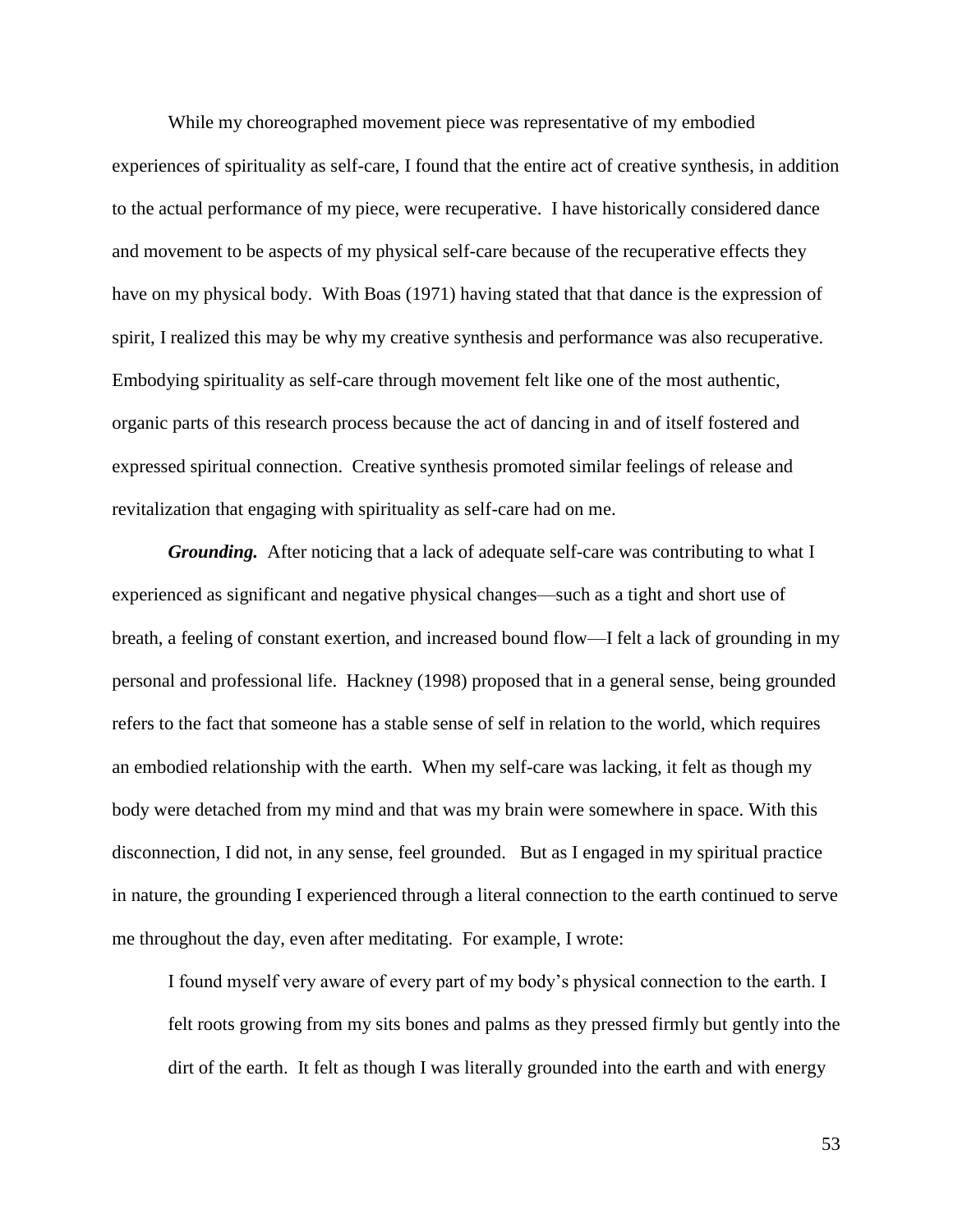extending downwards through a stable base, I simultaneously noticed a lifting and freeing sensation in my torso as my sternum titled towards the sky.

Humans naturally move in relationship to the earth through gravity (Hackney, 1998). I observed that not only did engaging with spirituality allow me to feel supported through literal and symbolic connection to the earth, but it also provided stability and feelings of being grounded through the use of breath, core-distal and head-tail connectivities, and stability/mobility. Through this newfound grounding, I was then able to effectively enter into relationship with my higher power. Similarly, in my performance, I took time to ground myself beforehand so as to maintain that feeling during my embodiment, and grounded movement became a prominent theme in my choreography as well. The performance of this piece allowed me to feel connected to and supported by the earth through movement, reminiscent of the ways engaging with spirituality in nature enabled me to do so.

Taking into account the numerous positive physical changes that arose as a result of engaging with spirituality as a form of self-care, I revisited the idea that meditation has physiological self-regulatory benefits such as those I experienced: decreased heart rate, decreased respiration, and lowered body temperature (Ladeia et al., 2017). It was no surprise that emotional and mental shifts occurred in addition to those of a physical nature as a result of engaging in meditation in nature. This is because humans are complex beings, and change in one part creates change in the whole (Hackney, 1998). Dance/movement therapists, in particular, demonstrate this in their work by promoting this concept in the ways that a change in the body, mind, or spirit results in a change in all (Levy, 2005).

Another prominent movement theme symbolic of spirituality as self-care that emerged through my creative synthesis was that of spiraling movement. Meditating in nature was a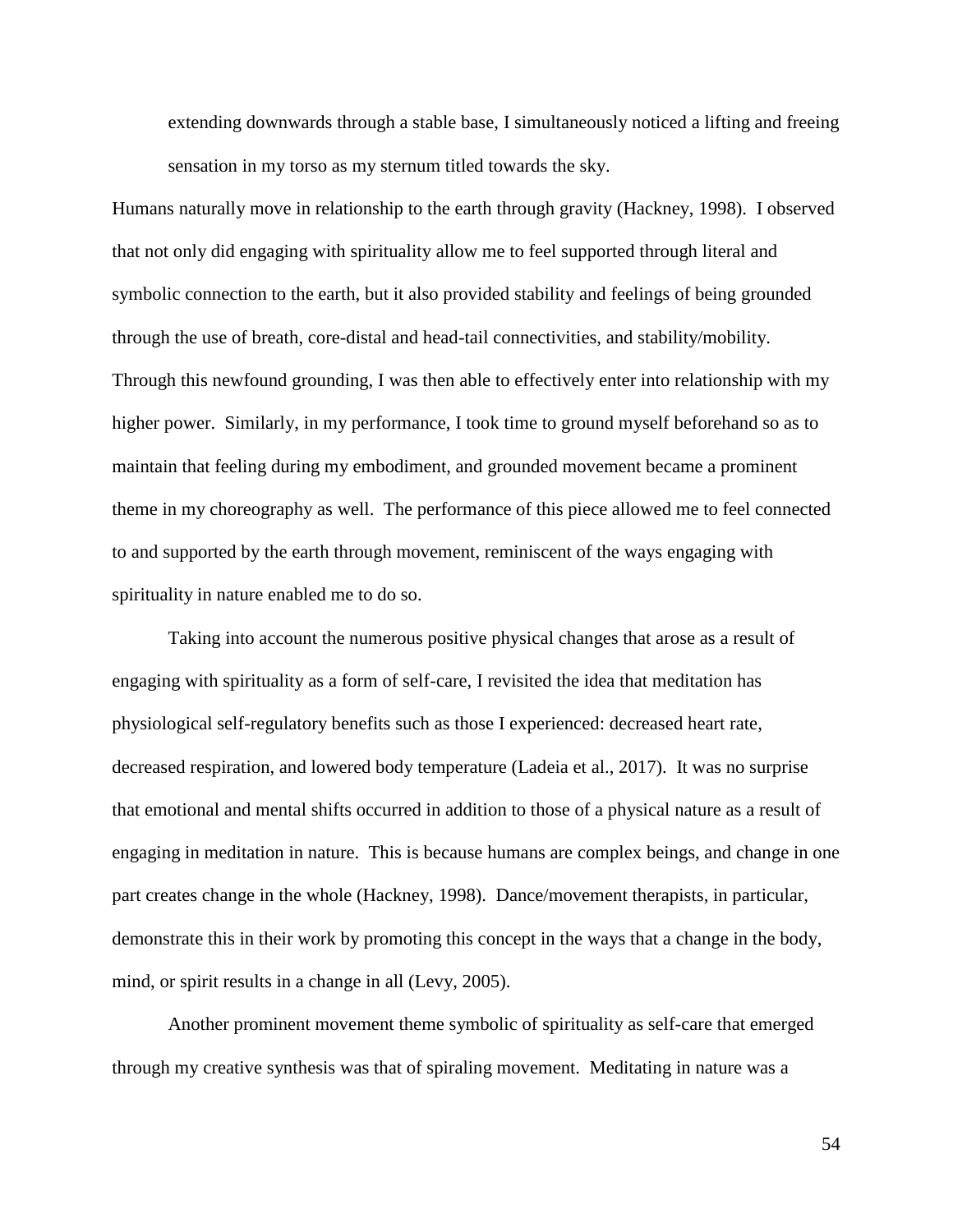powerful way for me to connect with spirituality and enabled me to realize that nature, itself, is my higher power. Enraptured by the always-shifting nature around me while meditating, this process of change was symbolized by spirals in my choreography. Spirals are common images associated with nature (Diaz, 2016), because change "is happening all the time in the 'natural world' where growth happens in spirals" (Hackney, 1998, p. 204). The performance of this movement piece facilitated similar physical, emotional, and mental changes to occur as they had during my spiritual self-care practices.

**Emotional.** In addition to the physical changes that took place, I reaped many emotional benefits. Through my last year of graduate training and internship, my spiritual self-care did not exist, and my emotional self-care suffered. After long days in a psychiatric hospital for internship, I often left feeling emotionally drained, overwhelmed, frustrated, sad, nervous, mad, and sometimes disturbed by the day's events. Connecting with my spirituality allowed me to better cope with some of these feelings, and to actively manage them. I described this experience as such:

The negative emotions that I entered into this spiritual practice with seemed to dissolve as new emotions grew from within my core. Calm, relaxed, hopeful, grateful, happy—these emotions crept their way into every cell in my body as I was in relationship with spirit. Specifically in relation to meditating while in nature, I indulged in profound emotional changes. For example, one day I wrote:

I really didn't feel sad or alone anymore. There was so much living and breathing around me—the entire lake ecosystem, the grass and the trees, the birds in the sky and those floating on the water in front of me. While I was physically by myself, the nature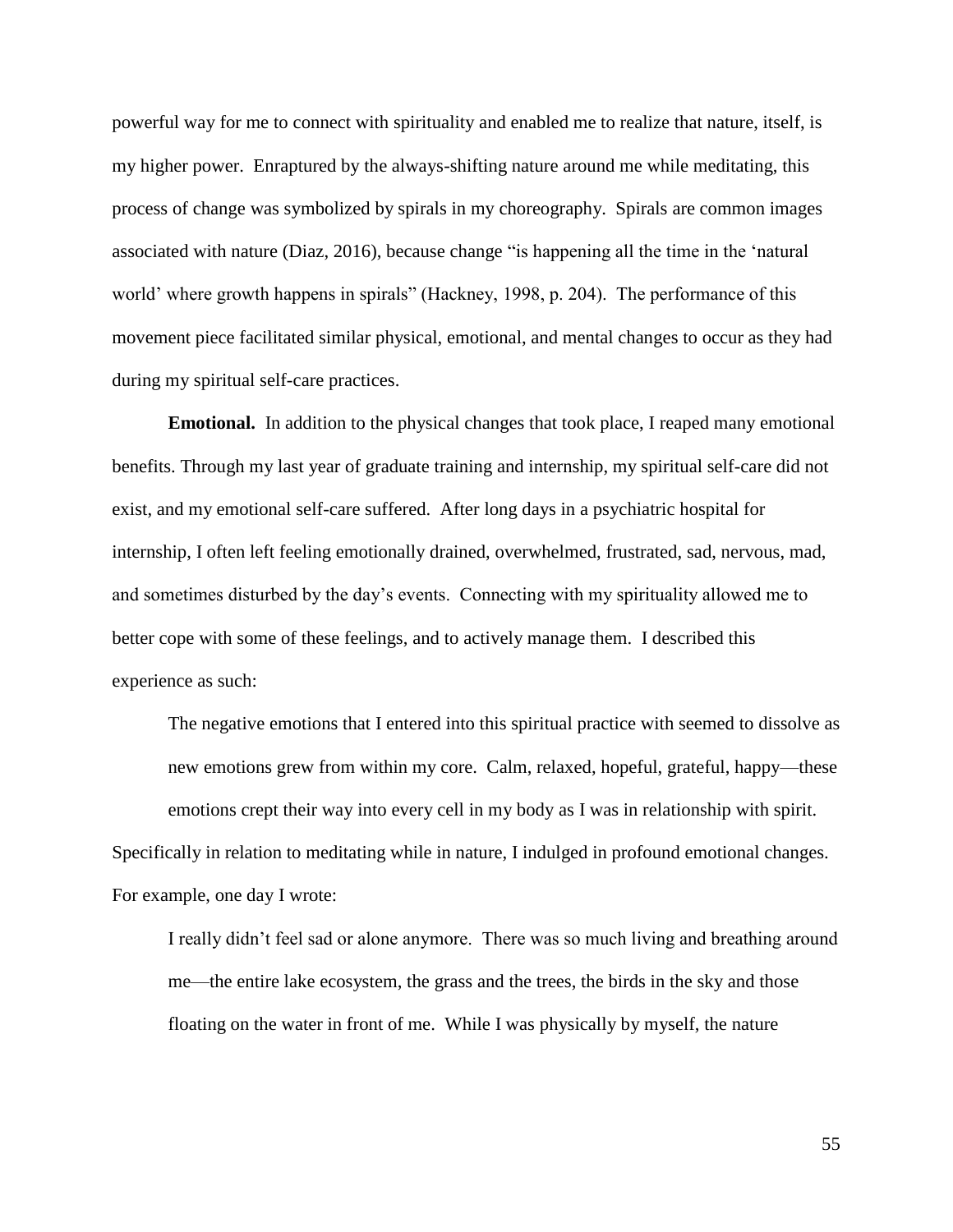surrounding me reminded me that my higher power was present and alive and that I was,

in fact, not alone at all. In realizing this I felt comfort, hope, peace, and gratitude. Promoting positive emotional shifts may serve to prevent burnout, which is commonly linked to emotional depletion (Norcross  $\&$  Guy, 2008). Part of developing clinicians' work is to recognize how emotions are manifested and expressed through the body. If emerging dance/movement therapists can better learn to regulate this process in themselves and avoid depletion, this can lead to increased satisfaction personally and professionally.

The performance of my creative synthesis was emotionally charged for me. After moving my experiences of spirituality as self-care in front of an audience, I exited the stage and was overcome with many of the emotions that engaging with spirituality as self-care had provided me with—gratitude, happiness, strength, and hope. Realizing that my performance was a spiritual experience in and of itself, it reinforced the ways in which spiritual relationship can be an effective form of self-care due not only to emotional benefits, but those of a physical and mental nature as well.

**Mental.** I experienced mental depletion as a result of my inadequate self-care at the beginning of this research study. Bogged down from daily stresses and worries that seeped into my internship work, I had difficulty tracking conversations with clients and felt a sense of fuzziness in my brain throughout the day. This was an early sign of clinician depletion (Norcross & Guy, 2008). Engaging with spirituality served as an effective way to clear my mind of the things that were clouding it, with effects lasting throughout the day and into the next. After one long day at internship followed by engaging with my spiritual practice, I noted:

It is an unfamiliar feeling for me to feel this receptive, aware, clear, and open in my mind at this point in the day.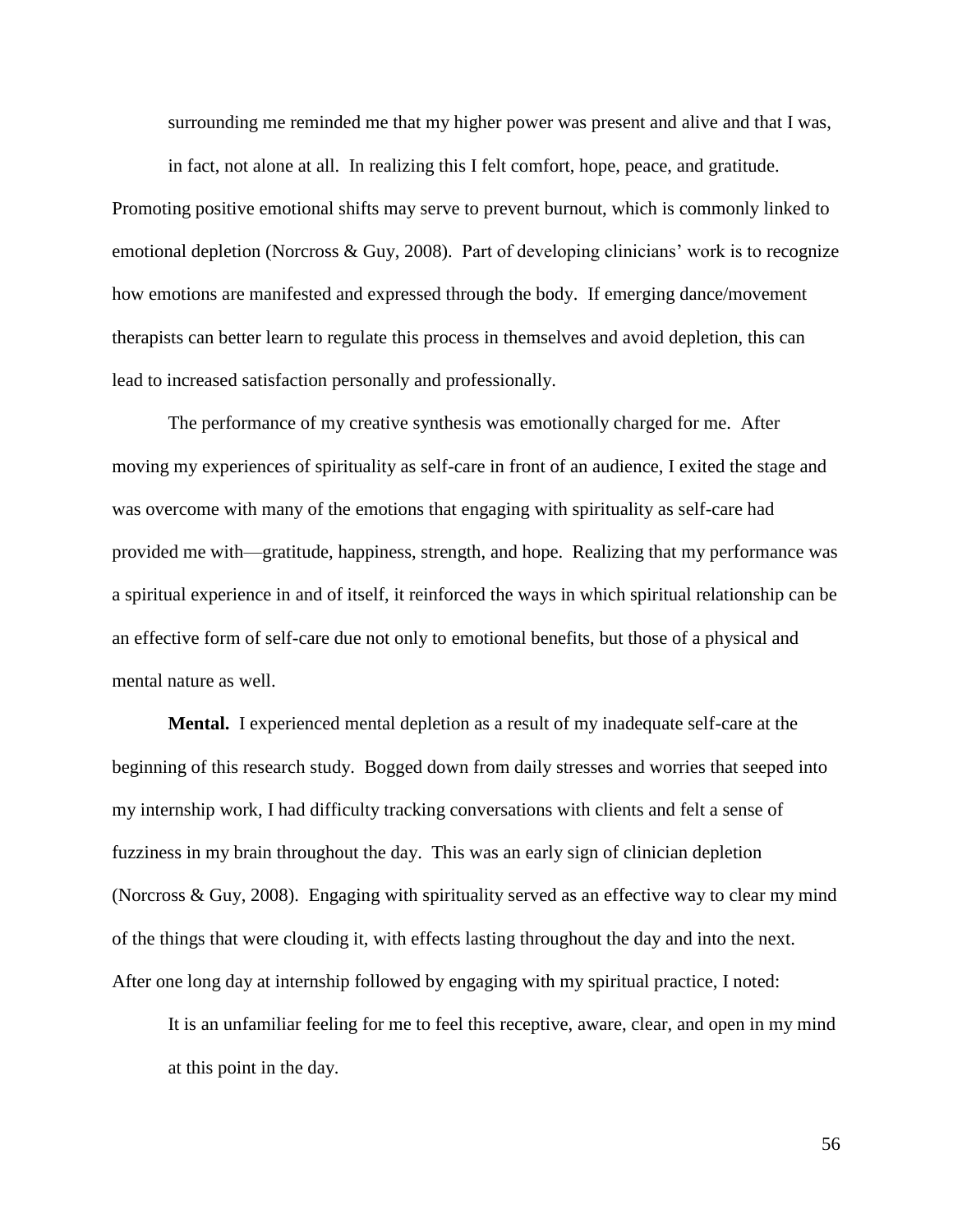Additionally, I wrote:

It was as if the stresses and worries melted away from my mind, sinking deep into the core of the earth. My mind was clear, it felt lighter, and it felt calm. Not only was my body at peace, but so was my mind.

My chosen form of contemplative or transcendent meditation fostered these mental shifts in the ways it expanded my perception and understanding of the thoughts and ideas running through my mind prior to meditating (Cardoso et al., 2004). By bringing intentional attention to my thoughts, the increase in mental clarity resulting from this spiritual self-care allowed me to feel more present and more readily able to take on the challenges of everyday life after each practice. Meditation, as well as my performance, allowed me to clear my mind and expand consciousness in relation to my higher power by focusing on the present moment (Cardoso et al., 2004). This expanded consciousness and presence resulted in an authentic, ongoing, and reciprocal relationship with spirituality. Engaging in meditation in nature to shift my relationship with spirituality resulted in what I experienced as positive changes—physically, emotionally, and mentally. For this reason, I propose that engaging with spirituality promotes positive changes that affect the whole person. Much as dance/movement therapy is a process of change, so too is engaging with spirituality.

Through consultation with my resonance panel, we found that spiritual self-care tends to the majority of self-care needs, with the exception of social self-care needs. Through my own experiences and those of my panelists, emerging dance/movement therapists often struggle to find self-care that is truly effective because the demands of a developing clinician are often new and unfamiliar, and old self-care routines may no longer suffice. I reaped the positive changes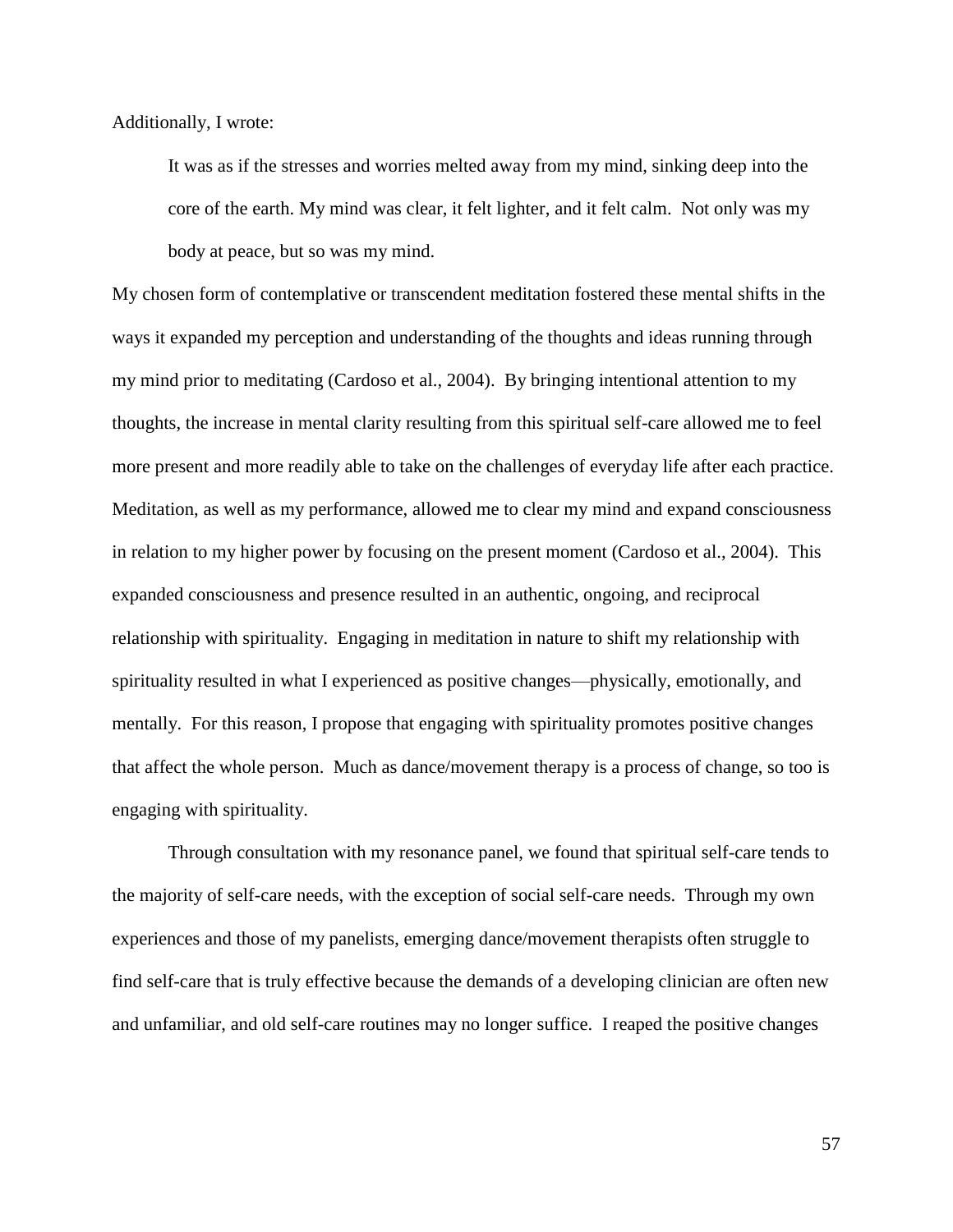that spiritual self-care provided, informing my panelists how it was applicable to them with respect to the physical, emotional, and mental self-care of an individual.

## **Spiritual Relationship**

When I began this research, my initial question was about "connecting to spirituality" rather than "engaging with spirituality." As a dance/movement therapist who is always in relationship with clients, I found that by engaging in spiritual practice, I formed an active and dynamic relationship with spirituality. Meditating in nature as a spiritual practice revealed to me how I impact the world and how the world impacts me. This realization, along with my chosen spiritual practice, led me to believe that spirituality is more about a relationship with something or someone than it is about a connection to something or someone. In addition to increased awareness and positive changes, the unique and dynamic relationship with spirituality I experienced was a significant and beneficial result of this self-care.

**Peace.** A benefit of this self-care was the feeling of peace that emerged from coming into relationship with my higher power. When I started noticing the effects of inadequate selfcare through my last year of graduate training and internship, I often experienced internal chaos, in addition to the already existing chaos of the world around me. As I engaged with spirituality, these feelings of chaos subsided and were replaced with feelings of inner peace and peace with the world around me:

I felt more at peace within the home of my own body and more at peace with the busy and mysterious world around me. With this came a deeper appreciation for my higher power and the feelings of nurturance, comfort, curiosity, and safety that it enabled me to find within myself.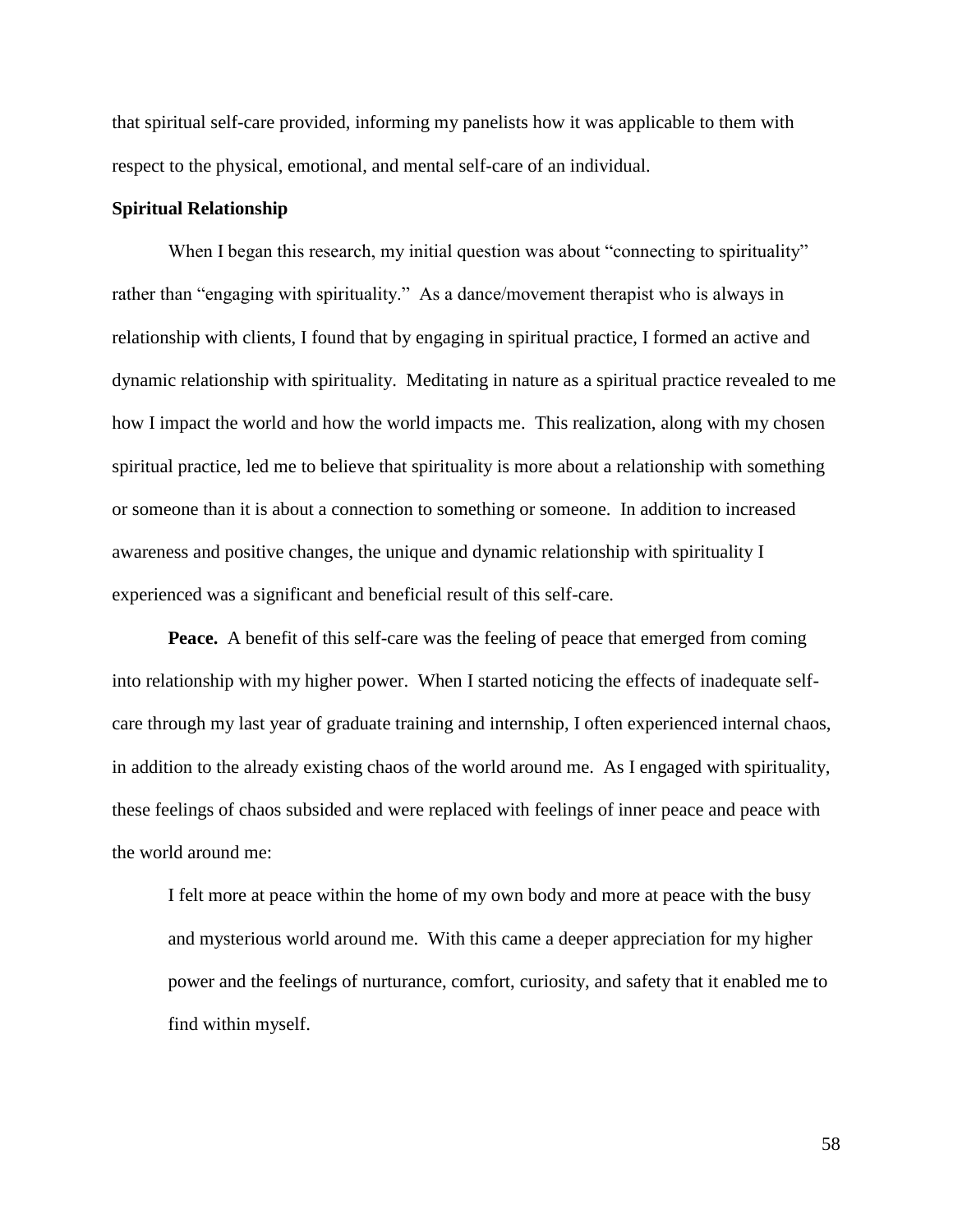To experience the ways in which engaging with spirituality as a form of self-care allowed me to shift my views of my own internal and external relationship with the world was significant. As an emerging clinician working with clients in crisis, it became an important tool for me to know that through spiritual relationship, I always have the ability to find peace within myself, despite the challenges that come with this work. In addition to these everyday challenges of dance/movement therapy, emerging clinicians often face self-doubt, uncertainty, and lower selfefficacy (Blazek, 2010). Accessing this sense of peace, nurturance, comfort, curiosity, and safety through spiritual relationship proved to address these factors and serve as an effective and necessary addition to my self-care routine.

Another implication that emerged with support from my panelists was the mention of a constant search for the feeling of peace within their self-care routine, something they were not experiencing at the time. As emerging clinicians who may be working intensely with individuals or groups for the first time, often with extensive trauma backgrounds, the process of being flooded with this information, the stories, and the movements of these clients can be overwhelming. One panelist reported having a difficult time finding peace of body and mind after hearing, witnessing, and moving such stories all day at internship. For reasons like this, it is vital to actively attend to self-care and address the challenges associated with clinician development (Chapman, 2013). In addition to the challenges of the work, emerging clinicians may experience more prominent feelings of anxiety and vulnerability as well as lower selfefficacy in relation to their work (Skovholt & Rønnestad, 2003). If building one's capacity to create and experience inner peace amidst the challenges of clinician development is possible through spiritual relationship, it contributes to the overall effectiveness of that self-care practice. The ways in which spiritual self-care effectively provided peace of body and mind through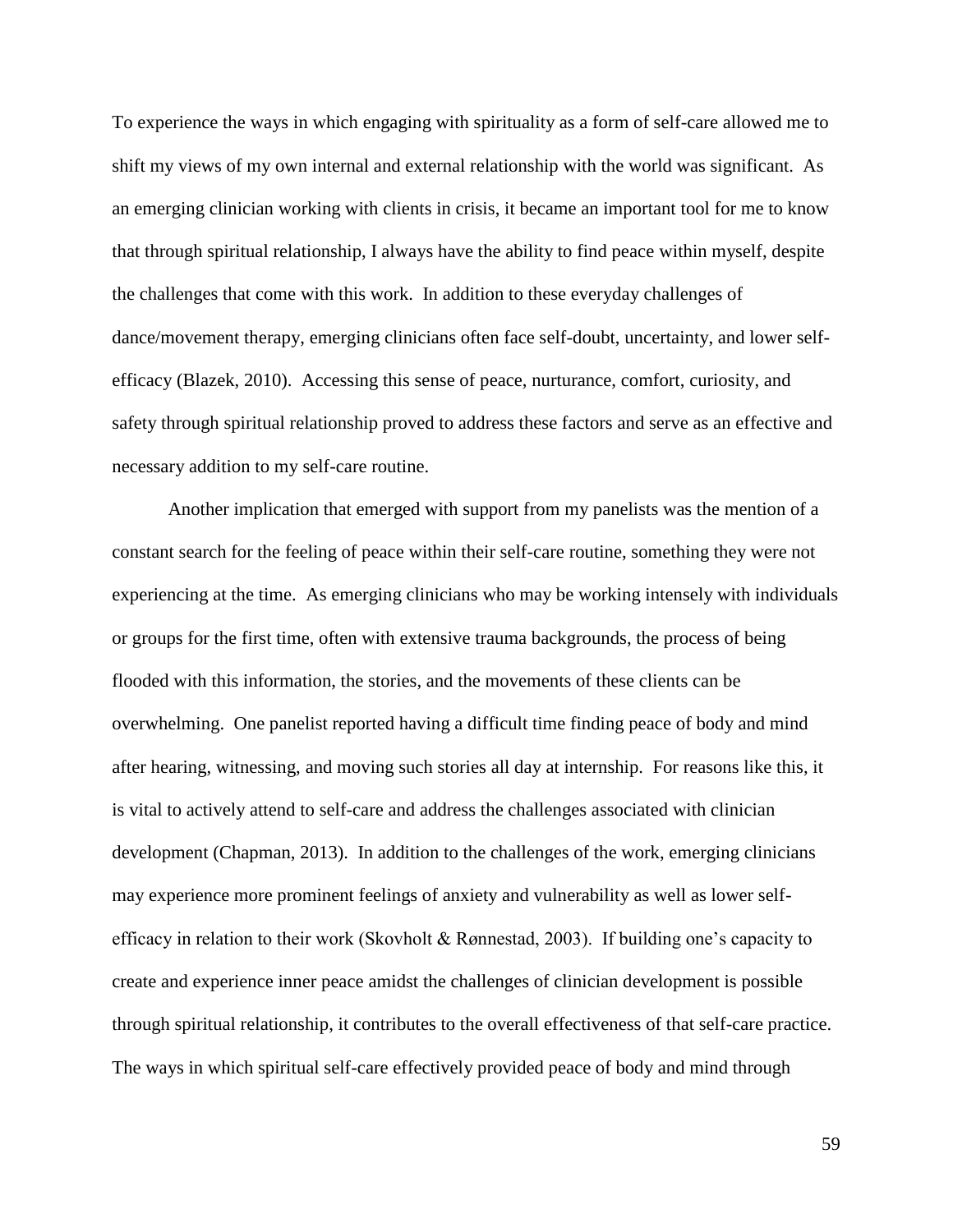relationship with my higher power could benefit other emerging clinicians in important ways. Regardless of whether a developing dance/movement therapist identifies more with a higher power, Supreme Being or transcendent force (Norcross & Guy, 2008), an experience of the Transcendent Source of Life (Dorman, 2016), an expression of greater divine energy (Myss, 1996) or other, these findings indicate the many ways in which engaging with spirituality can promote inner peace in emerging dance/movement therapists.

**Meaning-making.** As I began my internship within a larger hospital system, I felt small and insignificant. This contributed to feelings of insecurity and self-doubt, as well as questioning the meaning of my work as an emerging clinician. After several weeks, these feelings contributed to the decline of my overall emotional state and resulted in me questioning my competency. It felt like a daunting task to attempt to change the world by helping people to heal while at the same time, struggling to take care of myself adequately. However, engaging with spirituality as part of my self-care routine allowed me to find and create new meaning in my work as a dance/movement therapist as well as new meaning of my place within the world as a human being. Spirituality is an invaluable source of strength and meaning-making for the psychotherapist (Norcross & Guy, 2008). Norcross and Guy (2008) stated that spiritual self-care can also enhance a clinician's self-care practice through several ways: clinicians can be renewed through engaging in a process of healing with clients; clinicians can recognize that they join with a Supreme Being or transcendent force that enables personal growth; and clinicians can accept that they are aids in healing, but are not the source responsible for it. My own initial idea of being responsible for facilitating healing in others was eased through engagement in spiritual practice. Meditating in nature deepened my understanding of the world's vastness and my place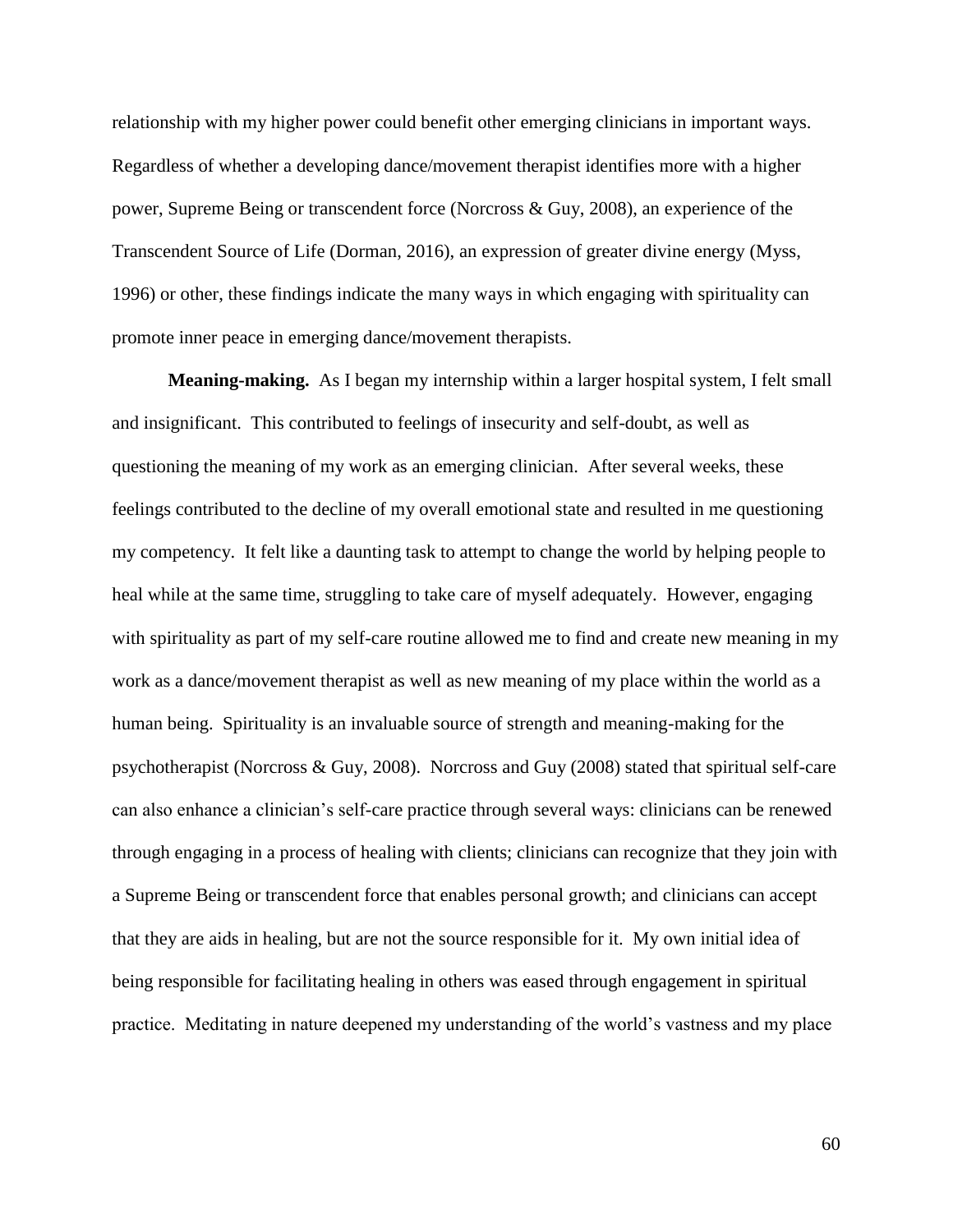within it. I realized that even if I cannot create all of the change I wish to on this planet through my work as a dance/movement therapist, any change I create is significant.

Meditating in nature was more than an act of being present with myself and my surroundings along the lake or in a park. I was far from alone amidst the presence of the expansive, always-changing, always-growing nature. As I meditated, I became increasingly aware of the ways in which nature and I influenced one another. This spiritual practice became about more than being in nature as a way to connect with my spirituality, but it was such that nature itself was my higher power. Nature was something much more powerful than me and yet, in our relationship, we both moved and shifted one another, giving meaning to my lived experience. Diaz (2016) discussed this same concept in saying that the relationship between our interactions with the natural world relate to our psychological well-being. By interacting authentically with nature, I addressed additional unconscious self-care needs of finding meaning, connection, and inner peace (Roszak et al., 2005). Having felt so small and insignificant, the realization that I am constantly changing the world around me through my interactions with it provided me a sense of meaning. It allowed me to realize that I do have power in the world, that I do have the ability to change things—no matter how small. Pargament and Wachholtz (2005) referenced this exact idea regarding contemplative and transcendent meditation. It was stated that this practice of meditation fosters the ability to use the body and mind to acknowledge and connect to the vastness of the world and one's place within it (Pargament & Wachholtz, 2005). Through my own meditation, I noted:

I was aware of the monstrous world around me, surrounding me in every sense as I sat there in contact with the earth, while also aware of how small I was within the world. But the space my body occupied suddenly felt significant. My body left an imprint in the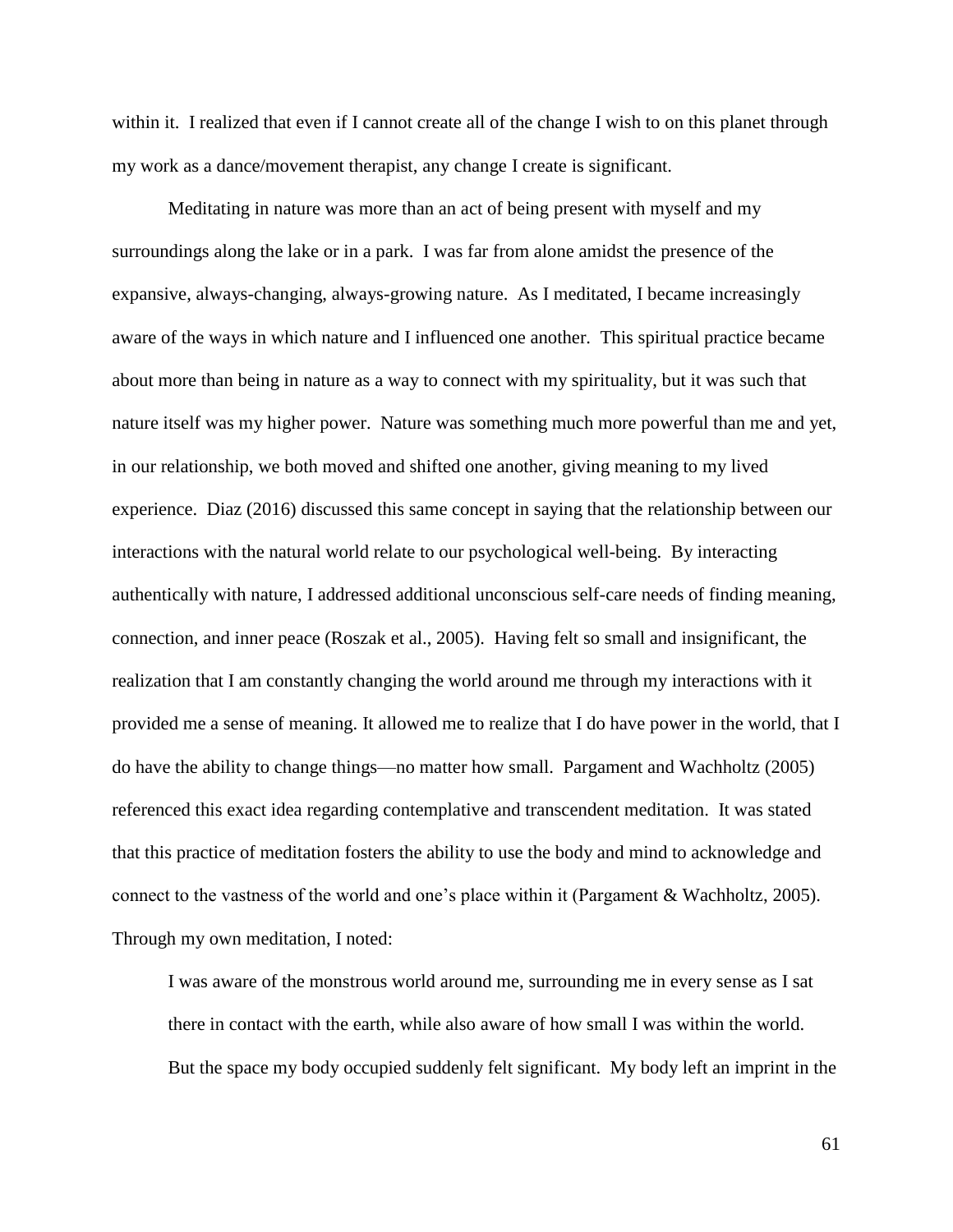earth beneath me, the wind moved my hair and clothes and caused my body to sway, the sun warmed my skin, and the simple act of me coming into the space shifted the air around me. Through my higher power I realized the ways in which it affects me and I

affect it. And through this relationship, neither of us will be quite the same as before. These realizations brought a new unwavering sense of purpose and meaning to my work as an emerging clinician. Gall et al.'s (2005) description of spirituality can be defined as a transcendent, meaning-making experience in relation to oneself, others, and the universe complementing my experience of engaging in meditation in nature as spiritual self-care. While I might not take up a great deal of physical space in this world, my higher power of nature changes me, and I am in relationship with it and also have the power to create change. The notion that my work can and will shift the world around me, no matter how much I may question it or my own abilities as I develop as a dance/movement therapist, was a conclusion that was inspiring, invigorating, and rejuvenating.

**Imagery.** As I engaged with spirituality throughout this study, imagery emerged throughout all six of my spiritual practices—reminiscent of Hawkin's theory of dance/movement therapy (Hawkins, 1991). One of Hawkin's most significant contributions in describing dance/movement therapy as a creative and healing process was the importance of imagery (Hawkins, 1991). Hawkins believed that imagery is one of the "basic ingredients in the creative process. They [images] feed the process and play a significant role in bringing about innovative connections between bits of sensory data" (Hawkins, 1991, p. 42). The imagery that emerged for me added new depth to my present-moment experiences of meditating in nature. These images, memories, and ideas from my past created new, spontaneous experiences each time. After one spiritual practice, I wrote: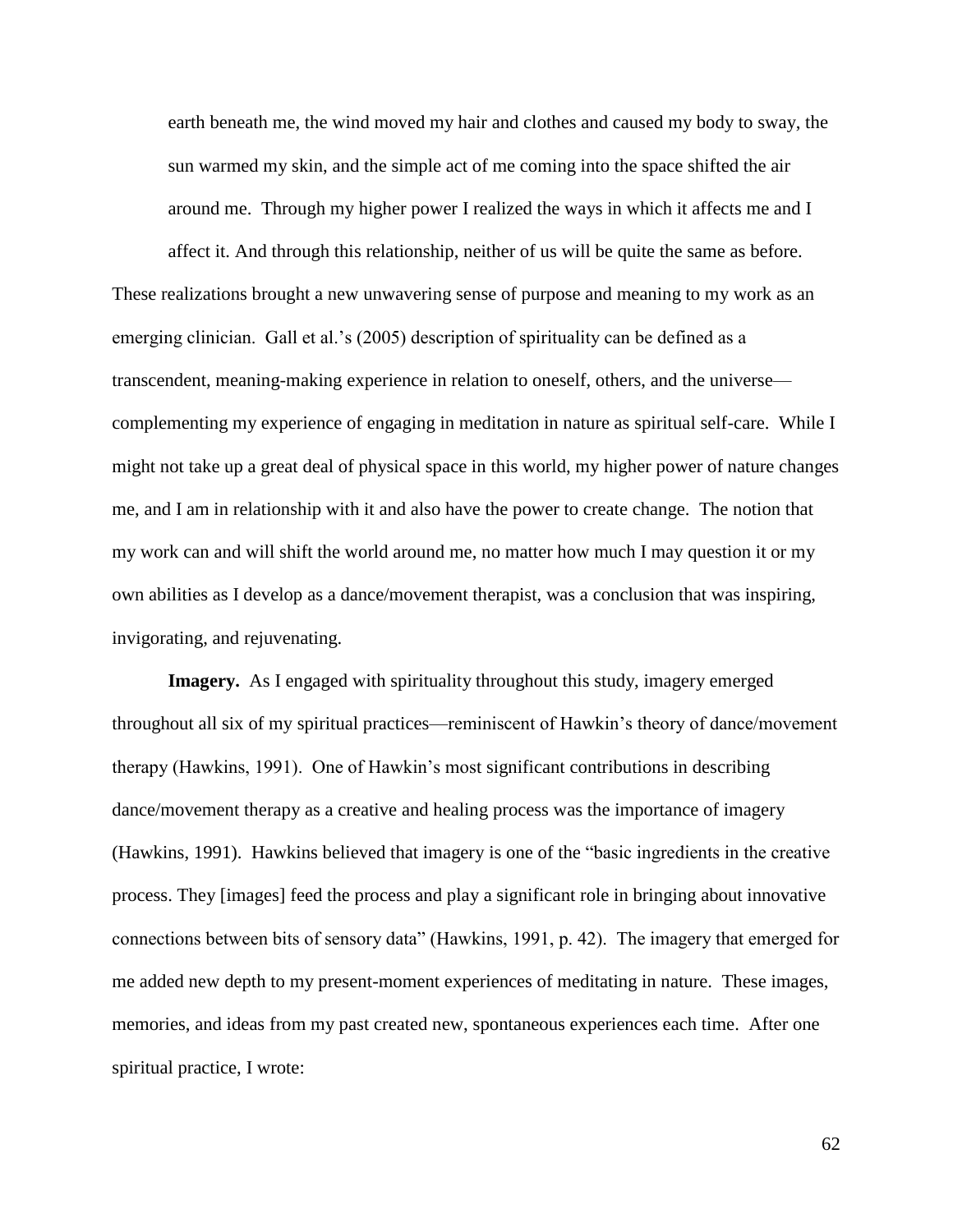My body felt so still, yet as the wind would blow I imagined roots from my sitz bones extending downwards, firmly planting my body to the ground while my torso and spine responded to the wind, swaying ever so slightly side to side and in micro circles around my base, much as the tree branches surrounding me were doing in relation to their own

trunks. All living and breathing together, perhaps we're not so different after all.

This image of my own body as a tree brought deeper meaning to that experience in the ways I felt intimately connected to nature in feeling that my physical body was part of the surrounding flora. Additionally, imagery brought depth to my relationship with my higher power and contributed further to spiritual self-care as a meaning-making experience. By viewing myself in the likeness of nature, I transcended my physical body in connection to a higher power to create new meaning (Eliason et al., 2010). I was an active participant in the relationship with myself and my higher power. Images such as these, which brought greater meaning to a present moment experience further supports the idea that both dance/movement therapy and spirituality involve creative processes. This capitalized on the importance and benefits of incorporating creative processes into my self-care routine (Williams et al., 2010). If engaging with spirituality effectively enabled me to access creativity, this process could support other emerging dance/movement therapists in their searches for self-care.

**Timelessness.** Through my Movement Assessment Coding Sheet and panel feedback, the notion of effort transformation drives was discussed. Laban defined drives as a combination of three motion factors (Moore, 2014). While engaging with spirituality, I experienced periods in which I felt that time stopped or did not exist. This was reminiscent of Laban's spell drive, combining the motion factors of space, weight, and flow, while excluding time. As the name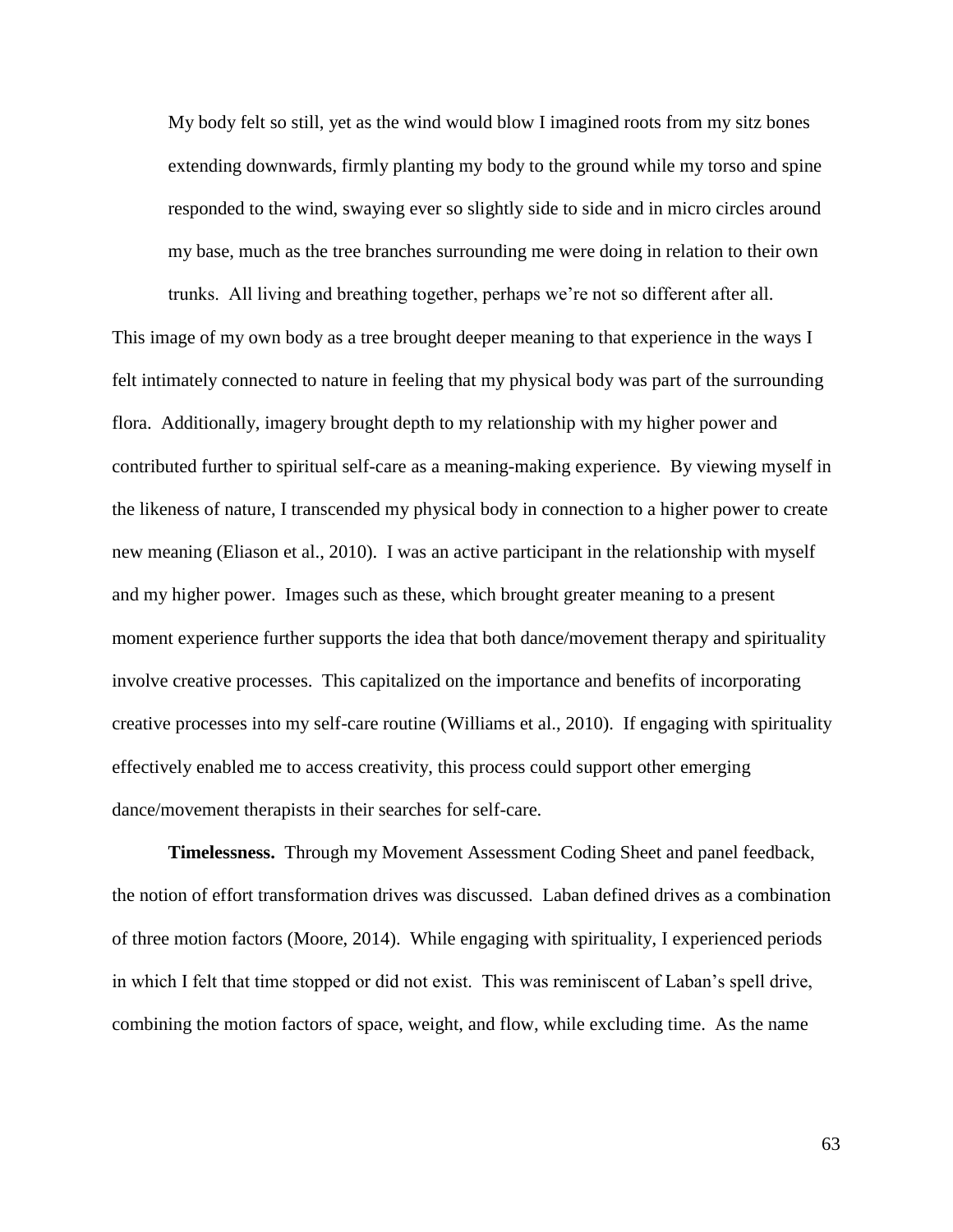implies, this drive has been described as mesmerizing, magical, and enchanted (Moore, 2014). I wrote of my own experience:

Time never once crossed my mind, almost an alarming realization for someone who is as punctual as could possibly be and whose internal clock is pretty spot-on. But it was never even considered while meditating. It felt incredible not to be worried about being somewhere or getting things done by a certain time.

As someone who moves through everyday life at a relatively quick pace, the experience of timelessness was recuperative. Originally, I had established that I would meditate in nature for at least one hour per spiritual practice. However, in an attempt to move away from technologic influence, I turned my phone off before each practice and kept it on me only for the purpose of safety. I was worried that without any way of keeping track of time, I might not adhere to my six designated one-hour spiritual practices. It was not until I arrived back at home that I realized each time I had meditated for well over an hour. Time had simply not been of conscious relevance and its lack of presence in my spiritual relationship provided necessary recuperation.

**Heart chakra.** Having practiced yoga on and off for the last 10 years, I have had several brief introductions to the seven chakras, or vortexes of energy in the body that are each associated with different aspects of psychosomatic and psychoemotional human development (Dychtwald, 1977). The seven chakras are recognized by a Kundalini yoga practice and emphasize the crucial connection between the body and mind (Dychtwald, 1977). I noticed a strong desire and somatic urge to use my heart chakra to connect with spirituality during each of my spiritual practices, often shifting my clothing despite cold temperatures so as to expose my heart chakra to the wind and the sun, while gently titling this part of my body up and towards the sky. This act became a key movement-based ritual within my spiritual ritual of meditating in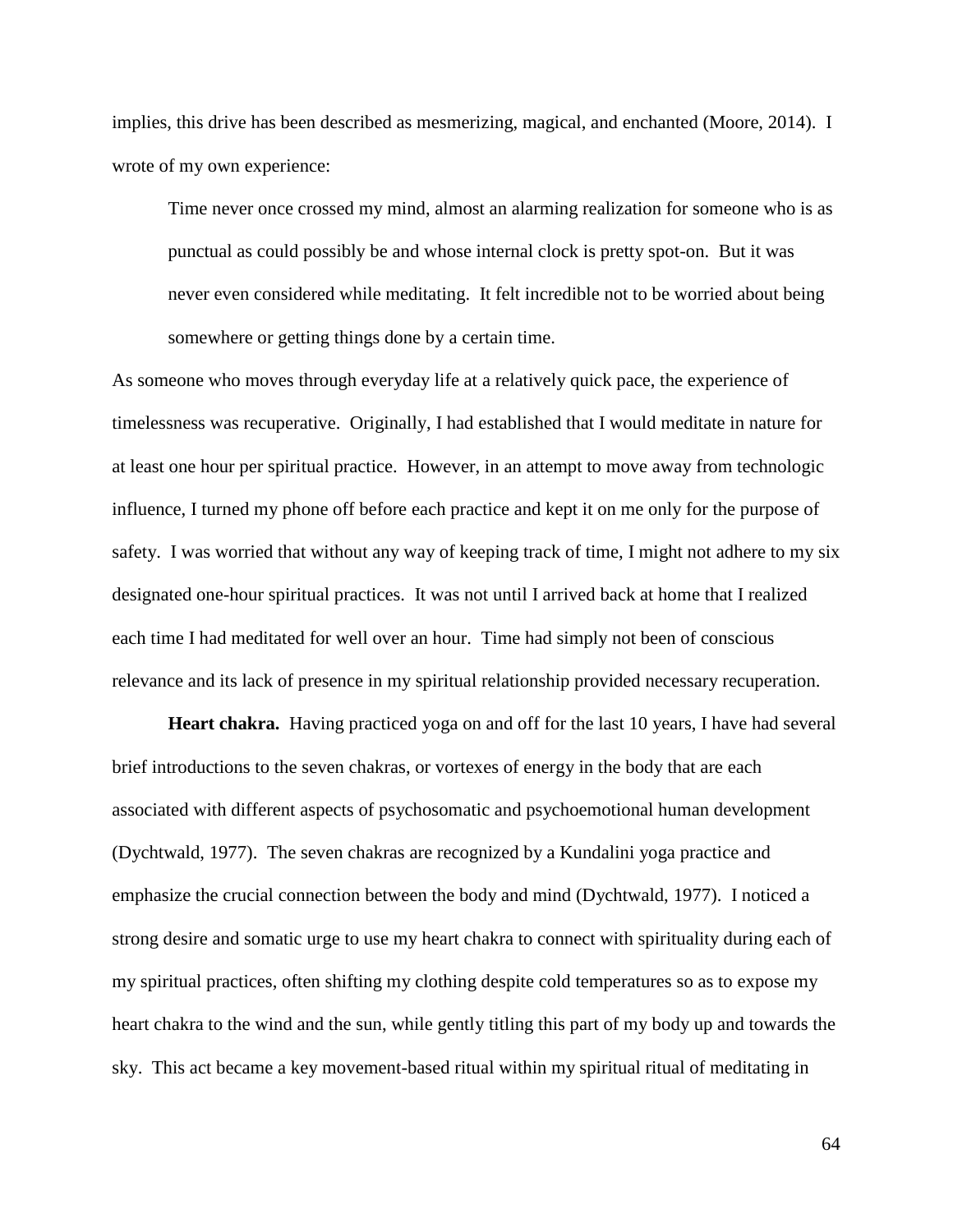nature (Browne, 1990; Rothwell, 2006). By exposing this chakra to the elements of nature, I felt a deeper connection to my higher power. I noted:

I found myself titling my heart and sternum up to the sky, opening my heart chakra and taking in all of the positive, radiant energy from the sky, the wind, the trees. The energy of the universe settled into my body and moved me to a place of peace, calmness, nurturance, and self-acceptance.

This chakra, located over the heart, relates to feelings of love, compassion, and self-expression (Dychtwald, 1977). Through the body/mind connection of the heart chakra, these human needs were met simply as a result of entering into relationship with spirituality. Similar to my embodied experiences of spirituality as self-care through movement, use of the heart chakra became a prominent movement theme in my creative synthesis. I incorporated movement into my choreography that was in energetic relation to my heart chakra to embody my spiritual relationship. Performing these movements allowed me to feel connected with my spirituality in that moment, while I experienced similar benefits during my creative synthesis as I had during my data collection. This reinforced the effectiveness of spiritual self-care and informed my understanding of my fourth research question: How do I embody spirituality as self-care through movement? My performance highlighted and facilitated my embodied understanding of spirituality so as to include several key movement themes—head-tail connectivity, breath, coredistal connectivity, free flow, stability/mobility, recuperation, grounding, spiraling, and the use of my heart chakra.

## **Summary**

The primary research question guiding this heuristic inquiry was: How can engaging with spirituality serve as an effective form of self-care for emerging dance/movement therapists?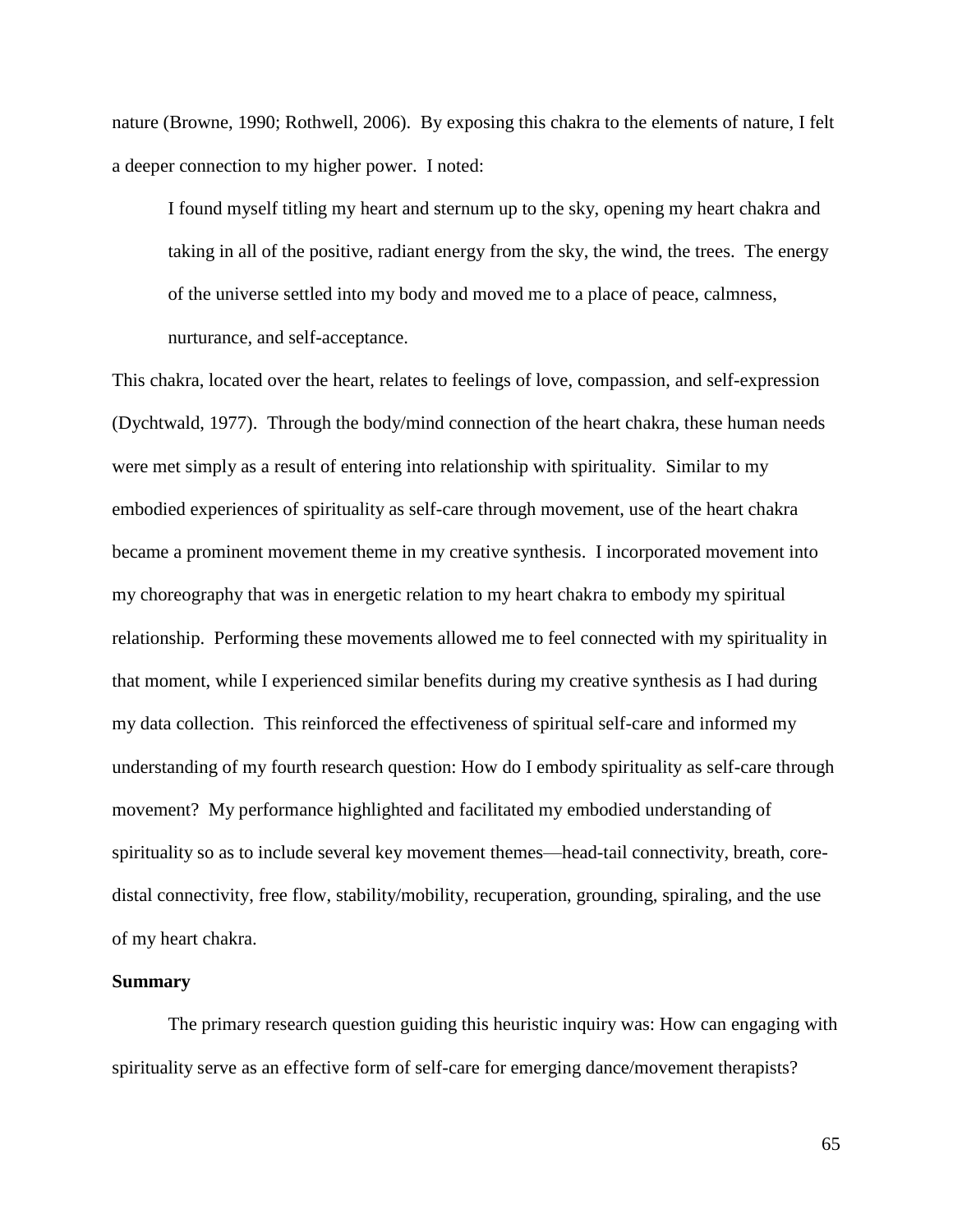Secondary research questions included: How is spirituality defined? How is self-care defined? How do I embody spirituality as self-care through movement? The purpose of this research was to explore the effectiveness of self-care practices, particularly engaging with spiritualty, for emerging dance/movement therapists. Guided by a pragmatic paradigm and heuristic methodology, I was the only researcher and participant and engaged in meditation within nature as my chosen spiritual practice. Three primary themes and 14 subthemes emerged that highlighted the effectiveness of engaging in spiritual self-care. This research is a small but important step towards bridging the gap between two topics typically discussed separately in literature: spirituality and self-care. By exploring spirituality as a practice of self-care, this research also contributes to the current lack of literature and resources available to emerging dance/movement therapists.

**Implications.** First, findings revealed that engaging in spiritual self-care fosters increased awareness, internally in relation to self and externally in relation to others, the larger world, and spirit. Additionally, this spiritual self-care contributed to heightened senses. The concepts of increased internal and external awareness and heightened senses have important implications for emerging dance/movement therapists. They cultivated important shifts in my ability to be present with myself and my higher power, contributing to my own self-growth and healing. If emerging therapists can improve in their ability to be present with self and with spirit, this could benefit them in the process of understanding and experiencing authentic presence with clients. Being present with a client's body, mind, and spirit in the therapeutic process will not only be more beneficial to the client (Young, 2017), but it also enables emerging clinicians to learn to better take care of themselves. Through increased awareness and authentic presence,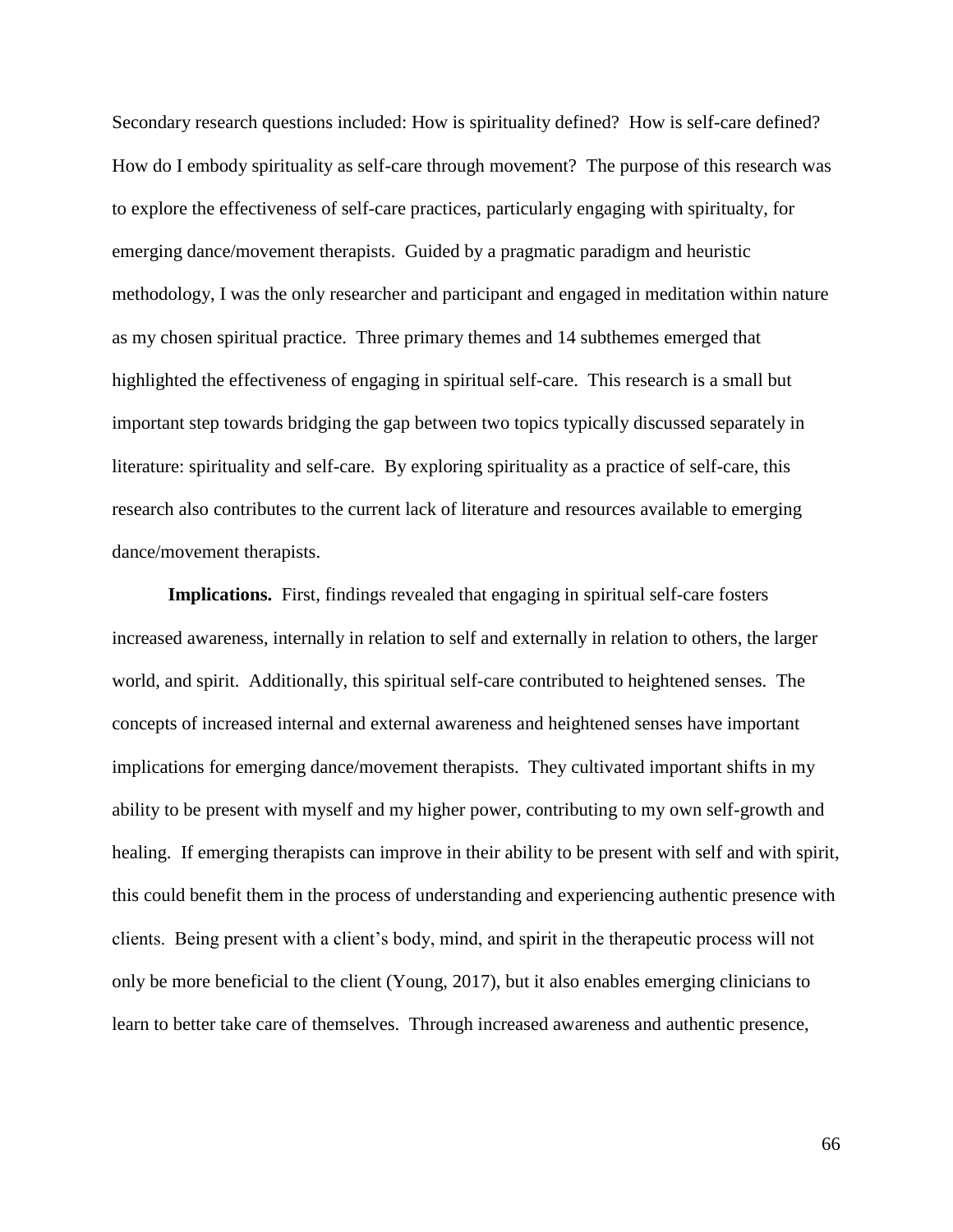clinicians may experience positive effects (Rothwell, 2006) and prevent burnout in the future (Terrell, 2016).

Second, this spiritual practice of self-care enabled me to experience positive physical, emotional, and mental changes. The first physical change I experienced was one from short, quick, and tight breath to long, deep, and expansive breath. I also noticed a change from bound flow throughout my body to free flow, supported by my breath. Additional physical changes included a move from mobilizing and exerting energy to an organic interplay between mobilizing and stabilizing as well as exerting and recuperating. Lastly, I experienced the physical change from not feeling grounded to feeling deeply rooted through my connection to nature and the earth. Finding this revitalizing breath, strength, grounding, and stability/mobility from within through connection with one's higher power is an important implication as to why engaging with spirituality may serve as an effective form of self-care for emerging dance/movement therapists.

These physical changes have significant implications for dance/movement therapists, whose work is often taxing on the body as they learn to attune, empathize, and connect with clients through body/mind practices. Two of my resonance panel members agreed with this implication, sharing that they seek self-care practices that provide some of the physical shifts mentioned, such a more integrated breath, recuperation, free flow, and grounding. These physical changes were mirrored in my creative synthesis, in which embodying them through performance served as spiritual self-care in and of itself. Aligning with a guiding principle of dance/movement therapy—that physical change can lead to mental, emotional, and spiritual change—meditating in nature was effective in providing positive changes beyond my physical body (Ladeia et al., 2017; Levy, 2005).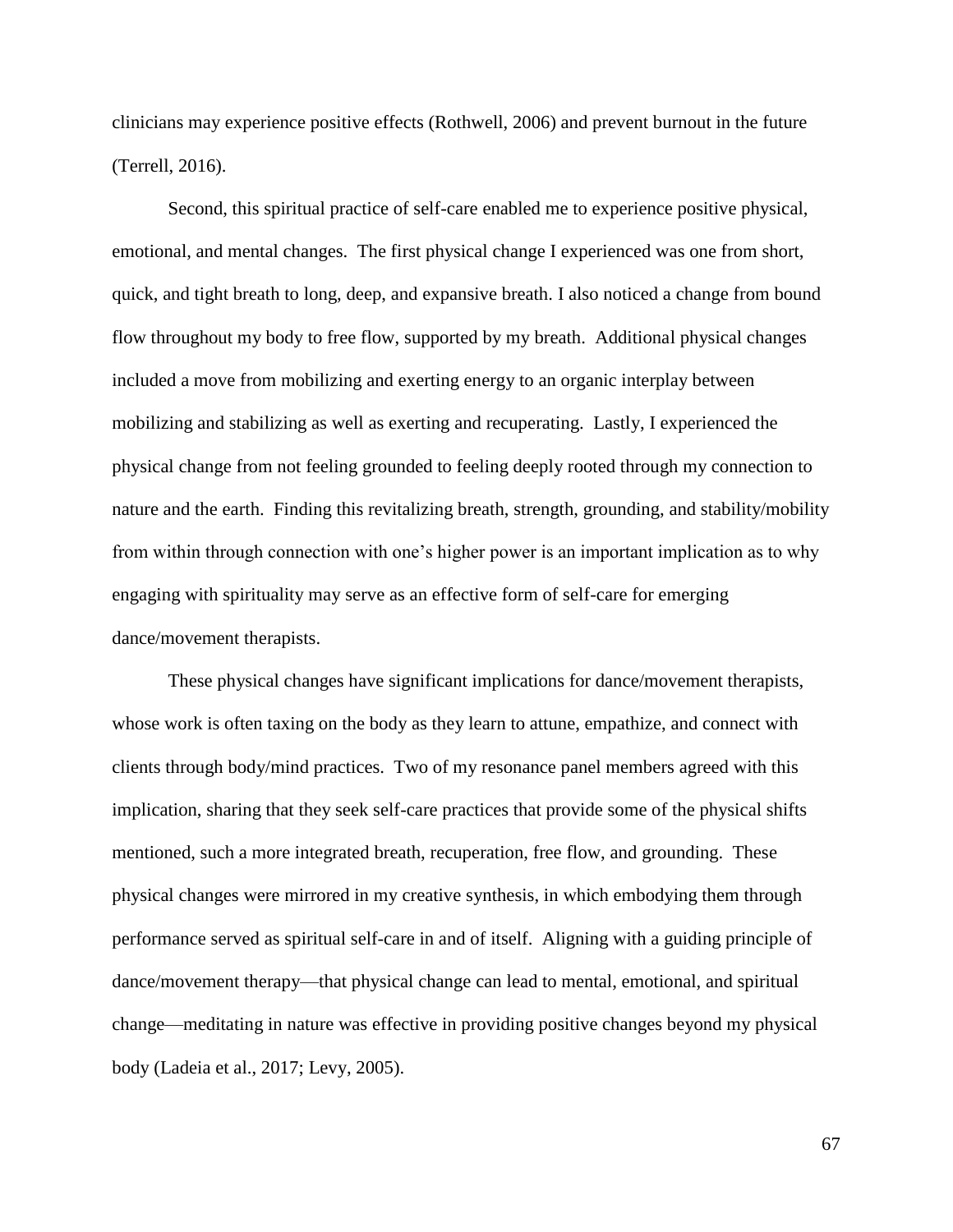Additional changes that occurred were in relation to emotional and mental states. Positive emotional changes such as happiness, gratitude, wonder, peace, relaxation, hope, and safety occurred. Part of emerging dance/movement therapists' work is to recognize how emotions manifest in the body. If developing clinicians can better learn to regulate these processes in themselves through spiritual self-care, they can experience increased personal and professional satisfaction (Dombo & Gray, 2013). With respect to mental shifts, I discovered after engaging with spirituality that an increase in mental clarity and openness allowed me to be present and curious with myself and with my work as an emerging clinician. Panelists confirmed my finding that engaging with spirituality promotes positive physical, emotional, and mental changes and serves as a protective factor for emerging dance/movement therapists. This sort of spiritual and holistic self-care tending to the body, mind, and spirit could support an emerging dance/movement therapist's ability to become a healthy, self-efficacious therapist (Blazek, 2010).

Lastly, engaging with spirituality as a practice of self-care showed to be effective in the ways it enabled me to enter into meaningful relationship with my higher power through meditation in nature. Five additional subthemes emerged describing my experiences during these spiritual encounters which could support other emerging dance/movement therapists. First, I discovered inner peace and peace with the world around me through spiritual self-care. I also experienced a refreshing and new sense of meaning and purpose that were brought to my understanding of self, others, the world, and my higher power. Both of these experiences helped me understand why more clinicians are viewing spirituality as an important element in self-care, as both a spiritual activity and an ethical obligation in their clinical work (Dombo & Gray, 2013). If engaging in meditation in nature as a spiritual practice provided a meaning-making experience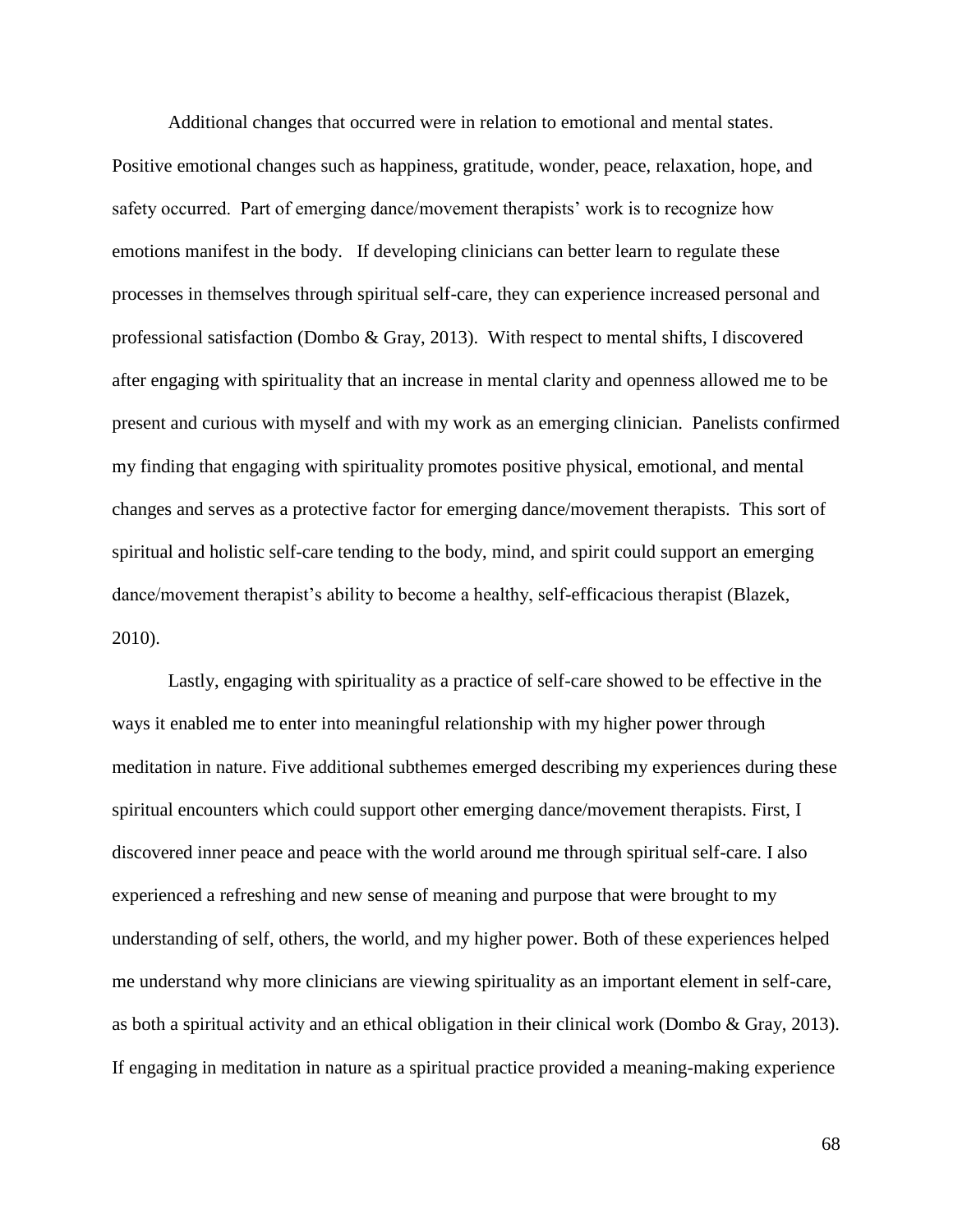for me, both personally and professionally, spiritual self-care may help emerging clinicians as well as seasoned clinicians to bring meaning and purpose to self, relationships, and clinical work (Dombo & Gray, 2013).

A third subtheme that appeared within spiritual relationship was that of imagery. Imagery emerged and brought depth to the meaning I placed on my relationship with spirituality through meditation nature. If self-care practices enable imagery to unfold within the creative process of spirituality, it may serve as positive self-care for emerging clinicians who are in their own creative process of personal and professional growth. Additional implications reveal that through spiritual self-care, feelings of timelessness emerged and may offer other developing clinicians necessary recuperation. With the constant hustle of today's Western society, the positive ways in which engaging with spirituality allowed me to change my pace could be important for other emerging clinicians seeking effective self-care.

Within the theme of spiritual relationship, the last subtheme of the use of my heart chakra arose. I used my heart chakra as a ritual within spiritual relationship—promoting feelings of love and compassion in meeting my self-care needs. Two panelists shared with me that they struggled to meet their own needs with their current self-care. For both emerging dance/movement therapists, who both considered themselves more spiritual than religious, it was encouraging to discover that entering into relationship with their higher power by engaging the heart chakra could provide insight and support in meeting their self-care needs, both personally and professionally. Incorporating my heart chakra as a ritual in my spiritual self-care enabled me to better meet my needs in the ways it supported access to my body and mind's innate qualities of love and compassion (Dychtwald, 1977). Approaching experiences of spiritual ritual with love and compassion allowed me to experience these effects reciprocally from my higher power,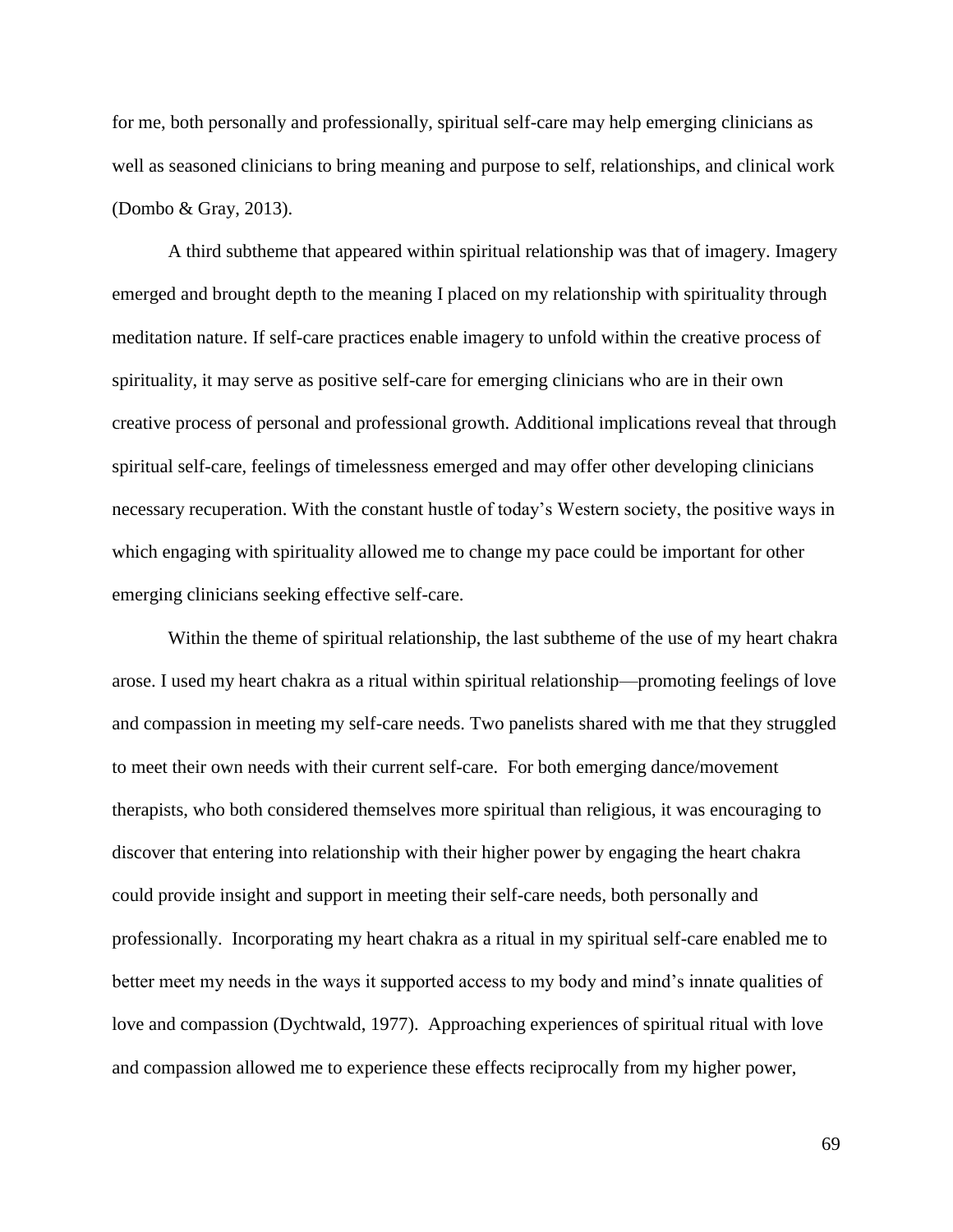while preventing my experience from becoming mundane, meaningless, or without intention (Moore, 1992).

Beginning this research, I wondered how I could effectively enter into relationship and help integrate the bodies, minds, and spirits of my clients if I did not yet have a clear understanding, practice, or integration of spirituality or self-care. The implications of engaging with spirituality as a practice of self-care for developing clinicians are abundant. The literature and my own research reveal such a practice as a richly subjective but beneficial phenomenon for clinicians to engage with. This form of spiritual self-care may enable emerging dance/movement therapists to experience authentic presence and increased awareness with self and others; they may experience positive physical, mental, and emotional changes; and they may experience inner peace and meaning-making through spiritual relationship. Such benefits of spiritual self-care may serve as protective factors for emerging dance/movement therapists by promoting increased satisfaction, personally and professionally, and support them in forming long, healthy, and fulfilling careers.

Dance/movement therapy is a creative process that fosters change as well as new meaning and awareness. Through this heuristic inquiry, engaging with spirituality as a form of self-care enabled similar change, meaning-making, and awareness to occur. As developing clinicians search for effective self-care, incorporating the parallel processes of spirituality and creativity—something dance/movement therapists already do in their work—could support clinicians in finding effective self-care practices (Williams et al., 2010).

**Study limitations.** The primary limitation of this research is its methodology, a heuristic self-study. As the primary researcher and participant, I designed the study in a way that was inline with my desired research questions and study design. I chose to engage in a spiritual self-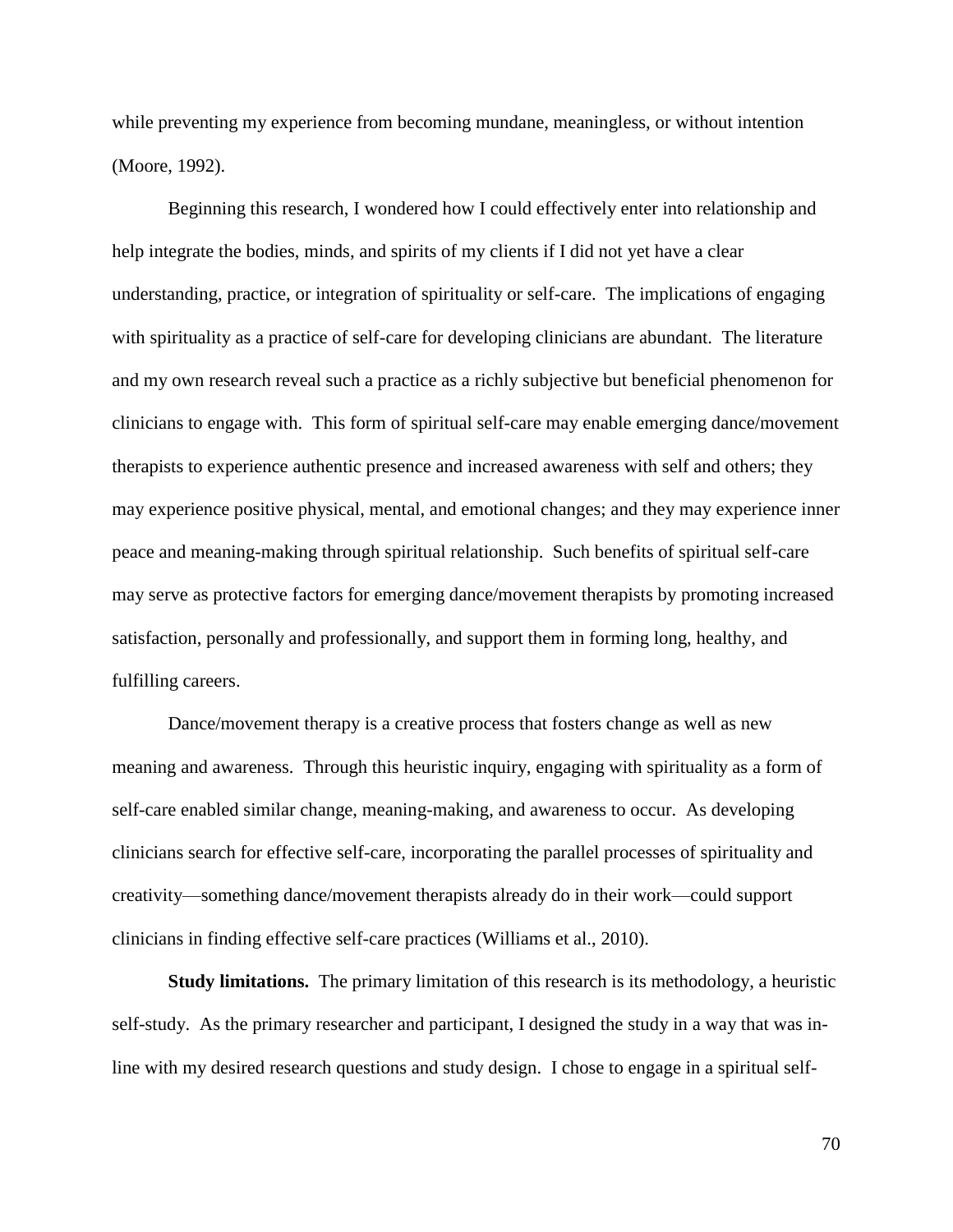care practice that involved two practices that I had prior experience with and that formerly facilitated spiritual connection. This study looked into the effectiveness of engaging with spirituality as a practice of self-care and yielded results that I interpreted, and my panelists concurred, to be positive. These results are likely influenced by my specific chosen spiritual practice of meditating in nature. Other spiritual self-care practices may yield different results. My positive experience may also not apply to other emerging dance/movement therapists engaging with spirituality who, according to my operationalized definition of spirituality, experience spirituality in a subjective and contextual manner. If emerging dance/movement therapists have different relationships with spirituality than I do, the implications and effectiveness of spiritual self-care may differ.

*Addressing researcher bias*. While the clarification of researcher bias as a validation strategy was addressed by my resonance panel, it is still a large factor in this heuristic study. Viewing the world through the lens of a lifelong mover and emerging dance/movement therapist are significant cultural factors that influence researcher bias in this study. However, with the intention of being readily applicable to other emerging dance/movement therapists, this researcher bias appears inevitable in this study. Here arises my question of how effective engaging with spirituality as a form of self-care would be if this same study was done by an individual who does not have a movement background and who is not a dance/movement therapist. Additionally, having prior positive experiences with meditation and time in nature as ways to connect with spirituality, I am curious about how another emerging dance/movement therapist engaging with spirituality through a different practice might experience different results. Literature references both meditation and time in nature as spiritual practices (Collins, 2015; Dombo & Gray, 2013; Ladeia et al., 2017; Rothwell, 2006) but more specificity is needed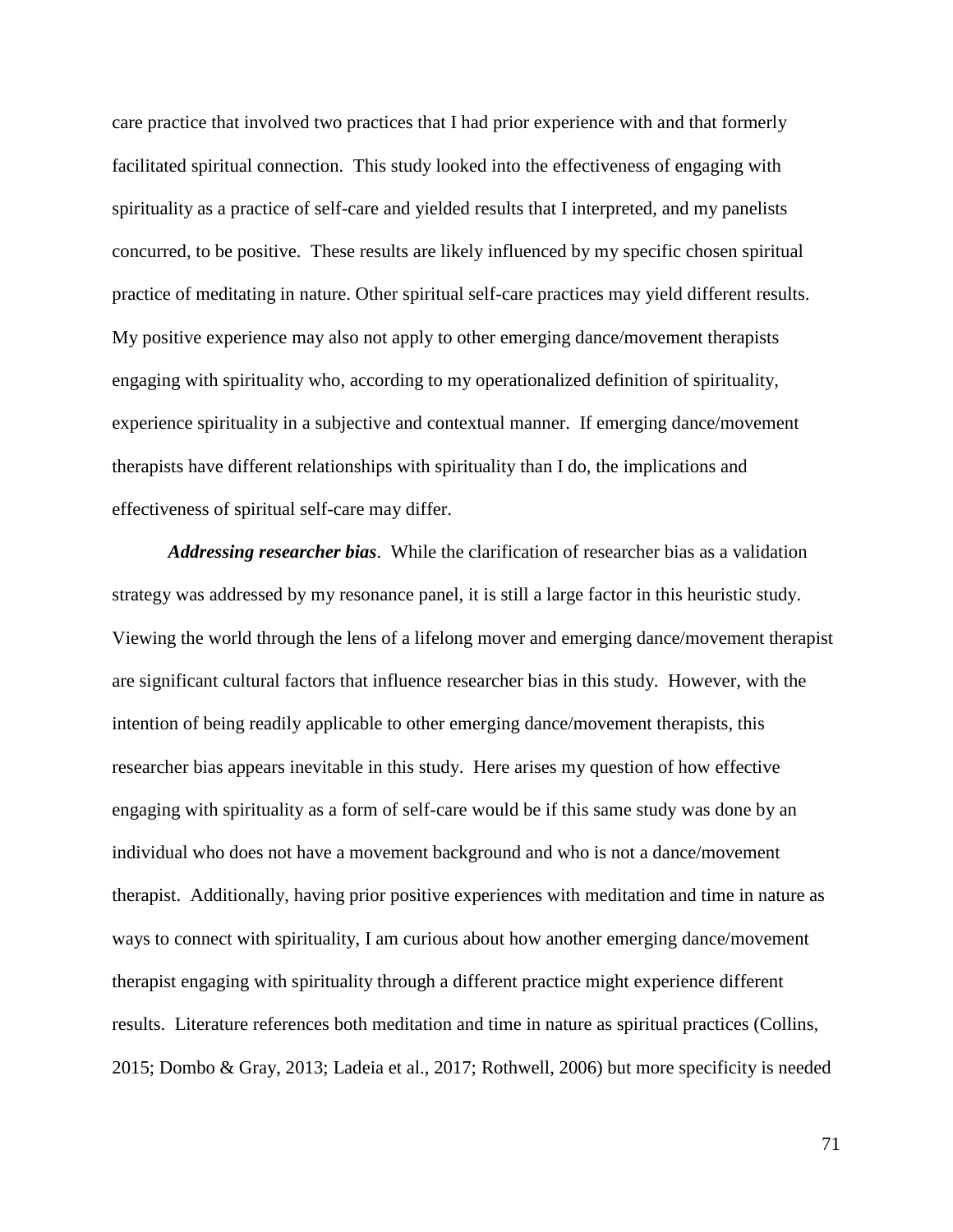regarding the specific spiritual practice chosen and its related benefits. I have been as specific as possible in describing the benefits of this particular form of spiritual self-care in this research.

I aimed to remain objective during data analysis and interpretation but consulted my resonance panel to gain a deeper understanding of my research, biases, and the explanation of the results. A primary reason for utilizing a resonance panel as a validation strategy was for the purpose of illuminating my potential biases as the primary researcher and only participant. It was unanimous that a key bias present in my data collection and analysis was the fact that as the researcher and only participant, I have an extensive movement background and training as a dance/movement therapist. This was apparent in my extraction and interpretation, for example, of the primary theme of physical changes with the subtheme of stability/mobility. To someone who does not have a similar movement background or training as me, the individual may not have ever generated this theme, nor might it seem as significant as it might to an emerging dance/movement therapist. Additionally, the bias of having only positive prior experiences with spirituality surfaced. Having brief but significant spiritual experiences before engaging in this self-study, this research was influenced by them. An emerging dance/movement therapist with different religious or spiritual cultural identifiers than my own may experience or interpret my findings of the effectiveness of spiritual self-care differently that I have.

Accordingly, the vast majority of feedback I received from these panelists was in regard to the theme of physical changes that occurred through spiritual self-care, proving that our similar backgrounds in movement and dance/movement therapy influenced these results as well. Our somatic and body-based training play a role in this data, particularly as the theme of physical changes revealed. However, because this research was intended for application by other emerging dance/movement therapists, this bias did not seem significant enough to alter the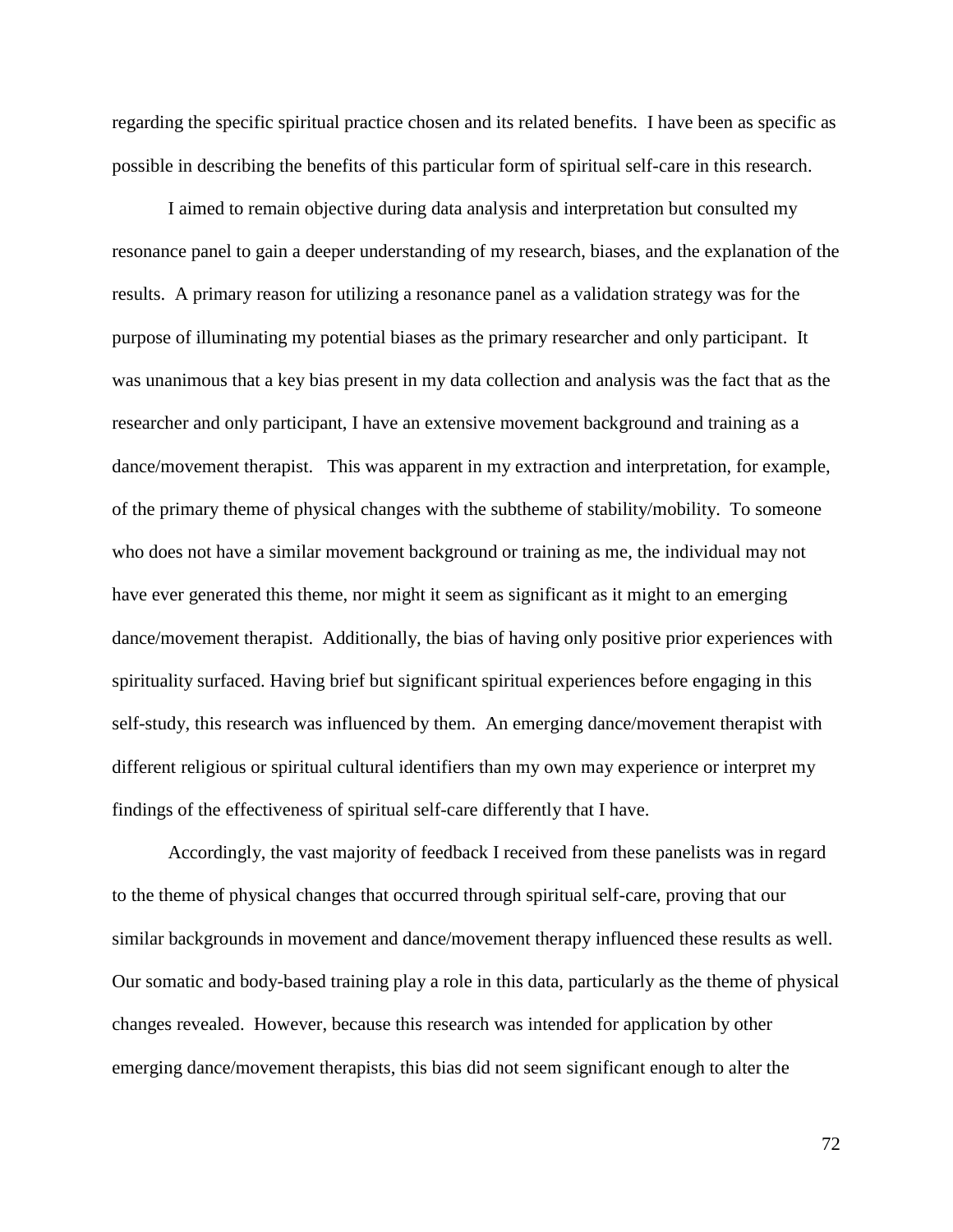results that I chose to present from this research. I also noted that my panel members and I shared several prominent cultural identifiers: race, geographic location, socioeconomic status, and education backgrounds. These shared cultural identifiers are additional limitations in this study and influence not only my results as the researcher, but also the interpretation of my resonance panel members. Due to various cultural factors, my findings from engaging in spiritual self-care may not universally apply to emerging dance/movement therapists around the world, and future research is necessary.

**Future research.** Spirituality as a practice of clinician self-care has been discussed in literature, but requires more in-depth research. More importantly, there is limited literature discussing the topic of spirituality as self-care, specifically in relation to emerging dance/movement therapists. Blazek (2010), Chapman (2013), and Terrell (2016) addressed the need for increased access and knowledge to self-care tools for emerging dance/movement therapists, but a gap in literature still exists. Entering into the work of dance/movement therapy for the first time can evoke an array of feelings, sensations, emotions, and movement in the developing clinician. Amidst these new experiences, many find that their previous self-care is no longer adequate (Roach & Young, 2007). Spiritual self-care appeared to fill this void in my selfcare routine, and its positive effects were further supported by literature. However, having only discussed positive benefits of engaging with spirituality as a form of self-care, I found a lack of literature discussing any risks or negative effects that may be associated with a clinician bringing spirituality into their practice of self-care. Further research is needed regarding this topic.

Additionally, more research conducted over extended periods of time is necessary to understand how a clinician's relationship with spirituality may impact their personal and professional lives over time. If spiritual practices are in fact practices, does this imply that they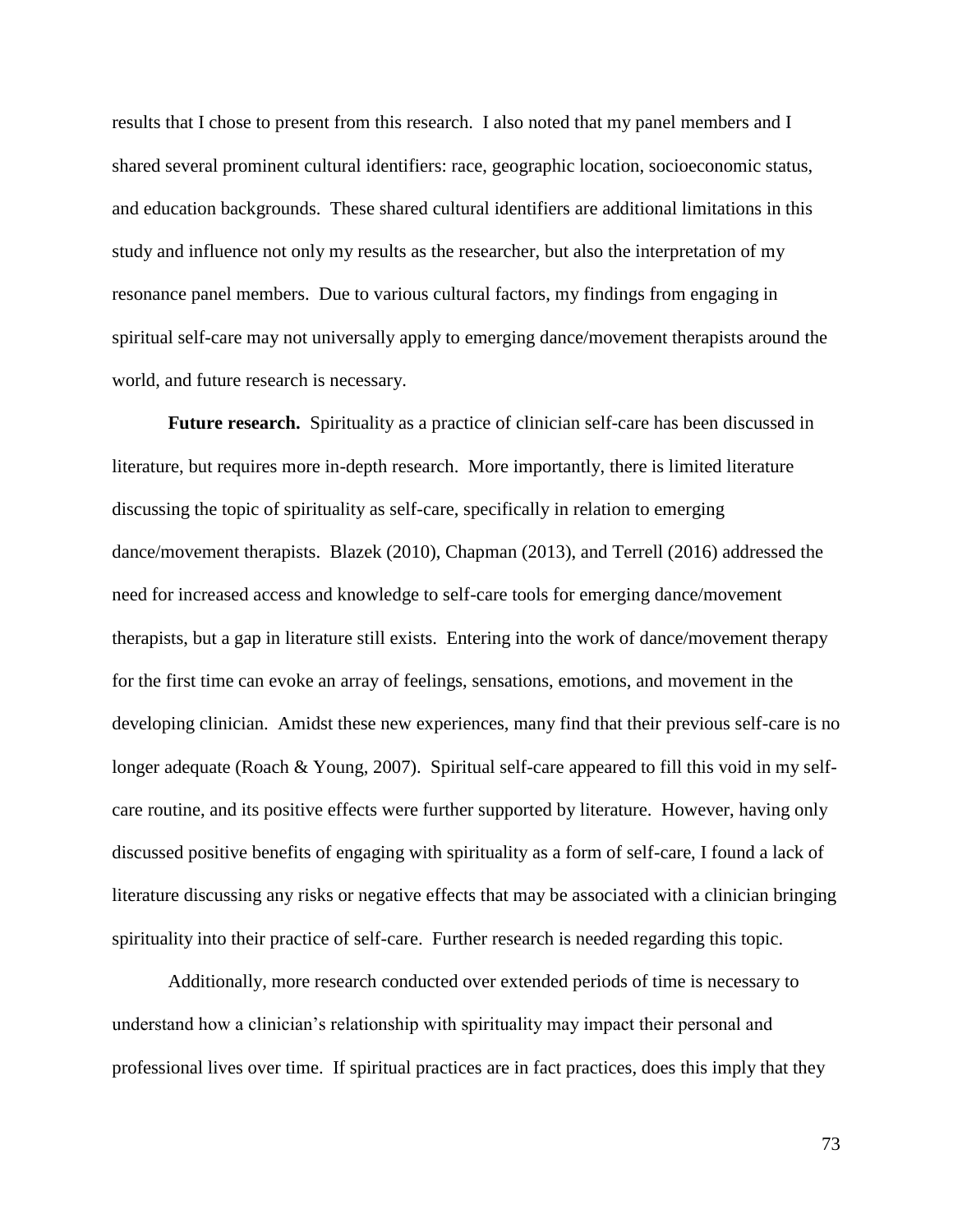improve or change over time as one continues to engage with it? If spirituality is a creative process much as dance/movement therapy is, future research can explore how one's relationship to spirituality may change. For example, if this relationship grows stronger for a clinician over time, does this increase the likelihood of that individual incorporating their own spiritual beliefs and practices into their clinical work, whether consciously or not? The American Counseling Association (2014) stated that whether or not clinicians engage in religion or spirituality as practices of self-care in their own professional and personal lives, they must be culturally competent of the diverse religious and spiritual traditions and needs of their clients. If emerging clinicians engage in effective spiritual self-care, how does that impact the therapeutic process and therapeutic movement relationship with a client? Due to vast differences in cultural experiences of spirituality, further discussion regarding the effects of spiritual self-care will benefit emerging dance/movement therapists and the field as a whole. Overall, the current body of research discussing spiritual self-care for emerging clinicians is lacking and this study is a contribution to this body of research.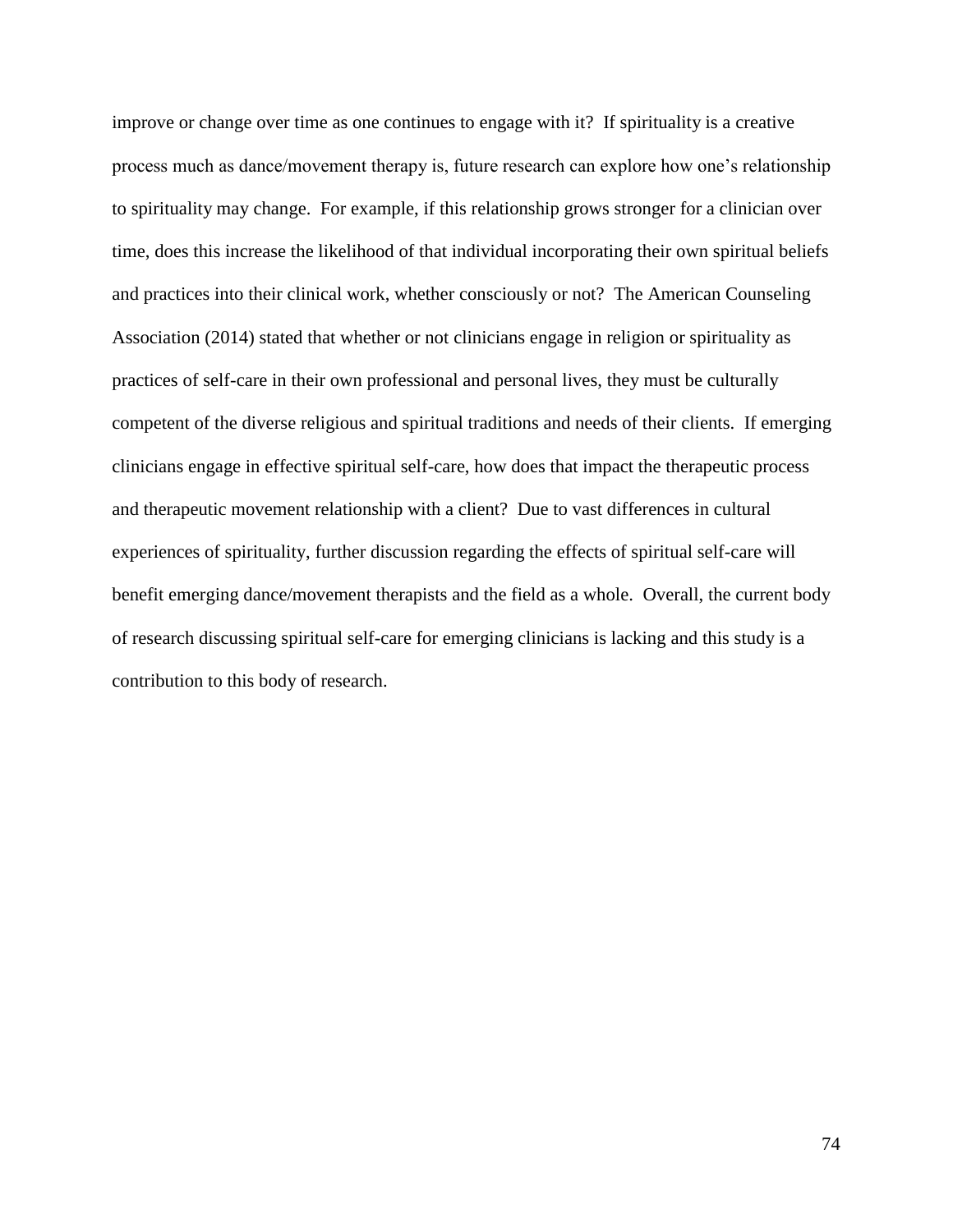### **References**

- Adler, J. (2003). From autism to the discipline of Authentic Movement. In P. Pallaro (Ed.), *Authentic Movement: Moving the body, moving the self, being moved, 2*, (pp. 24-31). London: UK.
- American Counseling Association. (2014). ACA code of ethics. Retrieved from <http://www.counseling.org/docs/ethics/2014-aca-code-of-ethics.pdf?sfvrsn=4>
- American Dance Therapy Association. (2016). FAQs. Retrieved from<https://adta.org/faqs/>
- Anderson, R (2001).Embodied writing and reflection on embodiment. *Journal of Transpersonal Psychology*, *33*(2), 83-98.
- Bellamy, K. (2015). *Examining the connection between spirituality and embodiment in medical education* (Unpublished master's thesis). Columbia College Chicago, Chicago, IL.
- Berrol, C. (2006). Neuroscience meets dance/movement therapy: Mirror neurons, the therapeutic process and empathy. *The Arts in Psychotherapy, 33*, 302-315. doi:10.1016/j.aip.2006.04.001
- Blazek, M. J. (2010). *Finding my feet: A dance/movement therapy intern's heuristic inquiry of clinician self-care* (Unpublished master's thesis). Columbia College Chicago, Chicago, IL.
- Boas, F. (1971). Origins of dance. *Proceedings of the Sixth Annual Conference of the American Dance Therapy Association* (pp. 75-78). Columbia, MD: American Dance Therapy Association.
- Broadbent, J. (2004). Embodying the abstract: Enhancing children's spirituality through creative dance. *International Journal of Children's Spirituality*, *9*(1), 97-104. doi:10.1080/1364436042000200852
- Browne, R. (1990). *Wholeness and holiness restored through dance: Applications of sacred dance to dance/movement therapy* (Unpublished master's thesis). Columbia College Chicago, Chicago, IL.
- Buzzell, L., & Chalquist, C. (2009). *Ecotherapy: Healing with nature involved*. San Francisco, CA: Sierra Club Books.
- Cardoso, R., de Souza, E., Camano, L., & Leite, J. R. (2004). Meditation in health: An operational definition. *Brain Research Protocols*, *14*(1), 58–60. doi:10.1016/j.brainresprot.2004.09.002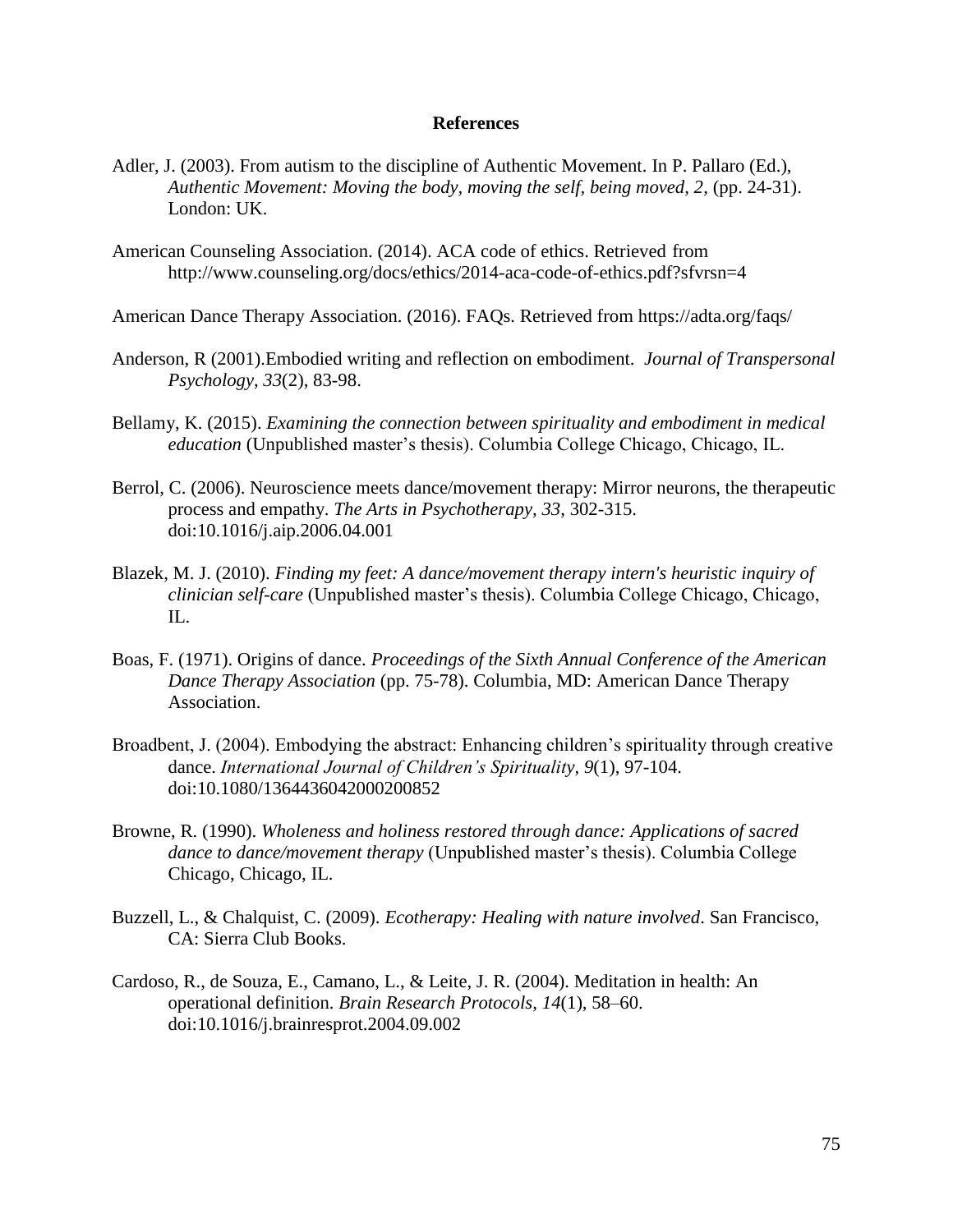- Chapman, L. (2013). *Enhancing and sustaining the personal wellness/self-efficacy cycle of a dance/movement therapy intern* (Unpublished master's thesis). Columbia College Chicago, Chicago, IL.
- Collins, W. (2005). Embracing spirituality as an element of professional self-care. *Journal of Social Work & Christianity*, *32*(3), 263-274.
- Creswell, J. W. (2013). *Qualitative inquiry and research design: Choosing among five approaches.* Thousand Oaks, CA: SAGE Publications, Inc.
- Cummins, P. N., Massey, L., & Jones, A. (2007). Keeping ourselves well: Strategies for promoting and maintaining counselor wellness. *The Journal of Humanistic Counseling, Education and Development, 46*(1), 35-49. doi:10.1002/j.2161-1939.2007.tb00024.x
- Diaz, J. M. (2016). *Dance/movement therapy and ecopsychology: A heuristic exploration*  (Unpublished master's thesis). Columbia College Chicago, Chicago, IL.
- Dombo, E. A., & Gray, C. (2013). Engaging spirituality in addressing vicarious trauma in clinical social workers: A self-care model. *Journal of the North American Association of Christians in Social Work, 40*(1), 89-104. Retrieved from http://eds.a.ebscohost.com.colum.idm.oclc.org/eds/pdfviewer/pdfviewer?vid=2&sid =4eb9d6b4-0f52-4577-835d-2895c6ad4440@sessionmgr4006
- Dorman, W. (2016). Practice self-care. In W. Dorman (Ed.), *Restoring the healer: Spiritual selfcare for health care professionals* (pp. 50-60). Conshohocken, PA: Templeton Press.
- Dychtwald, K. (1977). *Bodymind*. Los Angeles, CA: Jeremy P. Tarcher, Inc.
- Eliason, G. T., Lepore, M. F., Samide, J. L., & Williams, G. (2010). Existential theory and our search for spirituality. *Journal of Spirituality in Mental Health*, *12*(2), 86-111. doi:10.1080/19349631003730068
- Gall, T., Charbonneau, C., Clarke, N., Grant, K., Joseph, A., & Shouldice, L. (2005). Understanding the nature and role of spirituality in relation to coping and health: A conceptual framework. *Canadian Psychology*, *46*(2), 88-104. doi:10.1037/h0087008
- Gantz, J. (2014). *Cultivating body knowledge.* Denver, CO: Motus Humanus.
- Gold, J. M. (2013). Spirituality and self-actualization: Considerations for  $21<sup>st</sup>$  -century counselors. *Journal of Humanistic Counseling, 52*(2), 223-233. doi:10.1002/j.2161- 1939.2013.00044.x
- Hackney, P. (1998). *Making connection: Total body integration through Bartenieff fundamentals.* New York, NY: Overseas Publishers Association.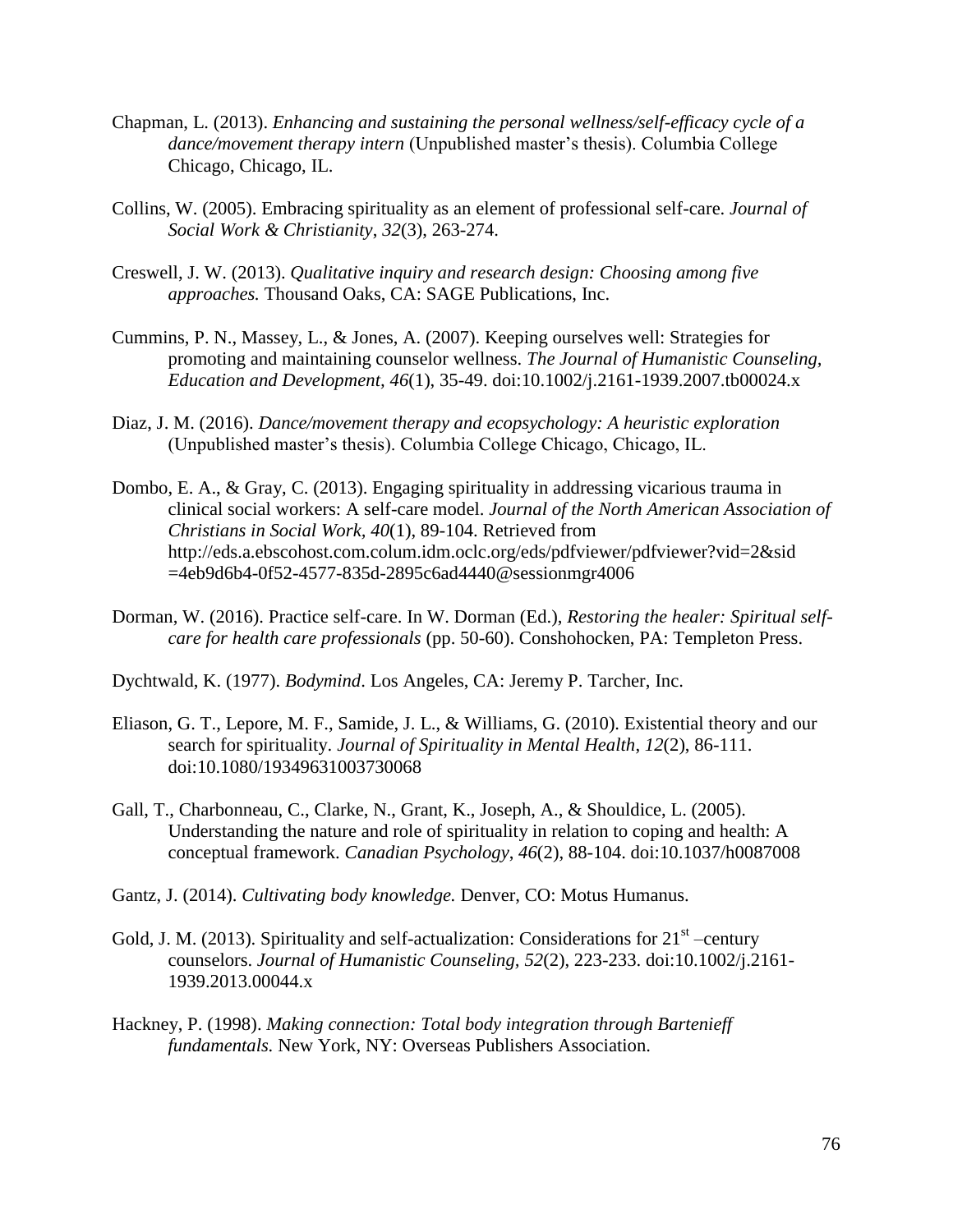- Hall, C., Dixon, W., & Mauzey, E. (2004). Spirituality and religion: Implications for counselors. *Journal of Counseling Development*, *82*, 504-507. doi:10.1002/j.1556- 6678.2004.tb00339.x
- Hawkins, A. (1972). Dance therapy today: Points of view and ways of working. *Proceedings of the Seventh Annual Conference of the American Dance Therapy Association* (pp. 61-68). Santa Monica, CA: American Dance Therapy Association.
- Hawkins, A. (1991). *Moving from within: A new method for dance making.* Pennington, NJ: A Cappella Books, Inc.
- Hawkins, A. M. (1991). The intuitive process as a force of change. *American Journal of Dance Therapy, 13*(2), 105-116.
- Ivey, A., E., D'Andrea, M. J., & Ivey, M. B. (2012) *Theories of counseling and psychotherapy: A multicultural perspective* (7<sup>th</sup> ed.). Thousand Oaks, CA: SAGE Publications, Inc.
- Ladeia, A., Lima, M., & Sampaio, C. (2017). Meditation, health and scientific investigations: Review of the literature. *Journal of Religion & Health, 56*(2), 411-427. doi: 10.1007/s 10943-016-0211-1
- Lazar, S., Kerr, C., & Wasserman, R. (2005). Meditation experience is associated with increased cortical thickness. *NeuroReport*, *16*(17), 1893–1897. doi:10.1097/01.wnr.0000186598.66243.19
- Leventhal, M. B. (1984). An interview with Alma Hawkins. *American Journal of Dance Therapy, 7*(1), 4-14.
- Levy, F. (2005). *Dance movement therapy: A healing art.* Reston, VA: National Dance Association.
- Lutz, A., Slagter, H. A., Dunne, J. D., & Davidson, R. J. (2008). Attention regulation and monitoring in meditation**.** *Trends in Cognitive Science*s, *12*(4), 163-169. doi:10.1016/j.tics.2008.01.005
- Moore, C.-L. (2014). *Meaning in motion: Introducing Laban Movement Analysis*. Denver, CO: MoveScape Center.
- Moore, T. (1992). *Care of the soul: A guide for cultivating depth and sacredness in everyday life.* New York, NY: HarperCollins Publishers.
- Moustakas, C. (1990). *Heuristic research: Design, methodology, and applications*. Newbury Park, CA: SAGE Publications, Inc.
- Myers, J. E., & Sweeney, T. J. (2004). The indivisible self: An evidence-based model of wellness (reprint). *The Journal of Individual Psychology, 61*(3), 269-279.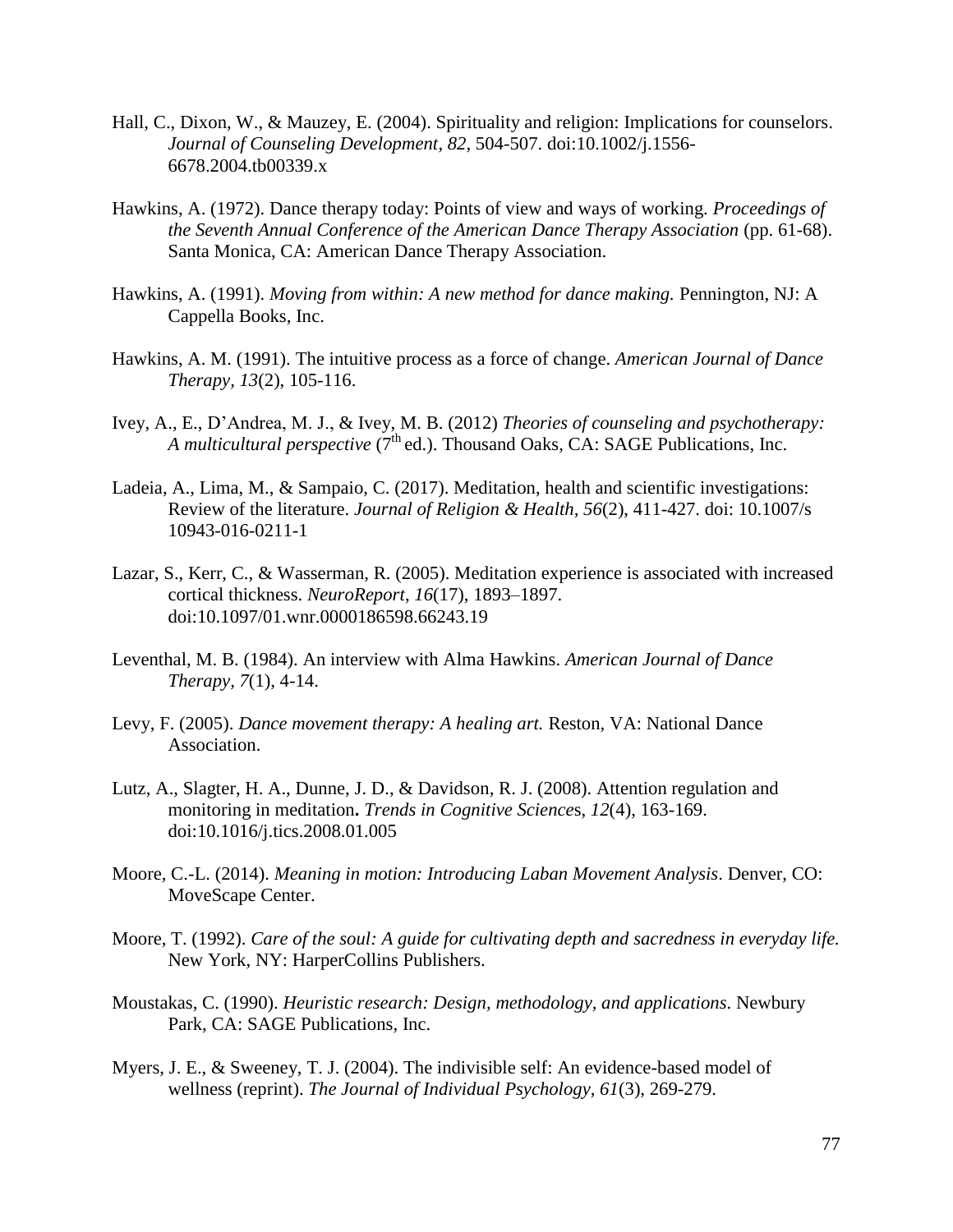- Myers, J. E., Sweeney, T. J., & Witmer, J. M. (2000). The wheel of wellness counseling for wellness: A holistic model for treatment planning. *Journal of Counseling & Development, 78*(3), 251-266. doi:10.1002/j.1556-6676.2000.tb01906.x
- Myss, C. M. (1996). *Anatomy of the spirit: The seven stages of power and healing*. New York, NY: Crown, Inc**.**
- Norcross, J. C., & Guy, J. D. (2008). *Leaving it at the office: A guide to psychotherapist selfcare*. New York, NY: The Guilford Press.
- Orlinsky, D. E., R**Ø**nnestad, M. H., & Ambühl, H. (2005). *How psychotherapists develop: A study of therapeutic work and professional growth*. Washington, D.C.: American Psychological Association.
- Pargament, K. I., Wachholtz, A. B. (2005). Is spirituality a critical ingredient of meditation? Comparing the effects of spiritual meditation, secular meditation, and relaxation on spiritual, psychological, cardiac, and pain outcomes. *Journal of Behavioral Medicine*, *28*(4), 369-384. doi: 10.1007/s10865-005-9008-5
- Plante, T. G. (2009). *Spirituality practices in psychotherapy*. Washington, DC: American Psychological Association.
- Ravelin, T., Kylma, J., & Korhonen, T. (2006). Dance in mental health nursing: A hybrid concept analysis. *Issues in Mental Health Nursing, 27*, 307-317. doi: 10.1080/01612840500502940
- Richardson, T. Q. & Molinaro, K. L. (1996). White counselor self-awareness: A prerequisite for developing multicultural competence. *Journal of Counseling & Development, 74*(3), 238- 242.
- Roach, L. F., & Young, M. E. (2007). Do counselor education programs promote wellness in their students? *Counselor Education and Supervision, 47*(1), 29-45. doi:10.1002/j.1556- 6978.2007.tb00036.x
- Rogers, C. R. (1995). *A way of being.* Boston, MA: Houghton Mifflin.
- Rose, E., Westefeld, J., & Ansley, T. (2001). Spiritual issues in counseling: Clients' beliefs and preferences. *Journal of Counseling Psychology*, *48*(1), 61-71. doi:10.1037//0022- 0167.48.1.61
- Roszak, T., Gomes, M. E., & Kramer, A. D. (Eds). (1995). *Ecopsychology: Restoring the earth, healing the mind*. San Francisco, CA: Sierra Club Books.
- Rothwell, K. (2006). *The spiritual awareness of the dance/movement therapist: An organic research study* (Unpublished master's thesis). Columbia College Chicago, Chicago, IL.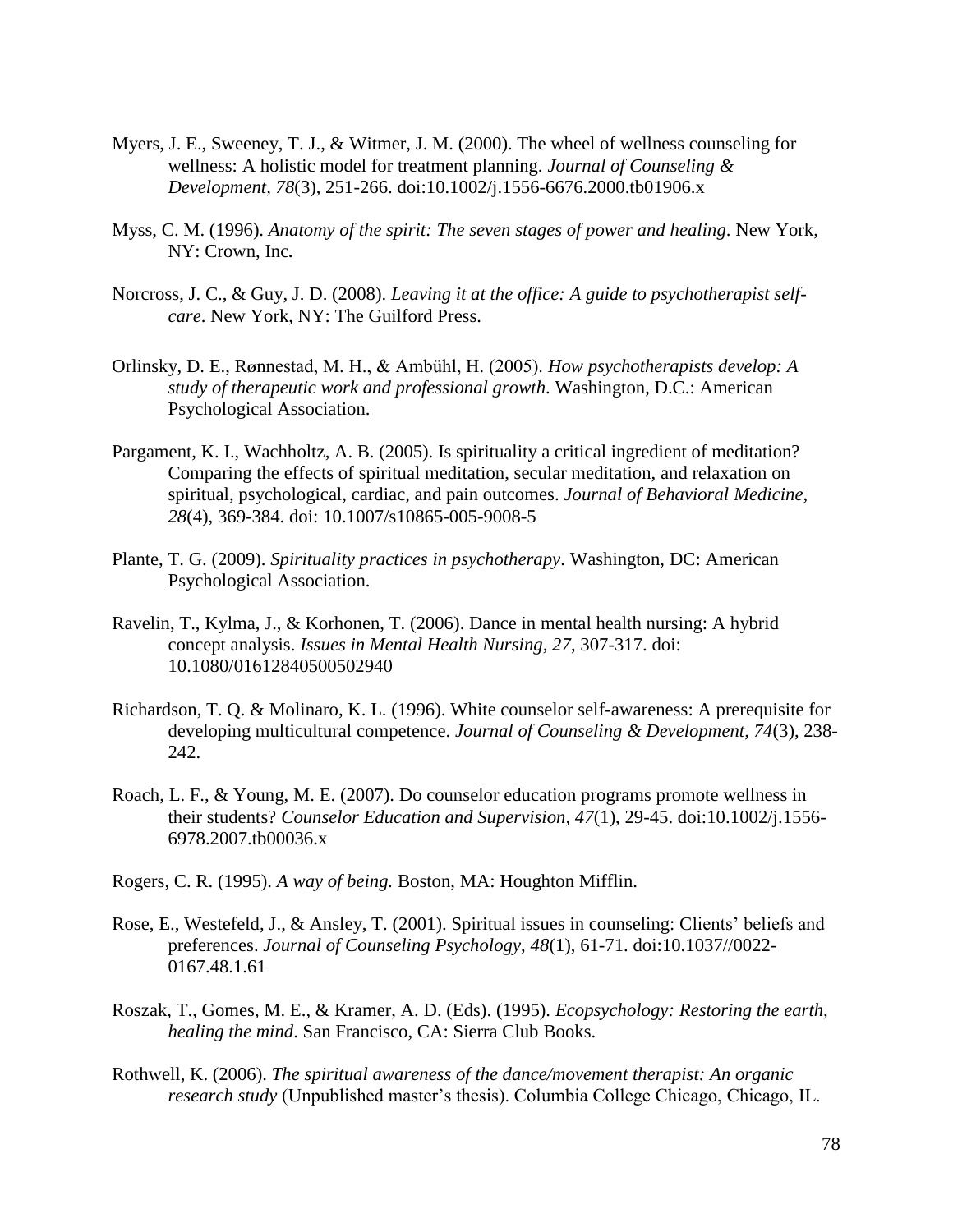- Schneider, K. (2015). Presence: The core contextual factor of effective psychotherapy. *Existential Analysis*, *26*(2), 304-312. doi:10.1037/e602052010-001
- Skovholt, T. M., & Rønnestad, M. H. (2003). Struggles of the novice counselor and therapist. *Journal of Career Development*, *30*(1), 45-58. doi:10.1177/089484530303000103
- Smith-Adcock, S., Thompson, I. A., Wolf, C. (2012). Wellness in counselor preparation: Promoting individual well-being. *Journal of Individual Psychology*, *68*(2), 164-181.
- Sobol, E. (2011, October). *Cultivating an embodied ecological self: Connecting dance/movement therapy and ecopsychology*. Paper presented at the annual conference of the American Dance Therapy Association, Minneapolis, MN.
- Stokes, J. (2013). *Counselor identity development: A heuristic look into past, present, and future role identities* (unpublished master's thesis). Columbia College Chicago, Chicago, IL.
- Tellmann, L. E. (1999). *An ecopsychological approach to dance/movement therapy utilizing nature imagery* (Unpublished master's thesis). Columbia College Chicago, Chicago, IL.
- Terrell, S. (2016). *Self-care practices for dance/movement therapy student interns: A multifaceted toolbox* (Unpublished master's thesis). Columbia College Chicago, Chicago, IL.
- Wiest, B. (2017, November). This is what 'self-care' really means, because it's not all salt baths and chocolate cake. *Thought Catalog*. Retrieved from [https://thoughtcatalog.com/brianna-wiest/2017/11/this-is-what-self-care-really-means](https://thoughtcatalog.com/brianna-wiest/2017/11/this-is-what-self-care-really-means-%20because-its-not-all-salt-baths-and-chocolate-cake/)[because-its-not-all-salt-baths-and-chocolate-cake/](https://thoughtcatalog.com/brianna-wiest/2017/11/this-is-what-self-care-really-means-%20because-its-not-all-salt-baths-and-chocolate-cake/)
- Williams, I. D., Richardson, T. A., Moore, D. D., Gambrel, L. E., & Keeling, M. L. (2010). Perspectives on self-care. *Journal of Creativity in Mental Health, 5*(3), 320-338. Retrieved from http://web.a.ebscohost.com.colum.idm.ocl c.org /ehost/ detail/detail ?vid  $= 0$ &sid=114f9efa-eb4b-4bfb-bdbb-49b23ee9d45b%40sessionmgr4006 &bdata=JnNpdGU9ZWhv c3 QtbG l2ZQ%3d%3d#db=eric&AN=EJ898444
- Young, J. (2017). The therapeutic movement relationship in dance/movement therapy: a phenomenological study. *American Journal of Dance Therapy*, *39*, 93-112. doi:10.1007/s10465-017-9241-9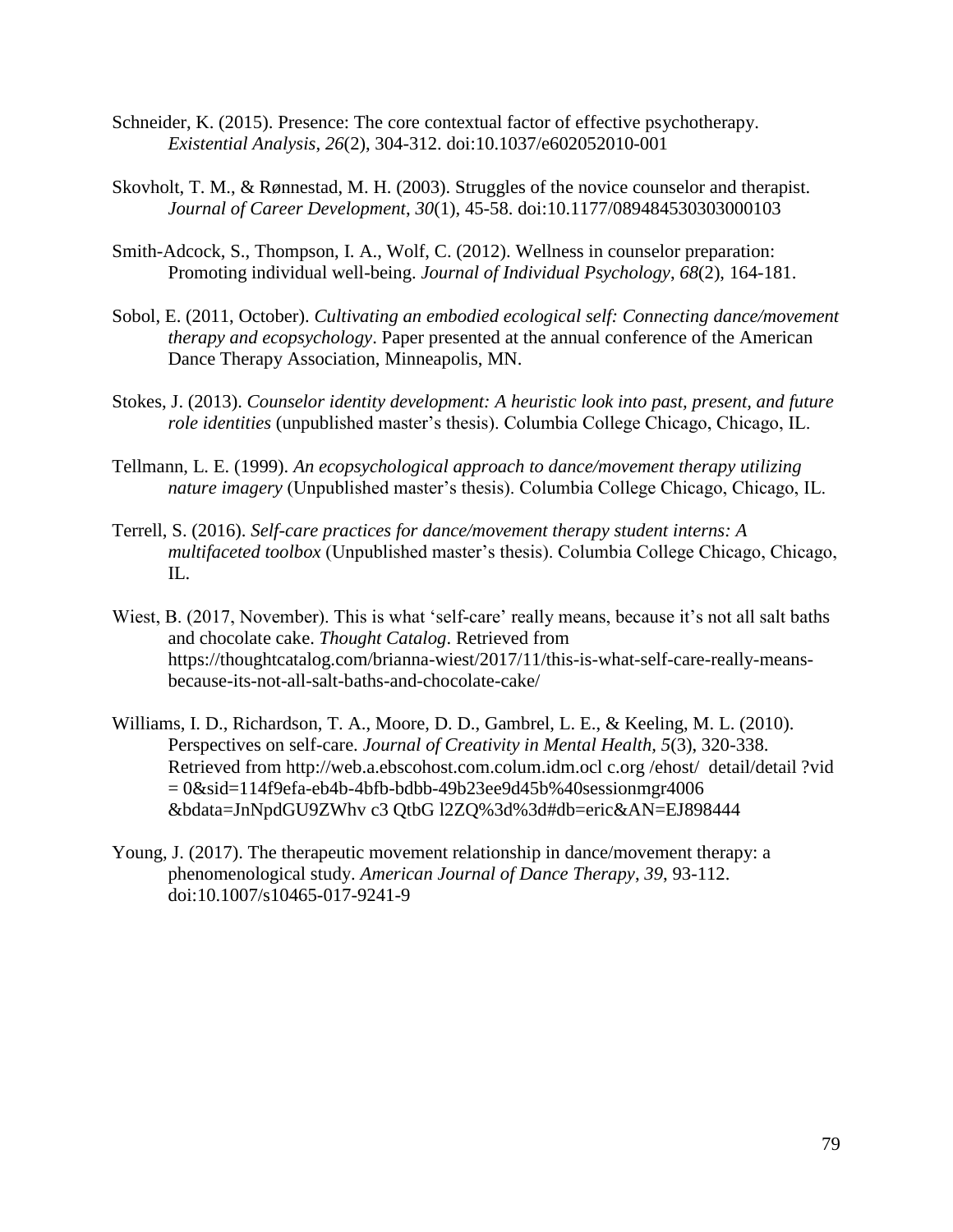### **Appendix A**

### **Definitions of Key Terms**

#### **Burnout**

Burnout is both physical and emotional exhaustion, involving the development of negative self-concept, negative job attitudes, and loss of concern and feelings for clients (Norcross & Guy, 2008).

### **Dance/Movement Therapy**

The American Dance Therapy Association defines dance/movement therapy as, "the psychotherapeutic use of movement to promote emotional, social, cognitive and physical integration of the individual" (American Dance Therapy Association, 2016).

### **Emerging Dance/Movement Therapist**

An individual within the field of dance/movement therapy who is a current student, intern, or professional in their first two years of clinical work.

### **Ecopsychology**

Ecopsychology is the study of the relationship between humans and the Earth (Roszak et al., 1995), with an emphasis on the idea that our interactions with nature are projections of our unconscious needs within this reciprocal relationship (Sobol, 2011).

### **Meditation**

Meditation, derived from the Sanskrit word *dhyana*, refers to the practice of meditating which means "attention to or contemplation" (Ladeia et al., 2017). While there are several subcategories of meditation, this research focuses on that with an emphasis on contemplation or transcendence, which integrates concentration and mindfulness while stimulating both the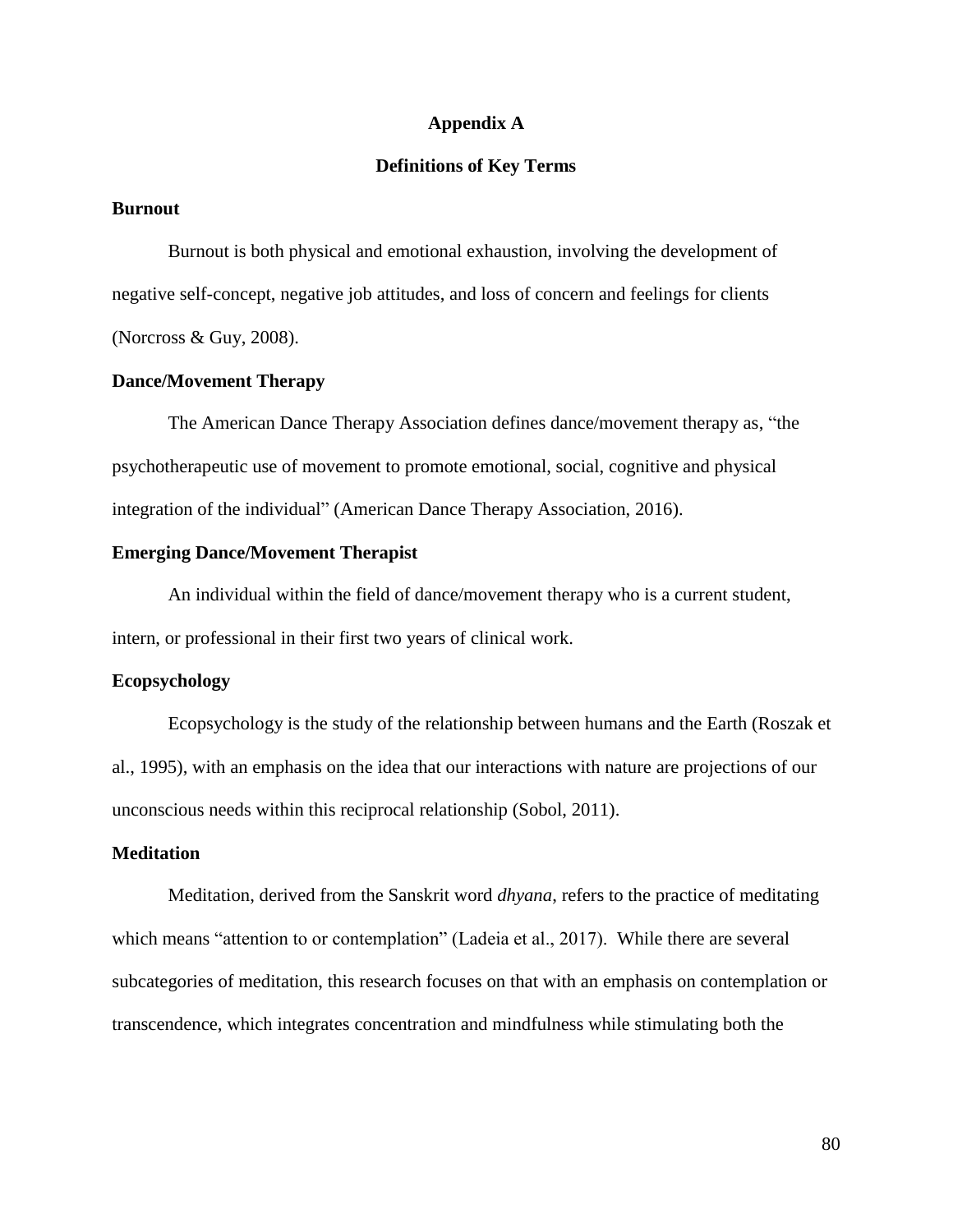capacity to focus internally and to open oneself to the universe at large (Lutz et al., 2008; Pargament & Wachholtz, 2005).

## **Self-care**

Self-care is an active and intentional process of engaging in daily practices that attend to the whole person in the most nurturing ways possible, not only to prevent impairment or distress but to promote long-term wellness.

# **Spirituality**

Spirituality is a transcendent, subjective, and contextual meaning-making experience that results through connection with an individual's higher power.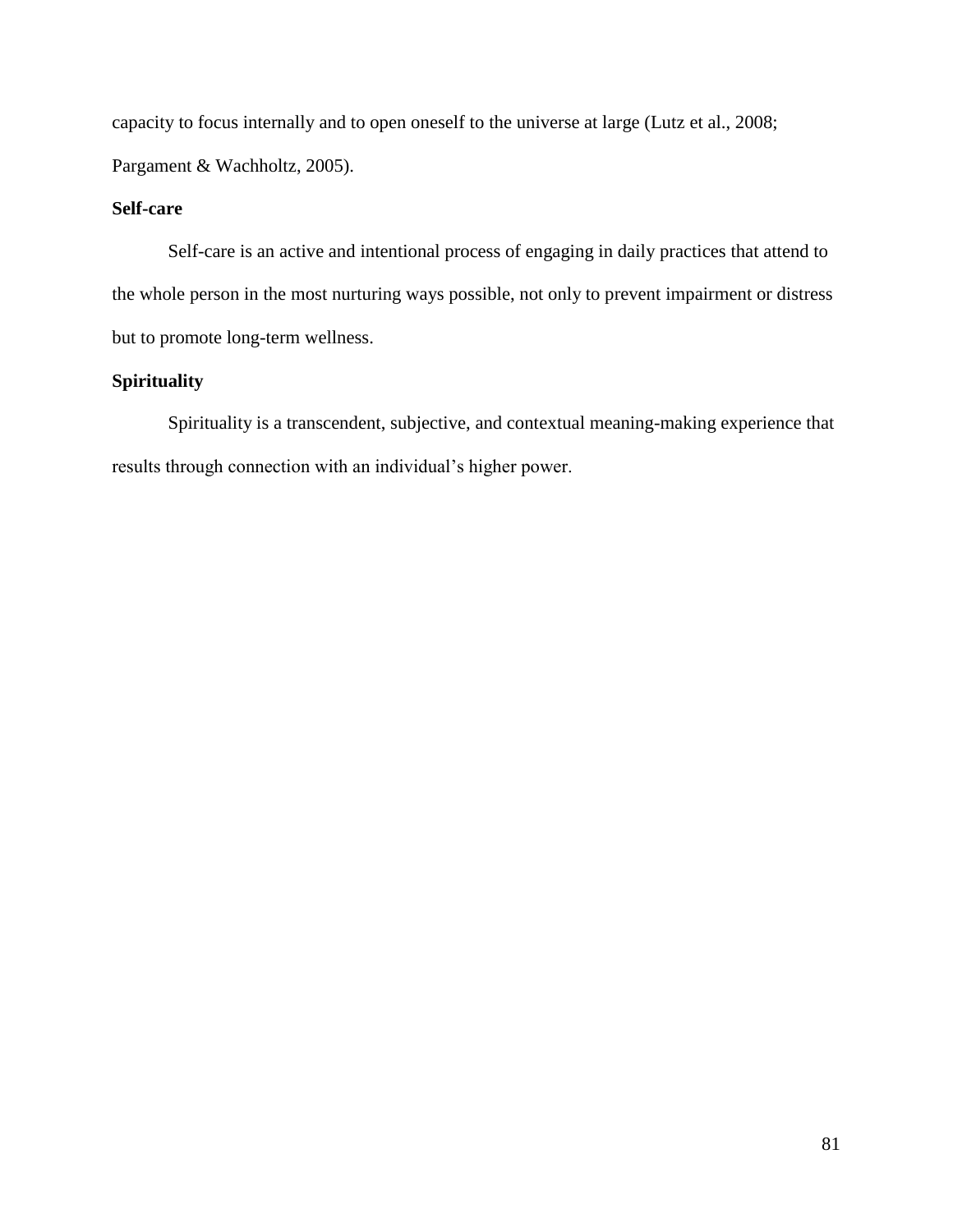# **Appendix B**

## **Semi-Structured Self-Interview**

Spirituality as Self-Care:

Date:\_\_\_\_\_\_\_\_\_\_\_\_\_\_\_\_\_\_\_ Location:

1. Describe mental, physical, and emotional state prior to engaging in meditation within nature.

2. Describe the overall experience of engaging in meditation within nature.

3. Describe any shifts in mental state during or after engaging in meditation within nature.

4. Describe any shifts in physical state during or after engaging in meditation within nature.

5. Describe any shifts in emotional state during or after engaging in meditation within nature.

6. How did engagement in this spiritual practice act as effective self-care (or not)?

Embodied Experience of Spirituality as Self-Care:

Describe what was observed after watching video footage of the embodied experience of spirituality as self-care in terms of themes and Laban's body, effort, shape, and space categories.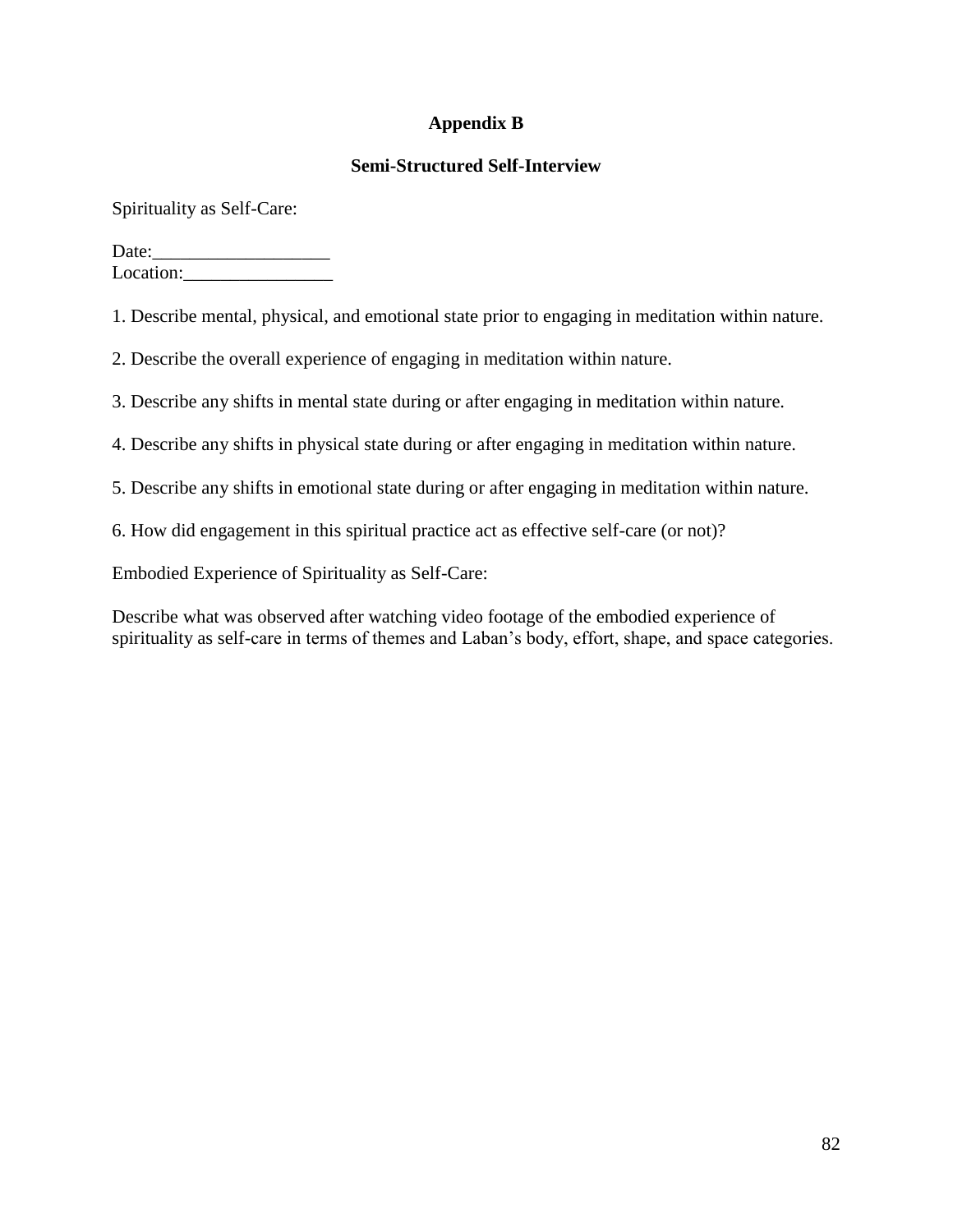# **Appendix C**

## **Movement Assessment Coding Sheet**

# **Movement Assessment Coding Sheet**

**Prepared by Meredith Weissert**

Date:\_\_\_\_\_\_\_\_\_\_\_\_\_\_\_\_\_\_\_\_\_\_\_\_\_\_\_\_\_\_\_\_\_\_ Time:\_\_\_\_\_\_\_\_\_\_\_\_\_\_\_\_\_\_\_\_\_\_\_\_\_\_\_\_\_\_\_\_\_ Spiritual Practice#:\_\_\_\_\_\_\_\_\_\_\_\_\_\_\_\_\_\_\_\_\_\_\_ Location:\_\_\_\_\_\_\_\_\_\_\_\_\_\_\_\_\_\_\_\_\_\_\_\_\_\_\_\_\_

# **BODY:**

I. **General Information** (include eye contact, general posture, SMIFT, etc.):

II. **Body Parts** (circle those that apply):

### **ACTIVE: HELD:**





III. **Body Connectivities** (circle if evidenced):

| Breath      | Core-Distal | Head-Tail     |  |
|-------------|-------------|---------------|--|
| Upper-Lower | Body-Half   | Cross-Lateral |  |

### IV. **Body Splits** (circle if evidenced):

| Head-Torso | Limbs-Torso | Left-Right |
|------------|-------------|------------|
| Front-Back | Upper-Lower |            |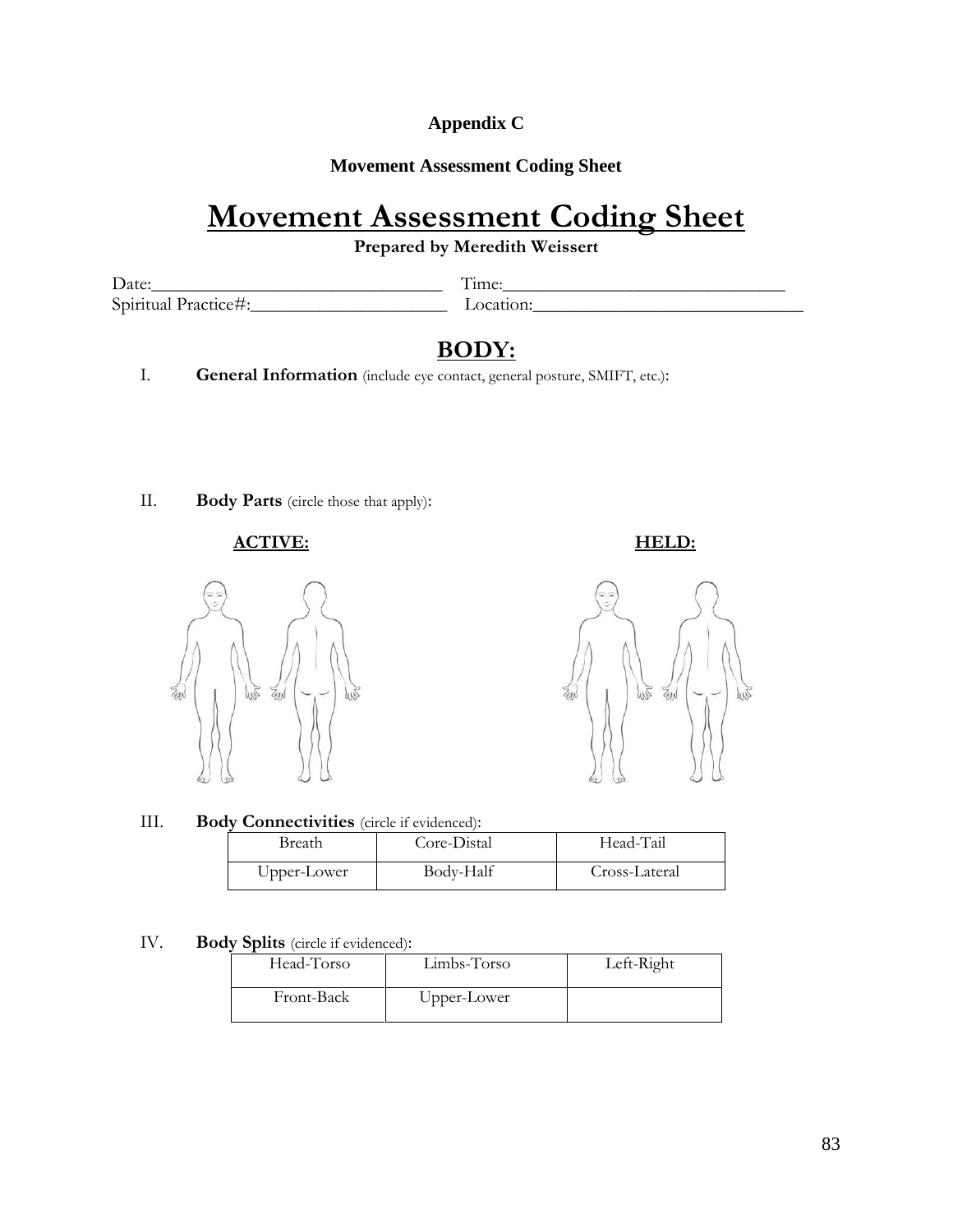| V. | <b>Phrasing</b> (name body parts used for each): |
|----|--------------------------------------------------|
|----|--------------------------------------------------|

| Simultaneous- | Initiation: | Main Action: | Follow-Through: | Recuperation: |
|---------------|-------------|--------------|-----------------|---------------|
| Successive-   | Initiation: | Main Action: | Follow-Through: | Recuperation: |
| Sequential-   | Initiation: | Main Action: | Follow-Through: | Recuperation: |

# **EFFORT:**

VI. **Effort** (tics indicate presence/frequency):

| TIME-         | Accelerating: | Decelerating: |
|---------------|---------------|---------------|
| WEIGHT-       | Increasing:   | Decreasing:   |
| <b>SPACE-</b> | Direct:       | Indirect:     |
| FLOW-         | Bound:        | Free:         |

# VII. **Effort Action Drives** (tics indicate presence/frequency):

| Float- | Punch- |
|--------|--------|
|        |        |
| Glide- | Slash- |
|        |        |
| Dab-   | Wring- |
|        |        |
| Flick- | Press- |
|        |        |

# VIII. **Inner States** (tics indicate presence):

| <b>Rhythm</b> (time/weight)- | Stable (weight/space)- |
|------------------------------|------------------------|
|                              |                        |
| <b>Remote</b> (space/flow)-  | $Mobile (time/flow)$ - |
|                              |                        |
|                              |                        |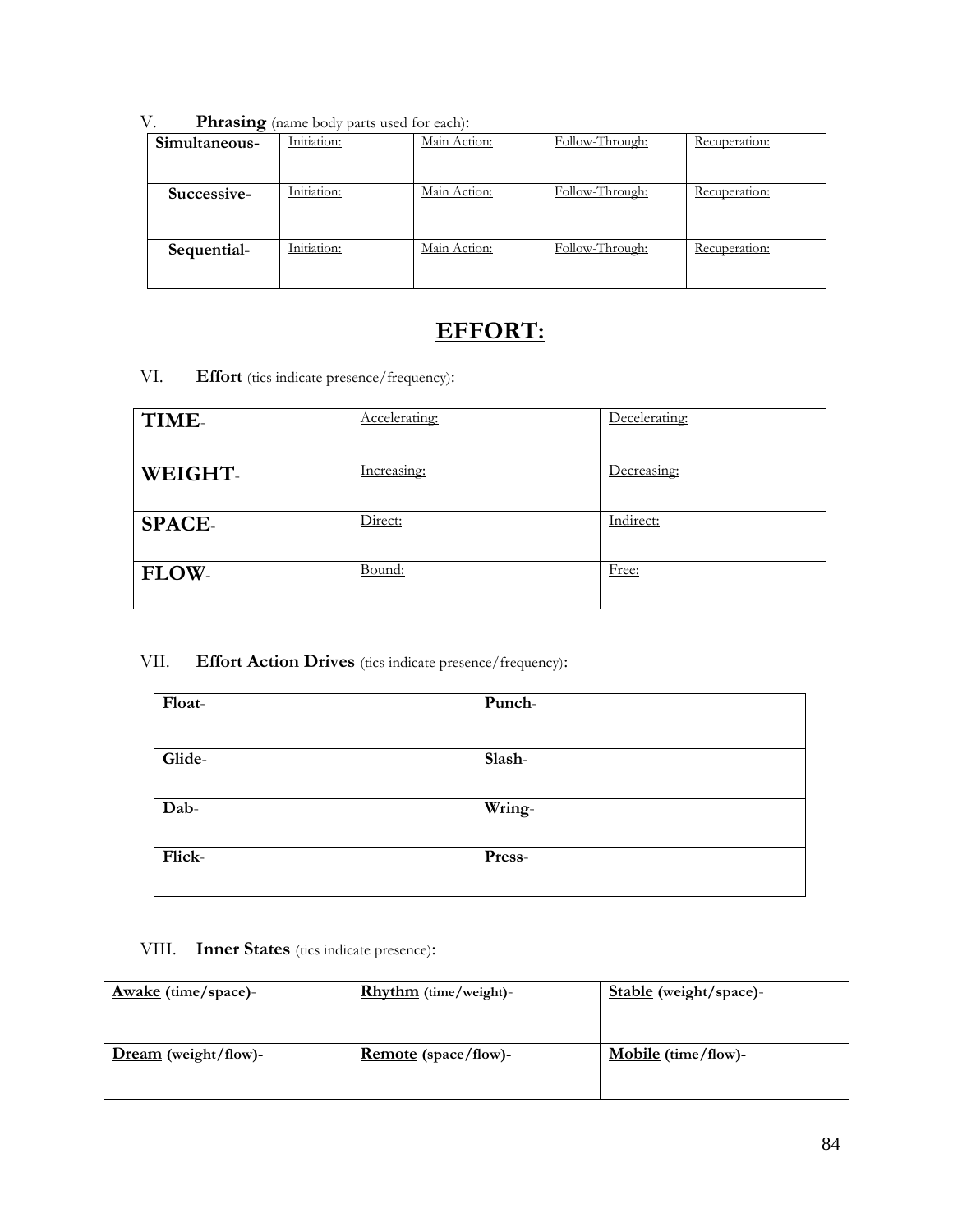### IX. **Transformation Drives** (tics indicate presence/frequency):

| Vision (flow/space/time)- | Spell (weight/flow/space)- | Passion (weight/flow/time)- |
|---------------------------|----------------------------|-----------------------------|
|                           |                            |                             |

# **SHAPE:**

X. **Body Shapes** (circle if present):



XI. **Modes of Shape Change** (tics indicate presence/frequency):

| Growing/Shrinking- | Spoking- |
|--------------------|----------|
| Arcing-            | Carving- |

# XII. **Shape Flow Support:**

| <b>Support Not Visible</b> |  | <b>Support Visible</b> |
|----------------------------|--|------------------------|
|                            |  |                        |

XIII. **Shape Qualities** (tics indicate presence/frequency):

| Rising-     | Sinking-   |
|-------------|------------|
| Enclosing-  | Spreading- |
| Retreating- | Advancing- |

# **SPACE**:

XIV. **Use of Levels** (tics indicate presence/frequency):

| High- |  |
|-------|--|
| Mid-  |  |
| Low-  |  |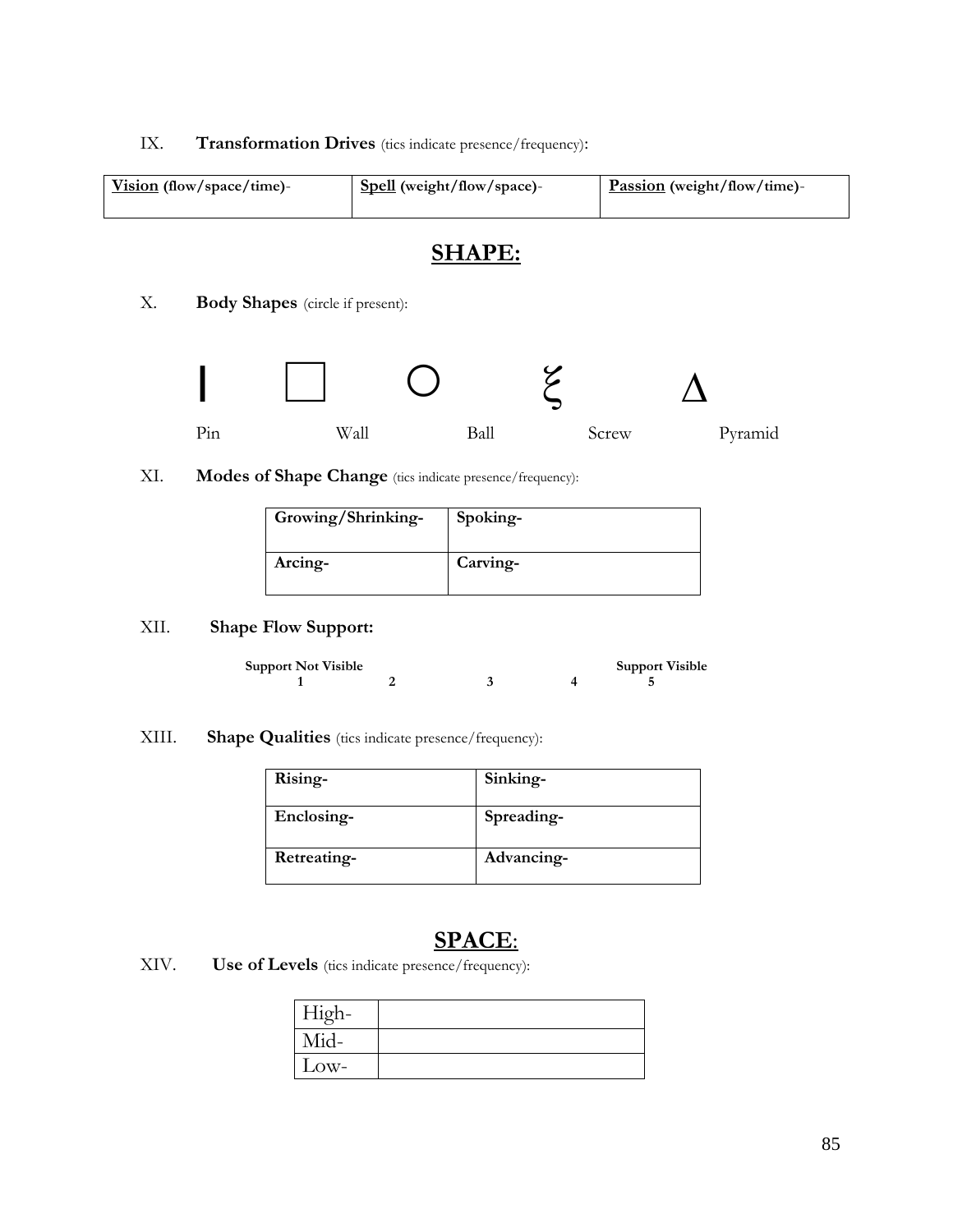XV. **Reach Space** (fill in if evidenced):



XVI. **Size of Kinesphere** (circle size of kinesphere):



XVII. **Use of Diameters** (circle if evidenced):

VERTICAL HORIZONTAL SAGITTAL

XVIII. **Use of Planes** (circle if evidenced):







XIX. **Use of Diagonals** (circle if evidenced):



XX. **Approach to Kinesphere** (circle if evidenced):



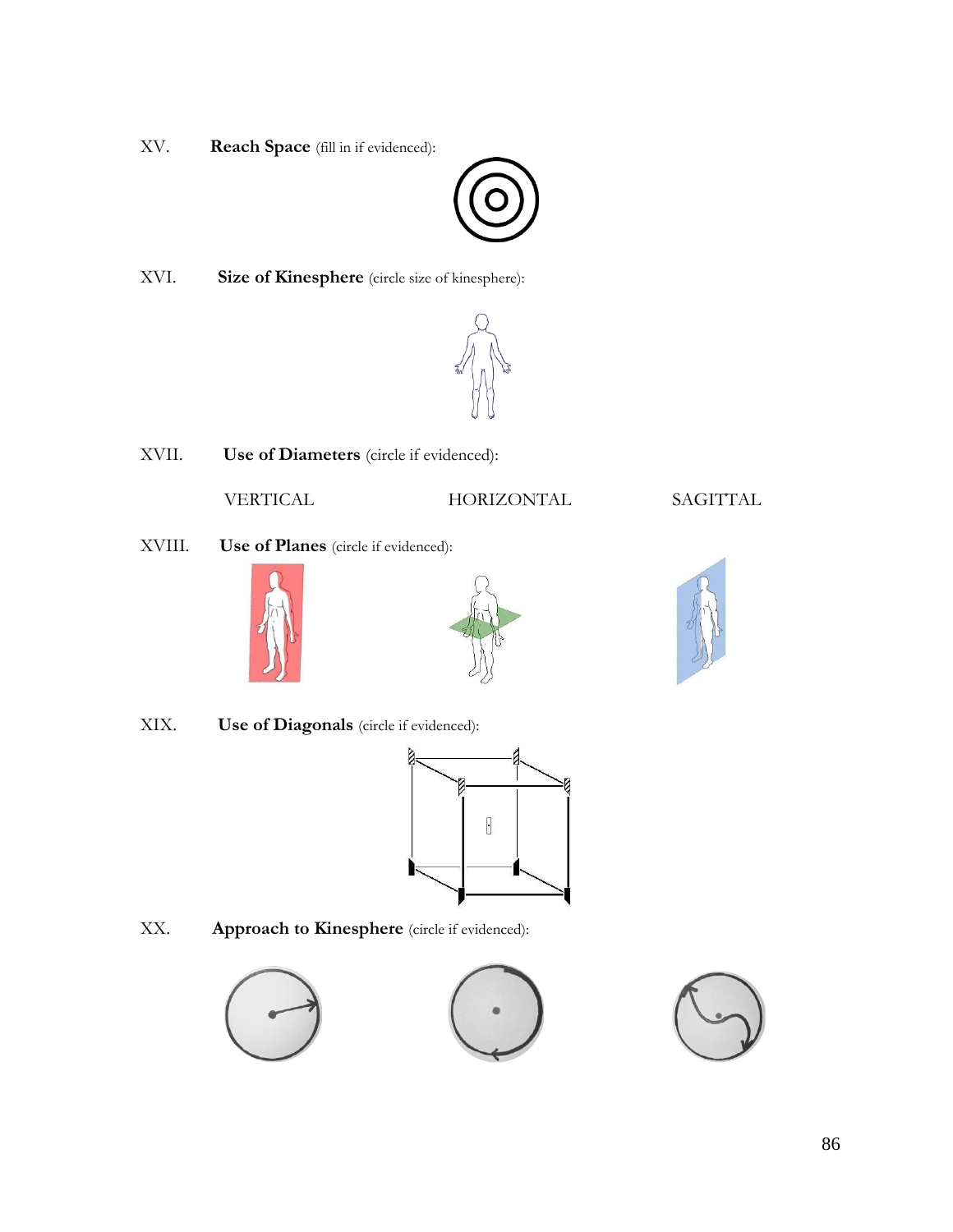### **Appendix D**

### **Letter to Resonance Panel**

Resonance Panel Letter Adapted from Moustakas (1990):

Date\_\_\_\_\_\_\_\_\_\_\_\_\_\_\_ Dear\_\_\_\_\_\_\_\_\_\_\_\_\_\_\_,

Thank you for your interest in my graduate thesis research on the experience of engaging with spirituality as an effective practice of self-care for emerging dance/movement therapy clinicians. The purpose of this letter is to reiterate some of the things that we have already discussed and to secure your signature on the confidentiality contract, which is attached.

I value the unique support and illumination that your experiences can provide my study. Through your participation as an expert panel member, I hope to clarify and validate my preliminary research findings. I will be using a qualitative research model and I am including a resonance panel as one of my validation strategies. Through interacting with members on my resonance panel, I hope to more fully answer my questions: As an emerging dance/movement therapy clinician, how can engaging with spirituality be used as an effective practice of selfcare? Additional research questions include: How is spirituality defined? How is self-care defined? How do I embody spirituality as self-care through movement?

I am excited and look forward to the possibility of your participation in my study. I truly value your participation and thank you for your commitment of time, energy, and effort. If you have any further questions before signing the confidentiality contract or if there is a problem with the date and time of our meeting, I can be reached at meredith.weissert@loop.colum.edu.

Sincerely, Meredith Weissert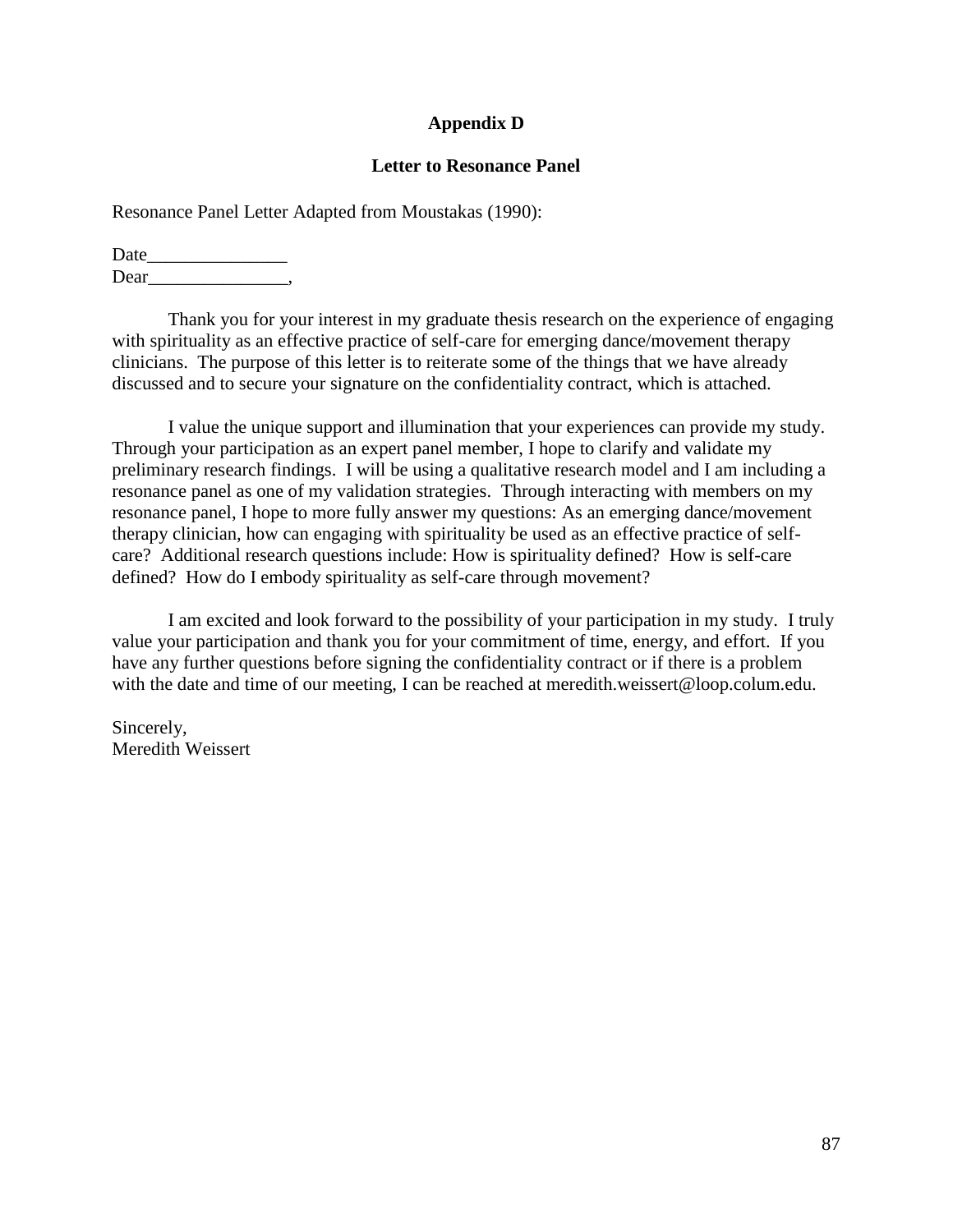# **Appendix E**

# **Confidentiality Contract for Resonance Panel**

Confidentiality Contract Adapted from Moustakas (1990)

I agree to participate in a group resonance panel meeting regarding Meredith Weissert's graduate thesis study of engaging with spirituality as an effective practice of self-care for emerging dance/movement therapy clinicians.

I understand the purpose and nature of this study. I grant permission for the information generated from the resonance panel to be used in the process of completing a M.A. degree, including a traditional thesis. I understand that my name and other demographic information that might identify me will not be used. I also agree to keep the identity of other panel members confidential.

I agree to meet at the following location \_\_\_\_\_\_\_\_\_\_\_\_\_\_\_\_\_\_ on the following date \_\_\_\_\_\_\_\_\_\_\_\_ for an initial resonance panel of one and a half to two hours, and to be available at a mutually agreed time and place for an additional one to two hour resonance panel meeting, if necessary.

Resonance Panel Member Researcher

Date Date

\_\_\_\_\_\_\_\_\_\_\_\_\_\_\_\_\_\_\_\_\_\_ \_\_\_\_\_\_\_\_\_\_\_\_\_\_\_\_\_\_\_\_\_\_

\_\_\_\_\_\_\_\_\_\_\_\_\_\_\_\_\_\_\_\_ \_\_\_\_\_\_\_\_\_\_\_\_\_\_\_\_\_\_\_\_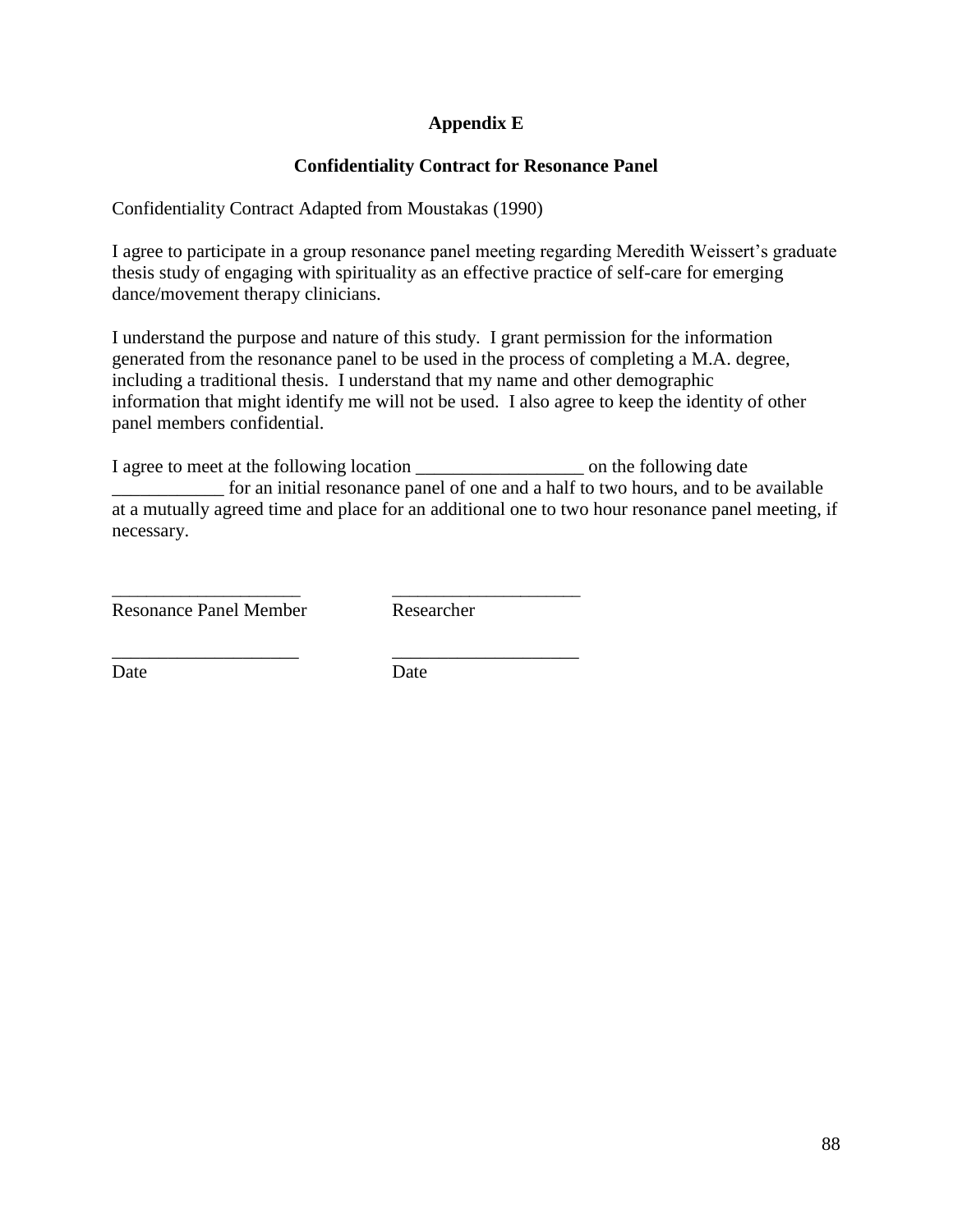### **Appendix F**

### **Questions for Resonance Panel**

- 1. Do you believe the primary themes and subthemes are labeled properly?
- 2. Would you change/re-name/add anything to the current themes that have been named as they are labeled in the charts?
- 3. Do you see other themes in this data that I do not?
- 4. Are the supporting embodied journal writing statements from my semi-structured selfinterviews and video clips an accurate representation of the theme each is listed with?
- 5. What do these findings mean to you as other emerging dance/movement therapists regarding how engaging with spirituality might serve as an effective practice of self-care?
- 6. How might personal biases arise in this interpretation of data?